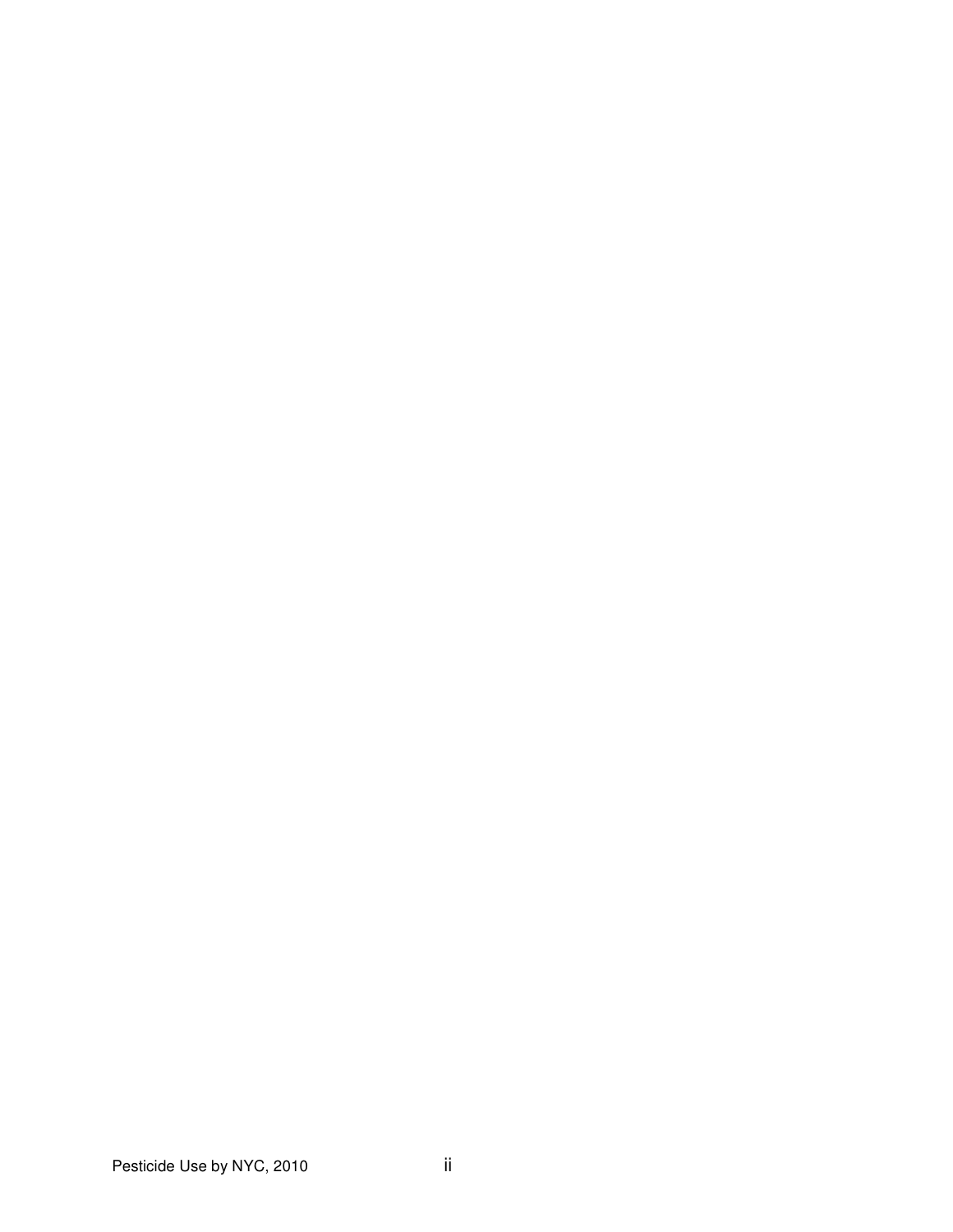## **Contents**

| Τ.   |    |  |
|------|----|--|
| II.  |    |  |
| III. |    |  |
| IV.  |    |  |
|      | Α. |  |
|      | B. |  |
|      | C. |  |
|      | D. |  |
|      |    |  |
|      |    |  |
|      |    |  |
|      |    |  |
|      |    |  |
|      |    |  |
|      |    |  |
|      |    |  |
|      |    |  |
|      |    |  |
|      |    |  |
|      |    |  |
|      |    |  |
|      |    |  |
|      |    |  |
|      |    |  |
|      |    |  |
|      |    |  |
|      |    |  |
|      |    |  |
|      |    |  |
|      |    |  |
|      |    |  |
|      |    |  |
|      |    |  |
|      |    |  |
|      |    |  |
|      |    |  |
|      |    |  |

| Appendix 1: Complete listing of pesticide products used by |  |
|------------------------------------------------------------|--|
|                                                            |  |
| Appendix 2: Complete listing of pesticide products used by |  |
|                                                            |  |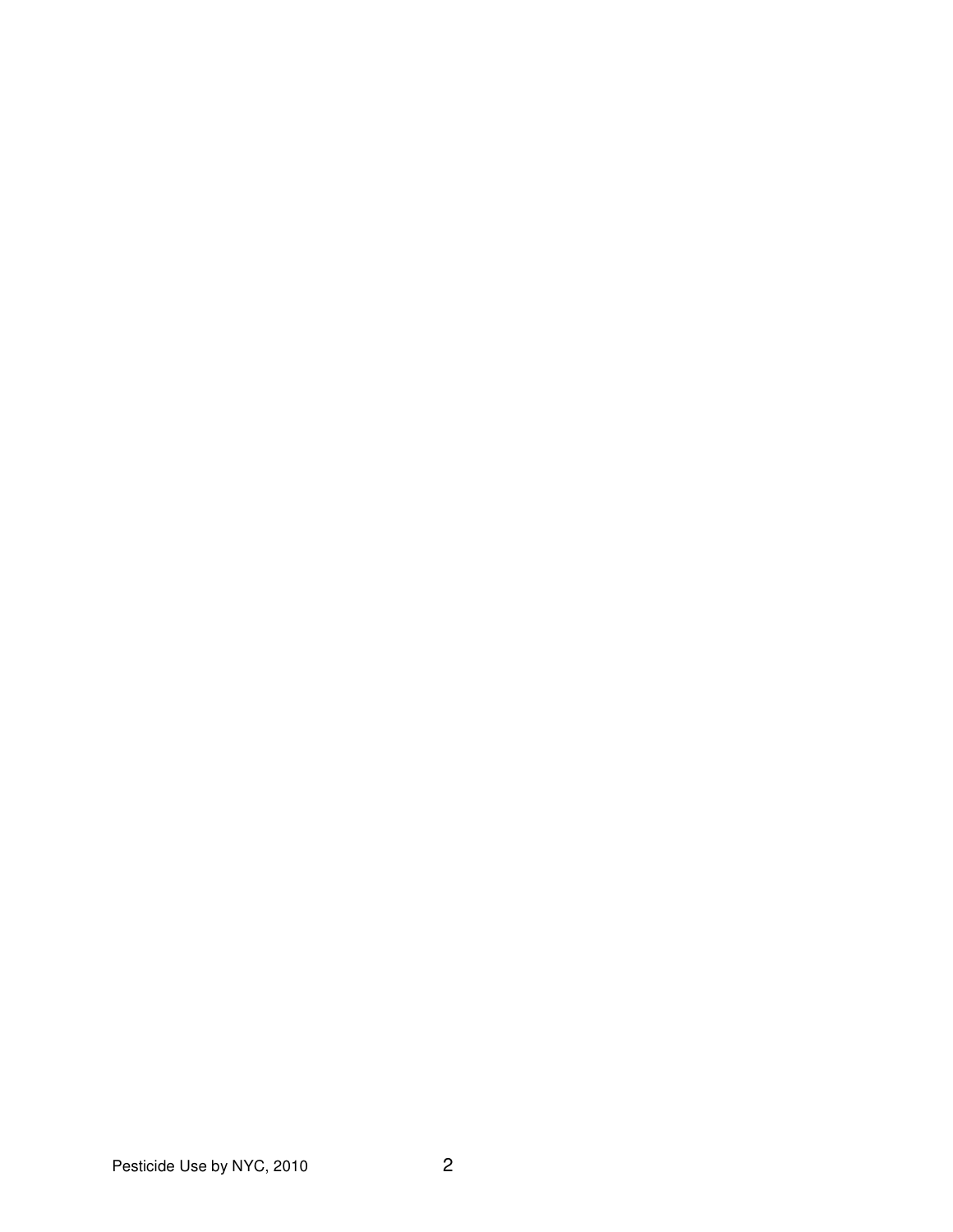## **EXECUTIVE SUMMARY**

Local Law 54 of 2007 requires the New York City Department of Health and Mental Hygiene (DOHMH) to summarize annual City agencies' pesticide use. In 2010, 25 municipal agencies reported to DOHMH their pesticide use in a format that enabled summarization within and across agencies. This report summarizes pesticides applied on or behalf of agencies on city owned or leased property. Key findings include:

- Pesticides were applied a total of 135,068 times by New York City in 2010. Agencies used a total of 7,813 gallons and 117,425 pounds of pesticides.
- Insecticides were the most frequently applied type of pesticide, accounting for nearly 57% of all applications.
- Herbicides were the most heavily used liquid type of pesticide, accounting for 40% by volume and insecticides made up 48% by weight of all pesticides used by City agencies. Excluding the DOHMH West Nile Virus (WNV) larvaciding program, rodenticides made up 59% of the remaing applications by weight.
- New York City agencies are not the only users of pesticides in New York City. New York State summarizes pesticide use by all applicators – commercial and private. Comparing New York City agencies' use in 2005 (the last year New York State released its data), local government use accounts for just 2% of the total volume of liquid pesticides, and 12% of the total pounds of solid pesticides applied within the five boroughs of New York City.
- In comparison to reporting amounts in 2009, there was an 81% decrease in herbicide use by volume primarily due to the unusually high amount used in the previous year for controlling invasive species in remote wooded parkland.
- There was a 9% increase in insecticides by volume. "Best Management Practices" products – largely gel and bait insecticides with little potential for human exposure – accounted for 27% of the number of insecticide applications in 2010. The total quantity (weight) of these "Best Management Practices" products used declined by 69%. It is unclear whether "Best Management Practices" products were used less because their effectiveness improved, or whether other pesticides were substituted for these products.
- There was a 58% increase in rodenticide amounts used by agencies over 2009, but 2010 quantities were more consistent with 2008 applications.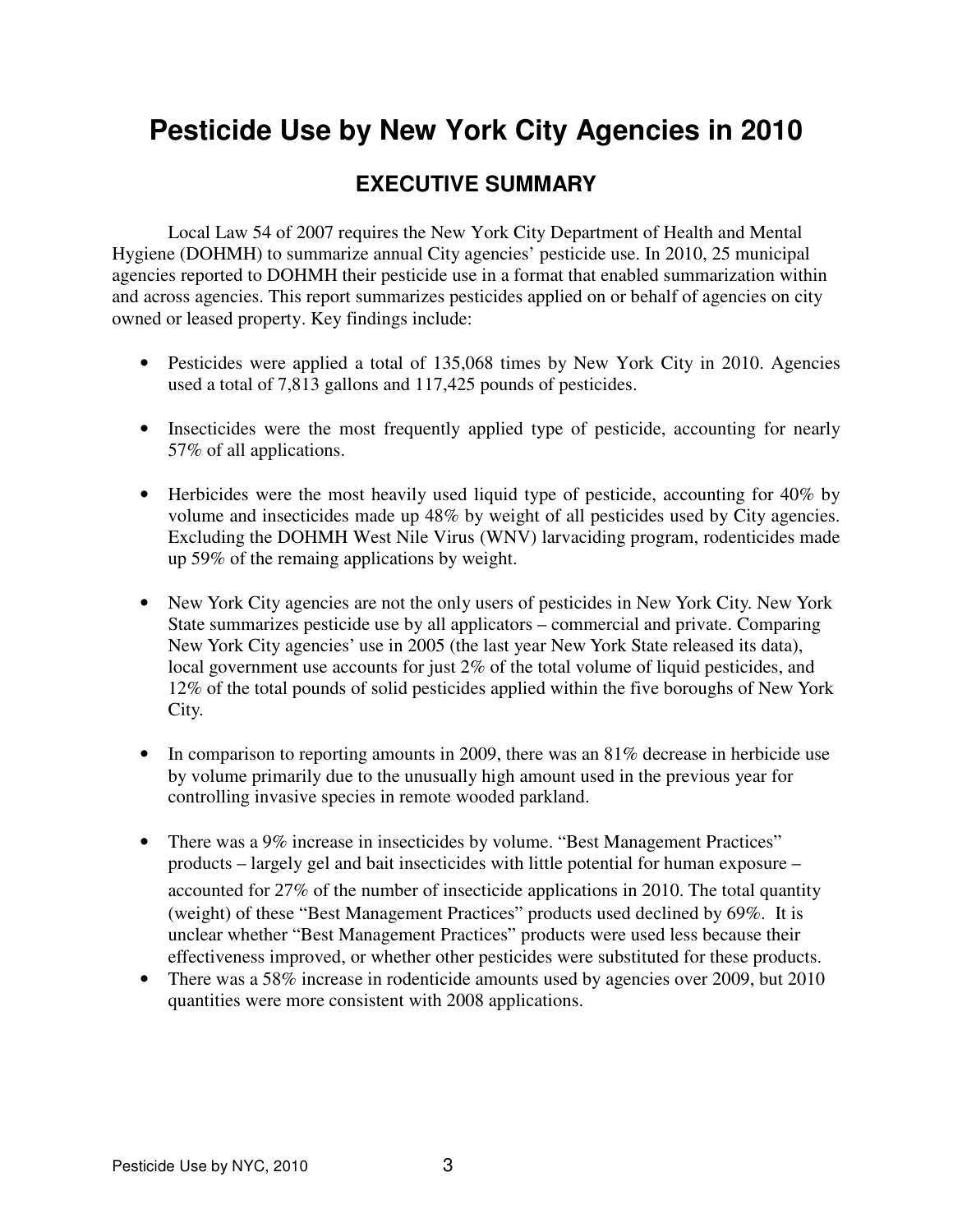## **I. BACKGROUND**

 When Local Law 37 was enacted on May 9, 2005, New York City became the largest municipality in the nation to regulate the use of pesticides on city-owned and leased property. Local Law 37 established new requirements regarding pesticide use on property owned or leased by the City, including the prohibition of certain pesticide products, posting of warning notices prior to pesticide use, and the requirement that agencies report their pesticide use on annual basis. With the enactment of Local Law 37 in May 2005, prohibitions from use were phased in for certain pesticides used by agencies or their contractors on City owned and leased properties. By November, 2005, EPA Toxicity Category 1 (signal word "danger") was prohibited. In May 2006, use of all pesticides classified by the EPA as possible, probable or known human carcinogens ended. And in November 2006, use of all pesticides classified by the State of California's Office of Environmental Health Hazard Assessment as developmental toxins ceased.

 Local Law 37 exempted from prohibition several uses and products that posed little or no risk of human exposure, including rodenticides placed in tamper-proof containers or applied directly into rat burrows or inaccessible areas, containerized insect baits, and certain other types of insecticides such as boric acid, silica, and diatomaceous earth. The New York City Department of Health and Mental Hygiene (DOHMH), under Local Law 37 authorization, further waived from prohibition the use of all insecticide gels containing the ingredients fipronil and hydramethylnon due to their effectiveness and low potential for human exposure. In addition, Local Law 37 empowered DOHMH to consider and grant requests for waivers from prohibition on a case-by-case basis. DOHMH maintains a webpage on Local Law 37 at http://nyc.gov/health/ll37 that includes a list of all waivers granted to agencies.

 In October, 2007 New York City enacted Local Law 54 which requires City agencies to report their pesticide use to DOHMH, and for DOHMH to issue a summary report to the City Council and the Mayor. This is the third annual report and fulfills these requirements. City agencies have made significant improvements since the enactment of Local Law 37 to the quality and delivery of pesticide use data. In 2006, just three agencies provided data in an electronic format that enabled data to be summarized. In 2010, twenty-five agencies reported electronic data.

## **II. SOURCES OF PESTICIDE USE DATA**

 New York City agencies are required to report to DOHMH their pesticide use by February 1 for the preceding calendar year. This report summarizes data received by the Department for pesticides applied during calendar year 2010. All reporting New York City agencies and their contractors provided data to DOHMH in electronic format.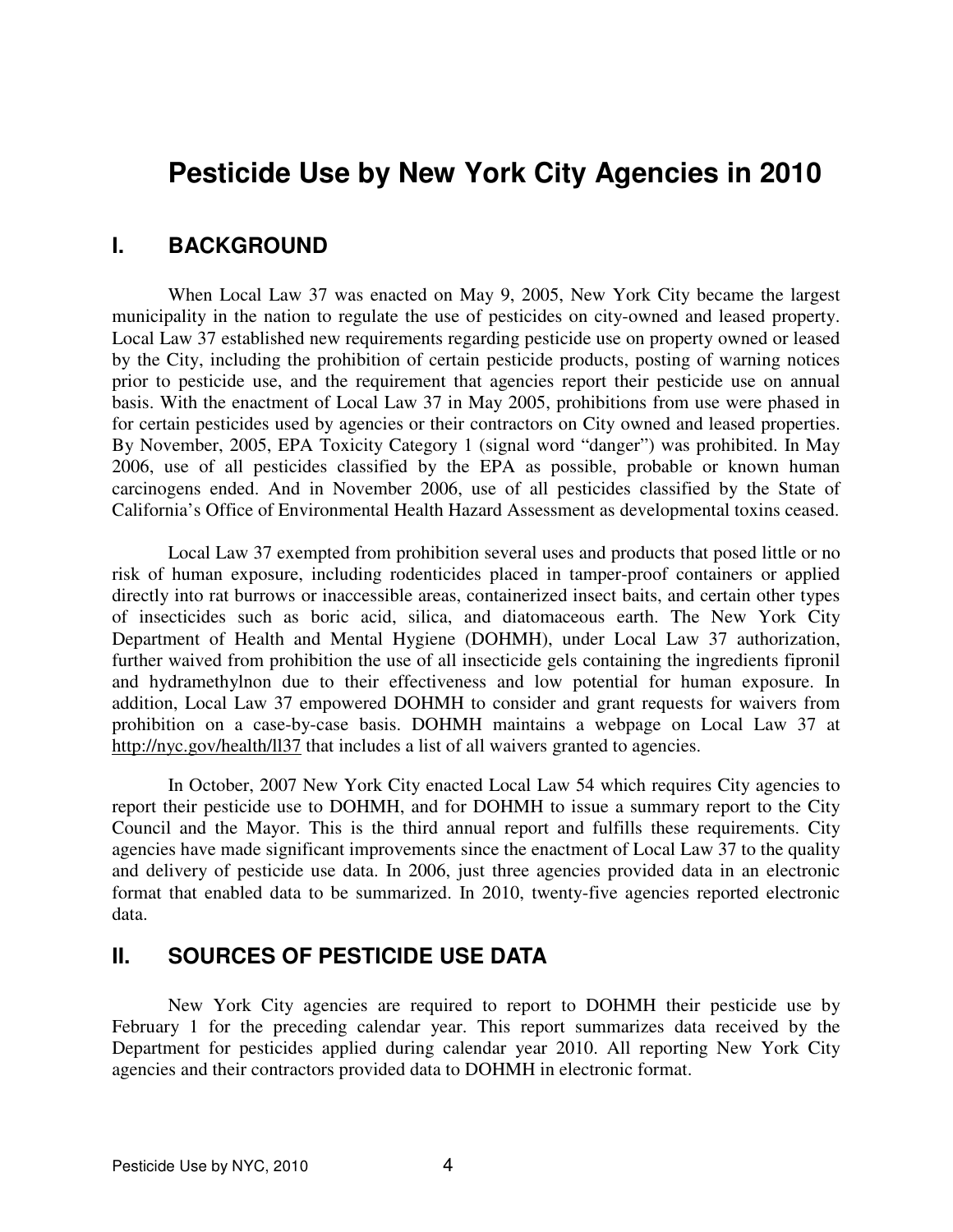DOHMH launched and hosts an electronic reporting tool, the New York Pesticide Use Reporting System (NYCPURS) that all agencies, contractors and licensed pest control applicators can register to use. In August 2008, DOHMH launched the import function of NYCPURS permitting importation of data maintained by other electronic systems and since then more agencies and their contractors have used this system.

 Source data for each pesticide application includes the product name, Environmental Protection Agency (EPA) registration number, the quantity used (expressed as either weight or volume), method of application, and the date and location the product was applied. DOHMH utilizes the EPA's pesticide information system to link these data - by registration number - to determine a product's pesticide type and class, toxicity score, and its class and active ingredients. In addition, we linked these data to the EPA Office of Pesticide Programs' List of Chemicals Evaluated for Carcinogenic Potential and the State of California's List of Chemicals Known to the State to Cause Cancer or Reproductive Toxicity, both downloadable at http://nyc.gov/health/ll37.

## **III. METHODS AND LIMITATIONS**

 Data in a variety of electronic formats were imported into a single database, where it was checked for quality, accuracy and validity. Weight and volumetric units were standardized to pounds and gallons, respectively. Each record of data was assigned an agency identifier corresponding to the source agency. Data were analyzed using SQL, Excel and Access. We analyzed data by pesticide type and class, and report total numbers, pounds and gallons of applications for New York City, and by agency on whose behalf the pesticides were applied.

 Where DOHMH was able to evaluate the completeness of these records, it is reported by agency, below. It is still not possible to fully determine whether each agency was able to report each pesticide application. Many agencies depend upon contractors to maintain records of pesticides applied, and may not be certain that the contractors have fully complied with Local Law 37 reporting requirements. There are some obvious gaps in the data:

- A review of the 2010 data demonstrates that there is incomplete reporting of pesticides used for disinfection and biocidal purposes, as was the case in 2009. While these pesticides are exempt from Local Law 37's prohibitions and prior notification requirements, they are not exempt from reporting mandates.
- The formats used were more streamlined for 2010 and we were able to capture more information pertaining to the target organisms of the pesticides applied by agencies.
- Staff and contractor turnover has led to difficulty maintaining dependable and timely reporting from some agencies.
- Reporting errors, especially in reporting the incorrect units, can greatly skew the data. This has been seen most frequently in confusion of gallons and grams. Many reporting errors for 2010 were caught and corrected.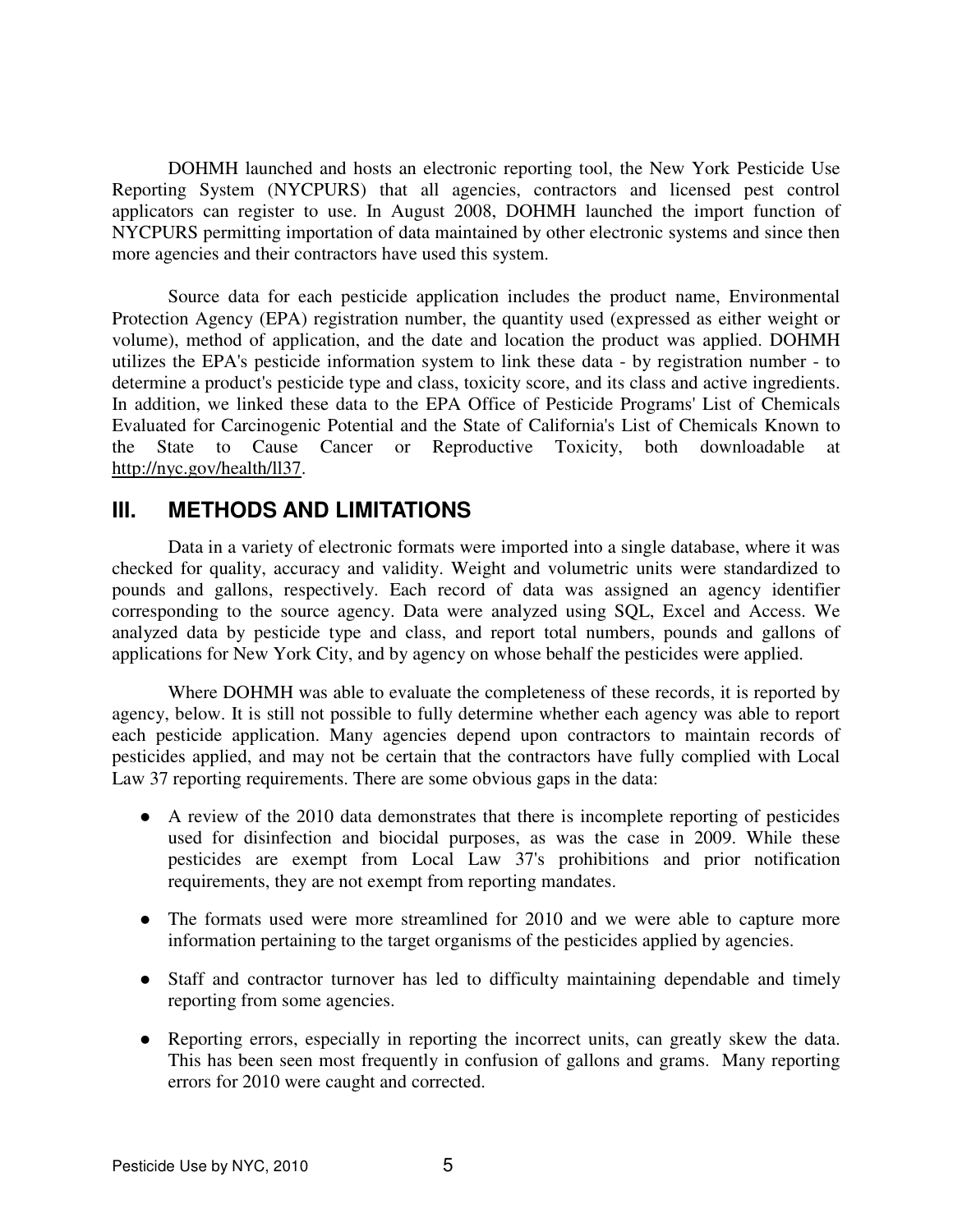Despite the above mentioned limitations, the data captured this year is more complete and more agencies and their contractors used NYCPURS. We expect to see further improvements in the data over the next year as more agencies fully adopt electronic recordkeeping, migrating existing electronic or paper systems to the NYCPURS system developed by DOHMH for electronic recordkeeping. Additional information about NYCPURS is available at http://nyc.gov/health/ll37.

## **IV. PESTICIDE USE FINDINGS**

## **A. TYPES OF PESTICIDES USED BY AGENCIES**

 Four main types of pesticides were applied by agencies: rodenticides (products used to kill rodents); insecticides (to kill insects); herbicides (to kill plants) and fungicides (to kill molds and other fungi).

## **Insecticides**

 A total of 2,983 gallons and 56,266 pounds of insecticides were applied by New York City in 2010, accounting for 38.2% by volume, and 47.9% by weight of the total applications. Biological insecticides applied to target mosquito larvae account for 84.6% of insecticides by weight. When those products are excluded, insecticides by weight make up 12.4% of solid pesticides applied. Insecticides used by NYC agencies in 2010 were largely comprised of three classes of products; pyrethrins and pyrethroids, organophosphates and carbamates.

## *Pyrethrins, Pyrethroids, and Synergists*

 Pyrethrins and pyrethroids are less acutely toxic than the organophosphate and carbamate pesticides they have largely replaced. Accidental poisonings from professional applications are very rare, though personal use of aerosol and fogging product formulations have been associated with acute exposures, poisonings and fires. Some pyrethroids may be respiratory allergens for sensitized people, including asthmatics. Though these chemicals have lower acute toxicity, there is some emerging concern over the chronic neurotoxcity of pyrethrins, pyrethroids, and their synergists. Recently, EPA removed pyrethrins from its list of suspect carcinogens, but the synergists with which they are often formulated remain on the list and therefore prohibited from use by Local Law 37. Pyrethrins and pyrethroids break down relatively quickly when used outdoors, but persist longer when applied indoors.

 Common pyrethroid active ingredients are cypermethrin, cyfluthrin, esfenvalerate, and deltamethrin. Pyrethrin and pyrethroid products used by agencies in 2010 include Whitmere Optem ME PT 600®, Steri-Fab®, Demand CS Insecticide®, Tempo SC Insecticide®, Suspend SC Insecticide® and Speckoz Evercide Esfenvalerate EC®.

 Together, pyrethrins and pyrethroids accounted in 2010 for 82.1% of the total insecticides amounts applied by volume and 4.9% by weight, 31.7% by weight when excluding WNV larvicides. These products made up 56.8% of the total number of insecticide applications.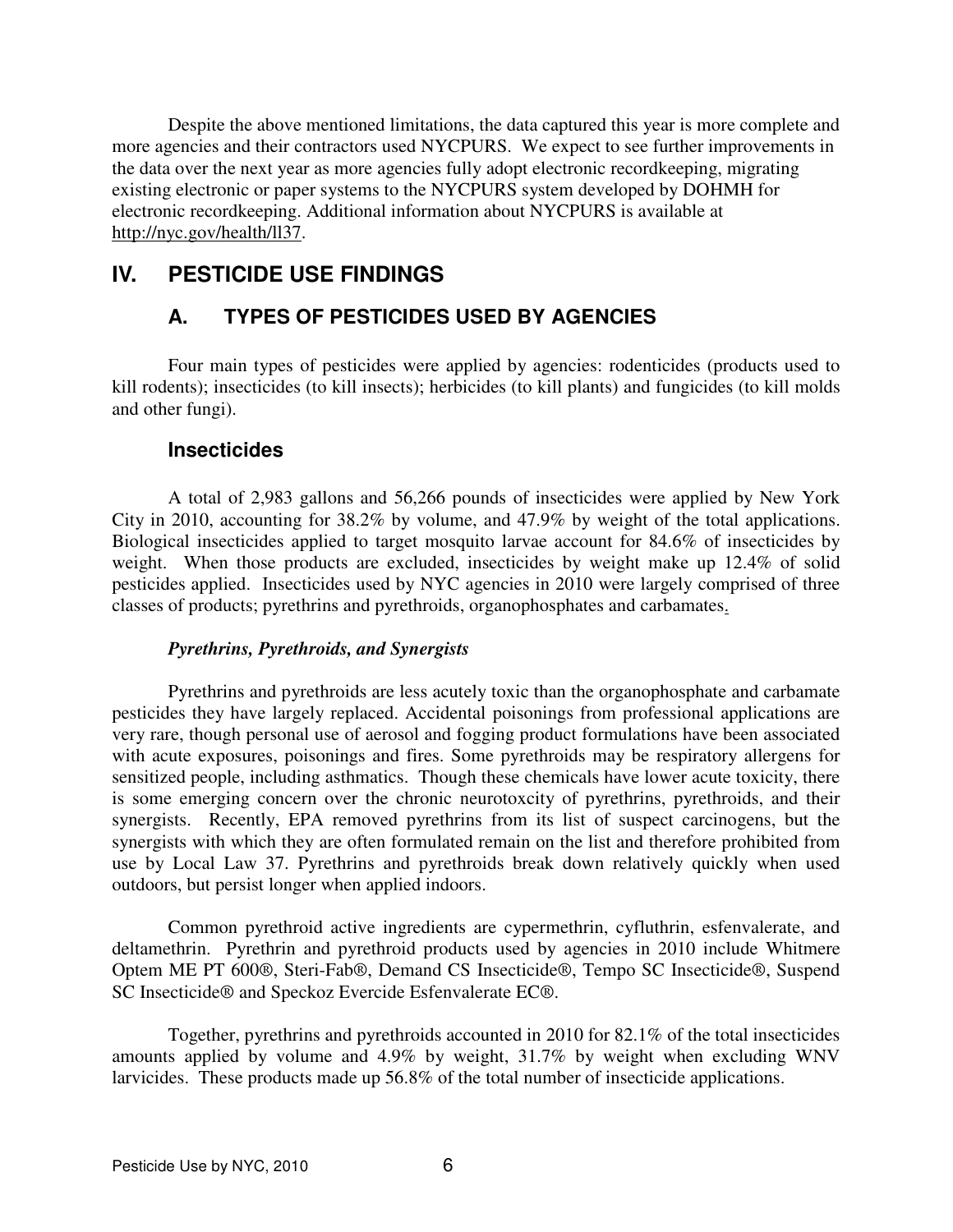#### *Organophosphates and Carbamates*

 Organophosphate and carbamate insecticides both function by inhibiting the neurotransmitter cholinesterase. Until EPA banned their use for most indoor applications in 1999 and 2000, organophosphates were the most heavily used class of insecticides. EPA also allowed the registrations for several carbamates to lapse.

 The only organophosphate active ingredient used in 2010 was outdoor applications of chlorpyrifos on certain golf courses. The few carbamate active ingredients used in 2010 include propoxur and methomyl used in containerized baits. Organophosphate and carbamate products applied by agencies in 2010 include Anderson Golf Products Insecticide III® and Golden MalrinRF-128 Fly Killer®.

 Reports submitted by agencies showed that, in 2010, the use of organophosphates and carbamates accounted for just 3.7% of the total insecticides applied by agencies by volume, and 1.6% by weight, 10.4% by weight excluding WNV larvicides, remaining a very small percentage of the insecticides used by city agencies. However, these products made up only 0.08% of the total number of insecticide applications.

## *"Best Management Practices" Insecticides*

 In recent years, several insecticide products have been introduced to the market whose proper use involves little or no potential risks for human exposure but that have been demonstrated to be highly effective at controlling pests. These products include biological pesticides for mosquito control and gels and baits for cockroach and other insect control.

 Common active ingredients for these products include boric acid, silica gel, diatomaceous earth, the bacteria *Bacillus sphaericus* and *Bacillus thuringiensis*, hydramethylnon, fipronil, avermectin, and indoxacarb. Some of the products used by agencies for this reporting year were Maxforce Roach Bait F.05®, Redzone Bait®, Vectobac CG Biological Larvicide Granules®, Vectolex CG Biological Larvicide®, Avert Prescription Treatment TC 93B Bait®, and DuPont Advion Cockroach Gel Bait®.

 In 2010.6.2% of the total insecticides applied by volume, and 90.6% by weight, were insecticidal dusts, gels and baits, or biological larvicides. Excluding WNV larvicides, the totals equal 38.7% of insecticide products by weight. These products made up 27.4% of the total number of insecticide applications.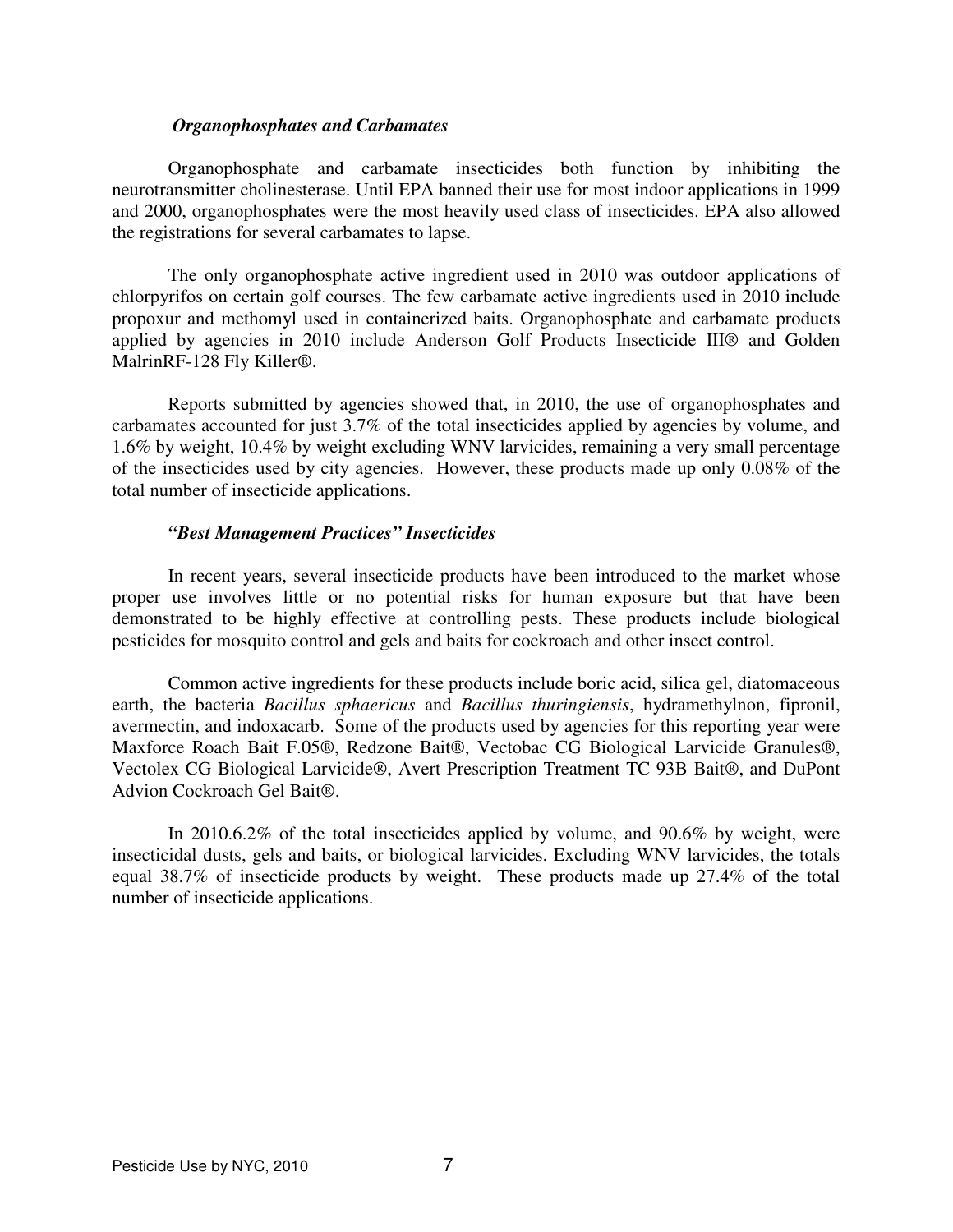## **Herbicides**

 The herbicides used by New York City agencies in 2010 were used primarily for vegetation control in parks and for the maintenance of highways and street medians. The active ingredients most commonly used in 2010 were glyphosate, dinitroanilines, chlorophenoxyacetic acids and ureas. Herbicides were a major contributor of pesticide use by agencies.

 A total of 3,143 gallons and 6,016 pounds were applied, accounting for 40.2% of total volume and 5.1% of total weight of all pesticides used by agencies in 2010.

#### *Glyphosate*

 The most heavily used herbicides applied as a liquid by agencies were glyphosates in Roundup® products. Glyphosate is a broad-spectrum, non-selective systemic herbicide that can be used throughout the growing season. The active ingredient glyphosate poses little risk of acute poisonings or chronic health effects and has not been shown to be carcinogenic. Glyphosate use has increased as agencies have phased out the use of herbicides prohibited under Local Law 37. In 2010 30.0% of applications of herbicide by volume contained glyphosate, a 81.4% reduction from 2009.

#### *Dinitroaniline*

 Dinitroaniline-based herbicides, which are often combined with fertilizers, are used early in the growing season as pre-emergents. They are of low acute toxicity to people, but several dinitroanilines are classified by EPA as suspected human carcinogens. Dinitroaniline herbicides break down slowly. Common dinitroaniline active ingredients are pendimethalin, trifluralin, benefin and benfluralin. Common dinitroaniline products used by agencies in 2010 were Lesco Pre-M 3.3 EC Turf Herbicide® and Spring Crabgrass Control®.

#### *Chlorophenoxyacetic/Benzoic Acids*

 The chlorophenoxyacetic acid herbicides are a family of related chemicals that are often combined in products. EPA classifies one member of this class of pesticides - mecroprop-p – as a suspected carcinogen. Common chlorophenoxyacetic acid active ingredients are 2,4-D, MCPP, mecoprop-p, dicamba and MCPA. Common chlorophenoxyacetic acid products used by agencies in 2010 were Trimec 937 Herbicide® and Lesco Three-Way Selective Herbicide®

#### *Ureas*

 Like dinitroaniline herbicides, urea herbicides are of low acute toxicity, but some may pose certain chronic risks. Classification as a possible human carcinogen varies within the group. Diuron, a urea herbicide among the ten most heavily used herbicides reported by commercial applicators in the private market in the City in 2005, is classified by the EPA as a likely human carcinogen. Sulfonylureas are of low acute toxicity and have been so classified. All urea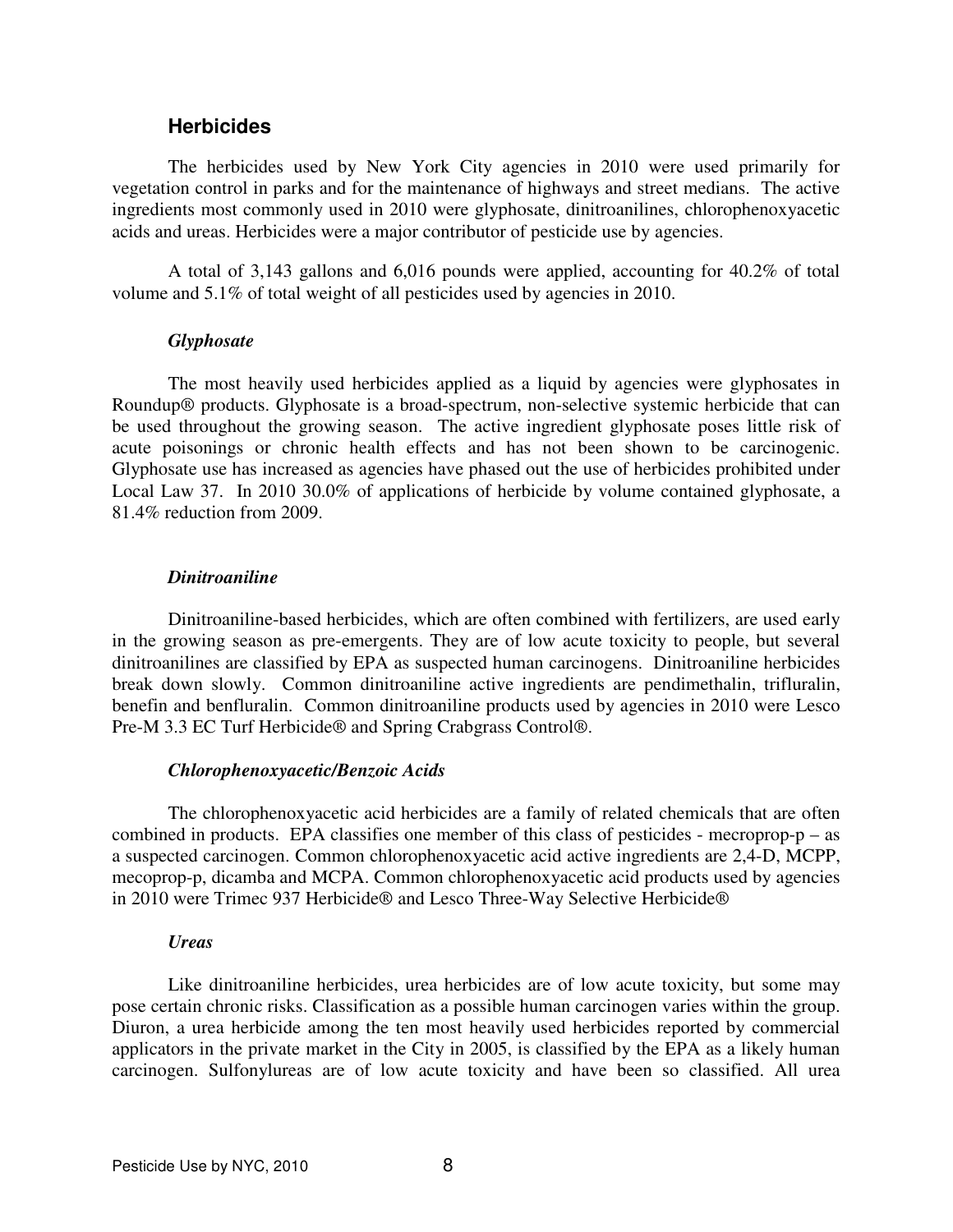herbicides are highly persistent. Common Urea active ingredients are Diuron and Siduron. A common urea products used by NYC agencies in 2010 were Dupont Oust Extra Herbicide®.

## **Rodenticides**

 Most rodenticides act as anticoagulants and all are acutely toxic if ingested in sufficient dosages. Common rodenticide active ingredients are bromodiolone, diphacinone, brodifacuom, zinc phospide and warfarin. Some common rodenticide products used by agencies in 2010 were: Contrac All-Weather Blox®, Generation Mini Blocks®, Weatherblok Bait with Bitrex® and Ditrac All-Weather Blox®.

 In 2010, a total of 40,871 pounds of rodenticides were applied by City agencies, accounting for 34.8% by weight of all pesticides applied on NYC owned or leased property.

## **Fungicides**

 Many of the commonly applied fungicides are classified by EPA as suspected carcinogens. The potential for exposure can exist throughout the growing season because many of these fungicides are also persistent, with half-lives measured in months and years. Degradation does not necessarily reduce the hazard, because some fungicides also have highly toxic breakdown products. Fungicides were most commonly applied by NYC on golf courses, and these applications are exempt from Local Law 37 prohibitions.

 The active ingredients of fungicides commonly used in NYC in 2010 were chlorothalonil, thiophanate-methyl, PCNB, iprodione and mancozeb. Common fungicide products applied in 2010 include Heritage Fungicide®, Aliette WDG Brand Fungicide®, Lesco Manicure Ultra® and Bayleton 50 Turf and Ornamental Fungicide in Water Soluble Packets®.

 Fungicides make up a smaller portion of the overall pesticide use by agencies, accounting for 20.0% of the total pesticide applied by volume and 11.9% by weight.

## **B. SUMMARY OF CITYWIDE PESTICIDE USE**

 Pesticide use can be measured and compared in a number of ways. Throughout the remainder of this report, we describe the frequency with which pesticides are applied, as well as the quantity of pesticides applied. Quantities for liquid applications are measured as volume in gallons. Quantities for solid applications are measured as weight in pounds. Pesticides were applied a total of 130,091 times by New York City in 2010. The pesticides applied most frequently by New York City were insecticides. The majority of rodenticides applied by the City of New York is placed directly into rat burrows and poses little risk of exposure to the public. Insecticides were the most heavily used in terms of weight and herbicides in terms of volume. In 2010, 84.6% of the insecticides reported by weight were bacterial products designed to kill mosquito larvae in stagnant waters, away from human contact. If we exclude these products, which were used as part of the West Nile Virus control program then 12.4% of the total pesticide by weight would be due to insecticides. Table 1, below, summarizes these findings. This table, as all others that follow, is sorted in order of descending number of applications.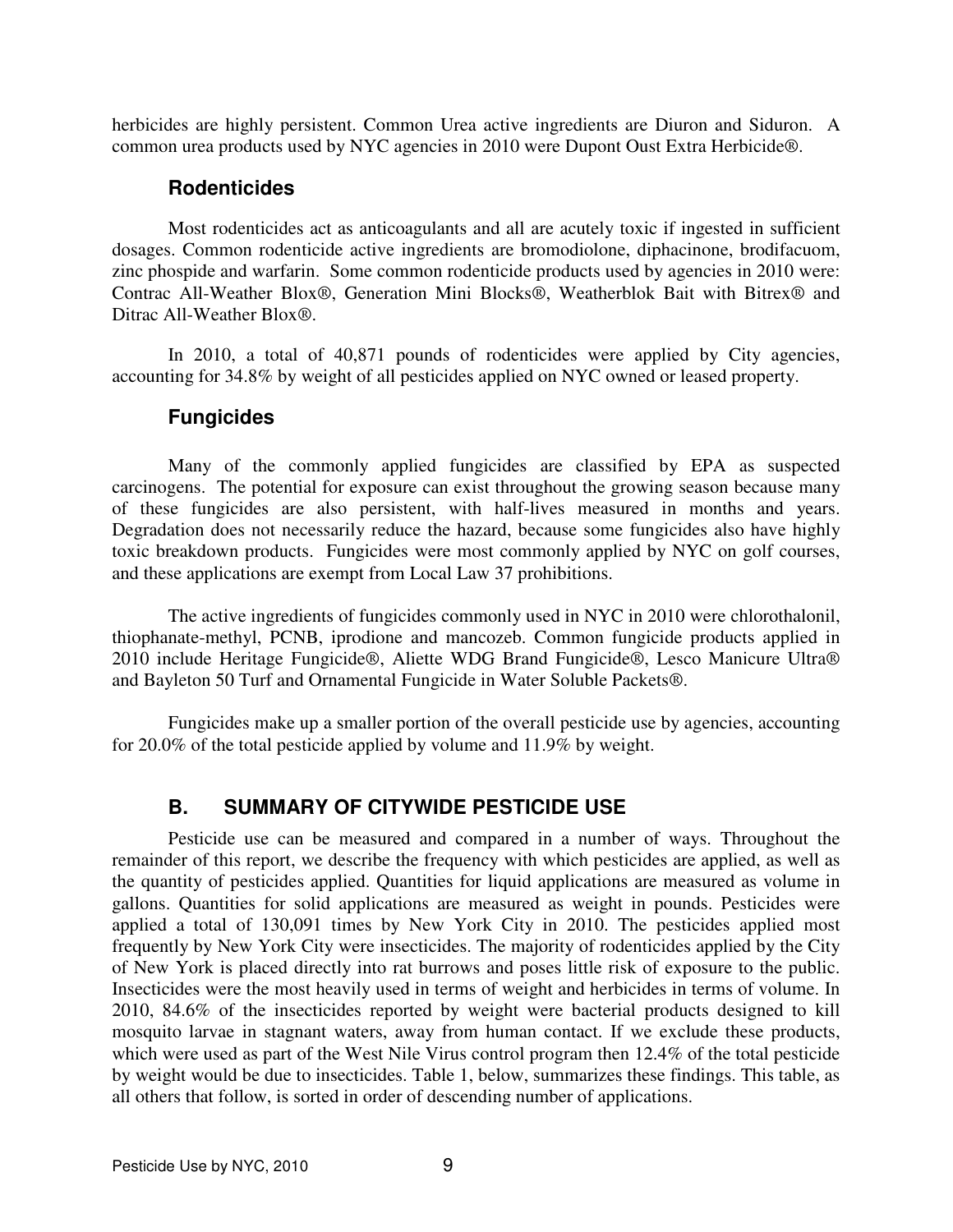|                       |          | Volume     |               | Weight     | <b>Times Applied</b> |            |  |
|-----------------------|----------|------------|---------------|------------|----------------------|------------|--|
| <b>Pesticide Type</b> | Gallons  | % of Total | <b>Pounds</b> | % of Total | <b>Number</b>        | % of Total |  |
| Rodenticide           | 76.42    | 1.0%       | 40.871.19     | 34.8%      | 50.063               | 37.1%      |  |
| Insecticide           | 2,982.98 | 38.2%      | 56,266.03     | 47.9%      | 76.395               | 56.6%      |  |
| Herbicide             | 3,143.18 | 40.2%      | 6.016.22      | 5.1%       | 3.746                | 2.8%       |  |
| Fungicide             | 1.564.97 | 20.0%      | 13,958.75     | l 1.9%     | 840                  | 0.6%       |  |
| Other                 | 45.42    | 0.6%       | 313.22        | 0.3%       | 4.024                | 3.0%       |  |
| Totals:               | 7,813    |            | 117.425       |            | 135,068              |            |  |

|  |  | Table 1. Total Applications Reported Applied by NYC Agencies in 2010, by Pesticide Type |  |  |
|--|--|-----------------------------------------------------------------------------------------|--|--|
|  |  |                                                                                         |  |  |

 Table 2, below lists the ten most frequently used products used for each pesticide type on New York City owned or leased property in 2010. For each, we list the total volume, weight and number of applications, as well as the active ingredient(s), the EPA toxicity category, whether the product is considered by EPA a known, possible or suspect carcinogen, and whether the product is listed by the State of California as a reproductive hazard. For this and subsequent product tables, the toxicity category refers to the EPA's assigned label warning to indicate the degree of acute toxicity from oral, dermal and inhalation exposures on a scale from 1 to 4. Toxicity Category 1 indicates pesticides considered highly toxic and whose label requires the signal word, "Danger". Toxicity Category 2 products are considered moderately toxic and product labels carry the word "Warning" Toxicity Category 3 products are considered to be slightly toxic while Toxicity 4 products are considered relatively non-toxic. Both toxicity categories 3 and 4 carry the signal word "Caution" A complete list of products used by New York City by pesticide class is included in Appendix 1 to this report.

| EPA Reg. $#$        | <b>EPA Product Name</b>                                                 | <b>Volume</b><br>(Gals) | Weight<br>(Lbs) | No.<br>Appl's. | <b>Active</b><br>Ingredient(s) | <b>EPA</b><br><b>Tox Cat</b> | <b>EPA</b><br>Carcin | CA Dev.<br>Toxin |
|---------------------|-------------------------------------------------------------------------|-------------------------|-----------------|----------------|--------------------------------|------------------------------|----------------------|------------------|
| <b>Rodenticides</b> |                                                                         |                         |                 |                |                                |                              |                      |                  |
| 12455-86            | CONTRAC<br>RODENTICIDE PLACE<br><b>PAC</b>                              | 16.89                   | 10,772.92       | 14,139         | <b>Bromadiolone</b>            | 3                            | <b>NO</b>            | <b>NO</b>        |
| 12455-79            | CONTRAC ALL-<br><b>WEATHER BLOX</b>                                     | 15.13                   | 10,912.18       | 11,168         | <b>Bromadiolone</b>            | 3                            | NO.                  | NO.              |
| 100-1050            | <b>TALON-G RODENTICIDE</b><br><b>BAIT PACK MINI-</b><br>PELLETS WITH BI | 0.00                    | 8.060.03        | 6.979          | <b>Brodifacoum</b>             | 3                            | <b>NO</b>            | <b>NO</b>        |
| 7173-218            | <b>GENERATION MINI</b><br><b>BLOCKS</b>                                 | 0.50                    | 1,830.69        | 4,696          | Difethialone                   | 3                            | <b>NO</b>            | <b>NO</b>        |
| 12455-75            | CONTRAC RAT AND<br>MOUSE BAIT READY TO<br>USE PLACE PAC                 | 0.21                    | 3,078.53        | 3,561          | <b>Bromadiolone</b>            | 3                            | <b>NO</b>            | <b>NO</b>        |
| 7173-258            | DIFFTHIALONE PASTE<br><b>PLACE PACKS</b>                                | 0.00                    | 755.54          | 2,221          | Difethialone                   | 3                            | <b>NO</b>            | NO.              |
| 100-1055            | <b>WEATHERBLOK BAIT</b><br><b>WITH BITREX</b>                           | 0.01                    | 1,080.12        | 1,719          | <b>Brodifacoum</b>             | 3                            | <b>NO</b>            | <b>NO</b>        |

#### **Table 2. Ten Most Frequently Applied Pesticide Products by NYC Agencies in 2010 by Type**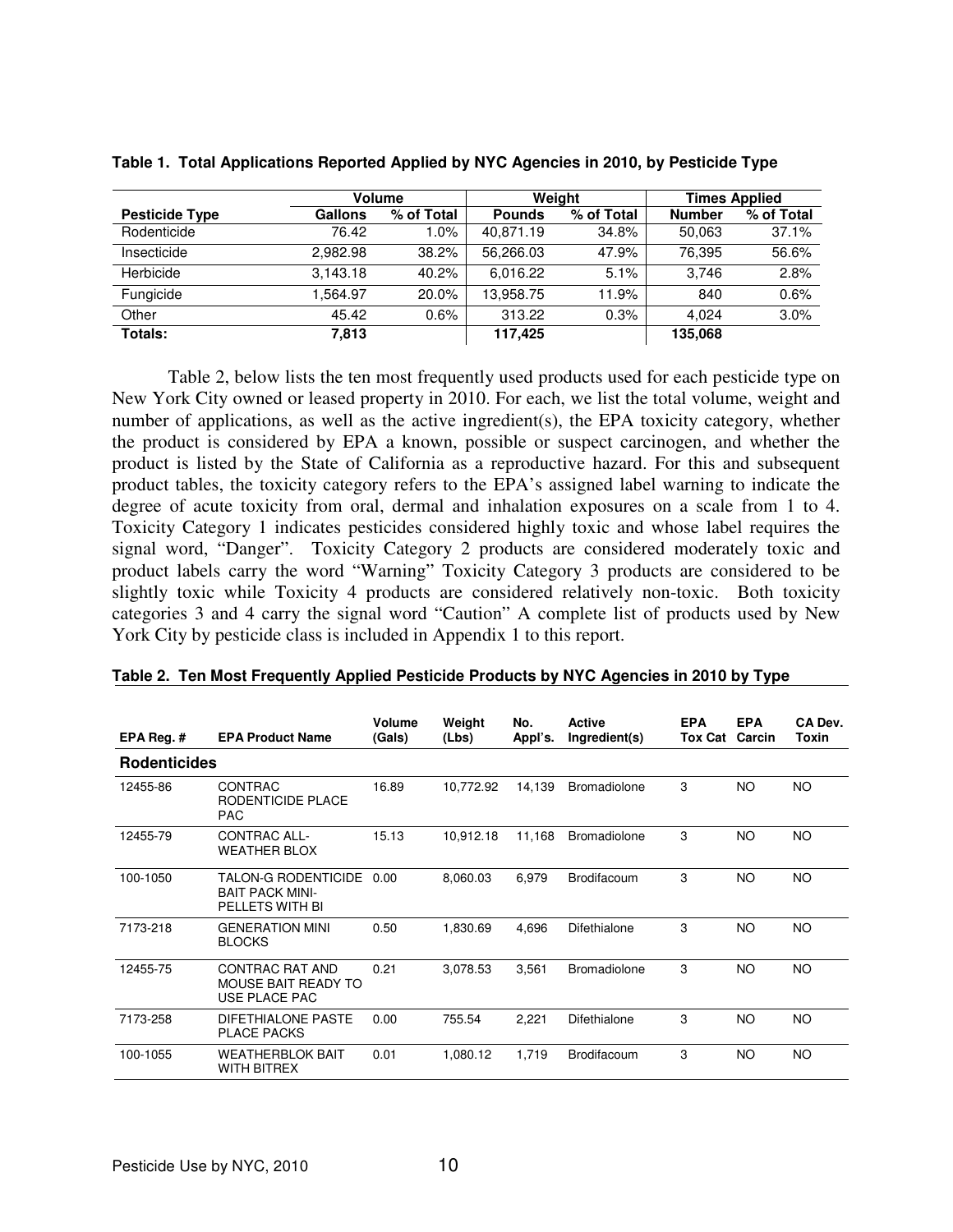| EPA Reg. #          | <b>EPA Product Name</b>                            | <b>Volume</b><br>(Gals) | Weight<br>(Lbs) | No.<br>Appl's. | Active<br>Ingredient(s)                                                                                                                                          | <b>EPA</b><br><b>Tox Cat</b> | <b>EPA</b><br>Carcin | CA Dev.<br>Toxin |
|---------------------|----------------------------------------------------|-------------------------|-----------------|----------------|------------------------------------------------------------------------------------------------------------------------------------------------------------------|------------------------------|----------------------|------------------|
| 12455-76            | CONTRAC<br>RODENTICIDE READY<br>TO USE PLACE PAC   | 14.80                   | 785.43          | 1,036          | Bromadiolone                                                                                                                                                     | 3                            | <b>NO</b>            | <b>NO</b>        |
| 12455-80            | DITRAC ALL-WEATHER<br><b>BLOX</b>                  | 0.02                    | 778.12          | 838            | Diphacinone                                                                                                                                                      | 3                            | <b>NO</b>            | <b>NO</b>        |
| 7173-202            | <b>MAKI MINI BLOCKS</b>                            | 0.21                    | 640.06          | 727            | Bromadiolone                                                                                                                                                     | 3                            | NO                   | <b>NO</b>        |
| <b>Insecticides</b> |                                                    |                         |                 |                |                                                                                                                                                                  |                              |                      |                  |
| 432-763             | SUSPEND SC<br><b>INSECTICIDE</b>                   | 815.18                  | 144.76          | 25,022         | Deltamethrin                                                                                                                                                     | 3                            | NO                   | NO               |
| 499-304             | WHITMIRE OPTEM ME<br>PT 600                        | 163.95                  | 74.20           | 7,371          | Cyfluthrin                                                                                                                                                       | 3                            | <b>NO</b>            | <b>NO</b>        |
| 42750-117           | XYTECT 75WSP<br><b>INSECTICIDE</b>                 | 0.00                    | 691.73          | 6,395          | Imidacloprid                                                                                                                                                     | 3                            | <b>NO</b>            | <b>NO</b>        |
| 73049-20            | <b>VECTOLEX CG</b><br><b>BIOLOGICAL LARVICIDE</b>  | 0.14                    | 43,521.07       | 5,371          | <b>Bacillus</b><br>sphaericus                                                                                                                                    | 3                            | NO                   | <b>NO</b>        |
| 499-507             | <b>TC 248</b>                                      | 5.03                    | 118.79          | 4,236          | Dinotefuran                                                                                                                                                      | 3                            | <b>NO</b>            | <b>NO</b>        |
| 64405-2             | REDZONE BAIT                                       | 0.07                    | 670.36          | 4,078          | Boric acid                                                                                                                                                       | 3                            | NO                   | <b>NO</b>        |
| 397-13              | STERI-FAB                                          | 845.37                  | 760.12          | 3,573          | Phenothrin;<br>Isopropyl alcohol;<br>Alkyl (60%C14,<br>25%C12,<br>15%C16)<br>dimethylbenzyl<br>ammonium<br>chloride; Didecyl<br>dimethyl<br>ammonium<br>chloride | 2                            | NO                   | NO               |
| 1021-1641           | <b>SPECKOZ EVERCIDE</b><br><b>ESFENVALERATE EC</b> | 17.58                   | 9.61            | 2,170          | Esfenvalerate                                                                                                                                                    | 3                            | <b>NO</b>            | <b>NO</b>        |
| 432-1363            | <b>TEMPO SC</b><br><b>INSECTICIDE</b>              | 224.51                  | 2.76            | 1,897          | Cyfluthrin, beta                                                                                                                                                 | 3                            | NO.                  | <b>NO</b>        |
| 352-652             | <b>DUPONT ADVION</b><br><b>COCKROACH GEL BAIT</b>  | 0.00                    | 77.37           | 1,760          | Indoxacarb                                                                                                                                                       | 3                            | NO                   | <b>NO</b>        |
| <b>Herbicides</b>   |                                                    |                         |                 |                |                                                                                                                                                                  |                              |                      |                  |
| 62719-556           | <b>ACCORD XRT II</b>                               | 474.68                  | 15.16           | 730            | Glyphosate,<br>dimethylammoniu<br>m salt                                                                                                                         | 3                            | <b>NO</b>            | <b>NO</b>        |
| 524-475             | ROUNDUP ULTRA<br><b>HERBICIDE</b>                  | 200.77                  | 51.08           | 619            | Glyphosate,<br>isopropylamine<br>salt                                                                                                                            | 3                            | <b>NO</b>            | <b>NO</b>        |
| 62719-527           | <b>GARLON 4 ULTRA</b>                              | 171.71                  | 0.00            | 300            | Triclopyr                                                                                                                                                        | $\mathbf{2}$                 | <b>NO</b>            | NO.              |
| 241-341             | PENDULUM 3.3 EC<br><b>HERBICIDE</b>                | 187.61                  | 0.00            | 241            | Pendimethalin                                                                                                                                                    | 3                            | <b>YES</b>           | <b>NO</b>        |
| 228-397             | RIVERDALE VANQUISH<br><b>HERBICIDE</b>             | 51.17                   | 0.00            | 213            | Dicamba,<br>diglycolamine salt                                                                                                                                   | 3                            | <b>NO</b>            | <b>NO</b>        |
| 241-360             | LESCO PRE-M 3.3EC<br><b>TURF HERBICIDE</b>         | 206.13                  | 63.19           | 200            | Pendimethalin                                                                                                                                                    | 3                            | <b>YES</b>           | <b>NO</b>        |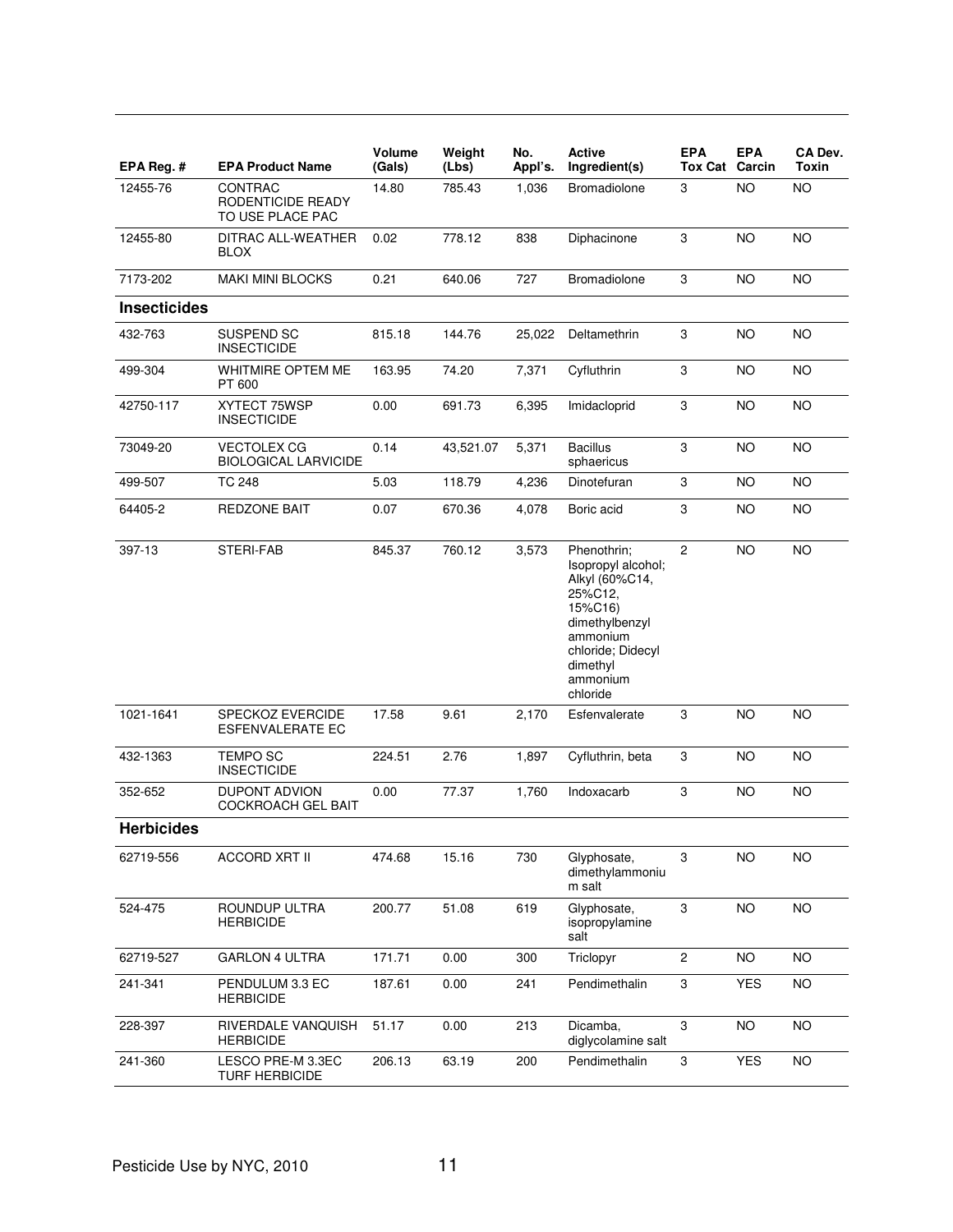| EPA Reg. #        | <b>EPA Product Name</b>                                                | <b>Volume</b><br>(Gals) | Weight<br>(Lbs) | No.<br>Appl's. | <b>Active</b><br>Ingredient(s)                    | <b>EPA</b><br><b>Tox Cat</b> | <b>EPA</b><br>Carcin | CA Dev.<br>Toxin |
|-------------------|------------------------------------------------------------------------|-------------------------|-----------------|----------------|---------------------------------------------------|------------------------------|----------------------|------------------|
| 352-622           | <b>DUPONT OUST EXTRA</b><br><b>HERBICIDE</b>                           | 1.89                    | 0.00            | 185            | Sulfometuron<br>methyl;<br>Metsulfuron-<br>methyl | 3                            | <b>NO</b>            | <b>NO</b>        |
| 524-454           | ROUNDUP ORIGINAL II<br><b>HERBICIDE</b>                                | 164.51                  | 0.00            | 180            | Glyphosate,<br>isopropylamine<br>salt             | $\overline{c}$               | <b>NO</b>            | <b>NO</b>        |
| 62719-176         | PATHFINDER II                                                          | 161.88                  | 0.00            | 168            | Triclopyr,<br>butoxyethyl ester                   | 3                            | <b>NO</b>            | <b>NO</b>        |
| 524-579           | ROUNDUP PROMAX                                                         | 37.20                   | 143.13          | 164            | Glyphosate,<br>potassium salt                     | 3                            | ΝO                   | <b>NO</b>        |
| <b>Fungicides</b> |                                                                        |                         |                 |                |                                                   |                              |                      |                  |
| 432-942           | <b>BANOL TURF AND</b><br>ORNAMENTAL<br><b>FUNGICIDE</b>                | 92.00                   | 4.00            | 45             | Propamocarb<br>hydrochloride                      | 3                            | <b>NO</b>            | <b>NO</b>        |
| 70299-1           | <b>ZEROTOL</b><br>ALGAECIDE/FUNGICIDE                                  | 13.75                   | 0.00            | 39             | Hydrogen<br>peroxide                              | $\mathbf{1}$                 | <b>NO</b>            | <b>NO</b>        |
| 100-1093          | <b>HERITAGE FUNGICIDE</b>                                              | 0.00                    | 70.79           | 39             | Azoxystrobin                                      | 3                            | <b>NO</b>            | <b>NO</b>        |
| 100-892           | ARBOTECT 20-S<br><b>FUNGICIDE</b>                                      | 24.52                   | 0.00            | 38             | Thiabendazole                                     | 3                            | <b>NO</b>            | <b>NO</b>        |
| 432-890           | ALIETTE WDG BRAND<br><b>FUNGICIDE</b>                                  | 0.00                    | 1,562.00        | 37             | Fosetyl-Al                                        | 3                            | NO                   | NO               |
| 50534-202         | <b>MANICURE ULTREX</b><br><b>TURF &amp; ORNAMENTAL</b>                 | 97.50                   | 602.00          | 34             | Chlorothalonil                                    | $\mathbf{1}$                 | <b>YES</b>           | <b>NO</b>        |
| 60063-3           | <b>LESCO MANICURE</b><br><b>ULTRA</b>                                  | 39.44                   | 1,512.50        | 33             | Chlorothalonil                                    | 2                            | <b>YES</b>           | <b>NO</b>        |
| 66222-149         | ARMOR TECH CLT 825                                                     | 0.00                    | 1,065.00        | 33             | Chlorothalonil                                    | $\mathbf{2}$                 | <b>YES</b>           | <b>NO</b>        |
| 432-1360          | <b>BAYLETON 50 TURF</b><br>AND ORNAMENTAL<br><b>FUNGICIDE IN WATER</b> | 4.53                    | 390.49          | 31             | Triadimefon                                       | 3                            | <b>YES</b>           | <b>YES</b>       |
| 60063-7           | <b>LESCO MANICRUE 6FL</b>                                              | 162.50                  | 0.00            | 28             | Chlorothalonil                                    | 2                            | <b>YES</b>           | <b>NO</b>        |
| Other             |                                                                        |                         |                 |                |                                                   |                              |                      |                  |
| 2724-421          | ZOECON RF-292<br><b>BRIQUET</b>                                        | 0.00                    | 89.12           | 2,781          | S-Methoprene                                      | 3                            | <b>NO</b>            | <b>NO</b>        |
| 2724-351          | ZOECON RF-259<br><b>EMULSIFIABLE</b><br>CONCENTRATE                    | 7.78                    | 6.23            | 1,086          | (7S)-Hydroprene                                   | 3                            | <b>NO</b>            | <b>NO</b>        |
| 2724-351          | ZOECON GENCOR 9%<br><b>EMULSIFIABLE</b><br>CONCENTRATE                 | 0.53                    | 0.00            | 50             | (7S)-Hydroprene                                   | 3                            | <b>NO</b>            | <b>NO</b>        |
| 69117-7           | PINSCHER PGR                                                           | 0.08                    | 0.00            | 39             | Dikegulac sodium                                  | 3                            | <b>NO</b>            | <b>NO</b>        |
| 80917-4           | SHAKE-AWAY CRITTER<br>REPELLENT GRANULES                               | 0.00                    | 208.80          | 19             | Fox urine                                         | 3                            | NO.                  | NO.              |
| 60061-71          | PETTIT MARINE PAINT<br>PREMIUM SINGLE<br><b>SEASON ABLATIVE</b>        | 14.00                   | 0.00            | 13             | Copper oxide<br>(ous)                             | $\overline{\mathbf{c}}$      | <b>NO</b>            | <b>NO</b>        |
| 71096-7           | ORTHO BUG-GETA<br>SNAIL & SLUG KILLER 1                                | 0.00                    | 3.81            | 8              | Metaldehyde                                       | 3                            | <b>NO</b>            | <b>NO</b>        |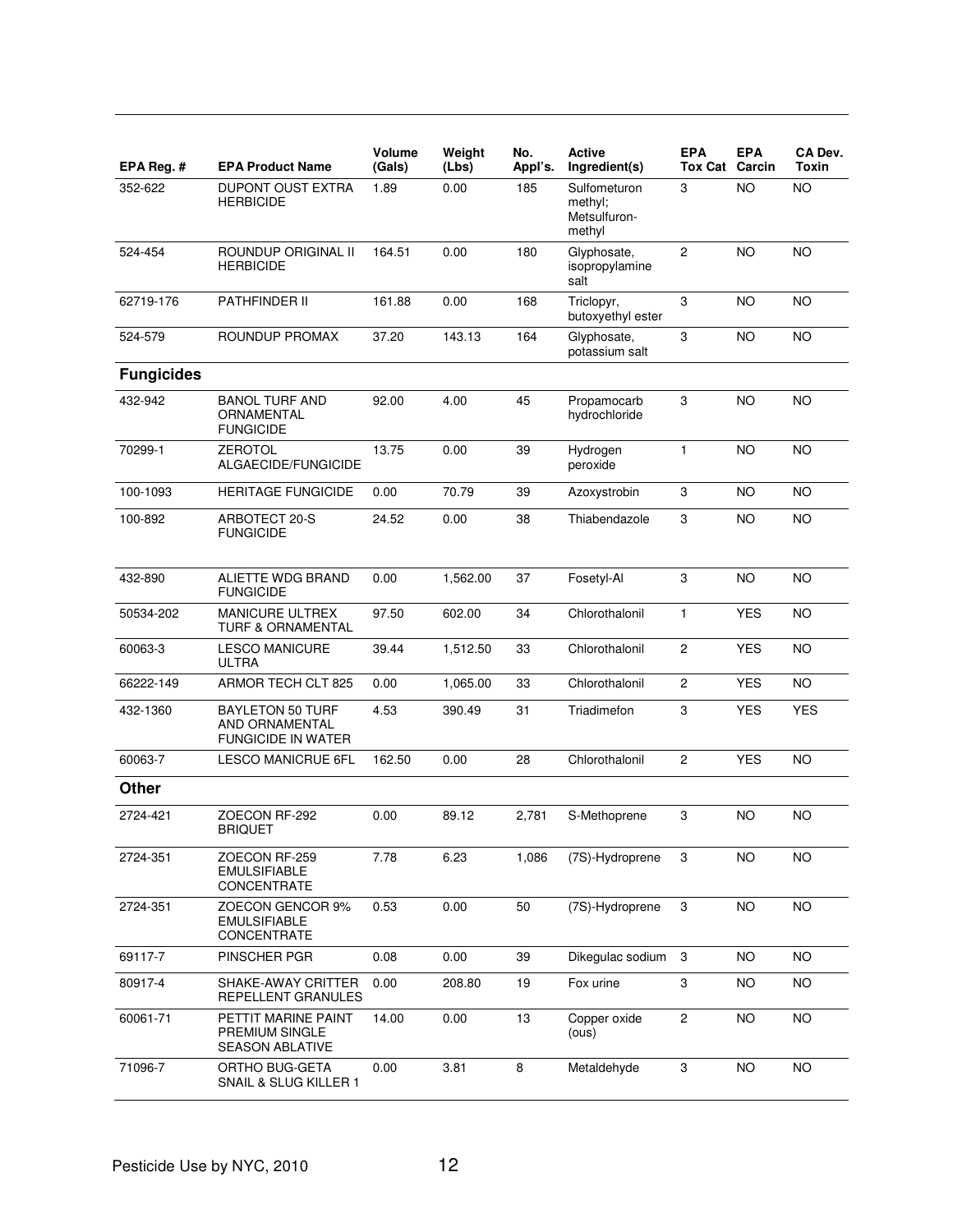| EPA Reg.# | <b>EPA Product Name</b>                          | Volume<br>(Gals) | Weight<br>(Lbs) | No.<br>Appl's. | <b>Active</b><br>Ingredient(s)                                                             | <b>EPA</b><br><b>Tox Cat Carcin</b> | <b>EPA</b> | CA Dev.<br>Toxin |
|-----------|--------------------------------------------------|------------------|-----------------|----------------|--------------------------------------------------------------------------------------------|-------------------------------------|------------|------------------|
| 100-1014  | PACLOBUTRAZOL 2SC                                | 0.00             | 5.25            | 7              | Paclobutrazol                                                                              | 3                                   | <b>NO</b>  | <b>NO</b>        |
| 67356-1   | DEER-OFF DEER<br>REPELLANT<br><b>CONCENTRATE</b> | 1.19             | 0.00            | 6              | Capsicum<br>oleoresin; Garlic;<br>Putrescent whole<br>egg solids                           | 3                                   | <b>NO</b>  | <b>NO</b>        |
| 81117-1   | <b>RO-PEL ANIMAL &amp;</b><br>RODENT REPELLENT   | 0.31             | 0.00            | 5              | Benzyldiethyl<br>$[(2,6 -$<br>xylylcarbamoyl)me<br>thyll ammonium<br>saccharide;<br>Thymol | 3                                   | <b>NO</b>  | <b>NO</b>        |

## **C. CHANGES IN PESTICIDE USE**

 The level of completeness of agency pesticide reporting has improved dramatically over the past three years. Having a sufficiently complete record of pesticide applications by the City of New York and its contractors has now made it possible for a year to year comparison of trends in pesticide use by city agencies.

From 2009 to 2010 there was a 9% increase in use of insecticides reported by volume. It appears some of the progress in moving away from the use of residual spray and aerosol products by many agencies has slowed. There was a drop of 36% in insecticides reported by weight due to reductions in both WNV larvacides and "Best Management Practices" gel and bait products. The data for baits and gels showed a large 63% decline in amount used by weight and 30% reduction in the number of applications. The reduction in these "Best Management Practices" products may be the result of long term improvment in perstient pest problems through more effective control, or may be due to a move back to residual spray pyrethroids. The answer to this question is best answered in a more in-depth follow up analysis of the data for these two classes of insecticides over the last three years. "Best Management Practices" insecticides include gel, solid and dust formulations of products that pose little risk of human exposure and are highly effective.

 The amount of herbicide reported by volume decreased by 69% in 2010, mainly due to a steep reduciton in the use of post-emergent herbicides such as glyphosate products. This could be the result a move back to a more expected level of herbicide use after a anomalous increase in 2009. The reason for the steep increase that year was likely due to variableweather conditions more conducive to weed growth and discreet projects by the Parks department to control invasive species after previous years of delayed maintenance in remote, often wooded, parkland.

 There was also a 58% increase in rodenticide use reaching similar levels from 2008. Perhaps data reporting anomalies may have contributed to the relatively lower quantities reported in 2009.

## **D. SUMMARY OF AGENCIES' PESTICIDE USE**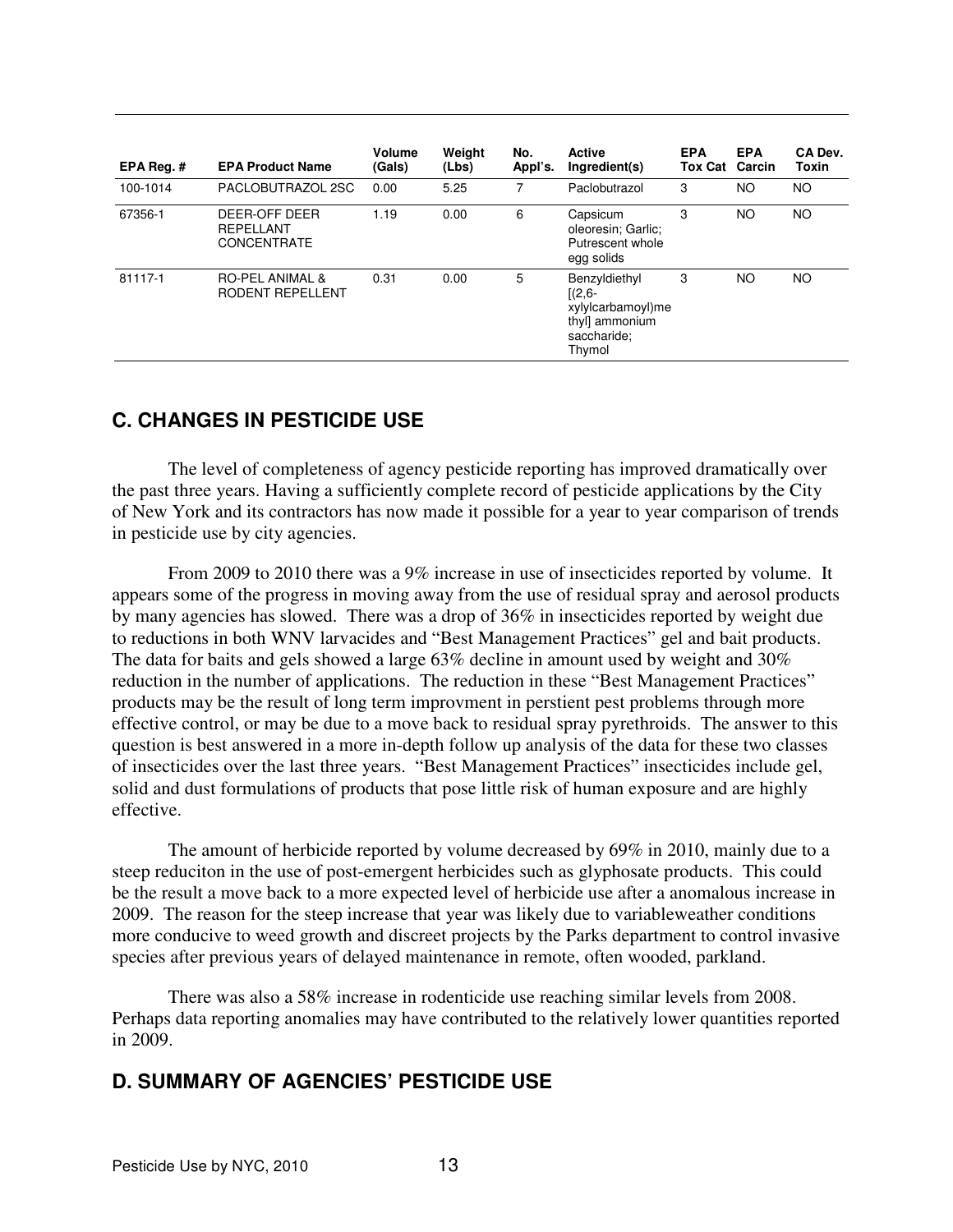For each reporting agency, we summarize below total pesticide use by pesticide type, followed by a listing of pesticide products used and their total use by reporting City agencies.

## **Administration for Children's Services**

The New York City Administration for Children's Services provides for the protection of New York City's children from abuse and neglect. Along with their community partners, Children's Services provides neighborhood-based services to help ensure children grow up in safe, permanent homes with strong families. In 2010 the agency contracted for pest control through the city-wide contract administered by DCAS. Table 3 summarizes pesticide use by pesticide type. Table 4 lists all pesticide products used by ACS in 2010.

#### **Table 3: Types of Pesticides Used by ACS in 2010**

|                       |         | Volume     |               | Weight     | <b>Times Applied</b> |            |  |
|-----------------------|---------|------------|---------------|------------|----------------------|------------|--|
| <b>Pesticide Type</b> | Gallons | % of Total | <b>Pounds</b> | % of Total | <b>Number</b>        | % of Total |  |
| Rodenticide           | 0.0     | $0.0\%$    | 24.1          | 94.4%      | 40                   | 25.2%      |  |
| Insecticide           | 0.4     | 100.0%     | 1.4           | 5.6%       | 119                  | 74.8%      |  |
| <b>Totals</b>         | 0.4     |            | 25.6          |            | 159                  |            |  |

#### **Table 4: Pesticide Products Used by ACS in 2010 by Pesticide Type**

| EPA Reg. #          | <b>EPA Product Name</b>                                             | Volume<br>(Gals) | Weight<br>(Lbs) | No.<br>Appl's. | <b>Active</b><br>Ingredient(s) | <b>EPA</b><br>Tox<br>Cat | <b>EPA</b><br>Carci<br>n | <b>CA</b><br>Dev.<br>Toxin |
|---------------------|---------------------------------------------------------------------|------------------|-----------------|----------------|--------------------------------|--------------------------|--------------------------|----------------------------|
| <b>Rodenticides</b> |                                                                     |                  |                 |                |                                |                          |                          |                            |
| 12455-80            | DITRAC ALL-WEATHER<br><b>BLOX</b>                                   | 0.00             | 12.25           | 24             | Diphacinone                    | 3                        | <b>NO</b>                | <b>NO</b>                  |
| 12455-76            | CONTRAC<br>RODENTICIDE READY<br>TO USE PLACE PAC                    | 0.00             | 5.56            | 9              | <b>Bromadiolone</b>            | 3                        | <b>NO</b>                | <b>NO</b>                  |
| 12455-79            | <b>CONTRAC ALL-</b><br><b>WEATHER BLOX</b>                          | 0.00             | 5.88            | 6              | <b>Bromadiolone</b>            | 3                        | <b>NO</b>                | <b>NO</b>                  |
| 12455-86            | <b>CONTRAC</b><br>RODENTICIDE PLACE<br><b>PAC</b>                   | 0.00             | 0.44            |                | <b>Bromadiolone</b>            | 3                        | <b>NO</b>                | NO.                        |
| <b>Insecticides</b> |                                                                     |                  |                 |                |                                |                          |                          |                            |
| 1021-1641           | <b>SPECKOZ EVERCIDE</b><br>ESFENVALERATE EC                         | 0.31             | 0.00            | 80             | Esfenvalerate                  | 3                        | <b>NO</b>                | <b>NO</b>                  |
| 1021-1641           | <b>CONQUER RESIDUAL</b><br><b>INSECTICIDE</b><br><b>CONCENTRATE</b> | 0.13             | 0.00            | 32             | Esfenvalerate                  | 3                        | <b>NO</b>                | <b>NO</b>                  |
| 64405-2             | <b>REDZONE BAIT</b>                                                 | 0.00             | 1.31            | 5              | Boric acid                     | 3                        | <b>NO</b>                | <b>NO</b>                  |
| 499-410             | <b>AVERT PRESCRIPTION</b><br>TREATMENT TC 93B<br><b>BAIT</b>        | 0.00             | 0.11            | 2              | Avermectin                     | 3                        | <b>NO</b>                | NO.                        |

## **Aging**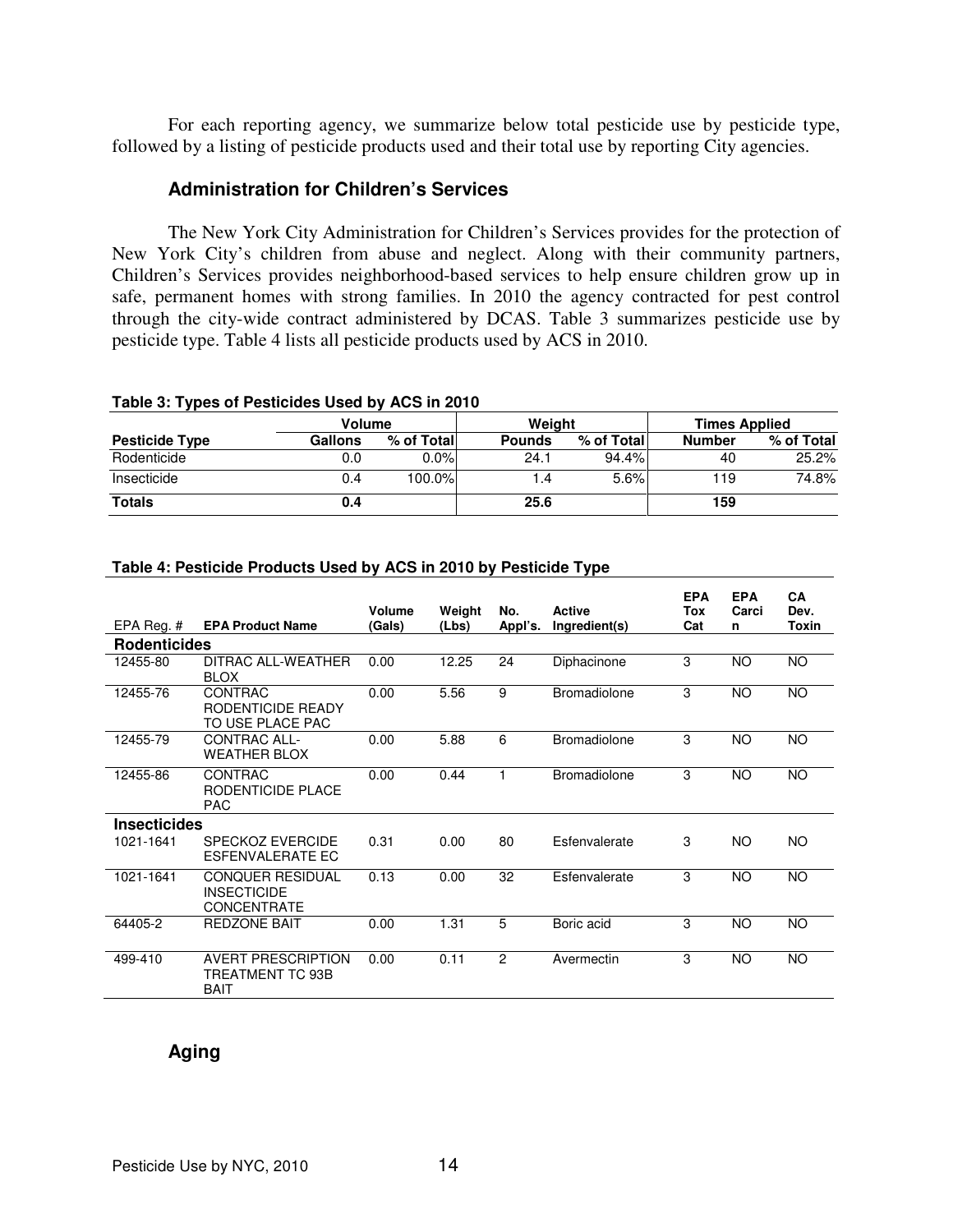The Department for the Aging (DFTA) contracts with non-profit senior service providers to administer 76 different city-owned and city-leased sites, 33 of which engage in food preparation or storage. These facilities are privately operated and contract individually with private vendors for pest control to address typical structural urban pest issues, such as roaches, rodents, and flies. No data was received for DFTA in 2010.

#### **Board of Elections**

The Board of Elections is the administrative body that oversees elections through its staff at its main and five borough offices. The agency contracts for pest control through the city-wide contract administered by DCAS. Table 5 summarizes pesticide use by pesticide type. Table 6 lists all pesticide products used by BOE in 2010.

#### **Table 5: Types of Pesticides Used by BOE in 2010**

| . .                   |               |            |               |            |                      |            |  |
|-----------------------|---------------|------------|---------------|------------|----------------------|------------|--|
|                       | <b>Volume</b> |            | Weiaht        |            | <b>Times Applied</b> |            |  |
| <b>Pesticide Type</b> | Gallons       | % of Total | <b>Pounds</b> | % of Total | <b>Number</b>        | % of Total |  |
| Rodenticide           | 0.0           | $0.0\%$    | 63.7          | 98.7%      | 49                   | 38.6%      |  |
| Insecticide           | 0.2           | $100.0\%$  | 0.8           | 1.3%       | 78                   | 61.4%      |  |
| <b>Totals</b>         | 0.2           |            | 64.6          |            | 127                  |            |  |

### **Table 6: Pesticide Products Used by BOE in 2010 by Pesticide Type**

|                     |                                                                     | Volume | Weight | No.            | <b>Active</b>       | <b>EPA</b><br>Tox | <b>EPA</b> | <b>CA</b><br>Dev. |
|---------------------|---------------------------------------------------------------------|--------|--------|----------------|---------------------|-------------------|------------|-------------------|
| EPA Reg.#           | <b>EPA Product Name</b>                                             | (Gals) | (Lbs)  | Appl's.        | Ingredient(s)       | Cat               | Carcin     | Toxin             |
| <b>Rodenticides</b> |                                                                     |        |        |                |                     |                   |            |                   |
| 12455-80            | DITRAC ALL-WEATHER<br><b>BLOX</b>                                   | 0.00   | 61.31  | 44             | Diphacinone         | 3                 | NO.        | NO.               |
| 12455-76            | CONTRAC<br>RODENTICIDE READY<br>TO USE PLACE PAC                    | 0.00   | 1.31   | 3              | <b>Bromadiolone</b> | 3                 | <b>NO</b>  | <b>NO</b>         |
| 12455-86            | <b>CONTRAC</b><br>RODENTICIDE PLACE<br><b>PAC</b>                   | 0.00   | 1.10   | $\overline{c}$ | <b>Bromadiolone</b> | 3                 | <b>NO</b>  | NO.               |
| <b>Insecticides</b> |                                                                     |        |        |                |                     |                   |            |                   |
| 1021-1641           | <b>SPECKOZ EVERCIDE</b><br>ESFENVALERATE EC                         | 0.17   | 0.25   | 51             | Esfenvalerate       | 3                 | <b>NO</b>  | <b>NO</b>         |
| 1021-1641           | <b>CONQUER RESIDUAL</b><br><b>INSECTICIDE</b><br><b>CONCENTRATE</b> | 0.01   | 0.44   | 24             | Esfenvalerate       | 3                 | NO.        | NO.               |
| 499-410             | <b>AVERT PRESCRIPTION</b><br>TREATMENT TC 93B<br>BAIT               | 0.00   | 0.14   | 3              | Avermectin          | 3                 | NO.        | NO.               |

## **Brooklyn Public Libraries**

The Brooklyn Public Library (BPL) serves Brooklyn's 2.5 million residents, offering thousands of public programs, millions of books and use of more than 850 free Internetaccessible computers at its 66 locations. Contractors are hired for pest management as needed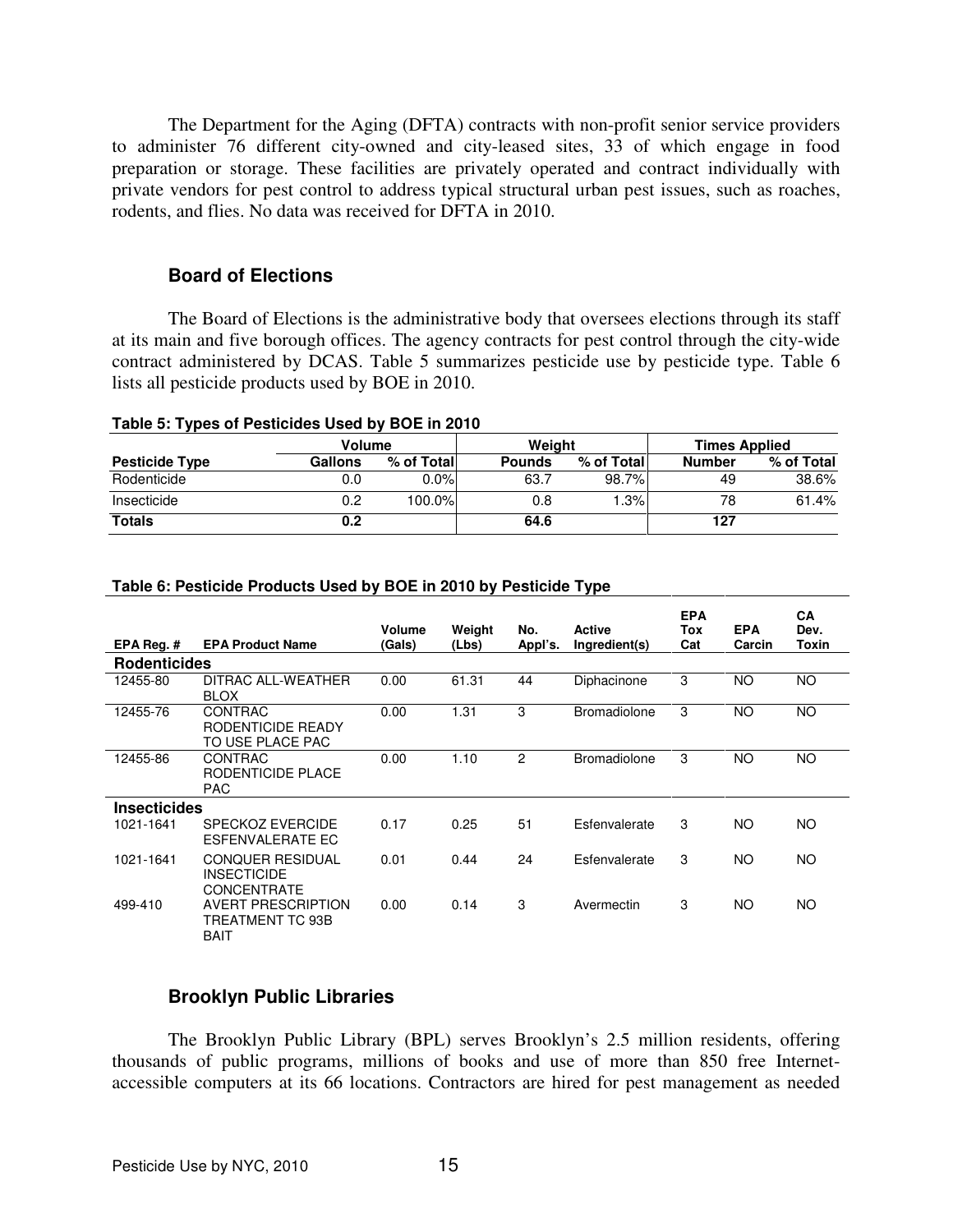and the major pest infestations are roaches and mice. Table 7 summarizes pesticide use by pesticide type. Table 8 lists all pesticide products used by BPL in 2010.

|                       | $1.4410 + 1.1$ , $1.4000$ or $1.4000$ . The second $1.4000$ or $1.4000$ or $1.4000$ or $1.4000$ or $1.4000$ or $1.4000$ or $1.4000$ or $1.4000$ or $1.4000$ or $1.4000$ or $1.4000$ or $1.4000$ or $1.4000$ or $1.4000$ or $1.$ |            |               |            |                      |            |  |  |  |  |  |  |
|-----------------------|---------------------------------------------------------------------------------------------------------------------------------------------------------------------------------------------------------------------------------|------------|---------------|------------|----------------------|------------|--|--|--|--|--|--|
|                       | Volume                                                                                                                                                                                                                          |            | Weight        |            | <b>Times Applied</b> |            |  |  |  |  |  |  |
| <b>Pesticide Type</b> | Gallons                                                                                                                                                                                                                         | % of Total | <b>Pounds</b> | % of Total | <b>Number</b>        | % of Total |  |  |  |  |  |  |
| Rodenticide           | 0.3                                                                                                                                                                                                                             | 57.3%      | 33.0          | 44.4%      | 95                   | 10.8%      |  |  |  |  |  |  |
| Insecticide           | 47.2                                                                                                                                                                                                                            | 99.5%      | 41.4          | 55.6%l     | 784                  | 89.2%      |  |  |  |  |  |  |
| <b>Totals</b>         | 47.4                                                                                                                                                                                                                            |            | 74.4          |            | 879                  |            |  |  |  |  |  |  |

### **Table 7: Types of Pesticides Used by BPL in 2010**

### **Table 8: Pesticide Products Used by BPL in 2010 by Pesticide Type**

|                     |                                                             | Volume | Weight | No.             |                                               | <b>EPA</b><br>Tox | <b>EPA</b>      | CA<br>Dev.      |
|---------------------|-------------------------------------------------------------|--------|--------|-----------------|-----------------------------------------------|-------------------|-----------------|-----------------|
| EPA Reg. #          | <b>EPA Product Name</b>                                     | (Gals) | (Lbs)  | Appl's.         | Active Ingredient(s)                          | Cat               | Carcin          | <b>Toxin</b>    |
| <b>Rodenticides</b> |                                                             |        |        |                 |                                               |                   |                 |                 |
| 12455-79            | <b>CONTRAC ALL-</b><br><b>WEATHER BLOX</b>                  | 0.00   | 12.00  | 28              | <b>Bromadiolone</b>                           | $\overline{3}$    | <b>NO</b>       | N <sub>O</sub>  |
| 7173-202            | <b>MAKI MINI BLOCKS</b>                                     | 0.00   | 9.19   | $\overline{26}$ | Bromadiolone                                  | 3                 | <b>NO</b>       | <b>NO</b>       |
| 7173-258            | <b>DIFETHIALONE</b><br><b>PASTE PLACE</b><br><b>PACKS</b>   | 0.00   | 7.32   | 25              | Difethialone                                  | 3                 | <b>NO</b>       | <b>NO</b>       |
| 100-1055            | <b>WEATHERBLOK BAIT</b><br><b>WITH BITREX</b>               | 0.00   | 3.57   | 9               | Brodifacoum                                   | 3                 | NO              | <b>NO</b>       |
| 12455-16            | <b>ZP TRACKING</b><br><b>POWDER</b>                         | 0.00   | 0.38   | 3               | Zinc phosphide                                | 1                 | N <sub>O</sub>  | NO              |
| 7173-113            | <b>ROZOL TRACKING</b><br><b>POWDER</b>                      | 0.00   | 0.38   | $\overline{2}$  | Chlorophacinone                               | $\mathbf{2}$      | <b>NO</b>       | N <sub>O</sub>  |
| 12455-61            | <b>LIQUA-TOX II</b>                                         | 0.25   | 0.00   | $\mathbf{1}$    | Diphacinone, sodium<br>salt                   | 3                 | <b>NO</b>       | <b>NO</b>       |
| 7173-188            | <b>MAKI RAT AND</b><br><b>MOUSE BAIT PACKS</b><br>(PELLETS) | 0.00   | 0.19   | $\mathbf{1}$    | Bromadiolone                                  | $\overline{3}$    | <b>NO</b>       | <b>NO</b>       |
| <b>Insecticides</b> |                                                             |        |        |                 |                                               |                   |                 |                 |
| 352-652             | <b>DUPONT ADVION</b><br><b>COCKROACH GEL</b><br><b>BAIT</b> | 0.00   | 10.57  | 473             | Indoxacarb                                    | 3                 | <b>NO</b>       | <b>NO</b>       |
| 279-3384            | <b>ROACH KIL</b><br><b>COMMERCIAL</b>                       | 0.00   | 21.33  | 151             | Boric acid                                    | $\overline{3}$    | NO              | N <sub>O</sub>  |
| 432-763             | <b>SUSPEND SC</b><br><b>INSECTICIDE</b>                     | 20.86  | 0.00   | 48              | Deltamethrin                                  | 3                 | <b>NO</b>       | <b>NO</b>       |
| 100-1066            | <b>DEMAND CS</b><br><b>INSECTICIDE</b>                      | 12.19  | 0.00   | 42              | Cyhalothrin, lambda                           | 3                 | NO              | <b>NO</b>       |
| 432-1363            | <b>TEMPO SC</b><br><b>INSECTICIDE</b>                       | 6.89   | 0.00   | 21              | Cyfluthrin, beta                              | 3                 | <b>NO</b>       | <b>NO</b>       |
| 432-1264            | <b>MAXFORCE FC ANT</b><br>KILLER BAIT GEL                   | 0      | 0.84   | $\overline{11}$ | Fipronil                                      | 3                 | <b>YES</b>      | <b>NO</b>       |
| 432-1304            | TEMPO 10 WP<br><b>INSECTICIDE</b>                           | 2.00   | 0.00   | $\overline{7}$  | Cyfluthrin, beta                              | 3                 | <b>NO</b>       | <b>NO</b>       |
| 1677-191            | ECO2000-GR                                                  | 0.00   | 0.81   | $\overline{6}$  | Boric acid                                    | 3                 | <b>NO</b>       | N <sub>O</sub>  |
| 432-772             | <b>DELTA DUST</b>                                           | 0.00   | 0.52   | $\overline{6}$  | Deltamethrin                                  | $\overline{3}$    | $\overline{NO}$ | N <sub>O</sub>  |
| 73079-1             | <b>INTICE SWEET ANT</b><br><b>GEL</b>                       | 0.00   | 0.17   | $\overline{5}$  | Boric acid                                    | $\overline{3}$    | <b>NO</b>       | NO              |
| 8033-96             | <b>TRANSPORT (R) GHP</b><br><b>INSECTICIDE</b>              | 2.25   | 0.00   | $\overline{2}$  | Acetamiprid; Bifenthrin                       | $\mathbf 3$       | <b>YES</b>      | NO              |
| 432-992             | <b>DRIONE</b><br><b>INSECTICIDE</b>                         | 0.00   | 0.75   | $\overline{2}$  | Pyrethrins; Piperonyl<br>butoxide; Silica gel | 3                 | <b>YES</b>      | $\overline{NO}$ |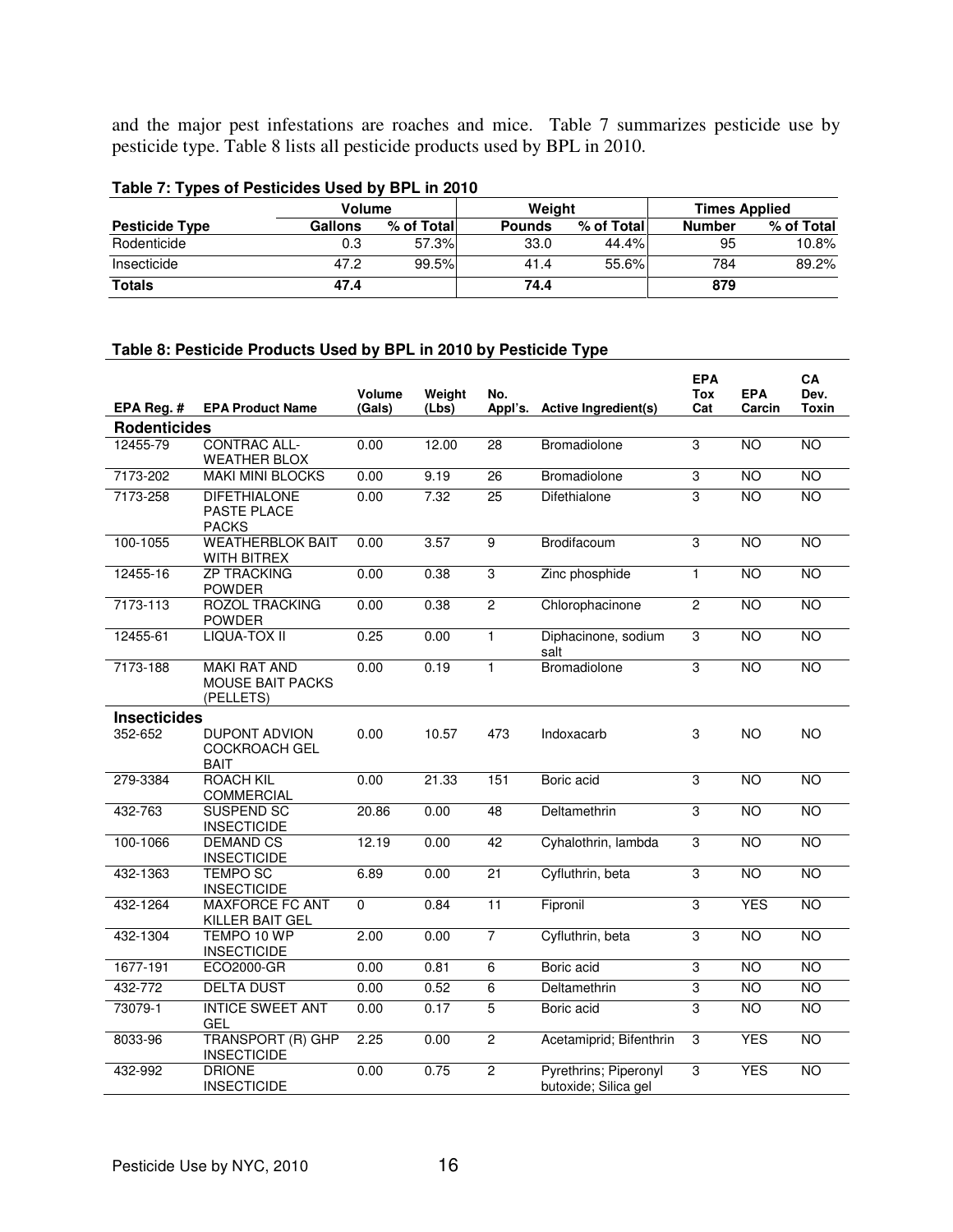| EPA Reg. $#$<br>655-802 | <b>EPA Product Name</b><br><b>PRENTOX LARVA-</b><br><b>LUR CONTAINS</b><br><b>PROPOXUR</b> | Volume<br>(Gals)<br>0.00 | Weight<br>(Lbs)<br>0.31 | No.<br>Appl's.<br>2 | Active Ingredient(s)<br>Propoxur                                              | <b>EPA</b><br>Tox<br>Cat<br>3 | <b>EPA</b><br>Carcin<br><b>YES</b> | <b>CA</b><br>Dev.<br>Toxin<br><b>NO</b> |
|-------------------------|--------------------------------------------------------------------------------------------|--------------------------|-------------------------|---------------------|-------------------------------------------------------------------------------|-------------------------------|------------------------------------|-----------------------------------------|
| 499-304                 | <b>WHITMIRE OPTEM</b><br><b>ME PT 600</b>                                                  | 3.00                     | 0.00                    | 1                   | Cyfluthrin                                                                    | 3                             | <b>NO</b>                          | <b>NO</b>                               |
| 352-627                 | <b>DUPONT ADVION</b><br><b>FIRE ANT BAIT</b>                                               | 0.00                     | 5.63                    | 1                   | Indoxacarb                                                                    | 3                             | NO.                                | <b>NO</b>                               |
| 47000-73                | SSI-50 INSECTICIDE                                                                         | 0.00                     | 0.19                    | 1                   | Pyrethrins; Piperonyl<br>butoxide; N-octyl<br>bicycloheptene<br>dicarboximide | 3                             | <b>YES</b>                         | <b>NO</b>                               |
| 73079-9                 | <b>INTICE SMART ANT</b><br>GEL                                                             | 0.00                     | 0.07                    | 1                   | Borax                                                                         | 3                             | <b>NO</b>                          | <b>NO</b>                               |
| 432-1254                | <b>MAXFORCE</b><br><b>PROFESSIONAL</b><br><b>INSECT CONTROL</b><br>ROACH KILLER            | 0.00                     | 0.07                    | 1                   | Hydramethylnon                                                                | 3                             | <b>YES</b>                         | <b>YES</b>                              |
| 149-8                   | <b>TERRO ANT KILLER</b><br>Ш                                                               | 0.00                     | 0.06                    | 1                   | Borax                                                                         | 3                             | <b>NO</b>                          | <b>NO</b>                               |
| 1021-1424               | <b>PYROCIDE FOGGING</b><br>CONCENTRATE 7338                                                | 0.00                     | 0.06                    | 1                   | Pyrethrins; Piperonyl<br>butoxide; N-octyl<br>bicycloheptene<br>dicarboximide | 3                             | <b>YES</b>                         | <b>NO</b>                               |
| 352-746                 | <b>DUPONT ADVION</b><br><b>ANT GEL</b>                                                     | 0.00                     | 0.03                    | 1                   | Indoxacarb                                                                    | 3                             | <b>NO</b>                          | <b>NO</b>                               |

## **Chief Medical Examiner**

The Office of Chief Medical Examiner (OCME) is responsible for investigating deaths in unusual circumstances, where an application for cremation is made, provides additional forensic services to support criminal investigations and manages all functions of the City mortuary. The agency contracts for pest control through the city-wide contract administered by DCAS. Table 9 summarizes pesticide use by pesticide type. Table 10 lists all pesticide products used by OCME in 2010.

**Table 9: Types of Pesticides Used by OCME in 2010** 

| - -                   |                |            |               |            |                      |            |  |
|-----------------------|----------------|------------|---------------|------------|----------------------|------------|--|
|                       | Volume         |            |               | Weight     | <b>Times Applied</b> |            |  |
| <b>Pesticide Type</b> | <b>Gallons</b> | % of Total | <b>Pounds</b> | % of Total | Number               | % of Total |  |
| Rodenticide           | 0.0            | $0.0\%$    | 6.6           | 91.5%      | 15                   | 18.8%      |  |
| Insecticide           | 0.1            | 100.0%     | 0.6           | 8.5%       | 65                   | 81.3%      |  |
| <b>Totals</b>         | 0.1            |            | 7.2           |            | 80.0                 |            |  |

#### **Table 10: Pesticide Products Used by OCME in 2010**

| EPA Reg.#           | <b>EPA Product Name</b>                           | <b>Volume</b><br>(Gals) | Weight<br>(Lbs) | No.<br>Appl's. | Active<br>Ingredient(s) | <b>EPA</b><br>Tox<br>Cat | <b>EPA</b><br>Carcin | СA<br>Dev.<br>Toxin |
|---------------------|---------------------------------------------------|-------------------------|-----------------|----------------|-------------------------|--------------------------|----------------------|---------------------|
| <b>Rodenticides</b> |                                                   |                         |                 |                |                         |                          |                      |                     |
| 12455-80            | DITRAC ALL-WEATHER<br><b>BLOX</b>                 | 0.00                    | 5.75            | 13             | Diphacinone             | 3                        | NΟ                   | NO                  |
| 12455-86            | <b>CONTRAC</b><br>RODENTICIDE PLACE<br><b>PAC</b> | 0.00                    | 0.88            | 2              | <b>Bromadiolone</b>     | 3                        | NO.                  | NO                  |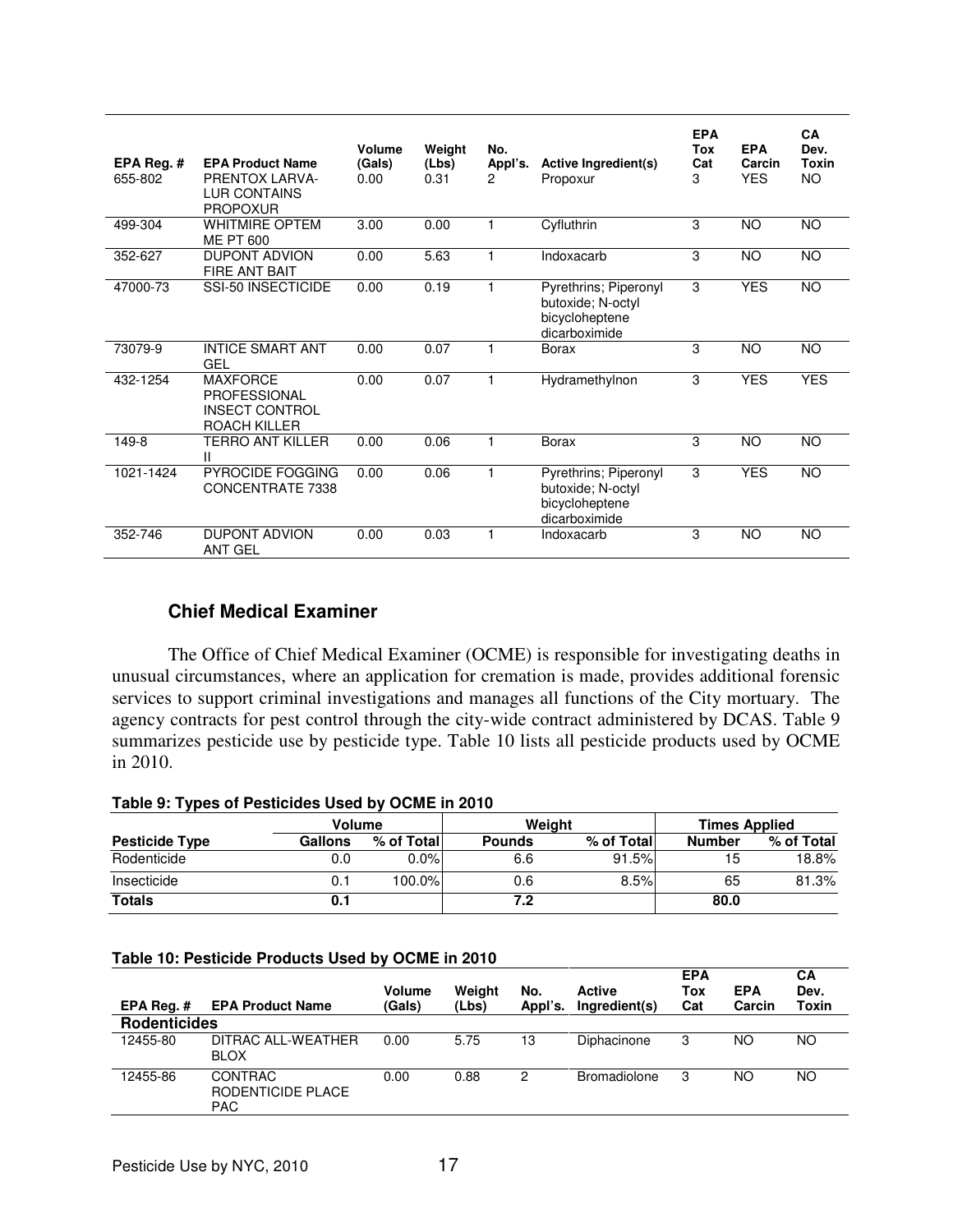| EPA Reg.#<br><b>Insecticides</b> | <b>EPA Product Name</b>                                      | Volume<br>(Gals) | Weight<br>(Lbs) | No.<br>Appl's. | <b>Active</b><br>Ingredient(s) | <b>EPA</b><br>Tox<br>Cat | <b>EPA</b><br>Carcin | СA<br>Dev.<br>Toxin |
|----------------------------------|--------------------------------------------------------------|------------------|-----------------|----------------|--------------------------------|--------------------------|----------------------|---------------------|
| 1021-1641                        | SPECKOZ EVERCIDE<br>ESFENVALERATE EC                         | 0.09             | 0.52            | 52             | Esfenvalerate                  | 3                        | ΝO                   | NO                  |
| 1021-1641                        | <b>CONQUER RESIDUAL</b><br><b>INSECTICIDE</b><br>CONCENTRATE | 0.04             | 0.03            | 12             | Esfenvalerate                  | 3                        | ΝO                   | NO                  |
| 499-410                          | AVERT PRESCRIPTION<br>TREATMENT TC 93B<br><b>BAIT</b>        | 0.00             | 0.07            |                | Avermectin                     | 3                        | ΝO                   | NO                  |

## **City University of New York**

The City University of New York is the nation's largest urban public university and is comprised of 23 institutions. The University serves more than 243,000 degree-credit students and 240,000 adult, continuing and professional education students. Individual institutions contracts for pest control services through private vendors. The data reported is information received from 13 colleges, Borough of Manhattan Community College, Bronx Community College, City College, College of Technology, The Graduate Center, Hostos Community College, John Jay College, Kingsborough Community College, La Guardia Community College, Lehman College, Medgar Evers College, Queens Borough Community College, and York College. Table 11 summarizes pesticide use by pesticide type. Table 12 lists all pesticide products used by CUNY in 2010.

#### **Table 11: Types of Pesticides Used by CUNY in 2010**

|                       | <b>Volume</b>  |            | Weight        |            | <b>Times Applied</b> |            |  |
|-----------------------|----------------|------------|---------------|------------|----------------------|------------|--|
| <b>Pesticide Type</b> | <b>Gallons</b> | % of Total | <b>Pounds</b> | % of Total | <b>Number</b>        | % of Total |  |
| Rodenticide           | 0.1            | 0.4%       | 324.4         | 12.9%      | 393                  | 25.9%      |  |
| Insecticide           | 20.8           | 87.9%      | 113.3         | 4.5%       | 1.084                | 71.3%      |  |
| Herbicide             | 2.7            | 11.4%      | 2.000.0       | 79.5%      | 15                   | 1.0%       |  |
| Fungicide             | 0.0            | 0.0%       | 76.0          | 3.0%       | 9                    | 0.6%       |  |
| Other                 | 0.1            | 0.3%       | 1.0           | $0.0\%$    | 19                   | 1.3%       |  |
| <b>Totals</b>         | 23.6           |            | 2,514.7       |            | 1,520                |            |  |

| EPA Reg.#           | <b>EPA Product Name</b>                                        | Volume<br>(Gals) | Weight<br>(Lbs) | No.<br>Appl's. | <b>Active</b><br>Ingredient(s) | <b>EPA</b><br>Tox<br>Cat | <b>EPA</b><br>Carcin | СA<br>Dev.<br>Toxin |  |  |
|---------------------|----------------------------------------------------------------|------------------|-----------------|----------------|--------------------------------|--------------------------|----------------------|---------------------|--|--|
|                     |                                                                |                  |                 |                |                                |                          |                      |                     |  |  |
| <b>Rodenticides</b> |                                                                |                  |                 |                |                                |                          |                      |                     |  |  |
| 12455-76            | CONTRAC RODENTICIDE<br><b>READY TO USE PLACE</b><br><b>PAC</b> | 0.00             | 192.75          | 132            | Bromadiolone                   | 3                        | ΝO                   | ΝO                  |  |  |
| 12455-80            | <b>DITRAC ALL-WEATHER</b><br><b>BLOX</b>                       | 0.00             | 44.38           | 97             | Diphacinone                    | 3                        | ΝO                   | NO.                 |  |  |
| 12455-79            | CONTRAC ALL-WEATHER<br><b>BLOX</b>                             | 0.00             | 61.81           | 81             | Bromadiolone                   | 3                        | ΝO                   | ΝO                  |  |  |
| 12455-86            | CONTRAC RODENTICIDE<br><b>PLACE PAC</b>                        | 0.00             | 15.73           | 36             | Bromadiolone                   | 3                        | ΝO                   | ΝO                  |  |  |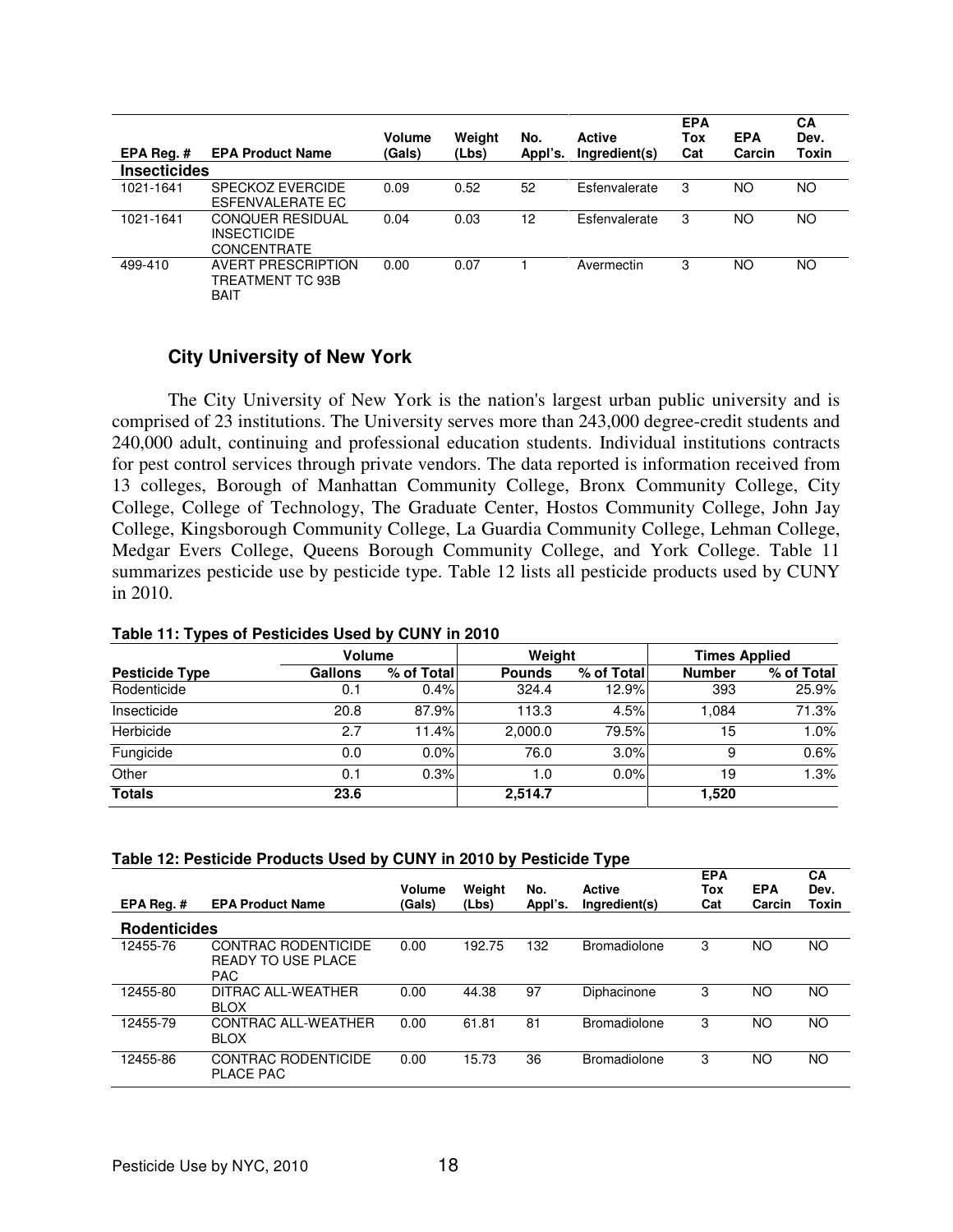| EPA Reg. #          | <b>EPA Product Name</b>                                                   | <b>Volume</b><br>(Gals) | Weight<br>(Lbs) | No.<br>Appl's.  | Active<br>Ingredient(s)                                                                                                                                             | <b>EPA</b><br><b>Tox</b><br>Cat | <b>EPA</b><br>Carcin | CA<br>Dev.<br><b>Toxin</b> |
|---------------------|---------------------------------------------------------------------------|-------------------------|-----------------|-----------------|---------------------------------------------------------------------------------------------------------------------------------------------------------------------|---------------------------------|----------------------|----------------------------|
| 7173-258            | <b>DIFETHIALONE PASTE</b><br><b>PLACE PACKS</b>                           | 0.00                    | 2.42            | 17              | <b>Difethialone</b>                                                                                                                                                 | 3                               | ΝO                   | <b>NO</b>                  |
| 7173-218            | <b>GENERATION MINI</b><br><b>BLOCKS</b>                                   | 0.00                    | 3.47            | 12              | Difethialone                                                                                                                                                        | 3                               | <b>NO</b>            | $\overline{NO}$            |
| 12455-61            | LIQUA-TOX II                                                              | 0.08                    | 0.00            | 8               | Diphacinone,<br>sodium salt                                                                                                                                         | 3                               | <b>NO</b>            | $\overline{NO}$            |
| 12455-90            | <b>FINAL RODENTICIDE</b>                                                  | 0.00                    | 1.43            | 6               | Brodifacoum                                                                                                                                                         | $\overline{3}$                  | $\overline{10}$      | $\overline{NO}$            |
| 56-42               | <b>BAIT BLOCK</b><br>RODENTIICDE WITH<br>PEANUT BUTTER<br><b>FLAVORIZ</b> | 0.00                    | 0.75            | $\overline{2}$  | Diphacinone                                                                                                                                                         | 3                               | <b>NO</b>            | <b>NO</b>                  |
| 7173-113            | <b>ROZOL TRACKING</b><br><b>POWDER</b>                                    | 0.00                    | 1.00            | $\mathbf{1}$    | Chlorophacinone                                                                                                                                                     | $\overline{c}$                  | NO                   | <b>NO</b>                  |
| 100-1055            | <b>WEATHERBLOK BAIT WITH</b><br><b>BITREX</b>                             | 0.00                    | 0.66            | $\mathbf{1}$    | Brodifacoum                                                                                                                                                         | 3                               | <b>NO</b>            | $\overline{NO}$            |
| <b>Insecticides</b> |                                                                           |                         |                 |                 |                                                                                                                                                                     |                                 |                      |                            |
| 499-410             | <b>AVERT PRESCRIPTION</b><br>TREATMENT TC 93B BAIT                        | 0.00                    | 27.09           | 254             | Avermectin                                                                                                                                                          | 3                               | <b>NO</b>            | <b>NO</b>                  |
| 1021-1641           | SPECKOZ EVERCIDE<br><b>ESFENVALERATE EC</b>                               | 0.08                    | 3.96            | 233             | Esfenvalerate                                                                                                                                                       | 3                               | $\overline{NO}$      | $\overline{NO}$            |
| 352-652             | <b>DUPONT ADVION</b><br><b>COCKROACH GEL BAIT</b>                         | 0.00                    | 3.58            | 147             | Indoxacarb                                                                                                                                                          | $\overline{3}$                  | <b>NO</b>            | <b>NO</b>                  |
| 432-763             | <b>SUSPEND SC</b><br><b>INSECTICIDE</b>                                   | 3.98                    | 0.13            | 66              | Deltamethrin                                                                                                                                                        | 3                               | N <sub>O</sub>       | <b>NO</b>                  |
| 64405-2             | <b>LEGS UP! INDOOR</b><br><b>GRANULAR BAIT</b>                            | 0.00                    | 22.89           | 65              | Boric acid                                                                                                                                                          | 3                               | <b>NO</b>            | <b>NO</b>                  |
| 432-1255            | <b>MAXFORCE GRANULAR</b><br><b>INSECT BAIT</b>                            | 0.00                    | 5.64            | 39              | Hydramethylnon                                                                                                                                                      | $\overline{3}$                  | <b>YES</b>           | <b>YES</b>                 |
| 432-1460            | <b>MAXFORCE FC ROACH</b><br>KILLER BAIT GEL F.05                          | 0.00                    | 20.14           | 36              | Fipronil                                                                                                                                                            | 3                               | <b>YES</b>           | <b>NO</b>                  |
| 73766-1             | <b>GOURMET ANT BAIT GEL</b>                                               | 0.01                    | 0.60            | 34              | Disodium<br>octaborate<br>tetrahydrate                                                                                                                              | 3                               | <b>NO</b>            | $\overline{NO}$            |
| 432-1363            | <b>TEMPO SC INSECTICIDE</b>                                               | 0.00                    | 1.00            | 30              | Cyfluthrin, beta                                                                                                                                                    | 3                               | <b>NO</b>            | <b>NO</b>                  |
| 397-13              | STERI-FAB                                                                 | 11.62                   | 0.00            | $\overline{19}$ | Phenothrin;<br>Isopropyl<br>alcohol; Alkyl<br>(60%C14,<br>25%C12,<br>15%C16)<br>dimethylbenzyl<br>ammonium<br>chloride; Didecyl<br>dimethyl<br>ammonium<br>chloride | $\overline{2}$                  | $\overline{NO}$      | $\overline{NO}$            |
| 432-1259            | PRODUCT: RBF5                                                             | 0.00                    | 0.82            | $\overline{19}$ | Fipronil                                                                                                                                                            | 3                               | <b>YES</b>           | NO                         |
| 499-492             | <b>TC 228</b>                                                             | 0.02                    | 1.32            | $\overline{18}$ | <b>Borax</b>                                                                                                                                                        | $\overline{3}$                  | <b>NO</b>            | <b>NO</b>                  |
| 432-1254            | <b>MAXFORCE</b><br>PROFESSIONAL INSECT<br>CONTROL ROACH KILLER            | 0.17                    | 0.00            | 13              | Hydramethylnon                                                                                                                                                      | 3                               | <b>YES</b>           | <b>YES</b>                 |
| 432-763             | SUSPEND SC                                                                | 0.01                    | 0.00            | 13              | Deltamethrin                                                                                                                                                        | $\ensuremath{\mathsf{3}}$       | <b>NO</b>            | <b>NO</b>                  |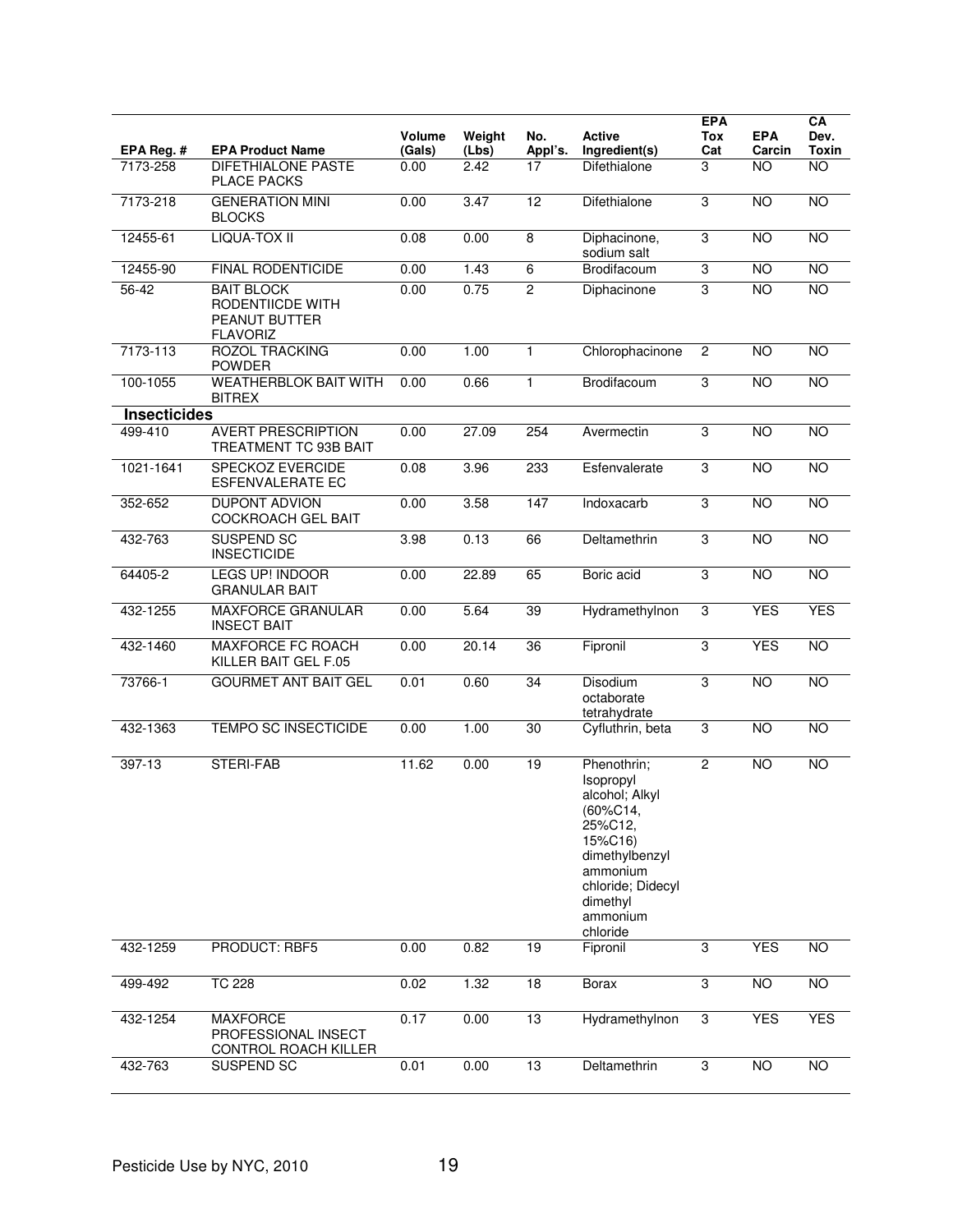| EPA Reg. #        | <b>EPA Product Name</b>                          | <b>Volume</b><br>(Gals) | Weight<br>(Lbs) | No.<br>Appl's. | Active<br>Ingredient(s)               | <b>EPA</b><br>Tox<br>Cat | <b>EPA</b><br>Carcin | CA<br>Dev.<br><b>Toxin</b> |
|-------------------|--------------------------------------------------|-------------------------|-----------------|----------------|---------------------------------------|--------------------------|----------------------|----------------------------|
| 499-467           | <b>WHITMIRE AVERT TC 181</b>                     | 0.00                    | 7.98            | 12             | Avermectin                            | 3                        | <b>NO</b>            | <b>NO</b>                  |
| 499-507           | <b>TC 248</b>                                    | 0.02                    | 0.73            | 10             | Dinotefuran                           | 3                        | <b>NO</b>            | <b>NO</b>                  |
| 499-304           | WHITMIRE OPTEM ME PT<br>600                      | 2.85                    | 0.00            | 9              | Cyfluthrin                            | 3                        | $\overline{NO}$      | <b>NO</b>                  |
| 67425-14          | ECOPCO ACU                                       | 0.14                    | 6.75            | 8              | Phenylethyl<br>propionate             | 3                        | <b>NO</b>            | <b>NO</b>                  |
| 73079-2           | <b>INTICE GRANULAR BAIT</b>                      | 0.00                    | 6.56            | 8              | Boric acid                            | 3                        | <b>NO</b>            | NO                         |
| 73748-7           | <b>BIFENTHRIN 7.9</b><br>TERMITICIDE/INSECTICIDE | 1.02                    | 0.00            | 7              | Bifenthrin                            | 3                        | <b>YES</b>           | NO                         |
| 100-1066          | DEMAND CS INSECTICIDE                            | 0.85                    | 0.00            | 7              | Cyhalothrin,<br>lambda                | 3                        | <b>NO</b>            | <b>NO</b>                  |
| 1021-1828         | MGK ROACH BAIT 2822                              | 0.00                    | 0.02            | 7              | Avermectin                            | 3                        | <b>NO</b>            | NO                         |
| 352-746           | DUPONT ADVION ANT GEL                            | 0.00                    | 0.39            | 5              | Indoxacarb                            | 3                        | NO                   | NO                         |
| 64405-2           | <b>REDZONE BAIT</b>                              | 0.00                    | 0.81            | 4              | Boric acid                            | 3                        | <b>NO</b>            | <b>NO</b>                  |
| 432-1373          | TEMPO 1%<br>PROFESSIONAL<br><b>INSECTICIDE</b>   | 0.00                    | 1.25            | 3              | Cyfluthrin                            | 3                        | $\overline{NO}$      | $\overline{NO}$            |
| 279-3386          | DRAX ANT KIL-PF                                  | 0.00                    | 0.03            | 3              | Boric acid                            | 3                        | <b>NO</b>            | NO                         |
| 499-531           | <b>TC 267</b>                                    | 0.00                    | 0.63            | $\overline{c}$ | Dinotefuran                           | 3                        | <b>NO</b>            | <b>NO</b>                  |
| 279-3393          | CB-80-1 FOR INSECT<br>CONTROL                    | 0.00                    | 0.50            | $\overline{c}$ | Pyrethrins;<br>Piperonyl<br>butoxide  | 3                        | <b>YES</b>           | NO                         |
| 499-515           | <b>TC 273</b>                                    | 0.00                    | 0.31            | $\overline{c}$ | Boric acid                            | 3                        | <b>NO</b>            | <b>NO</b>                  |
| 432-1257          | <b>MAXFORCE ROACH BAIT</b><br>F.05               | 0.00                    | 0.07            | $\overline{2}$ | Fipronil                              | 3                        | <b>YES</b>           | NO                         |
| 499-444           | <b>WHITMIRE MICRO-GEN TC</b><br>164              | 0.00                    | 0.00            | $\mathbf{1}$   | Pyrethrins;<br>Piperonyl<br>butoxide  | 3                        | <b>YES</b>           | <b>NO</b>                  |
| 1021-1815         | <b>EVERCIDE</b><br>ESFENVALERATE 6.4% CS         | 0.00                    | 0.00            | $\mathbf{1}$   | Esfenvalerate                         | 3                        | <b>NO</b>            | <b>NO</b>                  |
| 279-3081          | <b>CYNOFF EC INSECTICIDE</b>                     | 0.00                    | 0.00            | 1              | Cypermethrin,<br>beta                 | 3                        | <b>YES</b>           | NO                         |
| 3095-72           | <b>PIC ANT KILLING</b><br><b>SYSTEMS</b>         | 0.00                    | 0.09            | $\mathbf{1}$   | Borax; Boric acid                     | 3                        | <b>NO</b>            | <b>NO</b>                  |
| 73079-1           | <b>INTICE SWEET ANT GEL</b>                      | 0.00                    | 0.03            | $\mathbf{1}$   | Boric acid                            | 3                        | $\overline{NO}$      | NO                         |
| 432-1256          | MAXFORCE FC ANT BAIT<br><b>STATIONS</b>          | 0.00                    | 0.02            | 1              | Fipronil                              | 3                        | <b>YES</b>           | NO                         |
| 432-1264          | <b>MAXFORCE FC ANT</b><br>KILLER BAIT GEL        | 0.00                    | 0.00            | 1              | Fipronil                              | 3                        | <b>YES</b>           | <b>NO</b>                  |
| <b>Herbicides</b> |                                                  |                         |                 |                |                                       |                          |                      |                            |
| 228-366           | <b>RAZOR HERBICIDE</b>                           | 1.33                    | 0.00            | 6              | Glyphosate,<br>isopropylamine<br>salt | 3                        | <b>NO</b>            | <b>NO</b>                  |
| 524-475           | ROUNDUP ULTRA<br><b>HERBICIDE</b>                | 1.12                    | 0.00            | 6              | Glyphosate,<br>isopropylamine<br>salt | 3                        | <b>NO</b>            | $\overline{NO}$            |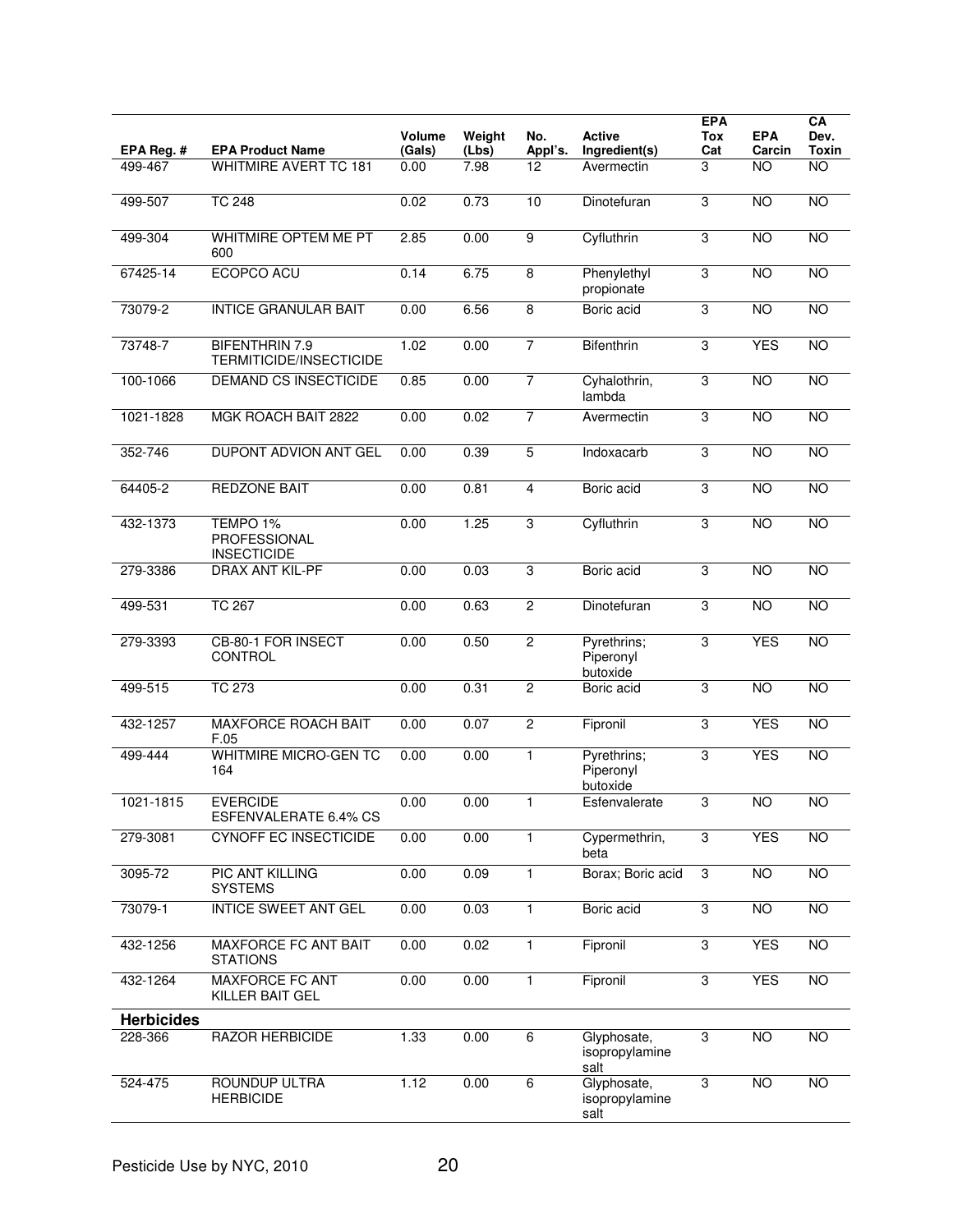| EPA Reg. #                   | <b>EPA Product Name</b>                                    | Volume<br>(Gals) | Weight<br>(Lbs) | No.<br>Appl's. | Active<br>Ingredient(s)                                             | <b>EPA</b><br>Tox<br>Cat | <b>EPA</b><br>Carcin | <b>CA</b><br>Dev.<br>Toxin |
|------------------------------|------------------------------------------------------------|------------------|-----------------|----------------|---------------------------------------------------------------------|--------------------------|----------------------|----------------------------|
| 62719-137                    | <b>SPRING CRABGRASS</b><br>CONTROL                         | 0.00             | 2.000.0<br>0    | 2              | Benfluralin:<br>Trifluralin                                         | 3                        | <b>YES</b>           | NO.                        |
| 228-186                      | <b>BONIDE POISON IVY AND</b><br><b>BRUSH KILLER</b>        | 0.25             | 0.00            |                | $2.4 - D.2 -$<br>ethylhexyl ester;<br>$2.4-DP-P.$<br>isooctyl ester | 3                        | <b>NO</b>            | <b>NO</b>                  |
| <b>Fungicides</b><br>8622-56 | BIOBROM C-100G                                             | 0.00             | 76.00           | 9              | 2.2-dibromo-3-<br>nitrilopropionami<br>de                           |                          | <b>NO</b>            | <b>NO</b>                  |
| <b>Other</b>                 |                                                            |                  |                 |                |                                                                     |                          |                      |                            |
| 2724-351                     | ZOECON RF-259<br><b>EMULSIFIABLE</b><br><b>CONCENTRATE</b> | 0.08             | 1.00            | 19             | (7S)-Hydroprene                                                     | 3                        | <b>NO</b>            | <b>NO</b>                  |

### **Citywide Administrative Services**

 The Department of Citywide Administrative Services (DCAS) oversees surplus cityowned property and the commercial real estate portfolio for the City. Of the 14,000 city-owned lots, DCAS is directly responsible for the management of approximately 2,400 of these properties. DCAS cleans and maintains 53 DCAS-managed buildings with 13,365,398 square feet of space throughout the city. These include City Hall, the four Borough Halls, the Manhattan and Brooklyn Municipal Buildings, and all state and municipal court buildings. DCAS administers the city-wide contract for pest control which city agencies may use to purchase pest control services. Several agencies are housed in DCAS managed buildings and the report submitted reflects these applications. Table 13 summarizes pesticide use by pesticide type. Table 14 lists all pesticide products used by DCAS in 2010.

#### **Table 13: Types of Pesticides Used by DCAS in 2010**

|                       | Volume  |            | Weight        |            | <b>Times Applied</b> |            |  |
|-----------------------|---------|------------|---------------|------------|----------------------|------------|--|
| <b>Pesticide Type</b> | Gallons | % of Total | <b>Pounds</b> | % of Total | <b>Number</b>        | % of Total |  |
| Rodenticide           | 0.0     | $0.0\%$    | 226.1         | 98.9%      | 163                  | 38.3%      |  |
| Insecticide           | 1.3     | 98.2%      | 2.5           | 1.1%       | 260                  | 61.0%      |  |
| Other                 | 0.0     | .8%        | 0.0           | 0.0%       | ົ                    | 0.7%       |  |
| <b>Totals</b>         | 1.3     |            | 228.6         |            | 426                  |            |  |

#### **Table 14: Pesticide Products Used by DCAS in 2010 by Pesticide Type**

| EPA Rea. #          | <b>EPA Product Name</b>                          | Volume<br>(Gals) | Weight<br>(Lbs) | No.<br>Appl's. | Active<br>Ingredient(s) | <b>EPA</b><br>Tox<br>Cat | <b>EPA</b><br>Carcin | СA<br>Dev.<br><b>Toxin</b> |
|---------------------|--------------------------------------------------|------------------|-----------------|----------------|-------------------------|--------------------------|----------------------|----------------------------|
| <b>Rodenticides</b> |                                                  |                  |                 |                |                         |                          |                      |                            |
| 12455-80            | DITRAC ALL-WEATHER<br><b>BLOX</b>                | 0.00             | 201.56          | 129            | Diphacinone             | 3                        | NΟ                   | NO.                        |
| 12455-79            | CONTRAC ALL-<br><b>WEATHER BLOX</b>              | 0.00             | 20.63           | 27             | <b>Bromadiolone</b>     | 3                        | ΝO                   | ΝO                         |
| 12455-76            | CONTRAC<br>RODENTICIDE READY<br>TO USE PLACE PAC | 0.00             | 3.91            |                | <b>Bromadiolone</b>     | 3                        | NΟ                   | NO.                        |

#### **Insecticides**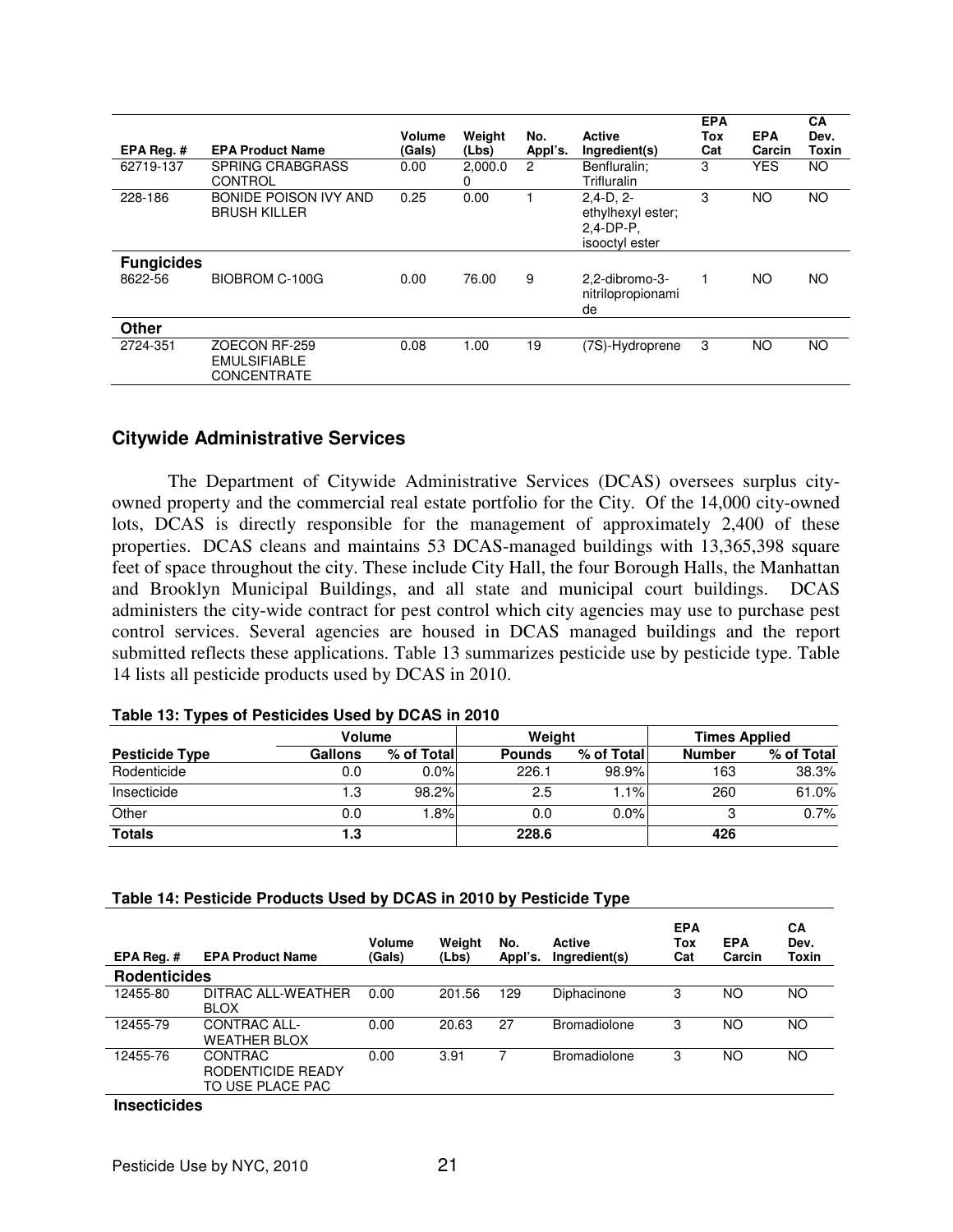| EPA Reg.#<br>1021-1641 | <b>EPA Product Name</b><br><b>SPECKOZ EVERCIDE</b><br><b>ESFENVALERATE EC</b> | Volume<br>(Gals)<br>0.49 | Weight<br>(Lbs)<br>0.00 | No.<br>Appl's.<br>129 | <b>Active</b><br>Ingredient(s)<br>Esfenvalerate                                                                                                                  | <b>EPA</b><br>Tox<br>Cat<br>3 | <b>EPA</b><br>Carcin<br><b>NO</b> | CA<br>Dev.<br>Toxin<br>NO. |
|------------------------|-------------------------------------------------------------------------------|--------------------------|-------------------------|-----------------------|------------------------------------------------------------------------------------------------------------------------------------------------------------------|-------------------------------|-----------------------------------|----------------------------|
| 1021-1641              | <b>CONQUER RESIDUAL</b><br><b>INSECTICIDE</b><br><b>CONCENTRATE</b>           | 0.40                     | 0.00                    | 76                    | Esfenvalerate                                                                                                                                                    | 3                             | <b>NO</b>                         | <b>NO</b>                  |
| 499-304                | WHITMIRE OPTEM ME<br>PT 600                                                   | 0.18                     | 0.00                    | 34                    | Cyfluthrin                                                                                                                                                       | 3                             | <b>NO</b>                         | <b>NO</b>                  |
| 499-410                | <b>AVERT PRESCRIPTION</b><br>TREATMENT TC 93B<br><b>BAIT</b>                  | 0.00                     | 1.74                    | 17                    | Avermectin                                                                                                                                                       | 3                             | <b>NO</b>                         | <b>NO</b>                  |
| 67425-14               | ECOPCO ACU                                                                    | 0.00                     | 0.69                    | $\overline{2}$        | Phenylethyl<br>propionate                                                                                                                                        | 3                             | <b>NO</b>                         | <b>NO</b>                  |
| 397-13                 | STERI-FAB                                                                     | 0.25                     | 0.00                    | $\mathbf{1}$          | Phenothrin:<br>Isopropyl alcohol;<br>Alkyl (60%C14,<br>25%C12.<br>15%C16)<br>dimethylbenzyl<br>ammonium<br>chloride; Didecyl<br>dimethyl<br>ammonium<br>chloride | $\overline{2}$                | <b>NO</b>                         | <b>NO</b>                  |
| 352-652                | <b>DUPONT ADVION</b><br><b>COCKROACH GEL</b><br><b>BAIT</b>                   | 0.00                     | 0.06                    | 1                     | Indoxacarb                                                                                                                                                       | 3                             | <b>NO</b>                         | <b>NO</b>                  |
| Other<br>2724-351      | ZOECON RF-259<br><b>EMULSIFIABLE</b><br><b>CONCENTRATE</b>                    | 0.02                     | 0.00                    | 3                     | (7S)-Hydroprene                                                                                                                                                  | 3                             | <b>NO</b>                         | <b>NO</b>                  |

## **Corrections**

 The Department of Corrections (DOC) oversees 44 facilities, including ten correctional facilities that have food preparation areas, laundries, residential areas for inmates, and office space. DOC does not employ contractors for pest management purposes, but relies on ten inhouse pest control professionals and works with DCAS and HHC in maintaining certain facilities. Table 15 summarizes pesticide use by pesticide type. Table 16 lists all pesticide products used by DOC in 2010.

| Table 15: Types of Pesticides Used by DOC in 2010 |  |  |
|---------------------------------------------------|--|--|
|---------------------------------------------------|--|--|

|                       |         | Volume     |               | Weight     | <b>Times Applied</b> |            |  |
|-----------------------|---------|------------|---------------|------------|----------------------|------------|--|
| <b>Pesticide Type</b> | Gallons | % of Total | <b>Pounds</b> | % of Total | Number               | % of Total |  |
| Rodenticide           | 0.0     | $0.0\%$    | 415.5         | 74.9%l     | 390                  | 15.3%      |  |
| Insecticide           | 63.7    | 100.0%     | 139.2         | 25.1%      | 2.158                | 84.7%      |  |
| <b>Totals</b>         | 63.7    |            | 554.7         |            | 2,548                |            |  |

### **Table 16: Pesticide Products Used by DOC in 2010 by Pesticide Type**

| EPA Reg. #          | <b>EPA Product Name</b> | Volume<br>(Gals) | Weiaht<br>(Lbs) | No. | Active<br>Appl's. Ingredient(s) | <b>EPA</b><br>Tox<br>Cat | <b>EPA</b><br>Carcin | CА<br>Dev.<br>Toxin |
|---------------------|-------------------------|------------------|-----------------|-----|---------------------------------|--------------------------|----------------------|---------------------|
| <b>Rodenticides</b> |                         |                  |                 |     |                                 |                          |                      |                     |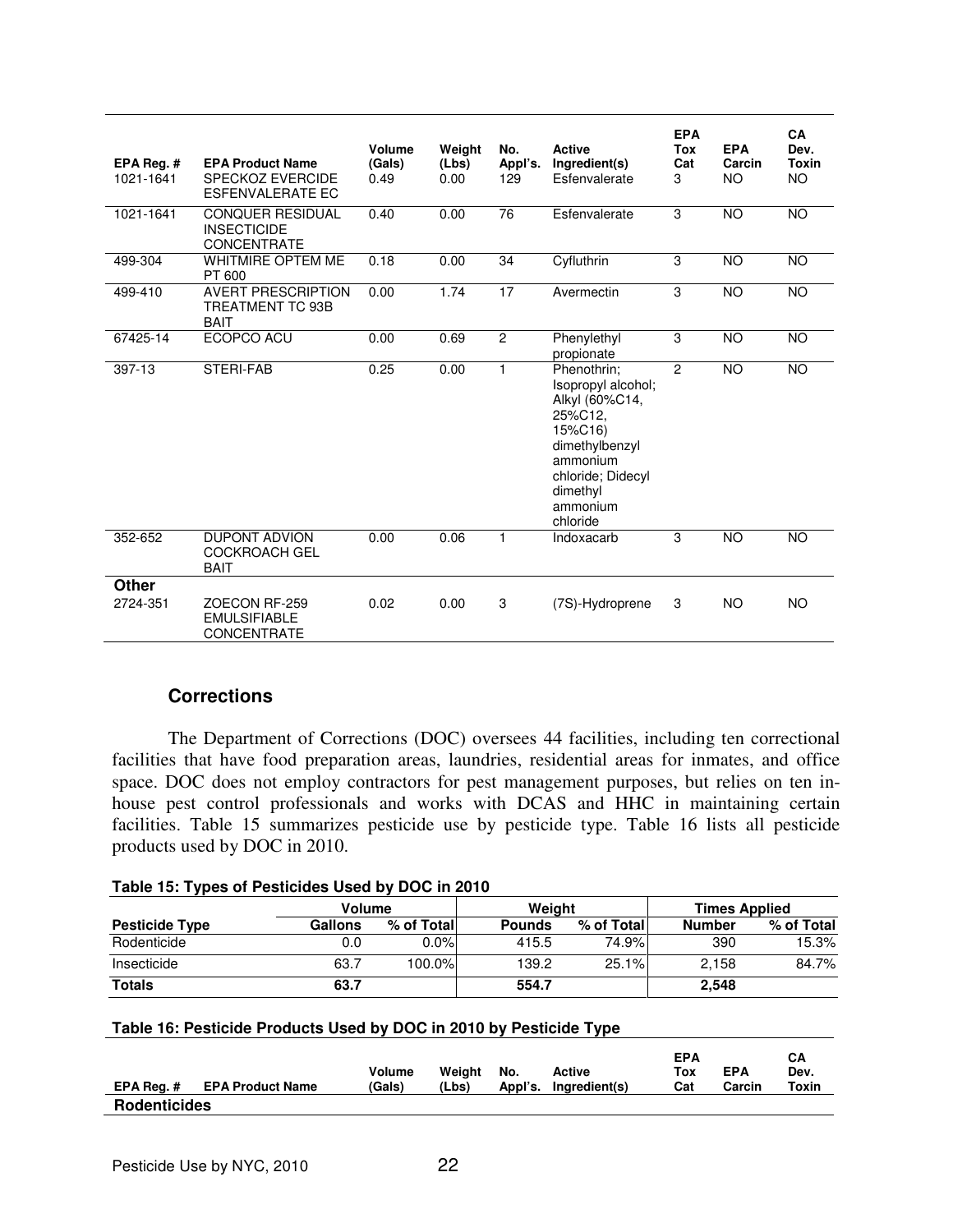|                     |                                                                                 |                  |                 |                |                               | <b>EPA</b>     |                      | CA              |
|---------------------|---------------------------------------------------------------------------------|------------------|-----------------|----------------|-------------------------------|----------------|----------------------|-----------------|
| EPA Reg.#           | <b>EPA Product Name</b>                                                         | Volume<br>(Gals) | Weight<br>(Lbs) | No.<br>Appl's. | Active<br>Ingredient(s)       | Tox<br>Cat     | <b>EPA</b><br>Carcin | Dev.<br>Toxin   |
| 7173-202            | <b>MAKI MINI BLOCKS</b>                                                         | 0.00             | 47.36           | 104            | <b>Bromadiolone</b>           | 3              | ΝO                   | NO.             |
| 12455-79            | CONTRAC ALL-<br><b>WEATHER BLOX</b>                                             | 0.00             | 55.83           | 78             | Bromadiolone                  | 3              | <b>NO</b>            | $\overline{NO}$ |
| 12455-76            | <b>CONTRAC</b><br>RODENTICIDE READY<br>TO USE PLACE PAC                         | 0.00             | 177.88          | 47             | Bromadiolone                  | 3              | $\overline{NO}$      | $\overline{NO}$ |
| 7173-211            | <b>GENERATION</b><br>RODENTICIDE BAIT<br>PACKS (PELLETS)                        | 0.00             | 18.02           | 46             | Difethialone                  | 3              | <b>NO</b>            | <b>NO</b>       |
| 7173-218            | <b>GENERATION MINI</b><br><b>BLOCKS</b>                                         | 0.00             | 40.63           | 37             | Difethialone                  | 3              | <b>NO</b>            | <b>NO</b>       |
| 100-1057            | <b>TALON-G</b><br><b>RODENTICIDE MINI-</b><br>PELLETS WITH BITREX               | 0.00             | 22.44           | 37             | Brodifacoum                   | 3              | $\overline{NO}$      | <b>NO</b>       |
| 12455-56            | <b>DITRAC TRACKING</b><br><b>POWDER</b>                                         | 0.00             | 3.78            | 25             | Diphacinone                   | $\overline{2}$ | <b>NO</b>            | <b>NO</b>       |
| 7173-188            | MAKI RAT AND MOUSE<br><b>BAIT PACKS</b><br>(PELLETS)                            | 0.00             | 45.56           | 13             | Bromadiolone                  | 3              | <b>NO</b>            | <b>NO</b>       |
| 12455-75            | <b>CONTRAC RAT AND</b><br><b>MOUSE BAIT READY</b><br>TO USE PLACE PAC           | 0.00             | 4.00            | $\overline{c}$ | Bromadiolone                  | 3              | <b>NO</b>            | <b>NO</b>       |
| 10182-339           | <b>WEATHERBLOK BAIT</b><br><b>WITH BITREX</b>                                   | 0.00             | 0.00            | $\mathbf{1}$   | Brodifacoum                   | 3              | <b>NO</b>            | <b>NO</b>       |
| <b>Insecticides</b> |                                                                                 |                  |                 |                |                               |                |                      |                 |
| 432-763             | SUSPEND SC                                                                      | 41.83            | 0.00            | 933            | Deltamethrin                  | 3              | NO.                  | <b>NO</b>       |
| 432-1259            | PRODUCT: RBF5                                                                   | 0.00             | 31.21           | 279            | Fipronil                      | 3              | <b>YES</b>           | <b>NO</b>       |
| 432-1254            | <b>MAXFORCE</b><br><b>PROFESSIONAL</b><br><b>INSECT CONTROL</b><br>ROACH KILLER | 18.00            | 10.10           | 224            | Hydramethylnon                | 3              | <b>YES</b>           | <b>YES</b>      |
| 432-1363            | <b>TEMPO SC</b><br><b>INSECTICIDE</b>                                           | 3.05             | 0.02            | 185            | Cyfluthrin, beta              | 3              | <b>NO</b>            | <b>NO</b>       |
| 100-1066            | <b>DEMAND CS</b><br><b>INSECTICIDE</b>                                          | 0.49             | 0.00            | 94             | Cyhalothrin,<br>lambda        | 3              | <b>NO</b>            | <b>NO</b>       |
| 64405-2             | <b>REDZONE BAIT</b>                                                             | 0.00             | 23.67           | 67             | Boric acid                    | 3              | <b>NO</b>            | <b>NO</b>       |
| 499-410             | <b>AVERT PRESCRIPTION</b><br>TREATMENT TC 93B<br><b>BAIT</b>                    | 0.00             | 6.77            | 67             | Avermectin                    | 3              | NO.                  | NO.             |
| 432-1264            | <b>MAXFORCE FC ANT</b><br>KILLER BAIT GEL                                       | 0.00             | 4.64            | 52             | Fipronil                      | 3              | <b>YES</b>           | <b>NO</b>       |
| 73049-20            | <b>VECTOLEX CG</b><br><b>BIOLOGICAL</b><br><b>LARVICIDE</b>                     | 0.14             | 5.24            | 40             | <b>Bacillus</b><br>sphaericus | 3              | $\overline{NO}$      | NO <sub>1</sub> |
| 279-3385            | DRAX ANT KILL GEL                                                               | 0.09             | 3.20            | 40             | Boric acid                    | 3              | NO                   | $\overline{NO}$ |
| 432-1262            | <b>MAXFORCE IBH10</b>                                                           | 0.00             | 38.33           | 33             | Hydramethylnon                | 3              | <b>YES</b>           | <b>YES</b>      |
| 499-370             | PT 370 ASCEND FIRE<br>ANT STOPPER BAIT                                          | 0.00             | 4.96            | 33             | Avermectin                    | 3              | NO.                  | NO.             |
| 499-507             | <b>TC 248</b>                                                                   | 0.00             | 1.53            | 30             | Dinotefuran                   | 3              | <b>NO</b>            | NO              |
| 432-1304            | TEMPO 10 WP<br><b>INSECTICIDE</b>                                               | 0.00             | 0.73            | 25             | Cyfluthrin, beta              | 3              | NO                   | $\overline{NO}$ |
| 1021-1641           | <b>CONQUER RESIDUAL</b><br><b>INSECTICIDE</b><br>CONCENTRATE                    | 0.07             | 0.00            | 22             | Esfenvalerate                 | $\overline{3}$ | NO <sub>1</sub>      | NO <sub>1</sub> |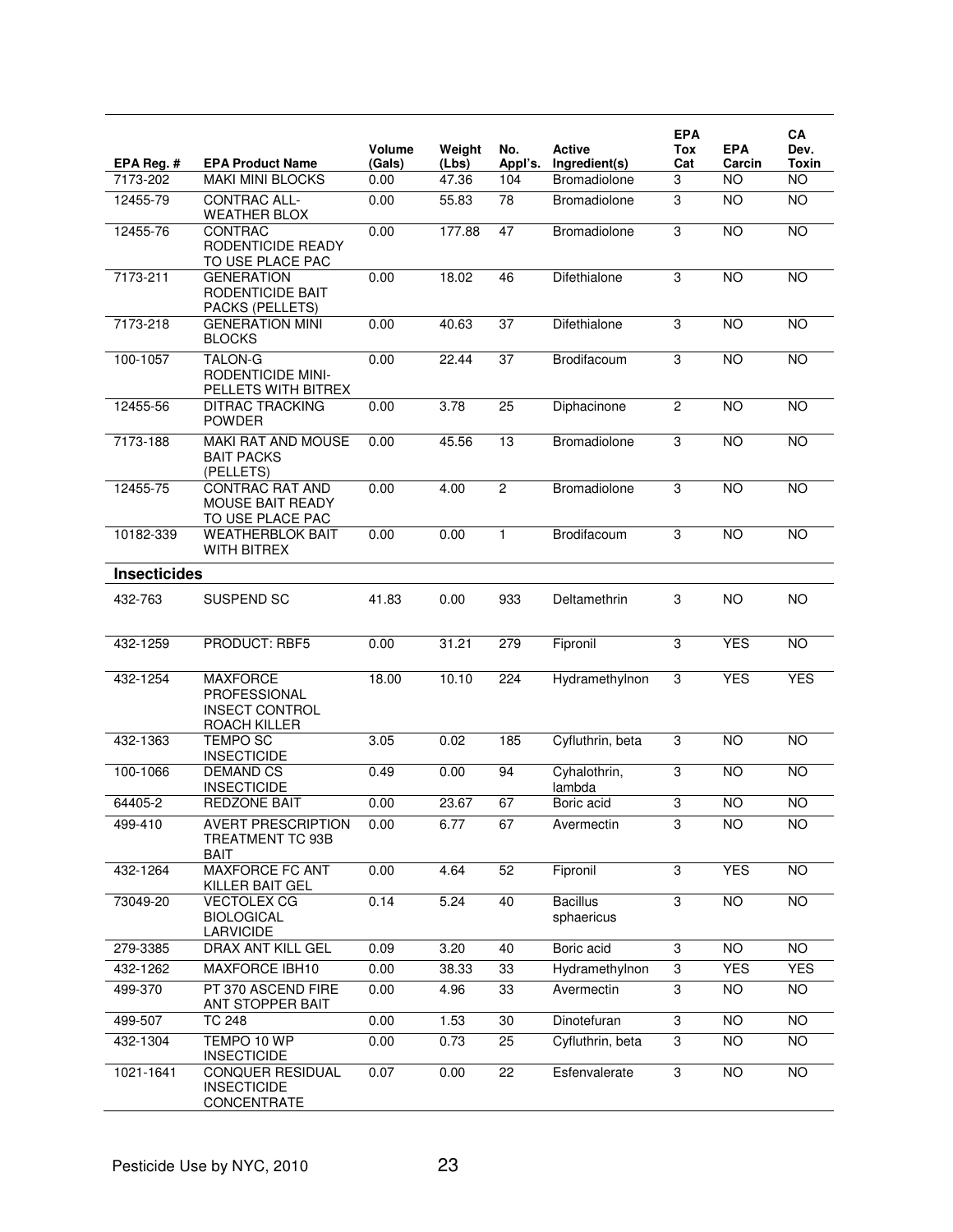| EPA Reg. #<br>9444-129 | <b>EPA Product Name</b><br>ROACH KIL<br><b>COMMERCIAL</b>                               | Volume<br>(Gals)<br>0.00 | Weight<br>(Lbs)<br>0.20 | No.<br>Appl's. | <b>Active</b><br>Ingredient(s)<br>Boric acid        | <b>EPA</b><br>Tox<br>Cat<br>3 | <b>EPA</b><br>Carcin<br>NO. | <b>CA</b><br>Dev.<br>Toxin<br>NO. |
|------------------------|-----------------------------------------------------------------------------------------|--------------------------|-------------------------|----------------|-----------------------------------------------------|-------------------------------|-----------------------------|-----------------------------------|
| 432-1252               | <b>MAXFORCE</b><br><b>PROFESSIONAL</b><br><b>INSECT CONTROL ANT</b><br><b>KILLER BA</b> | 0.00                     | 3.13                    | 6              | Hydramethylnon                                      | 3                             | <b>YES</b>                  | <b>YES</b>                        |
| 53871-3                | <b>STIMUKIL FLY BAIT</b>                                                                | 0.00                     | 0.36                    | 6              | (Z)-9-Tricosene;<br>Methomvl                        | 3                             | <b>NO</b>                   | <b>NO</b>                         |
| 64240-45               | <b>COMBAT QUICK KILL</b><br>ROACH KILLING GEL                                           | 0.00                     | 0.50                    | 4              | Fipronil                                            | 3                             | <b>YES</b>                  | <b>NO</b>                         |
| 64248-1                | <b>MAXFORCE ROACH</b><br><b>CONTROL SYSTEM</b>                                          | 0.00                     | 0.09                    | 4              | Hydramethylnon                                      | 3                             | <b>YES</b>                  | <b>YES</b>                        |
| 499-294                | <b>AVERT PRESCRIPTION</b><br>TREATMENT 310                                              | 0.00                     | 0.03                    | 4              | Avermectin                                          | 3                             | <b>NO</b>                   | <b>NO</b>                         |
| 64405-2                | ECOLOGICAL ANT &<br><b>INSECT BAIT</b>                                                  | 0.00                     | 4.25                    | $\mathcal{P}$  | Boric acid                                          | 3                             | <b>NO</b>                   | <b>NO</b>                         |
| 4816-353               | DRIONE INSECTICIDE                                                                      | 0.00                     | 0.25                    |                | Pyrethrins;<br>Piperonyl<br>butoxide: Silica<br>gel | 3                             | <b>YES</b>                  | <b>NO</b>                         |

## **Education**

 Pest management at all New York City public schools is overseen by the Department of Education (DOE) with fourteen in-house staff members that conduct monthly monitoring inspections at 850 schools. DOE contracts with several pest control companies to additionally provide services for an additional 200 schools. Table 17 summarizes pesticide use by pesticide type. Table 18 lists all pesticide products used by DOE in 2010.

|  |  |  |  | Table 17: Types of Pesticides Used by DOE in 2010 |
|--|--|--|--|---------------------------------------------------|
|--|--|--|--|---------------------------------------------------|

|                       | Volume  |            | Weight        |            | <b>Times Applied</b> |            |  |
|-----------------------|---------|------------|---------------|------------|----------------------|------------|--|
| <b>Pesticide Type</b> | Gallons | % of Total | <b>Pounds</b> | % of Total | <b>Number</b>        | % of Total |  |
| Rodenticide           | 0.1     | 0.1%       | 3.022.4       | 77.0%      | 6.843                | 36.7%      |  |
| Insecticide           | 89.1    | 99.9%      | 903.7         | 23.0%      | 11.780               | 63.3%      |  |
| <b>Totals</b>         | 89.2    |            | 3.926.1       |            | 18.623               |            |  |

| Table 18: Pesticide Products Used by DOE in 2010 by Pesticide Type |  |  |  |
|--------------------------------------------------------------------|--|--|--|
|                                                                    |  |  |  |

| EPA Reg.#           | <b>EPA Product</b><br>Name                                | Volume<br>(Gals) | Weight<br>(Lbs) | No.<br>Appl's. | Active Ingredient(s) | <b>EPA</b><br>Tox<br>Cat | <b>EPA</b><br>Carcin | СA<br>Dev.<br>Toxin |
|---------------------|-----------------------------------------------------------|------------------|-----------------|----------------|----------------------|--------------------------|----------------------|---------------------|
| <b>Rodenticides</b> |                                                           |                  |                 |                |                      |                          |                      |                     |
| 7173-218            | <b>GENERATION</b><br><b>MINI BLOCKS</b>                   | 0.00             | 1,139.56        | 3,001          | Difethialone         | 3                        | <b>NO</b>            | <b>NO</b>           |
| 7173-258            | <b>DIFETHIALONE</b><br><b>PASTE PLACE</b><br><b>PACKS</b> | 0.00             | 571.18          | 1,738          | Difethialone         | 3                        | <b>NO</b>            | <b>NO</b>           |
| 12455-79            | CONTRAC ALL-<br>WEATHER<br><b>BLOX</b>                    | 0.05             | 1.115.35        | 1,695          | <b>Bromadiolone</b>  | 3                        | ΝO                   | NO                  |
| 82744-2             | <b>RATIMOR</b><br><b>SOFT BAIT</b>                        | 0.00             | 147.53          | 342            | <b>Bromadiolone</b>  | 3                        | ΝO                   | <b>NO</b>           |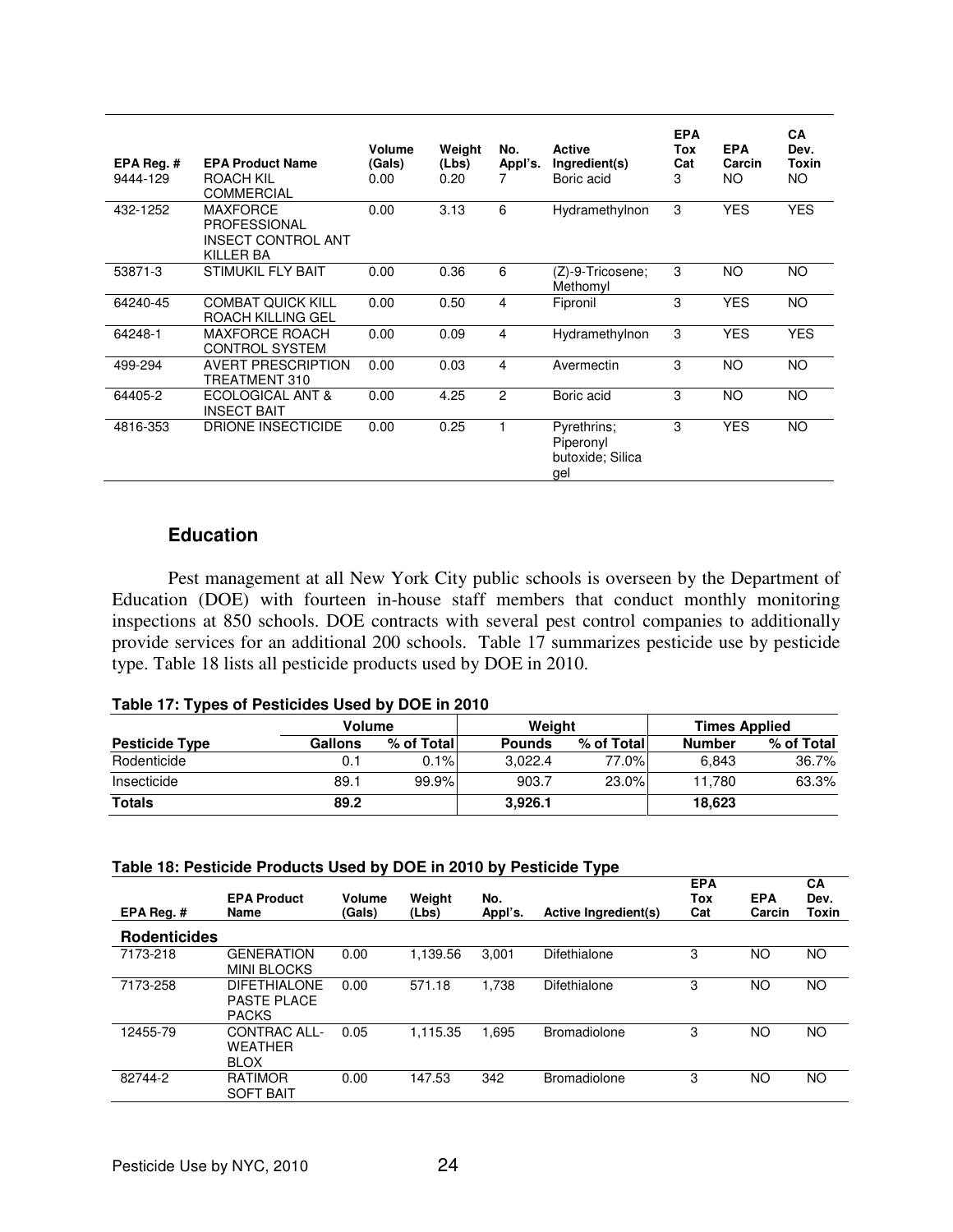| EPA Reg. #          | <b>EPA Product</b><br>Name                                                                | Volume<br>(Gals) | Weight<br>(Lbs) | No.<br>Appl's.   | Active Ingredient(s)                | <b>EPA</b><br>Tox<br>Cat | <b>EPA</b><br>Carcin | CA<br>Dev.<br><b>Toxin</b> |
|---------------------|-------------------------------------------------------------------------------------------|------------------|-----------------|------------------|-------------------------------------|--------------------------|----------------------|----------------------------|
| 100-1057            | <b>TALON-G</b><br><b>RODENTICIDE</b><br>MINI-PELLETS<br>WITH BITREX                       | 0.00             | 25.38           | 44               | Brodifacoum                         | 3                        | <b>NO</b>            | <b>NO</b>                  |
| 7173-205            | <b>D-CEASE</b><br>LOOSE<br><b>PELLETS</b><br><b>MOUSE AND</b><br><b>RAT BAIT</b>          | 0.00             | 20.27           | 18               | Difethialone                        | 3                        | <b>NO</b>            | <b>NO</b>                  |
| 12455-97            | <b>FASTRAC</b><br><b>PLACE PACS</b>                                                       | 0.00             | 3.08            | $\overline{4}$   | Bromethalin                         | 3                        | <b>NO</b>            | NO                         |
| 100-1055            | <b>WEATHERBLO</b><br>K BAIT WITH<br><b>BITREX</b>                                         | 0.01             | 0.00            | 1                | Brodifacoum                         | $\overline{3}$           | <b>NO</b>            | <b>NO</b>                  |
| <b>Insecticides</b> |                                                                                           |                  |                 |                  |                                     |                          |                      |                            |
| 499-507             | <b>TC 248</b>                                                                             | 5.01             | 112.36          | 4,063            | Dinotefuran                         | 3                        | <b>NO</b>            | <b>NO</b>                  |
| 64405-2             | <b>REDZONE BAIT</b>                                                                       | 0.05             | 592.49          | 3,764            | Boric acid                          | 3                        | <b>NO</b>            | <b>NO</b>                  |
| 67425-14            | ECOPCO ACU                                                                                | 39.61            | 106.22          | 1,267            | Phenylethyl<br>propionate           | 3                        | <b>NO</b>            | <b>NO</b>                  |
| 432-1460            | <b>MAXFORCE FC</b><br>ROACH KILLER<br>BAIT GEL F.05                                       | 0.00             | 28.63           | 1,104            | Fipronil                            | 3                        | <b>YES</b>           | $\overline{NO}$            |
| 73766-1             | <b>GOURMET ANT</b><br><b>BAIT GEL</b>                                                     | 0.05             | 10.53           | 433              | Disodium octaborate<br>tetrahydrate | 3                        | <b>NO</b>            | <b>NO</b>                  |
| 499-384             | <b>WHITMIRE PT</b><br>240 PERMA-<br><b>DUST</b><br><b>INSECTICIDE</b>                     | 5.00             | 0.34            | 200              | Boric acid                          | $\overline{3}$           | N <sub>O</sub>       | $\overline{NO}$            |
| 499-410             | <b>AVERT</b><br><b>PRESCRIPTION</b><br><b>TREATMENT</b><br>TC 93B BAIT                    | 0.00             | 11.76           | 193              | Avermectin                          | 3                        | <b>NO</b>            | <b>NO</b>                  |
| 432-1262            | <b>MAXFORCE</b><br><b>IBH10</b>                                                           | 0.00             | 19.55           | 164              | Hydramethylnon                      | 3                        | <b>YES</b>           | <b>YES</b>                 |
| 499-497             | <b>MOTHEREART</b><br><b>H PROCITRA-</b><br>DL                                             | 5.90             | 0.02            | 147              | Limonene                            | 3                        | <b>NO</b>            | <b>NO</b>                  |
| 499-304             | <b>WHITMIRE</b><br>OPTEM ME PT<br>600                                                     | 29.16            | 0.01            | $\overline{141}$ | Cyfluthrin                          | $\overline{3}$           | NO                   | NO                         |
| 352-652             | <b>DUPONT</b><br><b>ADVION</b><br><b>COCKROACH</b><br><b>GEL BAIT</b>                     | 0.00             | 3.60            | 138              | Indoxacarb                          | 3                        | <b>NO</b>            | <b>NO</b>                  |
| 499-370             | <b>JOHNSON WAX</b><br><b>PROFESSIONA</b><br>L BRAND<br><b>GRANULAR</b><br><b>ANT BAIT</b> | 0.00             | 10.05           | 45               | Avermectin                          | 3                        | NO                   | <b>NO</b>                  |
| 499-492             | <b>TC 228</b>                                                                             | 0.00             | 1.64            | 37               | Borax                               | 3                        | NO                   | NO                         |
| 100-1066            | <b>DEMAND CS</b><br><b>INSECTICIDE</b>                                                    | 4.00             | 0.00            | 27               | Cyhalothrin, lambda                 | 3                        | <b>NO</b>            | NO                         |
| 73079-10            | <b>INVICT (TM)</b><br><b>COCKROACH</b><br><b>GEL</b>                                      | 0.00             | 0.44            | 16               | Imidacloprid                        | 3                        | <b>NO</b>            | <b>NO</b>                  |
| 9444-132            | MOP UP                                                                                    | 0.00             | 4.06            | 12               | Disodium octaborate<br>tetrahydrate | 3                        | <b>NO</b>            | <b>NO</b>                  |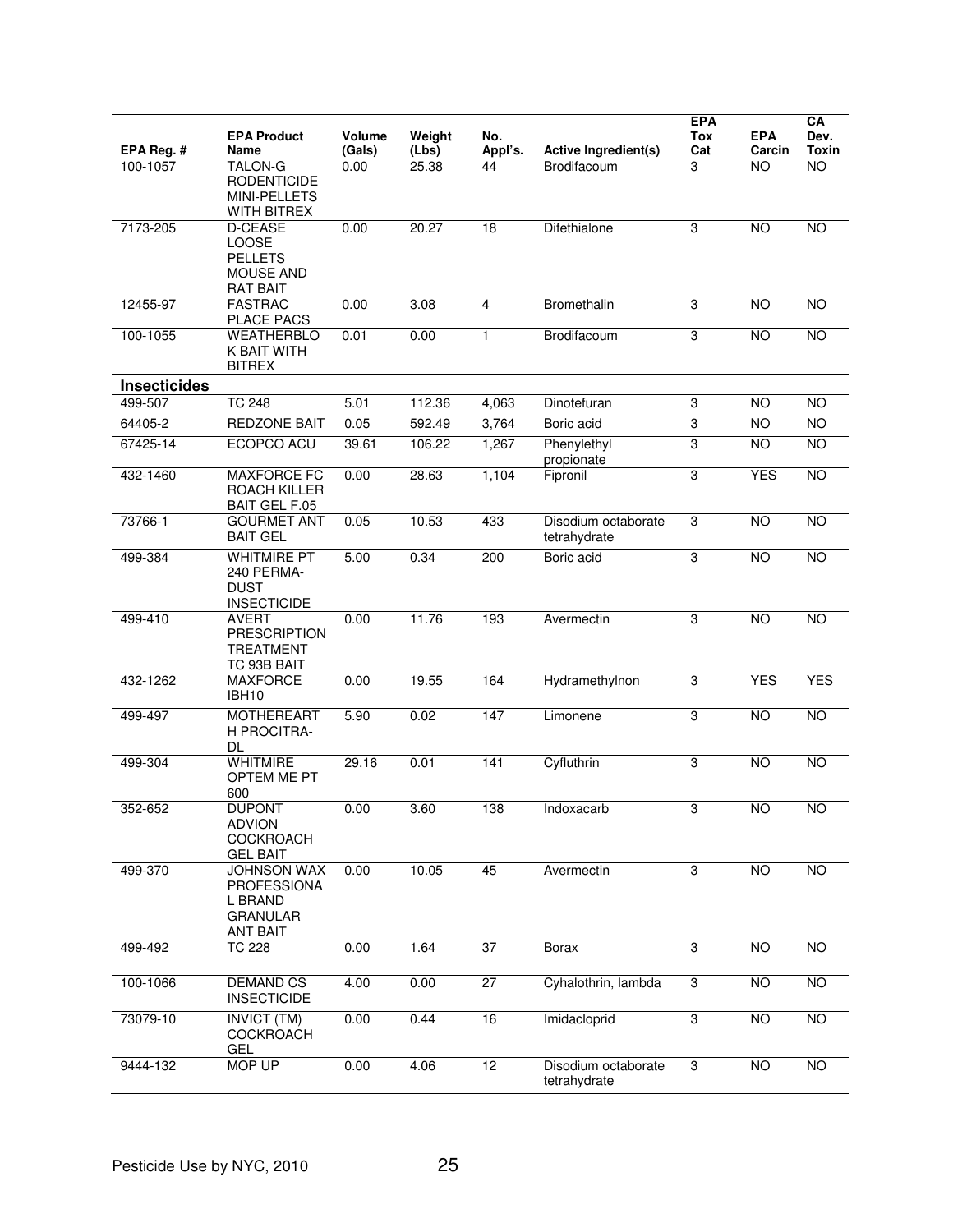| EPA Reg. # | <b>EPA Product</b><br><b>Name</b>                                                                     | Volume<br>(Gals) | Weight<br>(Lbs) | No.<br>Appl's. | <b>Active Ingredient(s)</b>                                                  | <b>EPA</b><br><b>Tox</b><br>Cat | <b>EPA</b><br>Carcin | CA<br>Dev.<br><b>Toxin</b> |
|------------|-------------------------------------------------------------------------------------------------------|------------------|-----------------|----------------|------------------------------------------------------------------------------|---------------------------------|----------------------|----------------------------|
| 499-406    | <b>AVERT</b><br><b>PRESCRIPTION</b><br><b>TREATMENT</b><br>TC 93A BAIT                                | 0.00             | 0.31            | 7              | Avermectin                                                                   | 3                               | NO                   | <b>NO</b>                  |
| 6218-47    | SUMMIT B.T.I.<br><b>BRIQUETS</b>                                                                      | 0.00             | 0.75            | 6              | Bacillus thuringiensis<br>subspecies<br>Israelensis strain<br><b>BMP 144</b> | 3                               | <b>NO</b>            | <b>NO</b>                  |
| 499-384    | <b>JOHNSON</b><br><b>WAX</b><br><b>PROFESSIONA</b><br>L BRAND<br><b>BORIC ACID</b><br><b>PRESSURI</b> | 0.02             | 0.25            | 3              | Boric acid                                                                   | $\overline{3}$                  | <b>NO</b>            | <b>NO</b>                  |
| 432-1251   | <b>MAXFORCE</b><br><b>ROACH</b><br><b>CONTROL</b><br><b>SYSTEM</b>                                    | 0.00             | 0.19            | 3              | Hydramethylnon                                                               | 3                               | <b>YES</b>           | <b>YES</b>                 |
| 352-668    | <b>DUPONT</b><br><b>ADVION</b><br><b>COCKROACH</b><br><b>BAIT ARENA</b>                               | 0.00             | 0.10            | 3              | Indoxacarb                                                                   | 3                               | NO                   | <b>NO</b>                  |
| 67425-4    | ECOPCO AC<br>CONTACT<br><b>INSECTICIDE</b>                                                            | 0.09             | 0.00            | $\overline{2}$ | Eugenol; Phenylethyl<br>propionate                                           | 3                               | NO                   | NO                         |
| 64405-2    | LEGS UP!<br><b>INDOOR</b><br><b>GRANULAR</b><br><b>BAIT</b>                                           | 0.00             | 0.38            | $\overline{c}$ | Boric acid                                                                   | 3                               | <b>NO</b>            | <b>NO</b>                  |
| 432-1257   | <b>MAXFORCE</b><br><b>ROACH BAIT</b><br>F.05                                                          | 0.00             | 0.04            | $\overline{2}$ | Fipronil                                                                     | 3                               | <b>YES</b>           | <b>NO</b>                  |
| 2724-484   | RF 9707<br><b>AEROSOL</b>                                                                             | 0.25             | 0.00            | 1              | (7S)-Hydroprene                                                              | 3                               | <b>NO</b>            | <b>NO</b>                  |

## **Environmental Protection**

 The Department of Environmental Protection (DEP) has over 1,700 facilities upstate and downstate. These include water pollution control plants, well stations, pumping stations, shafts, chambers, reservoirs, aqueducts, tunnels, gate houses, office space, garages, repair shops, maintenance shops, and police precincts within New York City. DEP contracts for some pest control services and employ approximately 20 licensed applicators for upstate reservoir pest control. Table 19 summarizes pesticide use by pesticide type. Table 20 lists all pesticide products used by DEP in 2010.

| . .                   |         |            |               |            |                      |            |  |  |  |  |  |
|-----------------------|---------|------------|---------------|------------|----------------------|------------|--|--|--|--|--|
|                       | Volume  |            | Weight        |            | <b>Times Applied</b> |            |  |  |  |  |  |
| <b>Pesticide Type</b> | Gallons | % of Total | <b>Pounds</b> | % of Total | <b>Number</b>        | % of Total |  |  |  |  |  |
| Rodenticide           | 0.0     | $0.0\%$    | 30.6          | 34.8%      | 152                  | 20.8%      |  |  |  |  |  |
| Insecticide           | 15.5    | 30.2%      | 57.1          | 65.2%      | 542                  | 74.2%      |  |  |  |  |  |
| Herbicide             | 35.7    | 69.8%      | 0.0           | $0.0\%$    | 36                   | 4.9%       |  |  |  |  |  |
| <b>Totals</b>         | 51.1    |            | 87.7          |            | 730                  |            |  |  |  |  |  |

**Table 19: Types of Pesticides Used by DEP in 2010**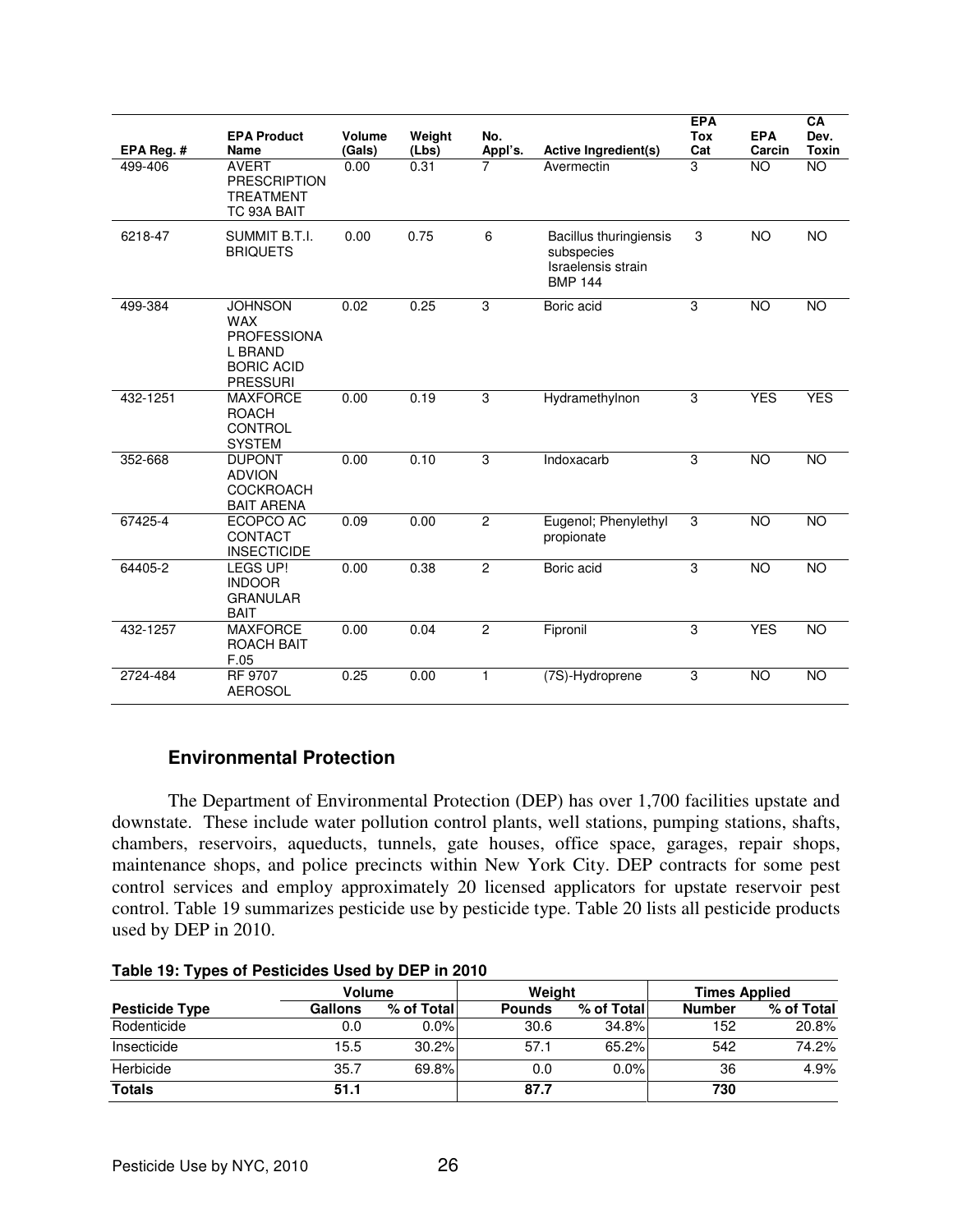| EPA Reg. #          | <b>EPA Product</b><br>Name                                                                | Volume<br>(Gals) | Weight<br>(Lbs) | No.<br>Appl's.  | Active Ingredient(s)                | <b>EPA</b><br><b>Tox Cat</b> | <b>EPA</b><br>Carcin | CA<br>Dev.<br><b>Toxin</b> |
|---------------------|-------------------------------------------------------------------------------------------|------------------|-----------------|-----------------|-------------------------------------|------------------------------|----------------------|----------------------------|
| <b>Rodenticides</b> |                                                                                           |                  |                 |                 |                                     |                              |                      |                            |
| 7173-218            | <b>GENERATION</b><br><b>MINI BLOCKS</b>                                                   | 0.00             | 15.18           | 128             | Difethialone                        | 3                            | <b>NO</b>            | <b>NO</b>                  |
| 12455-79            | <b>CONTRAC ALL-</b><br>WEATHER BLOX                                                       | 0.00             | 7.25            | 12              | <b>Bromadiolone</b>                 | 3                            | <b>NO</b>            | <b>NO</b>                  |
| 12455-80            | <b>DITRAC ALL-</b><br><b>WEATHER BLOX</b>                                                 | 0.00             | 5.88            | 6               | Diphacinone                         | 3                            | <b>NO</b>            | NO                         |
| 12455-76            | CONTRAC<br><b>RODENTICIDE</b><br><b>READY TO USE</b><br>PLACE PAC                         | 0.00             | 2.06            | 4               | Bromadiolone                        | 3                            | <b>NO</b>            | <b>NO</b>                  |
| 12455-86            | CONTRAC<br><b>RODENTICIDE</b><br>PLACE PAC                                                | 0.00             | 0.11            | 1               | Bromadiolone                        | 3                            | <b>NO</b>            | <b>NO</b>                  |
| 12455-89            | FINAL ALL-<br><b>WEATHER BLOX</b>                                                         | 0.00             | 0.09            | 1               | Brodifacoum                         | 3                            | <b>NO</b>            | <b>NO</b>                  |
| <b>Insecticides</b> |                                                                                           |                  |                 |                 |                                     |                              |                      |                            |
| 499-410             | <b>AVERT</b><br><b>PRESCRIPTION</b><br><b>TREATMENT TC</b><br>93B BAIT                    | 0.00             | 9.18            | 180             | Avermectin                          | 3                            | <b>NO</b>            | <b>NO</b>                  |
| 1021-1641           | SPECKOZ<br><b>EVERCIDE</b><br><b>ESFENVALERAT</b><br>E EC                                 | 11.84            | 0.59            | 132             | Esfenvalerate                       | 3                            | <b>NO</b>            | <b>NO</b>                  |
| 432-763             | SUSPEND SC<br><b>INSECTICIDE</b>                                                          | 0.63             | 0.00            | 80              | Deltamethrin                        | 3                            | <b>NO</b>            | <b>NO</b>                  |
| 64405-2             | <b>REDZONE BAIT</b>                                                                       | 0.00             | 24.75           | $\overline{76}$ | Boric acid                          | 3                            | <b>NO</b>            | NO                         |
| 9688-190            | <b>SPECTRACIDE</b><br><b>DESTROYER</b><br><b>BRAND WASP &amp;</b><br><b>HORNET KILLER</b> | 2.75             | 0.00            | 37              | Cyhalothrin, lambda;<br>Prallethrin | 3                            | <b>NO</b>            | <b>NO</b>                  |
| 73049-20            | <b>VECTOLEX CG</b><br><b>BIOLOGICAL</b><br><b>LARVICIDE</b>                               | 0.00             | 22.56           | 16              | Bacillus sphaericus                 | 3                            | $\overline{NO}$      | NO                         |
| 1021-1641           | <b>CONQUER</b><br><b>RESIDUAL</b><br><b>INSECTICIDE</b><br>CONCENTRATE                    | 0.02             | 0.06            | 14              | Esfenvalerate                       | 3                            | <b>NO</b>            | <b>NO</b>                  |
| 149-8               | <b>TERRO ANT</b><br>KILLER II                                                             | 0.20             | 0.00            | 5               | <b>Borax</b>                        | 3                            | <b>NO</b>            | <b>NO</b>                  |
| 279-3387            | <b>AEROSOL</b><br><b>BORIC ACID</b>                                                       | 0.02             | 0.00            | 1               | Boric acid                          | 3                            | $\overline{N}$       | $\overline{NO}$            |
| 499-496             | <b>TC 234</b>                                                                             | 0.01             | 0.00            | 1               | Avermectin                          | 3                            | $\overline{NO}$      | $\overline{NO}$            |
| <b>Herbicides</b>   |                                                                                           |                  |                 |                 |                                     |                              |                      |                            |
| 524-343             | <b>ROUNDUP</b><br><b>CUSTOM</b><br><b>HERBICIDE</b>                                       | 6.56             | 0.00            | 19              | Glyphosate,<br>isopropylamine salt  | 3                            | $\overline{NO}$      | $\overline{NO}$            |
| 524-475             | <b>ROUNDUP</b><br><b>ULTRA</b><br><b>HERBICIDE</b>                                        | 25.28            | 0.00            | $\overline{7}$  | Glyphosate,<br>isopropylamine salt  | 3                            | <b>NO</b>            | NO                         |
| 67760-49            | <b>GLYFOS</b><br>CONCENTRATE<br>41% WEED &<br><b>GRASS KILLER</b>                         | 0.18             | 0.00            | 4               | Glyphosate,<br>isopropylamine salt  | 3                            | $\overline{NO}$      | $\overline{NO}$            |

## **Table 20: Pesticide Products Used by DEP in 2010 by Pesticide Type**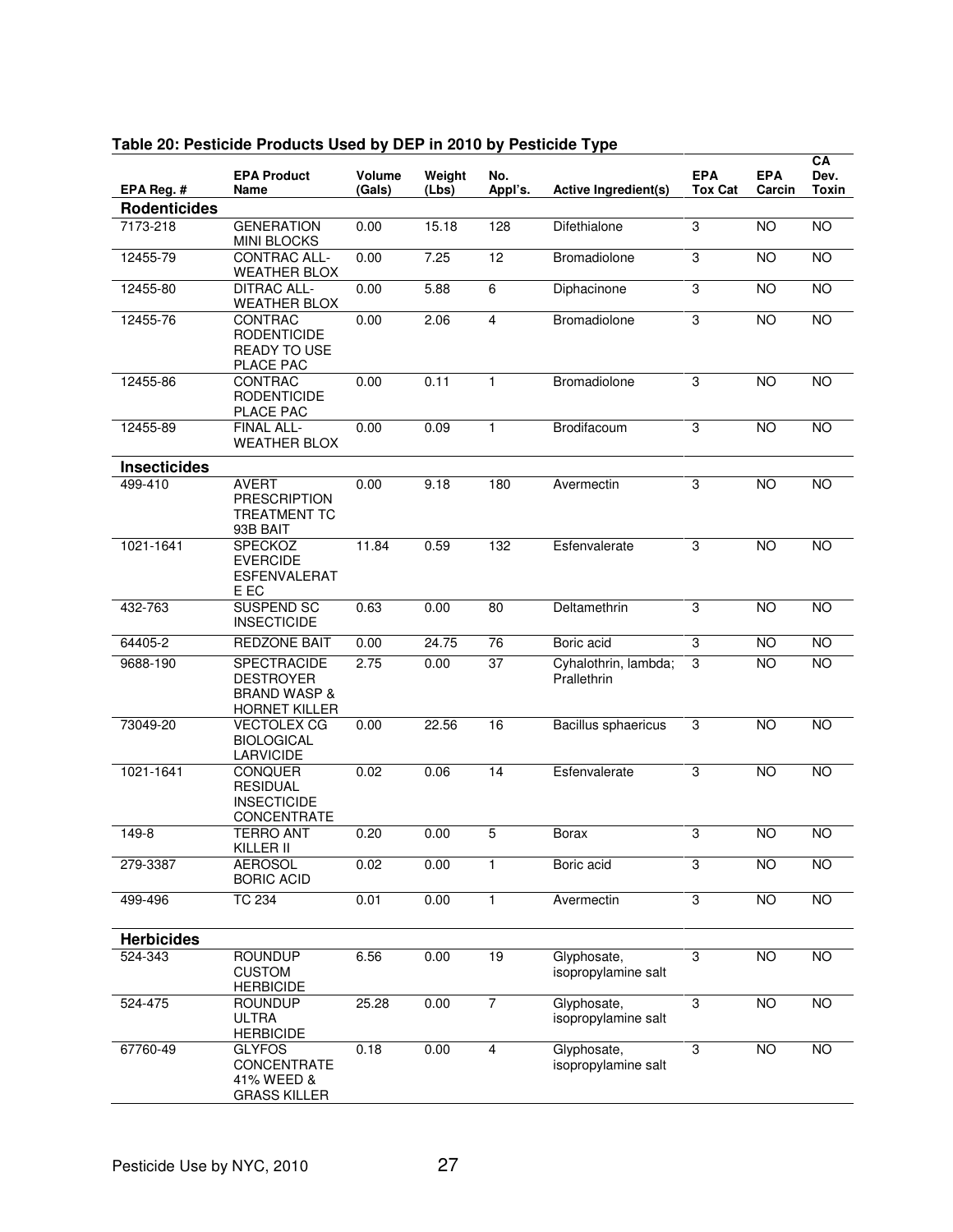| EPA Reg. $#$ | <b>EPA Product</b><br>Name                                                        | Volume<br>(Gals) | Weight<br>(Lbs) | No.<br>Appl's. | Active Ingredient(s)                                    | <b>EPA</b><br><b>Tox Cat</b> | <b>EPA</b><br>Carcin | CA<br>Dev.<br>Toxin |
|--------------|-----------------------------------------------------------------------------------|------------------|-----------------|----------------|---------------------------------------------------------|------------------------------|----------------------|---------------------|
| 71995-29     | <b>ROUNDUP</b><br><b>WEED &amp; GRASS</b><br>KILLER<br>CONCENTRATE<br><b>PLUS</b> | 0.79             | 0.00            | 3              | Glyphosate,<br>isopropylamine salt;<br>Diquat dibromide | 3                            | NO.                  | ΝO                  |
| 524-529      | ROUNDUP PRO<br><b>CONCENTRATE</b>                                                 | 0.38             | 0.00            | 2              | Glyphosate,<br>isopropylamine salt                      | 3                            | ΝO                   | NO.                 |
| 228-397      | RIVERDALE<br>VANQUISH<br><b>HERBICIDE</b>                                         | 2.50             | 0.00            |                | Dicamba,<br>diglycolamine salt                          | 3                            | ΝO                   | <b>NO</b>           |

## **Finance**

 The Department of Finance (DOF) collects City revenues, ensures compliance with City tax and other revenue laws, evaluates all real property in the City, provides a forum for the public to dispute tax and parking violation liability, and maintains property records. The agency contracts for pest control through the city-wide contract administered by DCAS. Table 21 summarizes pesticide use by pesticide type. Table 22 lists all pesticide products used by DOF in 2010.

#### **Table 21: Types of Pesticides Used by DOF in 2010**

| Volume                |         |             | Weight        |            | <b>Times Applied</b> |            |  |
|-----------------------|---------|-------------|---------------|------------|----------------------|------------|--|
| <b>Pesticide Type</b> | Gallons | % of Totall | <b>Pounds</b> | % of Total | <b>Number</b>        | % of Total |  |
| Rodenticide           | 0.0     | $0.0\%$     | 28.0          | 90.7%      | 43                   | 32.8%      |  |
| Insecticide           | 0.2     | 100.0%      | 2.9           | 9.3%       | 88                   | 67.2%      |  |
| <b>Totals</b>         | 0.2     |             | 30.9          |            | 131                  |            |  |

### **Table 22: Pesticide Products Used by DOF in 2010 by Pesticide Type**

| <b>EPA</b><br>$Reg.$ # | <b>EPA Product Name</b>                                             | Volume<br>(Gals) | Weight<br>(Lbs) | No.<br>Appl's. | Active<br>Ingredient(s) | <b>EPA</b><br>Tox<br>Cat | <b>EPA</b><br>Carcin | <b>CA</b><br>Dev.<br>Toxin |
|------------------------|---------------------------------------------------------------------|------------------|-----------------|----------------|-------------------------|--------------------------|----------------------|----------------------------|
| <b>Rodenticides</b>    |                                                                     |                  |                 |                |                         |                          |                      |                            |
| 12455-<br>76           | CONTRAC RODENTICIDE<br><b>READY TO USE PLACE</b><br><b>PAC</b>      | 0.00             | 23.88           | 36             | <b>Bromadiolone</b>     | 3                        | <b>NO</b>            | <b>NO</b>                  |
| 12455-<br>80           | DITRAC ALL-WEATHER<br><b>BLOX</b>                                   | 0.00             | 3.94            | 6              | Diphacinone             | 3                        | <b>NO</b>            | <b>NO</b>                  |
| 12455-<br>79           | CONTRAC ALL-WEATHER<br><b>BLOX</b>                                  | 0.00             | 0.19            |                | <b>Bromadiolone</b>     | 3                        | <b>NO</b>            | <b>NO</b>                  |
| <b>Insecticides</b>    |                                                                     |                  |                 |                |                         |                          |                      |                            |
| $1021 -$<br>1641       | <b>SPECKOZ EVERCIDE</b><br>ESFENVALERATE EC                         | 0.17             | 0.00            | 40             | Esfenvalerate           | 3                        | <b>NO</b>            | NO.                        |
| 499-<br>410            | <b>AVERT PRESCRIPTION</b><br>TREATMENT TC 93B BAIT                  | 0.00             | 2.86            | 30             | Avermectin              | 3                        | <b>NO</b>            | <b>NO</b>                  |
| $1021 -$<br>1641       | <b>CONQUER RESIDUAL</b><br><b>INSECTICIDE</b><br><b>CONCENTRATE</b> | 0.06             | 0.00            | 18             | Esfenvalerate           | 3                        | <b>NO</b>            | <b>NO</b>                  |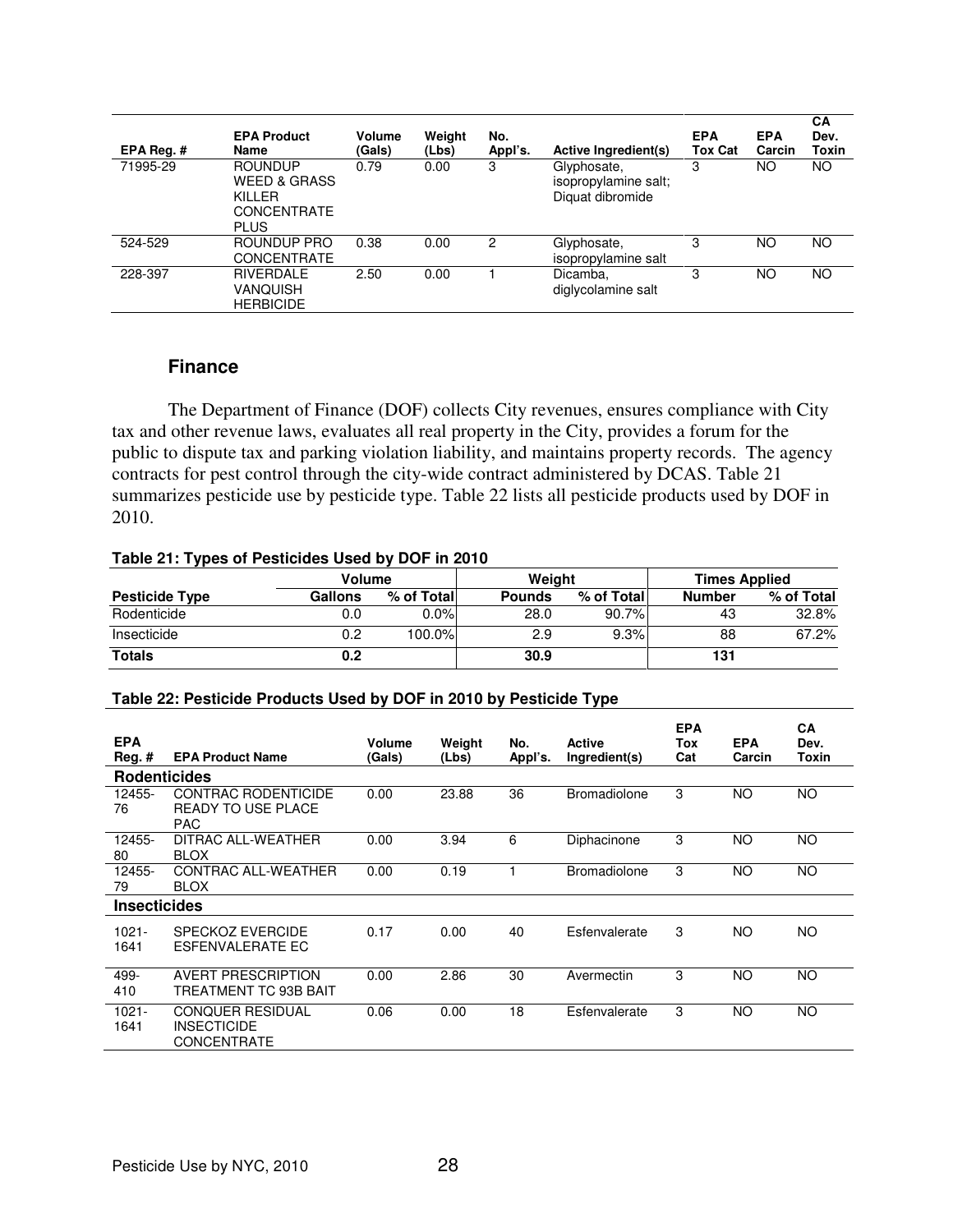## **Fire Department**

 The Fire Department of New York City (FDNY) manages some 350 facilities throughout the City and contracts for pest control services. Table 23 summarizes pesticide use by pesticide type. Table 24 lists all pesticide products used by FDNY in 2010.

|                       | Table 23: Types of Pesticides Used by FDNY In 2010 |            |               |            |                      |            |  |  |  |  |  |  |  |
|-----------------------|----------------------------------------------------|------------|---------------|------------|----------------------|------------|--|--|--|--|--|--|--|
| <b>Pesticide Type</b> | Volume                                             |            | Weight        |            | <b>Times Applied</b> |            |  |  |  |  |  |  |  |
|                       | <b>Gallons</b>                                     | % of Total | <b>Pounds</b> | % of Total | <b>Number</b>        | % of Total |  |  |  |  |  |  |  |
| Rodenticide           | 0.0                                                | 0.1%       | 387.8         | 97.5%      | 605                  | 41.1%      |  |  |  |  |  |  |  |
| Insecticide           | 27.1                                               | 98.7%      | 9.8           | 2.5%       | 821                  | 55.8%      |  |  |  |  |  |  |  |
| Other                 | 0.3                                                | 1.3%       | 0.0           | 0.0%       | 45                   | 3.1%       |  |  |  |  |  |  |  |
| <b>Totals</b>         | 27.4                                               |            | 397.6         |            | 1,471                |            |  |  |  |  |  |  |  |

## **Table 23: Types of Pesticides Used by FDNY in 2010**

## **Table 24: Pesticide Products Used by FDNY in 2010 by Pesticide Type**

|                     |                                                                               | Volume | Weight | No.            |                                                                                                                                                            | <b>EPA</b><br><b>Tox</b> | <b>EPA</b>      | CA Dev.      |
|---------------------|-------------------------------------------------------------------------------|--------|--------|----------------|------------------------------------------------------------------------------------------------------------------------------------------------------------|--------------------------|-----------------|--------------|
| EPA Reg. #          | <b>EPA Product Name</b>                                                       | (Gals) | (Lbs)  | Appl's.        | <b>Active Ingredient(s)</b>                                                                                                                                | Cat                      | Carcin          | <b>Toxin</b> |
| <b>Rodenticides</b> |                                                                               |        |        |                |                                                                                                                                                            |                          |                 |              |
| 12455-80            | <b>DITRAC ALL-</b><br><b>WEATHER BLOX</b>                                     | 0.02   | 156.44 | 206            | Diphacinone                                                                                                                                                | 3                        | <b>NO</b>       | <b>NO</b>    |
| 12455-76            | CONTRAC<br><b>RODENTICIDE</b><br><b>READY TO USE</b><br>PLACE PAC             | 0.00   | 107.50 | 197            | Bromadiolone                                                                                                                                               | 3                        | <b>NO</b>       | <b>NO</b>    |
| 12455-79            | <b>CONTRAC ALL-</b><br><b>WEATHER BLOX</b>                                    | 0.00   | 103.74 | 148            | Bromadiolone                                                                                                                                               | 3                        | <b>NO</b>       | <b>NO</b>    |
| 12455-86            | CONTRAC<br><b>RODENTICIDE</b><br>PLACE PAC                                    | 0.00   | 16.76  | 39             | <b>Bromadiolone</b>                                                                                                                                        | 3                        | <b>NO</b>       | <b>NO</b>    |
| 7173-258            | <b>DIFETHIALONE</b><br>PASTE PLACE<br><b>PACKS</b>                            | 0.00   | 1.54   | 10             | Difethialone                                                                                                                                               | 3                        | $\overline{NO}$ | <b>NO</b>    |
| 12455-75            | <b>CONTRAC RAT</b><br>AND MOUSE BAIT<br><b>READY TO USE</b><br>PLACE PAC      | 0.00   | 1.81   | $\overline{5}$ | Bromadiolone                                                                                                                                               | 3                        | <b>NO</b>       | <b>NO</b>    |
| <b>Insecticides</b> |                                                                               |        |        |                |                                                                                                                                                            |                          |                 |              |
| 1021-1641           | <b>SPECKOZ</b><br><b>EVERCIDE</b><br>ESFENVALERATE<br>EC                      | 1.42   | 0.00   | 540            | Esfenvalerate                                                                                                                                              | 3                        | <b>NO</b>       | <b>NO</b>    |
| 1021-1641           | <b>CONQUER</b><br><b>RESIDUAL</b><br><b>INSECTICIDE</b><br><b>CONCENTRATE</b> | 0.45   | 0.00   | 168            | Esfenvalerate                                                                                                                                              | 3                        | <b>NO</b>       | <b>NO</b>    |
| 397-13              | STERI-FAB                                                                     | 25.20  | 0.00   | 52             | Phenothrin:<br>Isopropyl alcohol;<br>Alkyl (60%C14,<br>25%C12, 15%C16)<br>dimethylbenzyl<br>ammonium<br>chloride; Didecyl<br>dimethyl<br>ammonium chloride | $\overline{c}$           | <b>NO</b>       | <b>NO</b>    |
| 499-410             | <b>AVERT</b><br><b>PRESCRIPTION</b><br><b>TREATMENT TC</b><br>93B BAIT        | 0.00   | 2.38   | 39             | Avermectin                                                                                                                                                 | 3                        | <b>NO</b>       | NO           |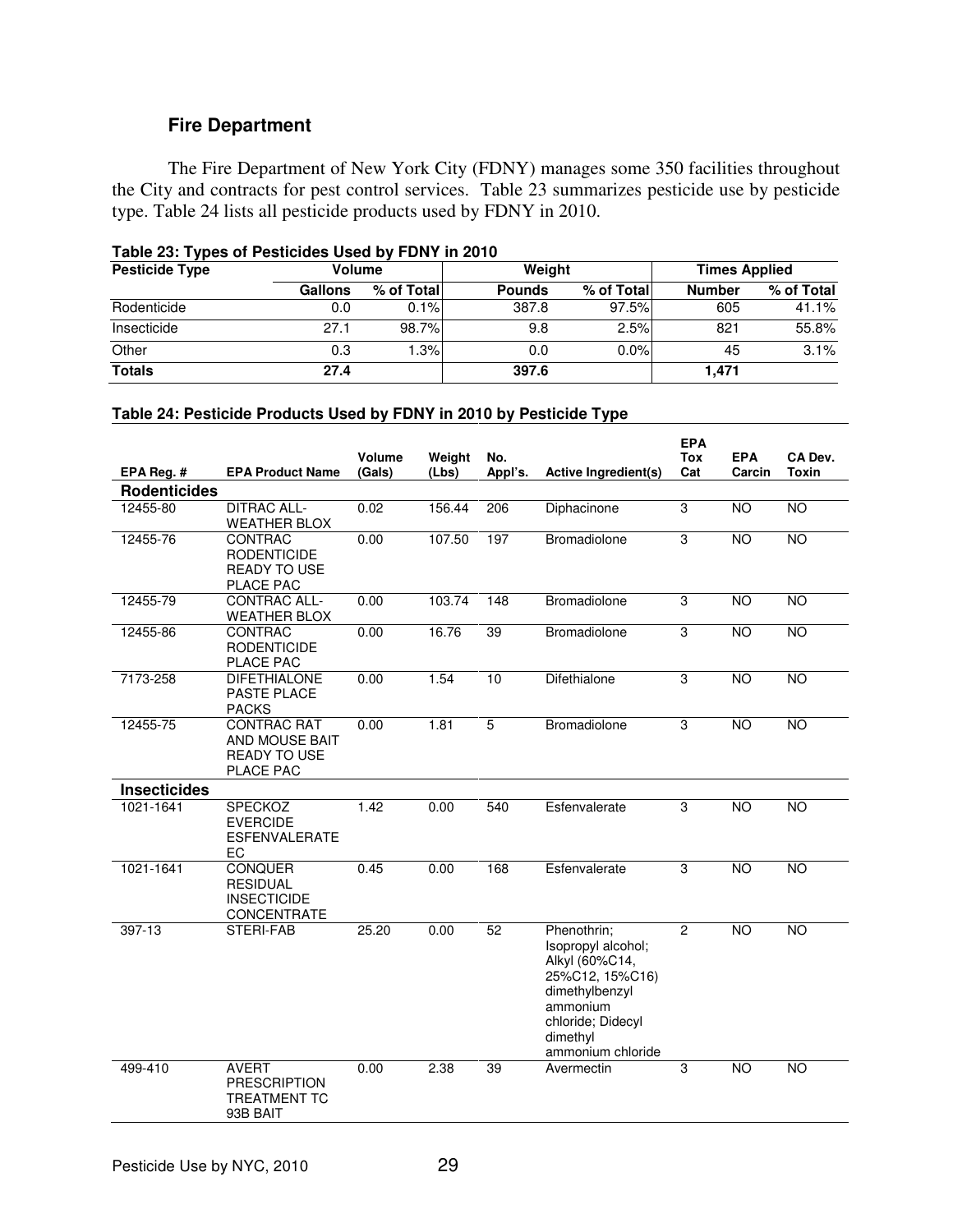| EPA Reg.# | <b>EPA Product Name</b>                                    | Volume<br>(Gals) | Weight<br>(Lbs) | No.<br>Appl's. | Active Ingredient(s)      | <b>EPA</b><br>Tox<br>Cat | <b>EPA</b><br>Carcin | CA Dev.<br>Toxin |
|-----------|------------------------------------------------------------|------------------|-----------------|----------------|---------------------------|--------------------------|----------------------|------------------|
| 67425-14  | ECOPCO ACU                                                 | 0.00             | 5.28            | 12             | Phenylethyl<br>propionate | 3                        | NO.                  | NO.              |
| 64405-2   | <b>REDZONE BAIT</b>                                        | 0.00             | 2.13            | 8              | Boric acid                | 3                        | <b>NO</b>            | <b>NO</b>        |
| 432-763   | SUSPEND SC<br><b>INSECTICIDE</b>                           | 0.01             | 0.00            |                | Deltamethrin              | 3                        | NO                   | <b>NO</b>        |
| 499-384   | WHITMIRF PT 240<br>PERMA-DUST<br><b>INSECTICIDE</b>        | 0.00             | 0.00            |                | Boric acid                | 3                        | <b>NO</b>            | <b>NO</b>        |
| Other     |                                                            |                  |                 |                |                           |                          |                      |                  |
| 2724-351  | ZOECON RF-259<br><b>EMULSIFIABLE</b><br><b>CONCENTRATE</b> | 0.34             | 0.00            | 45             | (7S)-Hydroprene           | 3                        | <b>NO</b>            | NO.              |

## **Health and Hospitals Corporation**

 The New York City Health and Hospitals Corporation (HHC) oversees eleven hospitals, six diagnostic and treatment centers, 82 community health and school-based clinics, and five long-term care/specialty hospital and nursing home facilities. Because each facility is managed separately, pest control protocols differ among facilities. A few facilities have pest control professionals on staff, but the majority relies on one of two outside contractors. Table 25 summarizes pesticide use by pesticide type. Table 26 lists products by pesticide types.

#### **Table 25: Types of Pesticides Used by HHC in 2010**

|                       | Volume         |            |               | Weight     | <b>Times Applied</b> |            |  |
|-----------------------|----------------|------------|---------------|------------|----------------------|------------|--|
| <b>Pesticide Type</b> | <b>Gallons</b> | % of Total | <b>Pounds</b> | % of Total | <b>Number</b>        | % of Total |  |
| Rodenticide           | 0.3            | $0.0\%$    | 437.9         | 51.8%      | 547                  | 15.6%      |  |
| Insecticide           | 674.7          | 93.1%      | 406.4         | 48.1%      | 2.913                | 83.1%      |  |
| Herbicide             | 50.0           | 6.9%       | 0.0           | $0.0\%$    |                      | $0.0\%$    |  |
| Other                 | 0.1            | $0.0\%$    | 1.4           | 0.2%       | 44                   | 1.3%       |  |
| <b>Totals</b>         | 725.1          |            | 845.7         |            | 3,505                |            |  |

#### T**able 26: Pesticide Products Used by HHC in 2010 by Pesticide Type**

|                     |                                                             | Volume | Weight | No.     | Active              | <b>EPA</b><br>Tox | <b>EPA</b> | CА<br>Dev. |
|---------------------|-------------------------------------------------------------|--------|--------|---------|---------------------|-------------------|------------|------------|
| EPA Reg. #          | <b>EPA Product Name</b>                                     | (Gals) | (Lbs)  | Appl's. | Ingredient(s)       | Cat               | Carcin     | Toxin      |
| <b>Rodenticides</b> |                                                             |        |        |         |                     |                   |            |            |
| 7173-202            | <b>MAKI MINI BLOCKS</b>                                     | 0.00   | 245.50 | 277     | <b>Bromadiolone</b> | 3                 | <b>NO</b>  | <b>NO</b>  |
| 12455-79            | CONTRAC ALL-<br>WEATHER BLOX                                | 0.29   | 76.16  | 102     | <b>Bromadiolone</b> | 3                 | NO.        | <b>NO</b>  |
| 100-1055            | <b>WEATHERBLOK</b><br><b>BAIT WITH BITREX</b>               | 0.00   | 76.24  | 72      | Brodifacoum         | 3                 | <b>NO</b>  | <b>NO</b>  |
| 12455-16            | <b>ZP TRACKING</b><br><b>POWDER</b>                         | 0.00   | 12.50  | 52      | Zinc phosphide      |                   | NO.        | NO.        |
| 7173-258            | <b>DIFETHIALONE</b><br><b>PASTE PLACE</b><br><b>PACKS</b>   | 0.00   | 3.44   | 13      | Difethialone        | 3                 | <b>NO</b>  | <b>NO</b>  |
| 7173-188            | <b>MAKI RAT AND</b><br><b>MOUSE BAIT PACKS</b><br>(PELLETS) | 0.00   | 10.69  | 11      | <b>Bromadiolone</b> | 3                 | NO.        | NO         |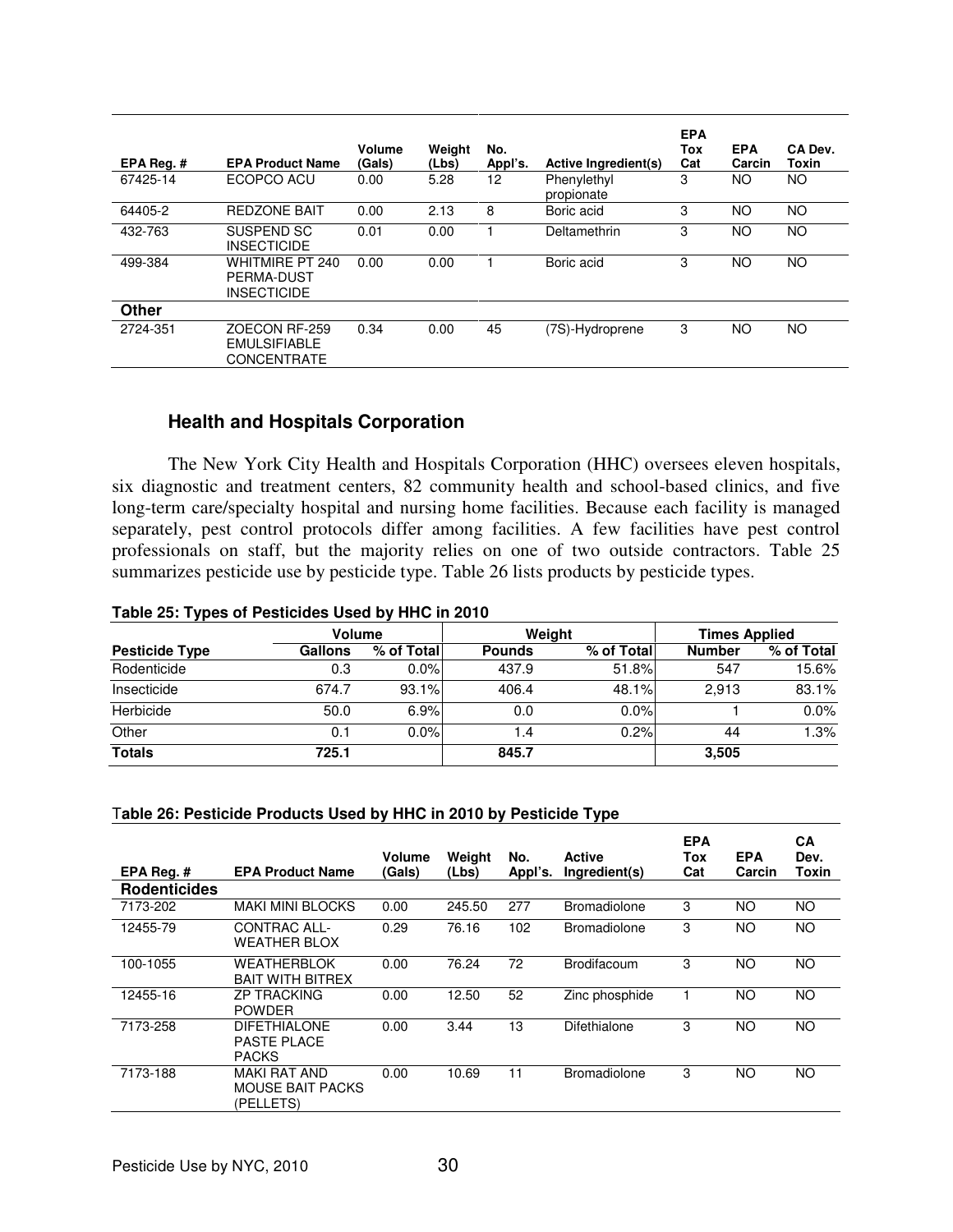|                     |                                                                        |                         |                 |                  |                                | <b>EPA</b>     |                      | CA                   |
|---------------------|------------------------------------------------------------------------|-------------------------|-----------------|------------------|--------------------------------|----------------|----------------------|----------------------|
| EPA Reg. #          | <b>EPA Product Name</b>                                                | <b>Volume</b><br>(Gals) | Weight<br>(Lbs) | No.<br>Appl's.   | <b>Active</b><br>Ingredient(s) | Tox<br>Cat     | <b>EPA</b><br>Carcin | Dev.<br><b>Toxin</b> |
| 7173-172            | <b>ROZOL BLUE</b><br><b>TRACKING</b><br><b>POWDER</b>                  | 0.00                    | 8.25            | 11               | Chlorophacinone                | $\overline{2}$ | <b>NO</b>            | <b>NO</b>            |
| 12455-89            | <b>FINAL ALL-</b><br><b>WEATHER BLOX</b>                               | 0.00                    | 4.88            | $\overline{8}$   | Brodifacoum                    | 3              | $\overline{10}$      | <b>NO</b>            |
| 7173-113            | <b>ROZOL TRACKING</b><br><b>POWDER</b>                                 | 0.00                    | 0.25            | $\mathbf{1}$     | Chlorophacinone                | $\overline{2}$ | $\overline{NO}$      | $\overline{NO}$      |
| <b>Insecticides</b> |                                                                        |                         |                 |                  |                                |                |                      |                      |
| 279-3384            | <b>ROACH KIL</b><br>COMMERCIAL                                         | 0.00                    | 221.24          | 744              | Boric acid                     | 3              | <b>NO</b>            | <b>NO</b>            |
| 352-652             | <b>DUPONT ADVION</b><br><b>COCKROACH GEL</b><br><b>BAIT</b>            | 0.00                    | 41.80           | 687              | Indoxacarb                     | 3              | $\overline{NO}$      | <b>NO</b>            |
| 432-763             | <b>SUSPEND SC</b><br><b>INSECTICIDE</b>                                | 283.77                  | 0.00            | $\overline{278}$ | Deltamethrin                   | 3              | $\overline{NO}$      | $\overline{NO}$      |
| 432-1363            | <b>TEMPO SC</b><br><b>INSECTICIDE</b>                                  | 149.04                  | 0.00            | 163              | Cyfluthrin, beta               | 3              | <b>NO</b>            | $\overline{NO}$      |
| 1021-1815           | <b>EVERCIDE</b><br><b>ESFENVALERATE</b><br>6.4% CS                     | 0.10                    | 10.03           | 144              | Esfenvalerate                  | 3              | <b>NO</b>            | <b>NO</b>            |
| 432-772             | <b>DELTA DUST</b>                                                      | 0.00                    | 19.25           | 135              | Deltamethrin                   | 3              | <b>NO</b>            | <b>NO</b>            |
| 432-1304            | TEMPO 10 WP<br><b>INSECTICIDE</b>                                      | 119.25                  | 0.00            | 93               | Cyfluthrin, beta               | $\overline{3}$ | <b>NO</b>            | <b>NO</b>            |
| 499-507             | <b>TC 248</b>                                                          | 0.00                    | 2.40            | $\overline{77}$  | Dinotefuran                    | 3              | <b>NO</b>            | <b>NO</b>            |
| 67425-14            | ECOPCO ACU                                                             | 0.00                    | 16.94           | $\overline{71}$  | Phenylethyl<br>propionate      | 3              | <b>NO</b>            | <b>NO</b>            |
| 100-1066            | <b>DEMAND CS</b><br><b>INSECTICIDE</b>                                 | 82.76                   | 0.00            | 66               | Cyhalothrin,<br>lambda         | $\overline{3}$ | <b>NO</b>            | <b>NO</b>            |
| 1677-191            | ECO2000-GR                                                             | 0.00                    | 22.94           | 65               | Boric acid                     | 3              | $\overline{NO}$      | <b>NO</b>            |
| 499-515             | <b>TC 273</b>                                                          | 0.00                    | 10.83           | 51               | Boric acid                     | $\overline{3}$ | <b>NO</b>            | <b>NO</b>            |
| 499-406             | <b>AVERT</b><br><b>PRESCRIPTION</b><br>TREATMENT TC 93A<br><b>BAIT</b> | 0.00                    | 1.76            | $\overline{51}$  | Avermectin                     | 3              | <b>NO</b>            | <b>NO</b>            |
| 64405-2             | <b>REDZONE BAIT</b>                                                    | 0.00                    | 7.50            | 46               | Boric acid                     | 3              | <b>NO</b>            | <b>NO</b>            |
| 499-294             | <b>AVERT</b><br><b>PRESCRIPTION</b><br>TREATMENT 310                   | 0.00                    | 2.72            | 39               | Avermectin                     | 3              | <b>NO</b>            | <b>NO</b>            |
| 2724-375            | <b>ALTOSID BRIQUETS</b>                                                | 0.23                    | 12.26           | 30               | S-Methoprene                   | $\overline{3}$ | <b>NO</b>            | <b>NO</b>            |
| 499-492             | <b>TC 228</b>                                                          | 0.00                    | 0.70            | 27               | Borax                          | $\overline{3}$ | <b>NO</b>            | <b>NO</b>            |
| 1021-1603           | NYLAR 10EC                                                             | 23.25                   | 0.00            | 18               | Pyriproxyfen                   | 3              | $\overline{NO}$      | <b>NO</b>            |
| 499-470             | <b>WHITMIRE MICRO-</b><br><b>GEN TC 198</b>                            | 0.00                    | 5.74            | 16               | Cyfluthrin                     | 3              | $\overline{NO}$      | $\overline{NO}$      |
| 2724-469            | ZOECON (S)-<br><b>HYDROPRENE</b><br>ROACH CONTROL<br><b>STATION II</b> | 0.05                    | 3.50            | 15               | (7S)-Hydroprene                | 3              | <b>NO</b>            | $\overline{NO}$      |
| 73079-1             | <b>INTICE SWEET ANT</b><br>GEL                                         | 0.00                    | 0.30            | 15               | Boric acid                     | 3              | <b>NO</b>            | NO                   |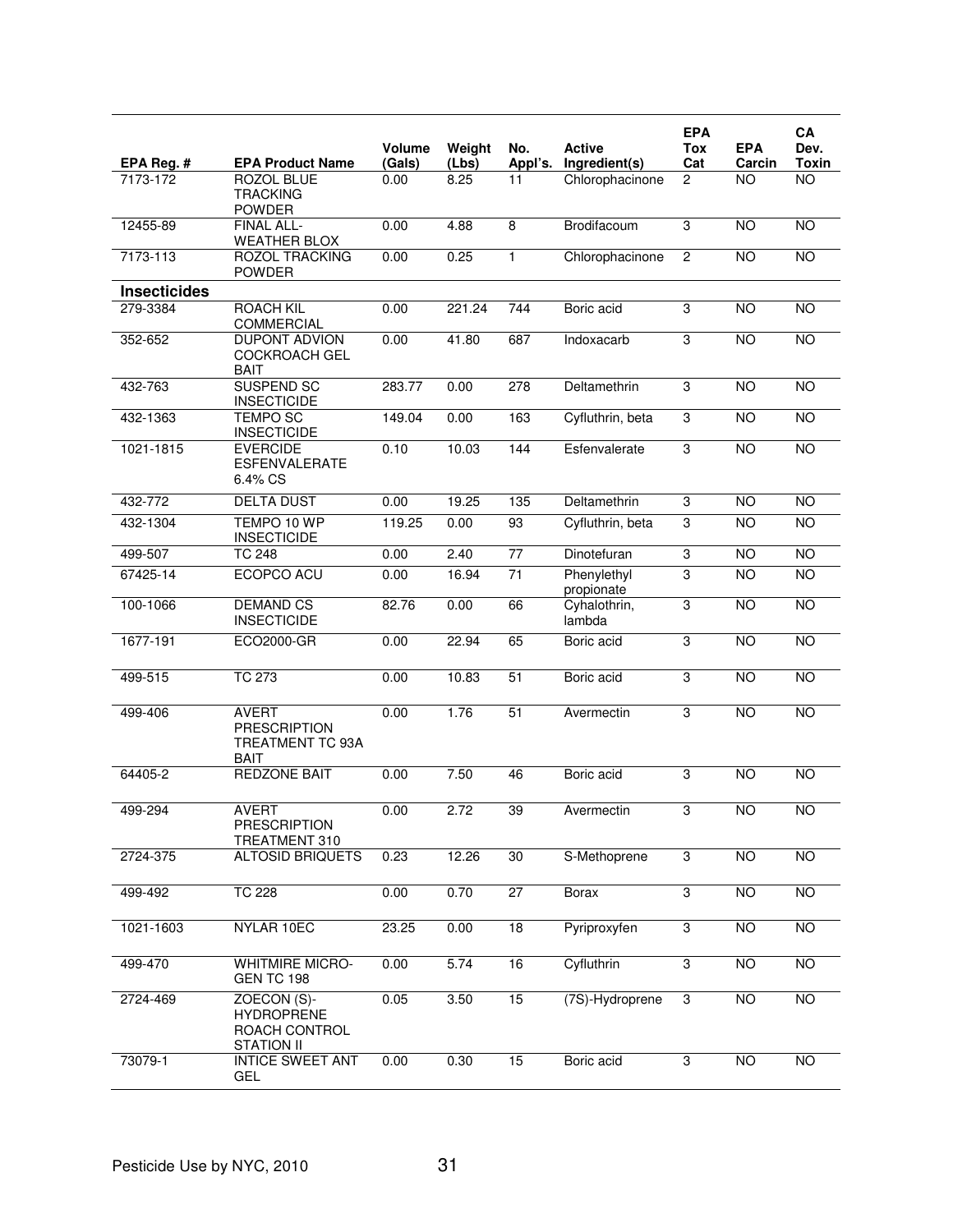|            |                                                                                 |                  |                 |                |                                                                                        | <b>EPA</b>     |                      | CA              |
|------------|---------------------------------------------------------------------------------|------------------|-----------------|----------------|----------------------------------------------------------------------------------------|----------------|----------------------|-----------------|
| EPA Req. # | <b>EPA Product Name</b>                                                         | Volume<br>(Gals) | Weight<br>(Lbs) | No.<br>Appl's. | <b>Active</b><br>Ingredient(s)                                                         | Tox<br>Cat     | <b>EPA</b><br>Carcin | Dev.<br>Toxin   |
| 499-496    | <b>TC 234</b>                                                                   | 0.00             | 1.18            | 13             | Avermectin                                                                             | 3              | <b>NO</b>            | <b>NO</b>       |
| 352-746    | <b>DUPONT ADVION</b><br>ANT GEL                                                 | 0.00             | 0.35            | 12             | Indoxacarb                                                                             | 3              | <b>NO</b>            | <b>NO</b>       |
| 47000-73   | SSI-50 INSECTICIDE                                                              | 0.00             | 7.00            | $\overline{9}$ | Pyrethrins;<br>Piperonyl<br>butoxide; N-octyl<br>bicycloheptene<br>dicarboximide       | 3              | <b>YES</b>           | <b>NO</b>       |
| 1677-196   | <b>ECO 2000-XP</b><br><b>FRESHBAIT</b>                                          | 0.00             | 1.22            | $\overline{9}$ | Boric acid                                                                             | 3              | NO                   | $\overline{NO}$ |
| 149-8      | <b>TERRO ANT KILLER</b><br>Ш                                                    | 0.00             | 0.23            | 9              | <b>Borax</b>                                                                           | 3              | <b>NO</b>            | <b>NO</b>       |
| 655-802    | PRENTOX LARVA-<br><b>LUR CONTAINS</b><br><b>PROPOXUR</b>                        | 0.00             | 5.31            | $\overline{5}$ | Propoxur                                                                               | 3              | <b>YES</b>           | <b>NO</b>       |
| 53871-3    | <b>STIMUKIL FLY BAIT</b>                                                        | 0.00             | 3.00            | $\overline{4}$ | (Z)-9-Tricosene;<br>Methomyl                                                           | 3              | <b>NO</b>            | <b>NO</b>       |
| 1677-195   | ECO2000-RX<br><b>FRESHBAIT</b>                                                  | 0.00             | 0.36            | $\overline{4}$ | Boric acid                                                                             | 3              | <b>NO</b>            | <b>NO</b>       |
| 499-304    | <b>WHITMIRE OPTEM</b><br><b>ME PT 600</b>                                       | 4.75             | 0.00            | 3              | Cyfluthrin                                                                             | 3              | $\overline{NO}$      | $\overline{NO}$ |
| 352-668    | <b>DUPONT ADVION</b><br><b>COCKROACH BAIT</b><br>ARENA                          | 0.00             | 0.21            | 3              | Indoxacarb                                                                             | 3              | $\overline{NO}$      | <b>NO</b>       |
| 8033-96    | TRANSPORT (R)<br><b>GHP INSECTICIDE</b>                                         | 1.50             | 0.00            | $\overline{c}$ | Acetamiprid;<br><b>Bifenthrin</b>                                                      | 3              | <b>YES</b>           | <b>NO</b>       |
| 6218-47    | <b>SUMMIT B.T.I.</b><br><b>BRIQUETS</b>                                         | 0.00             | 6.87            | $\overline{2}$ | <b>Bacillus</b><br>thuringiensis<br>subspecies<br>Israelensis strain<br><b>BMP 144</b> | 3              | $\overline{NO}$      | <b>NO</b>       |
| 73766-1    | <b>GOURMET ANT BAIT</b><br><b>GEL</b>                                           | 0.00             | 0.19            | $\overline{2}$ | <b>Disodium</b><br>octaborate<br>tetrahydrate                                          | 3              | $\overline{NO}$      | $\overline{NO}$ |
| 7969-210   | <b>TERMIDOR SC</b><br>TERMITICIDE/INSEC<br>TICIDE                               | 10.00            | 0.00            | $\mathbf{1}$   | Fipronil                                                                               | 3              | <b>YES</b>           | <b>NO</b>       |
| 352-627    | <b>DUPONT ADVION</b><br>FIRE ANT BAIT                                           | 0.00             | 0.25            | $\mathbf{1}$   | Indoxacarb                                                                             | 3              | <b>NO</b>            | $\overline{NO}$ |
| 2724-274   | <b>GOLDEN MALRIN</b><br>RF-128 FLY KILLER                                       | 0.00             | 0.19            | 1              | Methomyl; (Z)-9-<br>Tricosene                                                          | 3              | $\overline{NO}$      | <b>NO</b>       |
| 73079-9    | <b>INTICE SMART ANT</b><br><b>GEL</b>                                           | 0.00             | 0.13            | $\mathbf{1}$   | <b>Borax</b>                                                                           | $\overline{3}$ | NO <sub>1</sub>      | $\overline{NO}$ |
| 432-1254   | <b>MAXFORCE</b><br><b>PROFESSIONAL</b><br><b>INSECT CONTROL</b><br>ROACH KILLER | 0.00             | 0.01            | 1              | Hydramethylnon                                                                         | 3              | <b>YES</b>           | <b>YES</b>      |
| Herbicide  |                                                                                 |                  |                 |                |                                                                                        |                |                      |                 |
| 524-475    | ROUNDUP ULTRA<br><b>HERBICIDE</b>                                               | 50.00            | 0.00            | $\mathbf{1}$   | Glyphosate,<br>isopropylamine<br>salt                                                  | 3              | <b>NO</b>            | <b>NO</b>       |
| Other      |                                                                                 |                  |                 |                |                                                                                        |                |                      |                 |
| 2724-351   | ZOECON RF-259<br><b>EMULSIFIABLE</b><br>CONCENTRATE                             | 0.09             | 1.44            | 44             | (7S)-Hydroprene                                                                        | 3              | <b>NO</b>            | NO              |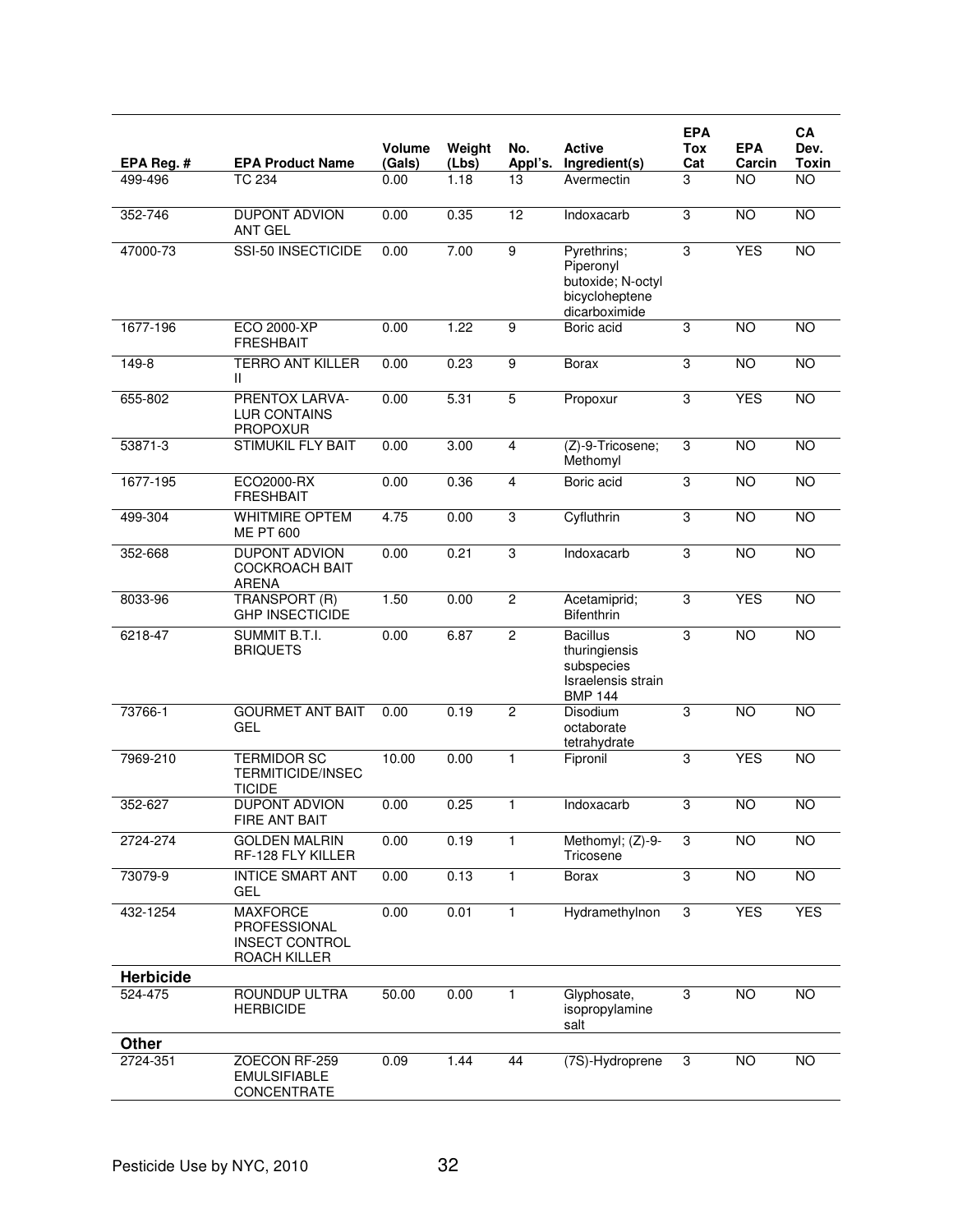## **Health and Mental Hygiene**

 The Bureau of Veterinary and Pest Control Services at DOHMH protects the public from animal- and vector-borne diseases and other hazards, including those that result from uncontrolled or unregulated rodents and other animals, and from mosquito-borne pathogens. Two programs, Pest Control Services (PCS) and Vector Surveillance and Control (VSC) have pest management responsibilities. PCS focuses on rodent control – performing inspections, cleanups and treatments of both private and public property. Currently, PCS employs twenty-one exterminators to bait properties that have signs of active rodents with rodenticide placed either directly in rat burrows or in tamper resistant bait stations. Though Local Law 37 requires the reporting of pesticide use on only public property, applications on private property done by PCS are included in Tables 27 and 28. VSC is charged with mosquito management. Table 27 summarizes pesticide use by pesticide type. Table 28 lists all pesticide products used by DOHMH in 2010.

|                       | <b>Volume</b> |            | Weiaht        |            | <b>Times Applied</b> |            |  |
|-----------------------|---------------|------------|---------------|------------|----------------------|------------|--|
| <b>Pesticide Type</b> | Gallons       | % of Total | <b>Pounds</b> | % of Total | Number               | % of Total |  |
| Rodenticide           | 0.0           | $0.0\%$    | 19.426.2      | 28.3%      | 22.493               | 78.9%      |  |
| Insecticide           | 6.5           | 100.0%     | 49.128.0      | 71.7%l     | 6.030                | 21.1%      |  |
| <b>Totals</b>         | 6.5           |            | 68.554.2      |            | 28,523               |            |  |

#### **Table 27: Types of Pesticides Used by DOHMH in 2010**

#### **Table 28: Pesticide Products Used by DOHMH in 2010 by Pesticide Type**

|                     |                                                                                 |                  |                 |                |                                | <b>EPA</b> |                      |                  |
|---------------------|---------------------------------------------------------------------------------|------------------|-----------------|----------------|--------------------------------|------------|----------------------|------------------|
| EPA Reg. $#$        | <b>EPA Product Name</b>                                                         | Volume<br>(Gals) | Weight<br>(Lbs) | No.<br>Appl's. | <b>Active</b><br>Ingredient(s) | Tox<br>Cat | <b>EPA</b><br>Carcin | CA Dev.<br>Toxin |
| <b>Rodenticides</b> |                                                                                 |                  |                 |                |                                |            |                      |                  |
| 100-1050            | TALON-G<br>RODENTICIDE BAIT<br><b>PACK MINI-PELLETS</b><br><b>WITH BI</b>       | 0.00             | 8,059.86        | 6,978          | Brodifacoum                    | 3          | <b>NO</b>            | <b>NO</b>        |
| 12455-79            | <b>CONTRAC ALL-</b><br><b>WEATHER BLOX</b>                                      | 0.00             | 2,389.61        | 5,222          | <b>Bromadiolone</b>            | 3          | <b>NO</b>            | <b>NO</b>        |
| 12455-86            | CONTRAC<br>RODENTICIDE PLACE<br><b>PAC</b>                                      | 0.00             | 4,811.74        | 4,871          | <b>Bromadiolone</b>            | 3          | <b>NO</b>            | NO               |
| 12455-75            | <b>CONTRAC RAT AND</b><br><b>MOUSE BAIT READY</b><br>TO USE PLACE PAC           | 0.00             | 2,912.00        | 3,248          | <b>Bromadiolone</b>            | 3          | <b>NO</b>            | <b>NO</b>        |
| 100-1055            | <b>WEATHERBLOK BAIT</b><br><b>WITH BITREX</b>                                   | 0.00             | 999.65          | 1,636          | Brodifacoum                    | 3          | <b>NO</b>            | <b>NO</b>        |
| 100-1052            | <b>TALON-G</b><br><b>RODENTICIDE</b><br><b>PELLETS WITH</b><br><b>BITREX</b>    | 0.00             | 131.45          | 189            | Brodifacoum                    | 3          | <b>NO</b>            | <b>NO</b>        |
| 100-1051            | <b>TALON-G</b><br>RODENTICIDE BAIT<br><b>PACK PELLETS WITH</b><br><b>BITREX</b> | 0.00             | 46.67           | 95             | Brodifacoum                    | 3          | <b>NO</b>            | NO.              |
| 7173-258            | <b>DIFETHIALONE</b><br><b>PASTE PLACE</b><br><b>PACKS</b>                       | 0.00             | 16.80           | 92             | Difethialone                   | 3          | <b>NO</b>            | <b>NO</b>        |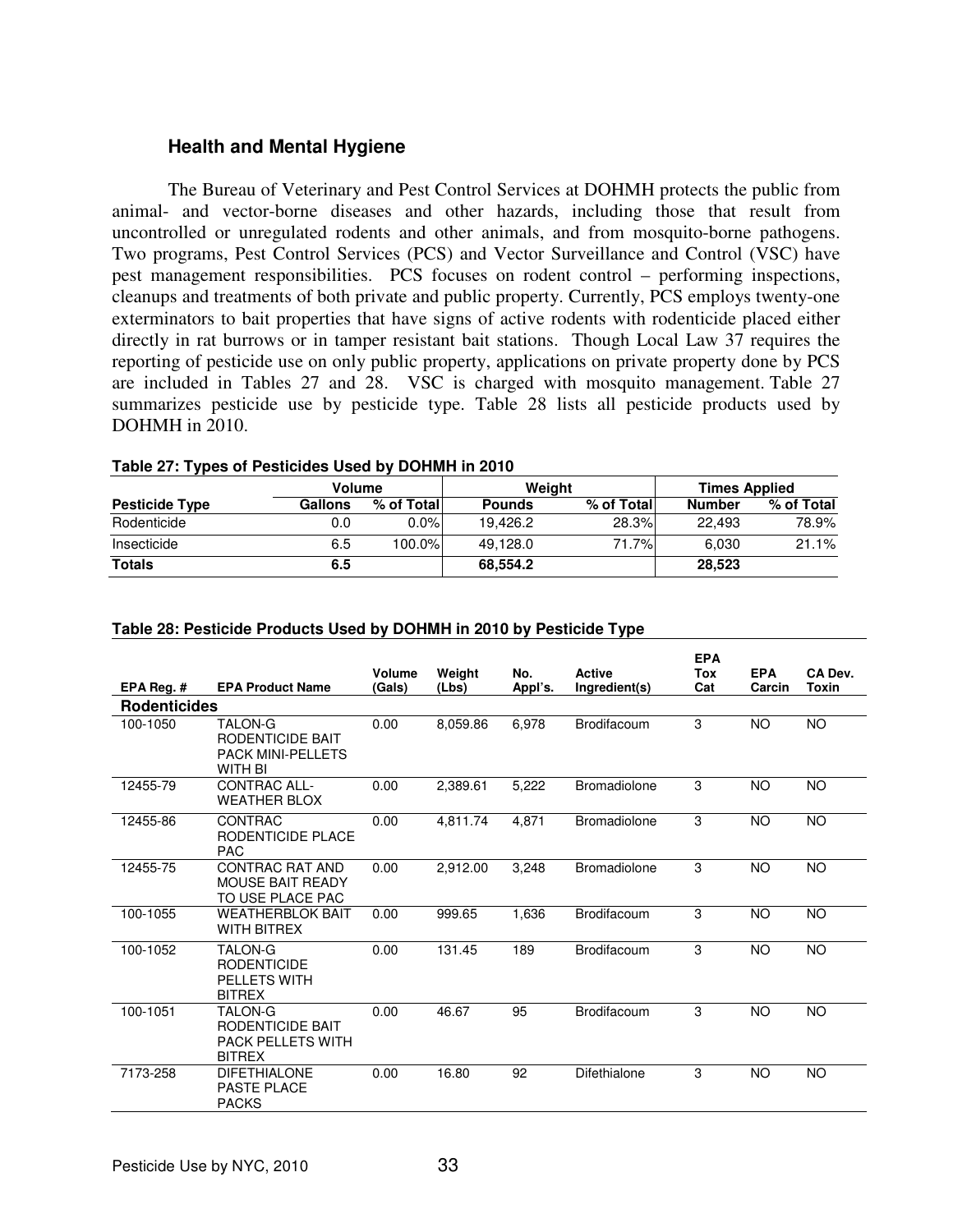|                     |                                                                                    |                  |                 |                 |                                                                                | <b>EPA</b>     |                      |                  |
|---------------------|------------------------------------------------------------------------------------|------------------|-----------------|-----------------|--------------------------------------------------------------------------------|----------------|----------------------|------------------|
| EPA Reg. #          | <b>EPA Product Name</b>                                                            | Volume<br>(Gals) | Weight<br>(Lbs) | No.<br>Appl's.  | Active<br>Ingredient(s)                                                        | Tox<br>Cat     | <b>EPA</b><br>Carcin | CA Dev.<br>Toxin |
| 12455-69            | CONTRAC<br><b>RODENTICIDE</b>                                                      | 0.00             | 27.80           | 89              | <b>Bromadiolone</b>                                                            | 3              | <b>NO</b>            | <b>NO</b>        |
| 12455-80            | <b>DITRAC ALL-</b><br><b>WEATHER BLOX</b>                                          | 0.00             | 17.34           | 43              | Diphacinone                                                                    | 3              | <b>NO</b>            | <b>NO</b>        |
| 12455-76            | CONTRAC<br><b>RODENTICIDE</b><br><b>READY TO USE</b><br>PLACE PAC                  | 0.00             | 8.28            | 19              | Bromadiolone                                                                   | 3              | <b>NO</b>            | <b>NO</b>        |
| 100-1057            | <b>TALON-G</b><br><b>RODENTICIDE MINI-</b><br><b>PELLETS WITH</b><br><b>BITREX</b> | 0.00             | 3.64            | 6               | Brodifacoum                                                                    | 3              | <b>NO</b>            | <b>NO</b>        |
| 12455-89            | FINAL ALL-WEATHER<br><b>BLOX</b>                                                   | 0.00             | 1.33            | $\overline{4}$  | Brodifacoum                                                                    | 3              | <b>NO</b>            | <b>NO</b>        |
| 7173-188            | <b>MAKI RAT AND</b><br><b>MOUSE BAIT PACKS</b><br>(PELLETS)                        | 0.00             | 0.06            | 1               | Bromadiolone                                                                   | 3              | <b>NO</b>            | <b>NO</b>        |
| <b>Insecticides</b> |                                                                                    |                  |                 |                 |                                                                                |                |                      |                  |
| 73049-20            | <b>VECTOLEX CG</b><br><b>BIOLOGICAL</b><br><b>LARVICIDE</b>                        | 0.00             | 42,325.91       | 5,218           | <b>Bacillus</b><br>sphaericus                                                  | 3              | $\overline{NO}$      | <b>NO</b>        |
| 73049-19            | <b>VECTOBAC CG</b><br><b>BIOLOGICAL</b><br><b>LARVICIDE</b><br><b>GRANULES</b>     | 0.00             | 5,290.45        | 347             | <b>Bacillus</b><br>thuringiensis,<br>subsp.<br>Israelensis.<br>strain AM 65-52 | 3              | <b>NO</b>            | <b>NO</b>        |
| 432-1259            | PRODUCT: RBF5                                                                      | 0.00             | 1.68            | 92              | Fipronil                                                                       | $\sqrt{3}$     | <b>YES</b>           | <b>NO</b>        |
| 1021-1641           | <b>SPECKOZ EVERCIDE</b><br><b>ESFENVALERATE EC</b>                                 | 0.27             | 0.00            | 87              | Esfenvalerate                                                                  | 3              | <b>NO</b>            | <b>NO</b>        |
| 1021-1688           | <b>ANVIL 10+10 ULV</b>                                                             | 0.00             | 1,501.76        | 80              | Phenothrin;<br>Piperonyl<br>butoxide                                           | 3              | <b>YES</b>           | <b>NO</b>        |
| 499-406             | <b>AVERT</b><br><b>PRESCRIPTION</b><br>TREATMENT TC 93A<br><b>BAIT</b>             | 0.00             | 1.33            | 51              | Avermectin                                                                     | 3              | <b>NO</b>            | <b>NO</b>        |
| 499-507             | <b>TC 248</b>                                                                      | 0.00             | 0.87            | 39              | Dinotefuran                                                                    | 3              | <b>NO</b>            | <b>NO</b>        |
| 352-652             | <b>DUPONT ADVION</b><br><b>COCKROACH GEL</b><br><b>BAIT</b>                        | 0.00             | 0.77            | 35              | Indoxacarb                                                                     | 3              | <b>NO</b>            | <b>NO</b>        |
| 432-1251            | <b>MAXFORCE ROACH</b><br>CONTROL SYSTEM                                            | 0.00             | 0.37            | 23              | Hydramethylnon                                                                 | $\mathbf 3$    | <b>YES</b>           | <b>YES</b>       |
| 279-3384            | <b>ROACH KIL</b><br><b>COMMERCIAL</b>                                              | 0.00             | 0.10            | $\overline{23}$ | Boric acid                                                                     | $\overline{3}$ | $\overline{10}$      | <b>NO</b>        |
| 499-410             | AVERT<br><b>PRESCRIPTION</b><br>TREATMENT TC 93B<br><b>BAIT</b>                    | 0.00             | 0.82            | $\overline{11}$ | Avermectin                                                                     | $\overline{3}$ | NO                   | $\overline{NO}$  |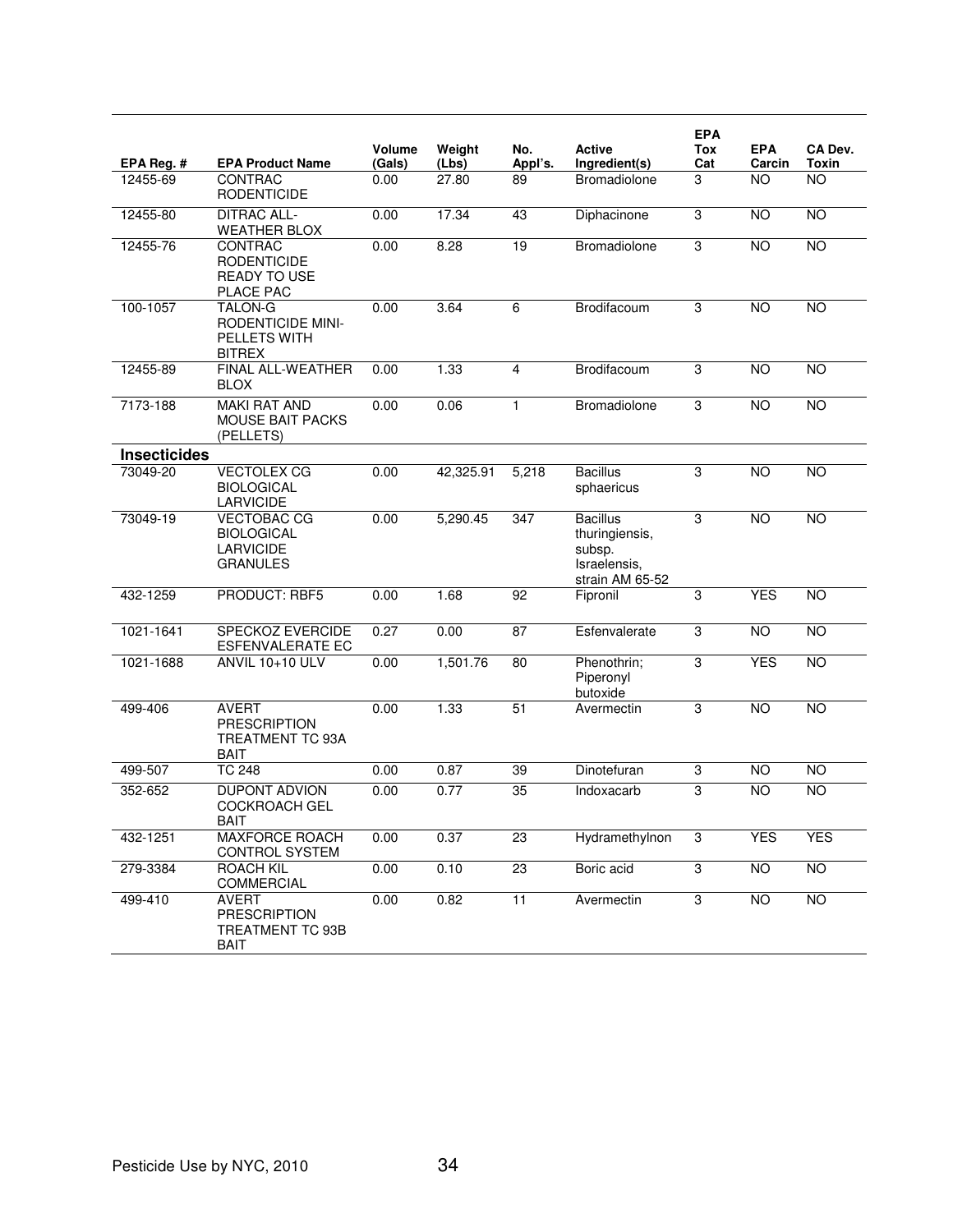| EPA Reg. # | <b>EPA Product Name</b>                                                          | Volume<br>(Gals) | Weight<br>(Lbs) | No.<br>Appl's. | <b>Active</b><br>Ingredient(s)                                                                                                                                      | <b>EPA</b><br>Tox<br>Cat | <b>EPA</b><br>Carcin | CA Dev.<br><b>Toxin</b> |
|------------|----------------------------------------------------------------------------------|------------------|-----------------|----------------|---------------------------------------------------------------------------------------------------------------------------------------------------------------------|--------------------------|----------------------|-------------------------|
| 397-13     | STERI-FAB                                                                        | 5.25             | 0.00            | 6              | Phenothrin:<br>Isopropyl<br>alcohol; Alkyl<br>(60%C14,<br>25%C12.<br>15%C16)<br>dimethylbenzyl<br>ammonium<br>chloride; Didecyl<br>dimethyl<br>ammonium<br>chloride | $\overline{2}$           | <b>NO</b>            | <b>NO</b>               |
| 432-763    | SUSPEND SC                                                                       | 0.04             | 0.00            | 3              | Deltamethrin                                                                                                                                                        | 3                        | <b>NO</b>            | <b>NO</b>               |
| 432-1377   | <b>TEMPO ULTRA WSP</b>                                                           | 0.04             | 0.00            | 3              | Cyfluthrin, beta                                                                                                                                                    | 3                        | <b>NO</b>            | <b>NO</b>               |
| 1021-1641  | <b>CONQUER RESIDUAL</b><br><b>INSECTICIDE</b><br><b>CONCENTRATE</b>              | 0.01             | 0.00            | 3              | Esfenvalerate                                                                                                                                                       | 3                        | <b>NO</b>            | NO                      |
| 67425-14   | ECOPCO ACU                                                                       | 0.00             | 3.19            | 3              | Phenylethyl<br>propionate                                                                                                                                           | 3                        | <b>NO</b>            | <b>NO</b>               |
| 149-8      | <b>TERRO ANT KILLER II</b>                                                       | 0.23             | 0.00            | 2              | <b>Borax</b>                                                                                                                                                        | 3                        | <b>NO</b>            | <b>NO</b>               |
| 64405-2    | <b>REDZONE BAIT</b>                                                              | 0.00             | 0.75            | $\overline{2}$ | Boric acid                                                                                                                                                          | 3                        | <b>NO</b>            | <b>NO</b>               |
| 67425-19   | ECOPCO JET/X                                                                     | 0.63             | 0.00            | 1              | Phenylethyl<br>propionate;<br>Piperonyl<br>butoxide                                                                                                                 | 3                        | <b>YES</b>           | <b>NO</b>               |
| 2724-352   | ZOECON RF-291<br><b>EMULSIFIABLE</b><br><b>CONCENTRATE WITH</b><br><b>PRECOR</b> | 0.01             | 0.00            | 1              | S-Methoprene                                                                                                                                                        | 3                        | <b>NO</b>            | <b>NO</b>               |

# **Homeless Services**

 The Department of Homeless Services (DHS) manages homeless shelters and dormitory facilities across the City. Of these, six are Family Services operated, five provide dormitory facilities for families with children and one facility, PATH, is an intake facility. There are four adult facilities which also provide housing for men. DHS also operates and manages warehouses. Pest management services, which primarily address rodent and cockroach infestations, are provided by an outside contractor. Table 29 summarizes pesticide use by pesticide type. Table 30 lists all pesticide products used by DHS in 2010.

| Table 29: Types of Pesticides Used by DHS in 2010 |  |  |  |
|---------------------------------------------------|--|--|--|
|---------------------------------------------------|--|--|--|

|                       | Volume  |            | Weight        |            | <b>Times Applied</b> |            |  |
|-----------------------|---------|------------|---------------|------------|----------------------|------------|--|
| <b>Pesticide Type</b> | Gallons | % of Total | <b>Pounds</b> | % of Total | <b>Number</b>        | % of Total |  |
| Rodenticide           | 0.0     | $0.0\%$    | 229.8         | 92.6%      | 149                  | 38.3%      |  |
| Insecticide           | 98.1    | 99.8%      | 18.3          | 7.4%       | 230                  | 59.1%      |  |
| Other                 | 0.2     | 0.2%       | 0.0           | 0.0%       | 10                   | 2.6%       |  |
| <b>Totals</b>         | 98.3    |            | 248.1         |            | 389                  |            |  |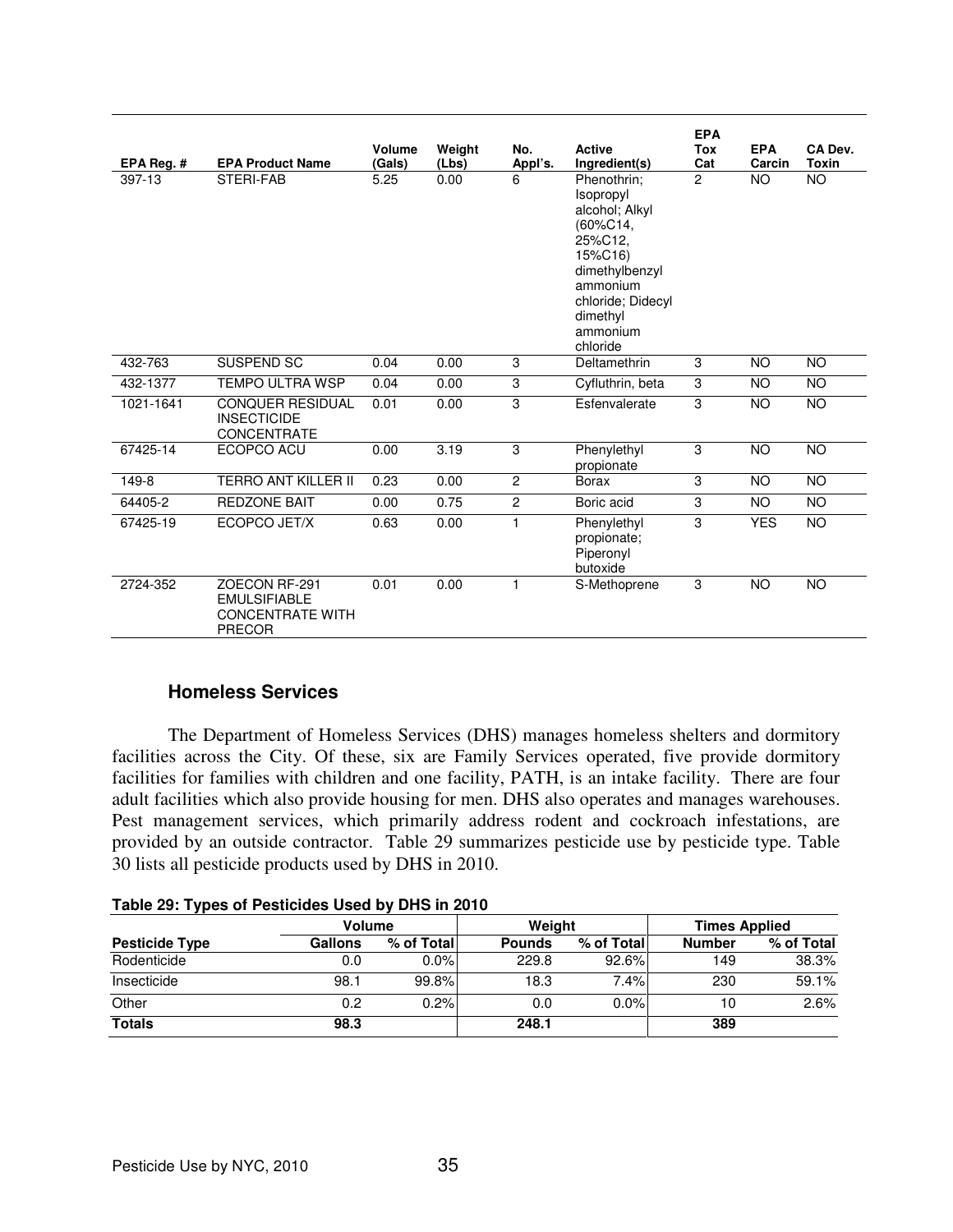|                     |                                                                                                   |                  |                 |                |                                                                                                                                                                        | <b>EPA</b>     |                      |                         |
|---------------------|---------------------------------------------------------------------------------------------------|------------------|-----------------|----------------|------------------------------------------------------------------------------------------------------------------------------------------------------------------------|----------------|----------------------|-------------------------|
| EPA Reg. #          | <b>EPA Product Name</b>                                                                           | Volume<br>(Gals) | Weight<br>(Lbs) | No.<br>Appl's. | Active<br>Ingredient(s)                                                                                                                                                | Tox<br>Cat     | <b>EPA</b><br>Carcin | CA Dev.<br><b>Toxin</b> |
| <b>Rodenticides</b> |                                                                                                   |                  |                 |                |                                                                                                                                                                        |                |                      |                         |
| 12455-80            | <b>DITRAC ALL-</b><br><b>WEATHER BLOX</b>                                                         | 0.00             | 100.75          | 71             | Diphacinone                                                                                                                                                            | 3              | <b>NO</b>            | <b>NO</b>               |
| 12455-86            | CONTRAC<br><b>RODENTICIDE</b><br>PLACE PAC                                                        | 0.00             | 67.56           | 34             | Bromadiolone                                                                                                                                                           | 3              | <b>NO</b>            | <b>NO</b>               |
| 12455-79            | CONTRAC ALL-<br><b>WEATHER BLOX</b>                                                               | 0.00             | 44.23           | 27             | Bromadiolone                                                                                                                                                           | $\overline{3}$ | <b>NO</b>            | $\overline{NO}$         |
| 12455-16            | <b>ZP TRACKING</b><br><b>POWDER</b>                                                               | 0.00             | 0.63            | 8              | Zinc phosphide                                                                                                                                                         | $\mathbf{1}$   | <b>NO</b>            | <b>NO</b>               |
| 56-42               | <b>BAIT BLOCK</b><br><b>RODENTIICDE</b><br><b>WITH PEANUT</b><br><b>BUTTER</b><br><b>FLAVORIZ</b> | 0.00             | 4.75            | $\overline{5}$ | Diphacinone                                                                                                                                                            | 3              | $\overline{NO}$      | $\overline{NO}$         |
| 12455-76            | CONTRAC<br><b>RODENTICIDE</b><br><b>READY TO USE</b><br>PLACE PAC                                 | 0.00             | 11.88           | 4              | Bromadiolone                                                                                                                                                           | 3              | <b>NO</b>            | <b>NO</b>               |
| <b>Insecticides</b> |                                                                                                   |                  |                 |                |                                                                                                                                                                        |                |                      |                         |
| 1021-1641           | <b>SPECKOZ</b><br><b>EVERCIDE</b><br><b>ESFENVALERATE</b><br>EC                                   | 0.39             | 1.82            | 104            | Esfenvalerate                                                                                                                                                          | 3              | <b>NO</b>            | <b>NO</b>               |
| 432-763             | SUSPEND SC<br><b>INSECTICIDE</b>                                                                  | 0.38             | 0.00            | 82             | Deltamethrin                                                                                                                                                           | 3              | <b>NO</b>            | <b>NO</b>               |
| 499-410             | <b>AVERT</b><br><b>PRESCRIPTION</b><br><b>TREATMENT TC</b><br>93B BAIT                            | 0.00             | 6.18            | 16             | Avermectin                                                                                                                                                             | $\overline{3}$ | <b>NO</b>            | <b>NO</b>               |
| 67425-14            | ECOPCO ACU                                                                                        | 0.00             | 8.50            | $\overline{9}$ | Phenylethyl<br>propionate                                                                                                                                              | 3              | <b>NO</b>            | <b>NO</b>               |
| 397-13              | <b>STERI-FAB</b>                                                                                  | 97.10            | 0.00            | $\overline{8}$ | Phenothrin;<br>Isopropyl<br>alcohol; Alkyl<br>$(60\%C14,$<br>25%C12,<br>15%C16)<br>dimethylbenzyl<br>ammonium<br>chloride;<br>Didecyl dimethyl<br>ammonium<br>chloride | $\overline{2}$ | <b>NO</b>            | <b>NO</b>               |
| 432-1259            | <b>PRODUCT: RBF5</b>                                                                              | 0.00             | 0.04            | $\overline{5}$ | Fipronil                                                                                                                                                               | $\overline{3}$ | <b>YES</b>           | <b>NO</b>               |
| 1021-1641           | <b>CONQUER</b><br><b>RESIDUAL</b><br><b>INSECTICIDE</b><br>CONCENTRATE                            | 0.00             | 0.01            | 3              | Esfenvalerate                                                                                                                                                          | 3              | <b>NO</b>            | <b>NO</b>               |
| 499-467             | <b>WHITMIRE AVERT</b><br><b>TC 181</b>                                                            | 0.00             | 1.75            | $\overline{2}$ | Avermectin                                                                                                                                                             | 3              | <b>NO</b>            | <b>NO</b>               |
| 73748-7             | <b>BIFENTHRIN 7.9</b><br><b>TERMITICIDE/INS</b><br><b>ECTICIDE</b>                                | 0.25             | 0.00            | 1              | Bifenthrin                                                                                                                                                             | 3              | <b>YES</b>           | NO                      |
| Other               |                                                                                                   |                  |                 |                |                                                                                                                                                                        |                |                      |                         |
| 2724-351            | ZOECON RF-259<br><b>EMULSIFIABLE</b><br>CONCENTRATE                                               | 0.16             | 0.00            | 10             | $(7S) -$<br>Hydroprene                                                                                                                                                 | 3              | $\overline{NO}$      | <b>NO</b>               |

### **Table 30: Pesticide Products Used by DHS in 2010 by Pesticide Type**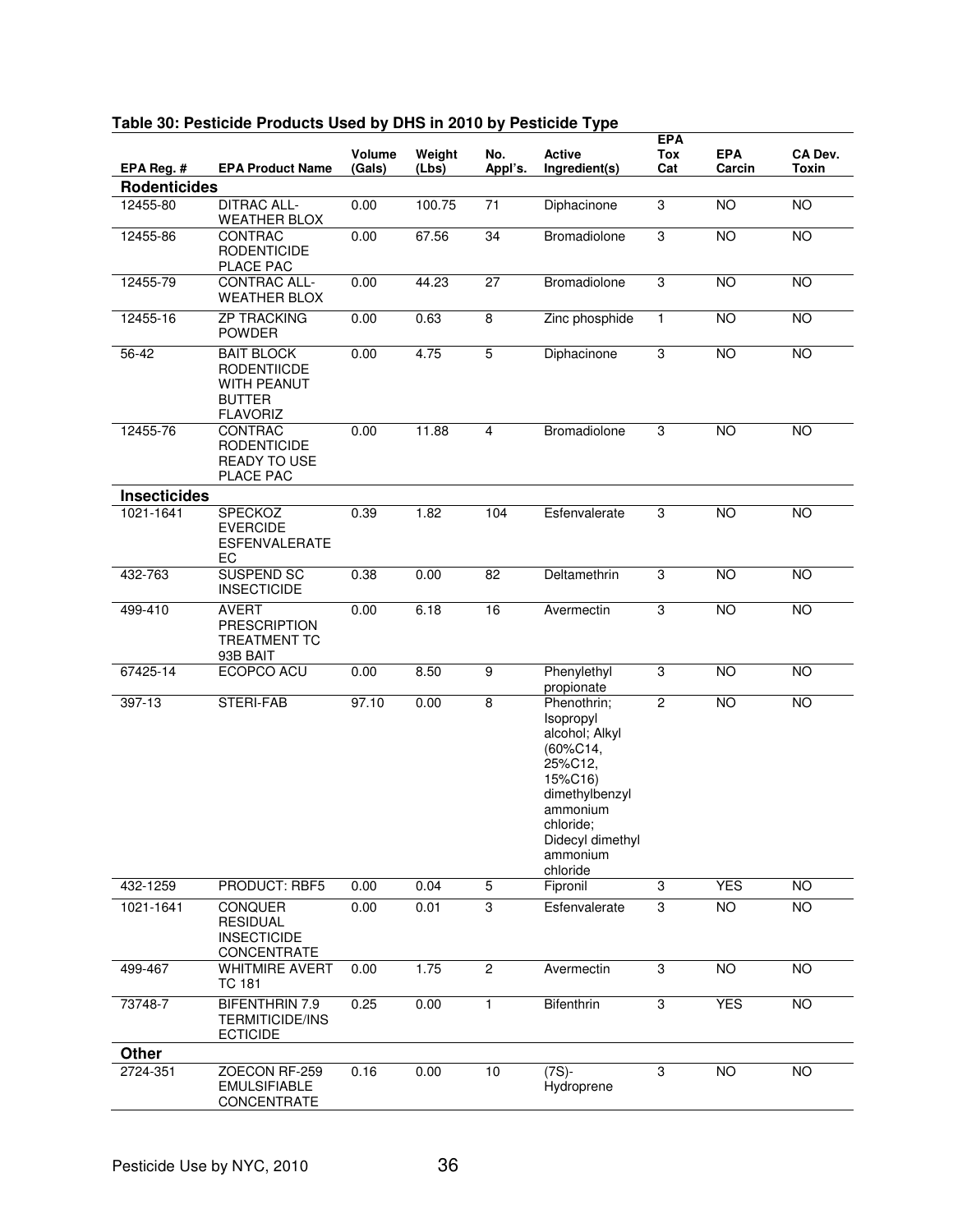### **Housing Authority**

 The New York City Housing Authority (NYCHA) manages 2,644 residential buildings and 178,466 apartments, as well as office space and grounds that cover 2,502 acres. NYCHA currently has a staff of some 75 pest control professionals that perform routine inspections and treatments, carry out specialized intensive IPM interventions, apply pesticides, and respond to complaints and requests from other agencies. NYCHA staff members regularly address a range of insect and rodent problems, including interior mice, cockroaches and bedbugs and exterior rats, weeds, and mosquito control. Table 31 summarizes pesticide use by pesticide type. Table 32 lists the products used by NYCHA in 2010.

### **Table 31: Types of Pesticides Used by NYCHA in 2010**

|                       | <b>Volume</b>  |            |               | Weight     | <b>Times Applied</b> |            |  |
|-----------------------|----------------|------------|---------------|------------|----------------------|------------|--|
| <b>Pesticide Type</b> | <b>Gallons</b> | % of Total | <b>Pounds</b> | % of Total | <b>Number</b>        | % of Total |  |
| Rodenticide           | 41.4           | 3.2%       | 14.069.3      | 90.0%      | 14.187               | 25.7%      |  |
| Insecticide           | .226.5         | 96.2%      | 1.513.9       | 9.7%       | 37.293               | 67.6%      |  |
| Other                 | 7.2            | 0.6%       | 47.2          | 0.3%       | 3.720                | 6.7%       |  |
| <b>Totals</b>         | 1,275.1        |            | 15.630.4      |            | 55,200               |            |  |

#### T**able 32: Ten Most Frequently Applied Pesticide Products by NYCHA in 2010 by Pesticide Type**

**EPA** 

 $\sim$   $\sim$ 

|                     |                                                                                  | Volume | Weight   | No.            | <b>Active</b>       | EPA<br>Tox | <b>EPA</b> | UΑ<br>Dev. |
|---------------------|----------------------------------------------------------------------------------|--------|----------|----------------|---------------------|------------|------------|------------|
| EPA Reg.#           | <b>EPA Product Name</b>                                                          | (Gals) | (Lbs)    | Appl's.        | Ingredient(s)       | Cat        | Carcin     | Toxin      |
| <b>Rodenticides</b> |                                                                                  |        |          |                |                     |            |            |            |
| 12455-86            | <b>CONTRAC</b><br><b>RODENTICIDE</b><br>PLACE PAC                                | 16.89  | 5.539.30 | 8.858          | Bromadiolone        | 3          | <b>NO</b>  | <b>NO</b>  |
| 12455-79            | CONTRAC ALL-<br><b>WEATHER BLOX</b>                                              | 14.79  | 6,845.13 | 3,457          | <b>Bromadiolone</b> | 3          | <b>NO</b>  | <b>NO</b>  |
| 12455-56            | <b>DITRAC TRACKING</b><br><b>POWDER</b>                                          | 7.01   | 892.07   | 659            | Diphacinone         | 2          | <b>NO</b>  | <b>NO</b>  |
| 7173-208            | <b>MAKI RODENTICIDE</b><br><b>BAIT PACKS</b><br>(PELLETS)                        | 2.73   | 275.18   | 619            | Bromadiolone        | 3          | <b>NO</b>  | <b>NO</b>  |
| 7173-258            | <b>DIFETHIALONE</b><br><b>PASTE PLACE</b><br><b>PACKS</b>                        | 0.00   | 152.84   | 326            | Difethialone        | 3          | <b>NO</b>  | <b>NO</b>  |
| 12455-75            | <b>CONTRAC RAT AND</b><br><b>MOUSE BAIT READY</b><br>TO USE PLACE PAC            | 0.00   | 42.21    | 104            | Bromadiolone        | 3          | <b>NO</b>  | <b>NO</b>  |
| 56-42               | <b>BAIT BLOCK</b><br>RODENTIICDE WITH<br><b>PEANUT BUTTER</b><br><b>FLAVORIZ</b> | 0.00   | 201.00   | 54             | Diphacinone         | 3          | <b>NO</b>  | <b>NO</b>  |
| 12455-5             | <b>DITRAC ALL-</b><br><b>WEATHER CAKE</b>                                        | 0.00   | 111.02   | 48             | Diphacinone         | 3          | <b>NO</b>  | <b>NO</b>  |
| 12455-100           | <b>FASTRAC MOUSE</b><br><b>SEED PLACE PAC</b>                                    | 0.00   | 4.16     | 30             | Bromethalin         | 3          | <b>NO</b>  | <b>NO</b>  |
| 12455-108           | <b>FORMUS ALL-</b><br><b>WEATHER BLOX</b>                                        | 0.00   | 3.88     | 22             | <b>Brodifacoum</b>  | 0          | <b>NO</b>  | <b>NO</b>  |
| 12455-89            | <b>FINAL ALL-WEATHER</b><br><b>BLOX</b>                                          | 0.00   | 2.02     | $\overline{7}$ | Brodifacoum         | 3          | <b>NO</b>  | <b>NO</b>  |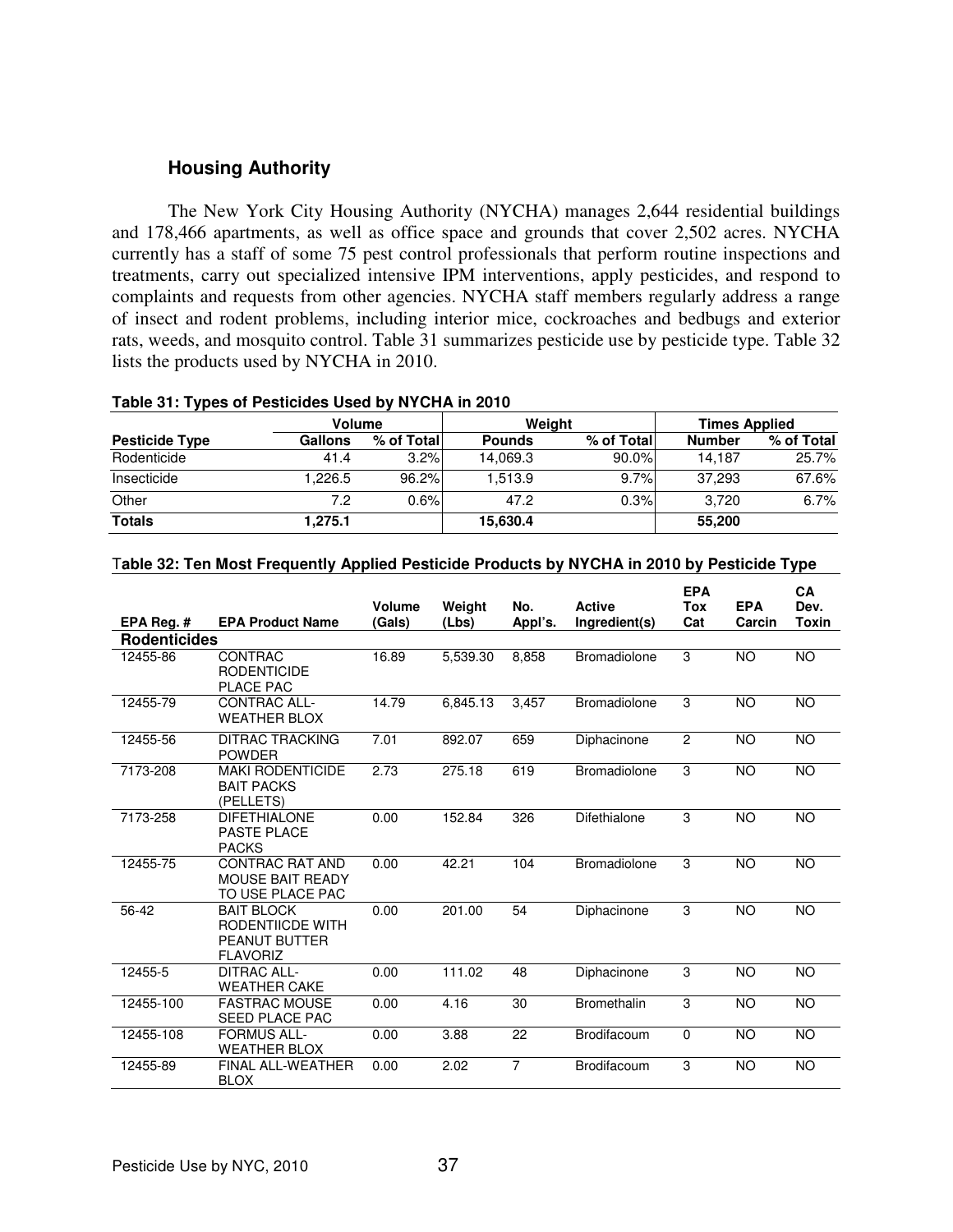|                     |                                                                                  |                         |                 |                |                                                                                                                                                                        | <b>EPA</b>                |                      | CA                   |
|---------------------|----------------------------------------------------------------------------------|-------------------------|-----------------|----------------|------------------------------------------------------------------------------------------------------------------------------------------------------------------------|---------------------------|----------------------|----------------------|
| EPA Reg. #          | <b>EPA Product Name</b>                                                          | <b>Volume</b><br>(Gals) | Weight<br>(Lbs) | No.<br>Appl's. | <b>Active</b><br>Ingredient(s)                                                                                                                                         | Tox<br>Cat                | <b>EPA</b><br>Carcin | Dev.<br><b>Toxin</b> |
| 100-1057            | <b>TALON-G</b><br><b>RODENTICIDE MINI-</b><br>PELLETS WITH<br><b>BITREX</b>      | 0.00                    | 0.33            | 2              | Brodifacoum                                                                                                                                                            | 3                         | <b>NO</b>            | $\overline{NO}$      |
| 100-1050            | TALON-G<br><b>RODENTICIDE BAIT</b><br>PACK MINI-PELLETS<br>WITH BI               | 0.00                    | 0.17            | $\mathbf{1}$   | Brodifacoum                                                                                                                                                            | 3                         | <b>NO</b>            | <b>NO</b>            |
| <b>Insecticides</b> |                                                                                  |                         |                 |                |                                                                                                                                                                        |                           |                      |                      |
| 432-763             | SUSPEND SC<br><b>INSECTICIDE</b>                                                 | 380.89                  | 121.99          | 23,601         | Deltamethrin                                                                                                                                                           | 3                         | <b>NO</b>            | <b>NO</b>            |
| 499-304             | <b>WHITMIRE OPTEM</b><br><b>ME PT 600</b>                                        | 124.01                  | 74.19           | 7,183          | Cyfluthrin                                                                                                                                                             | 3                         | <b>NO</b>            | $\overline{NO}$      |
| 397-13              | STERI-FAB                                                                        | 704.12                  | 760.12          | 3,462          | Phenothrin;<br>Isopropyl<br>alcohol; Alkyl<br>(60%C14,<br>25%C12,<br>15%C16)<br>dimethylbenzyl<br>ammonium<br>chloride:<br>Didecyl<br>dimethyl<br>ammonium<br>chloride | $\overline{2}$            | <b>NO</b>            | NO                   |
| 432-1257            | <b>MAXFORCE ROACH</b><br>BAIT F.05                                               | 0.14                    | 267.23          | 1,246          | Fipronil                                                                                                                                                               | $\overline{3}$            | <b>YES</b>           | <b>NO</b>            |
| 432-1259            | PRODUCT: RBF5                                                                    | 1.75                    | 64.95           | 1,094          | Fipronil                                                                                                                                                               | $\overline{3}$            | <b>YES</b>           | <b>NO</b>            |
| 499-306             | <b>WHITMIRE TALSTAR</b><br>PT 1800 TOTAL<br><b>RELEASE</b><br><b>INSECTICIDE</b> | 0.00                    | 4.45            | 185            | Bifenthrin                                                                                                                                                             | 3                         | <b>YES</b>           | <b>NO</b>            |
| 432-1254            | <b>MAXFORCE</b><br>PROFESSIONAL<br><b>INSECT CONTROL</b><br>ROACH KILLER         | 0.00                    | 5.49            | 101            | Hydramethylno<br>n                                                                                                                                                     | 3                         | <b>YES</b>           | <b>YES</b>           |
| 432-763             | SUSPEND SC                                                                       | 0.61                    | 0.02            | 97             | Deltamethrin                                                                                                                                                           | $\ensuremath{\mathsf{3}}$ | <b>NO</b>            | <b>NO</b>            |
| 9444-217            | <b>CB INSECTICIDE</b><br>WITH<br>DELTAMETHRIN                                    | 6.62                    | 0.00            | 64             | Deltamethrin                                                                                                                                                           | $\overline{3}$            | NO <sub></sub>       | <b>NO</b>            |
| 352-652             | <b>DUPONT ADVION</b><br><b>COCKROACH GEL</b><br><b>BAIT</b>                      | 0.00                    | 3.64            | 60             | Indoxacarb                                                                                                                                                             | $\overline{3}$            | $\overline{3}$       | NO                   |
| 1021-1815           | <b>EVERCIDE</b><br><b>ESFENVALERATE</b><br>6.4% CS                               | 0.23                    | 0.00            | 44             | Esfenvalerate                                                                                                                                                          | $\overline{3}$            | $\overline{3}$       | <b>NO</b>            |
| 352-668             | <b>DUPONT ADVION</b><br>COCKROACH BAIT<br><b>ARENA</b>                           | 0.00                    | 52.45           | 42             | Indoxacarb                                                                                                                                                             | 3                         | $\overline{3}$       | <b>NO</b>            |
| 64405-2             | <b>ECOLOGICAL ANT &amp;</b><br><b>INSECT BAIT</b>                                | 0.00                    | 2.38            | 21             | Boric acid                                                                                                                                                             | 3                         | <b>NO</b>            | <b>NO</b>            |
| 67425-14            | ECOPCO ACU                                                                       | 2.66                    | 0.00            | 20             | Phenylethyl<br>propionate                                                                                                                                              | 3                         | $\overline{NO}$      | NO                   |
| 499-507             | <b>TC 248</b>                                                                    | 0.00                    | 0.90            | 17             | Dinotefuran                                                                                                                                                            | $\overline{3}$            | <b>NO</b>            | <b>NO</b>            |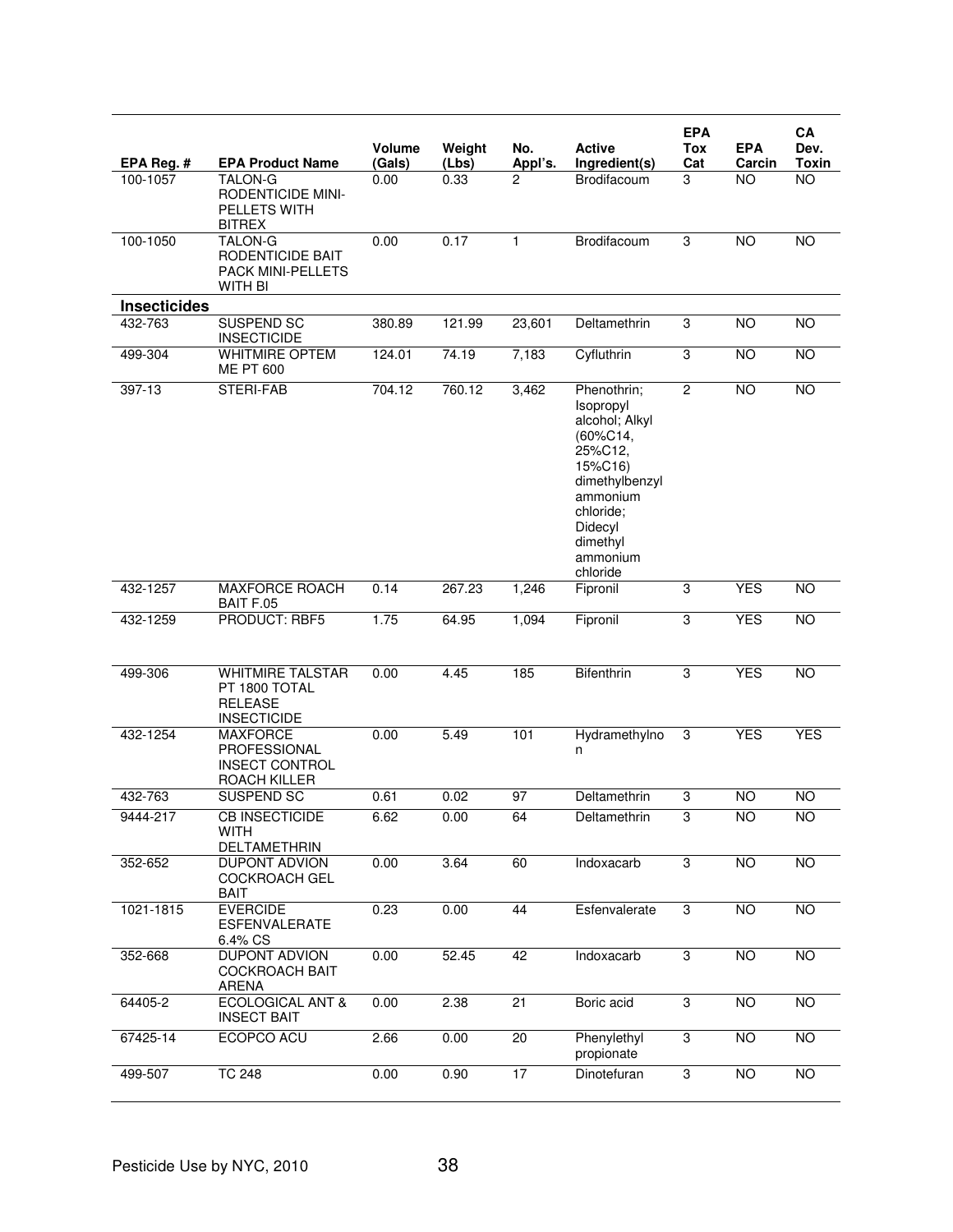|                         | <b>EPA Product Name</b>                                                | <b>Volume</b>  | Weight<br>(Lbs) | No.<br>Appl's. | <b>Active</b>                                                                          | <b>EPA</b><br><b>Tox</b><br>Cat | <b>EPA</b><br>Carcin | CA<br>Dev.<br>Toxin |
|-------------------------|------------------------------------------------------------------------|----------------|-----------------|----------------|----------------------------------------------------------------------------------------|---------------------------------|----------------------|---------------------|
| EPA Reg. #<br>1021-1767 | <b>MULTICIDE LICE &amp;</b><br><b>DUST MITE SPRAY</b><br>27911         | (Gals)<br>4.34 | 153.81          | 14             | Ingredient(s)<br>Phenothrin; N-<br>octyl<br>bicycloheptene<br>dicarboximide            | 3                               | <b>YES</b>           | N <sub>O</sub>      |
| 100-1066                | <b>DEMAND CS</b><br><b>INSECTICIDE</b>                                 | 0.02           | 0.00            | 10             | Cyhalothrin,<br>lambda                                                                 | 3                               | $\overline{NO}$      | <b>NO</b>           |
| 499-410                 | <b>AVERT</b><br><b>PRESCRIPTION</b><br>TREATMENT TC 93B<br><b>BAIT</b> | 0.00           | 0.36            | 7              | Avermectin                                                                             | 3                               | <b>NO</b>            | <b>NO</b>           |
| 1021-1773               | <b>ZPRO ZYY IMPACT</b><br><b>RESIDUAL AEROSOL</b>                      | 0.82           | 0.00            | $\overline{6}$ | Esfenvalerate                                                                          | 3                               | <b>NO</b>            | <b>NO</b>           |
| 279-3070                | <b>CYNOFF WP</b><br><b>INSECTICIDE</b>                                 | 0.00           | 0.75            | 6              | Cypermethrin,<br>beta                                                                  | $\overline{c}$                  | <b>YES</b>           | <b>NO</b>           |
| 100-1082                | <b>DEMAND PESTAB</b><br><b>INSECTICIDE</b>                             | 0.00           | 0.07            | $\overline{3}$ | Cyhalothrin,<br>lambda                                                                 | $\overline{2}$                  | <b>NO</b>            | N <sub>O</sub>      |
| 432-772                 | <b>DELTA DUST</b>                                                      | 0.01           | 0.00            | $\overline{2}$ | Deltamethrin                                                                           | 3                               | <b>NO</b>            | <b>NO</b>           |
| 73049-20                | <b>VECTOLEX CG</b><br><b>BIOLOGICAL</b><br><b>LARVICIDE</b>            | 0.00           | 0.04            | $\overline{c}$ | <b>Bacillus</b><br>sphaericus                                                          | 3                               | <b>NO</b>            | <b>NO</b>           |
| 352-664                 | <b>DUPONT ADVION</b><br>ANT BAIT ARENA                                 | 0.00           | 0.04            | $\overline{2}$ | Indoxacarb                                                                             | 3                               | <b>NO</b>            | <b>NO</b>           |
| 432-992                 | <b>DRIONE</b><br><b>INSECTICIDE</b>                                    | 0.25           | 0.00            | $\overline{1}$ | Pyrethrins;<br>Piperonyl<br>butoxide; Silica<br>gel                                    | 3                               | <b>YES</b>           | <b>NO</b>           |
| 6218-47                 | SUMMIT B.T.I.<br><b>BRIQUETS</b>                                       | 0.00           | 0.93            | $\mathbf{1}$   | <b>Bacillus</b><br>thuringiensis<br>subspecies<br><b>Israelensis</b><br>strain BMP 144 | $\overline{3}$                  | <b>NO</b>            | <b>NO</b>           |
| 352-746                 | <b>DUPONT ADVION</b><br><b>ANT GEL</b>                                 | 0.00           | 0.07            | $\mathbf{1}$   | Indoxacarb                                                                             | 3                               | <b>NO</b>            | <b>NO</b>           |
| 499-492                 | <b>TC 228</b>                                                          | 0.00           | 0.02            | $\mathbf{1}$   | <b>Borax</b>                                                                           | 3                               | <b>NO</b>            | <b>NO</b>           |
| Other                   |                                                                        |                |                 |                |                                                                                        |                                 |                      |                     |
| 2724-421                | ZOECON RF-292<br><b>BRIQUET</b>                                        | 0.00           | 44.37           | 2,775          | S-Methoprene                                                                           | 3                               | <b>NO</b>            | <b>NO</b>           |
| 2724-351                | ZOECON RF-259<br><b>EMULSIFIABLE</b><br>CONCENTRATE                    | 6.69           | 2.81            | 895            | $(7S)$ -<br>Hydroprene                                                                 | 3                               | <b>NO</b>            | <b>NO</b>           |
| 2724-351                | <b>ZOECON GENCOR</b><br>9% EMULSIFIABLE<br>CONCENTRATE                 | 0.53           | 0.00            | 50             | (7S)-<br>Hydroprene                                                                    | 3                               | <b>NO</b>            | <b>NO</b>           |

# **Housing Preservation and Development**

 Housing Preservation and Development (HPD) oversees occupied and vacant residential and commercial buildings, vacant lots as well as a limited number of agency offices. In addition, its Emergency Repair Program occasionally encounters and responds to rats and fleas in occupied private buildings. There are no certified applicators on staff and the agency contracts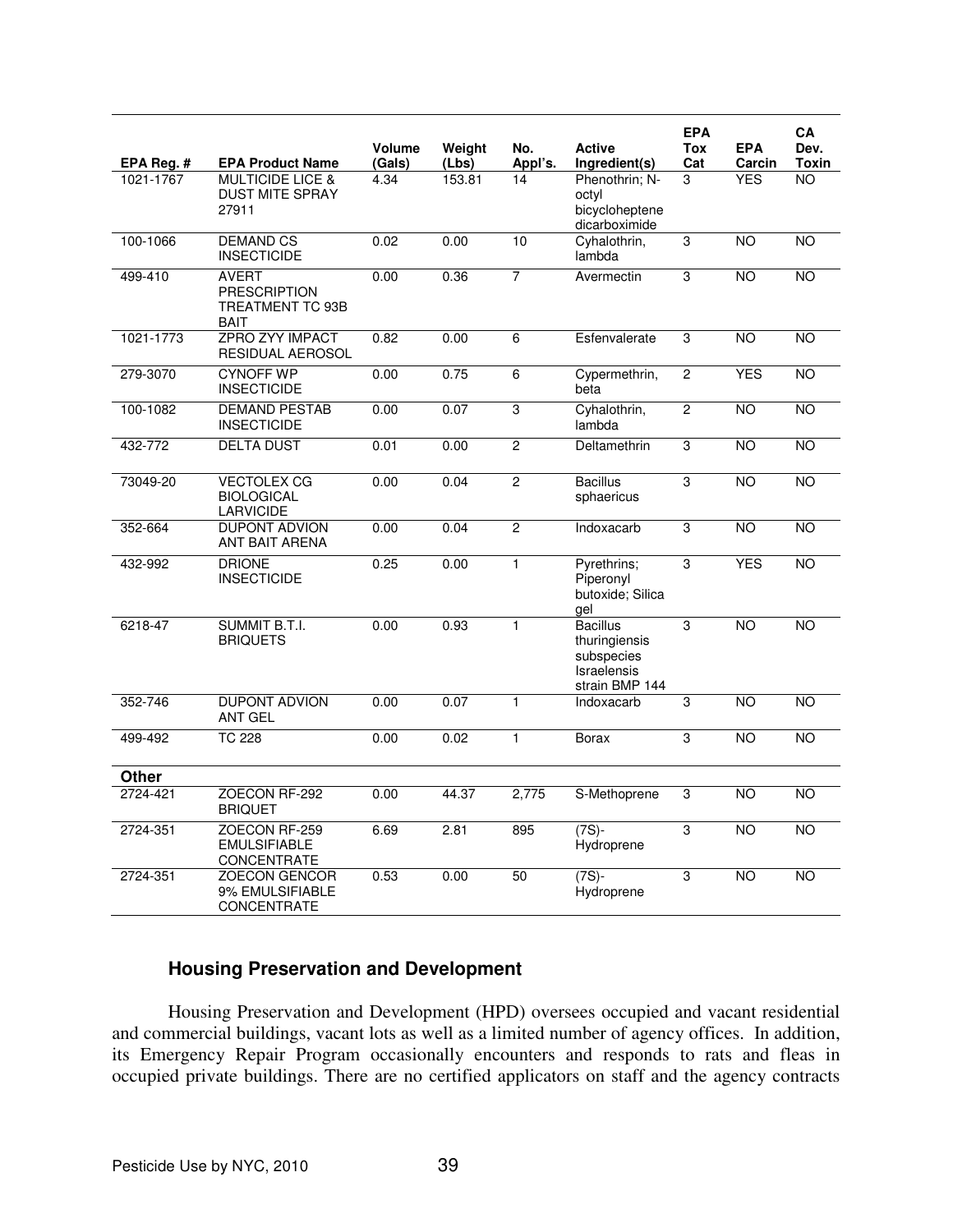for pest control services. Table 33 summarizes pesticide use by pesticide type. Table 34 lists all pesticide products used by HPD in 2010.

| - -                   |         |            |               |            |                      |            |  |
|-----------------------|---------|------------|---------------|------------|----------------------|------------|--|
|                       | Volume  |            |               | Weight     | <b>Times Applied</b> |            |  |
| <b>Pesticide Type</b> | Gallons | % of Total | <b>Pounds</b> | % of Total | <b>Number</b>        | % of Total |  |
| Rodenticide           | 0.2     | 37.1%      | 311.2         | 99.8%      | 291                  | 22.6%      |  |
| Insecticide           | 0.3     | 57.9%      | 0.5           | 0.2%       | 974                  | 75.6%      |  |
| Fungicide             | 0.0     | 0.6%       | 0.0           | 0.0%       | 12                   | 0.9%       |  |
| Other                 | 0.0     | 4.5%       | 0.0           | $0.0\%$    | 12                   | 0.9%       |  |
| <b>Totals</b>         | 0.6     |            | 311.8         |            | 1,289                |            |  |

**Table 33: Types of Pesticides Used by HPD in 2010** 

### **Table 34: Pesticide Products Used by HPD in 2010**

|                     |                                                                                 |                  |                 |                |                                      | <b>EPA</b>        |                      | CA                   |
|---------------------|---------------------------------------------------------------------------------|------------------|-----------------|----------------|--------------------------------------|-------------------|----------------------|----------------------|
| EPA Reg. #          | <b>EPA Product Name</b>                                                         | Volume<br>(Gals) | Weight<br>(Lbs) | No.<br>Appl's. | <b>Active</b><br>Ingredient(s)       | <b>Tox</b><br>Cat | <b>EPA</b><br>Carcin | Dev.<br><b>Toxin</b> |
| <b>Rodenticides</b> |                                                                                 |                  |                 |                |                                      |                   |                      |                      |
|                     |                                                                                 |                  |                 |                |                                      |                   |                      |                      |
| 7173-202            | <b>MAKI MINI BLOCKS</b>                                                         | 0.21             | 273.77          | 244            | <b>Bromadiolone</b>                  | 3                 | <b>NO</b>            | <b>NO</b>            |
| 12455-80            | <b>DITRAC ALL-</b><br><b>WEATHER BLOX</b>                                       | 0.00             | 31.25           | 37             | Diphacinone                          | 3                 | <b>NO</b>            | <b>NO</b>            |
| 12455-76            | <b>CONTRAC</b><br><b>RODENTICIDE</b><br><b>READY TO USE</b><br><b>PLACE PAC</b> | 0.00             | 5.34            | 9              | <b>Bromadiolone</b>                  | 3                 | <b>NO</b>            | <b>NO</b>            |
| 12455-86            | CONTRAC<br>RODENTICIDE PLACE<br><b>PAC</b>                                      | 0.00             | 0.88            | 1              | Bromadiolone                         | 3                 | <b>NO</b>            | <b>NO</b>            |
| <b>Insecticides</b> |                                                                                 |                  |                 |                |                                      |                   |                      |                      |
| 432-1363            | <b>TEMPO SC</b><br><b>INSECTICIDE</b>                                           | 0.13             | 0.00            | 909            | Cyfluthrin, beta                     | 3                 | <b>NO</b>            | <b>NO</b>            |
| 1021-1641           | <b>SPECKOZ EVERCIDE</b><br><b>ESFENVALERATE EC</b>                              | 0.13             | 0.00            | 34             | Esfenvalerate                        | 3                 | <b>NO</b>            | <b>NO</b>            |
| 1021-1641           | <b>CONQUER RESIDUAL</b><br><b>INSECTICIDE</b><br><b>CONCENTRATE</b>             | 0.05             | 0.00            | 12             | Esfenvalerate                        | 3                 | <b>NO</b>            | <b>NO</b>            |
| 432-763             | SUSPEND SC<br><b>INSECTICIDE</b>                                                | 0.02             | 0.00            | 11             | Deltamethrin                         | 3                 | <b>NO</b>            | <b>NO</b>            |
| 352-652             | <b>DUPONT ADVION</b><br><b>COCKROACH GEL</b><br><b>BAIT</b>                     | 0.00             | 0.52            | $\overline{7}$ | Indoxacarb                           | 3                 | <b>NO</b>            | <b>NO</b>            |
| 655-798             | <b>PRENTOX EXCITE (R)</b>                                                       | 0.01             | 0.00            | 1              | Pyrethrins;<br>Piperonyl<br>butoxide | 3                 | <b>YES</b>           | $\overline{NO}$      |
| <b>Other</b>        |                                                                                 |                  |                 |                |                                      |                   |                      |                      |
| 2724-351            | ZOECON RF-259<br><b>EMULSIFIABLE</b><br><b>CONCENTRATE</b>                      | 0.03             | 0.00            | 12             | $(7S)$ -<br>Hydroprene               | 3                 | <b>NO</b>            | <b>NO</b>            |

### **Juvenile Justice**

 The Department of Juvenile Justice (DJJ) operates three secure detention and 17 nonsecure detention facilities located throughout the City that admit over 5,000 youth each year.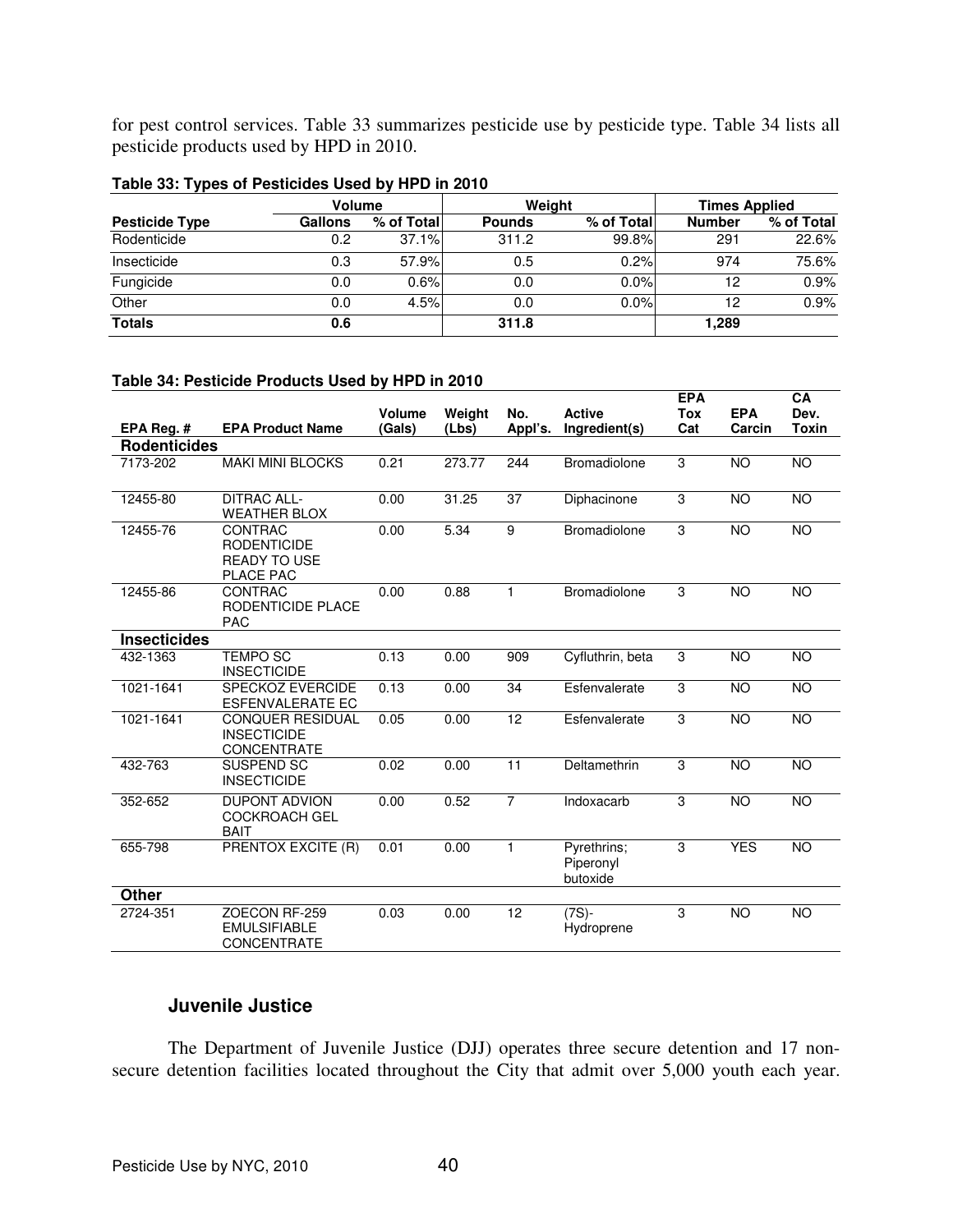DJJ contracts out its exterminating services. Table 35 summarizes pesticide use by pesticide type. Table 36 lists all pesticide products used by DJJ in 2010.

|                       | Volume  |            | Weight        |            | <b>Times Applied</b> |            |  |  |  |  |  |  |
|-----------------------|---------|------------|---------------|------------|----------------------|------------|--|--|--|--|--|--|
| <b>Pesticide Type</b> | Gallons | % of Total | <b>Pounds</b> | % of Total | Number               | % of Total |  |  |  |  |  |  |
| Rodenticide           | 0.0     | $0.0\%$    | 48.0          | 93.8%      |                      | 28.8%      |  |  |  |  |  |  |
| Insecticide           | 0.3     | 100.0%     | 3.2           | 6.2%       | 183                  | 71.2%      |  |  |  |  |  |  |
| <b>Totals</b>         | 0.3     |            | 51.2          |            | 257                  |            |  |  |  |  |  |  |

### **Table 35: Types of Pesticides Used by DJJ in 2010**

### **Table 36: Pesticide Products Used by DJJ in 2010 by Pesticide Type**

|                     | <b>EPA Product</b>                                                                 | Volume | Weight | No.     |                             | <b>EPA</b><br><b>Tox</b> | <b>EPA</b> | CA<br>Dev.   |
|---------------------|------------------------------------------------------------------------------------|--------|--------|---------|-----------------------------|--------------------------|------------|--------------|
| EPA Reg. #          | Name                                                                               | (Gals) | (Lbs)  | Appl's. | <b>Active Ingredient(s)</b> | Cat                      | Carcin     | <b>Toxin</b> |
| <b>Rodenticides</b> |                                                                                    |        |        |         |                             |                          |            |              |
| 12455-79            | CONTRAC<br>ALL-WEATHER<br><b>BLOX</b>                                              | 0.00   | 29.09  | 39      | <b>Bromadiolone</b>         | 3                        | <b>NO</b>  | <b>NO</b>    |
| 12455-76            | CONTRAC<br><b>RODENTICIDE</b><br><b>READY TO</b><br><b>USE PLACE</b><br><b>PAC</b> | 0.00   | 13.75  | 21      | <b>Bromadiolone</b>         | 3                        | <b>NO</b>  | NO           |
| 12455-80            | <b>DITRAC ALL-</b><br><b>WEATHER</b><br><b>BLOX</b>                                | 0.00   | 5.13   | 13      | Diphacinone                 | 3                        | <b>NO</b>  | <b>NO</b>    |
| 7173-258            | <b>D-CON BAIT</b><br><b>PASTE</b><br><b>POUCHES</b>                                | 0.00   | 0.03   | 1       | Difethialone                | 3                        | <b>NO</b>  | <b>NO</b>    |
| <b>Insecticides</b> |                                                                                    |        |        |         |                             |                          |            |              |
| 1021-1641           | <b>SPECKOZ</b><br><b>EVERCIDE</b><br><b>ESFENVALER</b><br>ATE EC                   | 0.25   | 1.48   | 118     | Esfenvalerate               | 3                        | <b>NO</b>  | <b>NO</b>    |
| 1021-1641           | <b>CONQUER</b><br><b>RESIDUAL</b><br><b>INSECTICIDE</b><br>CONCENTRAT<br>Е         | 0.00   | 1.47   | 62      | Esfenvalerate               | 3                        | <b>NO</b>  | <b>NO</b>    |
| 499-410             | <b>AVERT</b><br><b>PRESCRIPTIO</b><br>N TREATMENT<br>TC 93B BAIT                   | 0.00   | 0.24   | 3       | Avermectin                  | 3                        | <b>NO</b>  | <b>NO</b>    |

# **New York Public Libraries**

 The New York Public Library (NYPL), through its 85 branches libraries services residents in the boroughs of Manhattan, the Bronx and Staten Island. Pest management is provided by private contractors. No data was received for NYPL in 2010.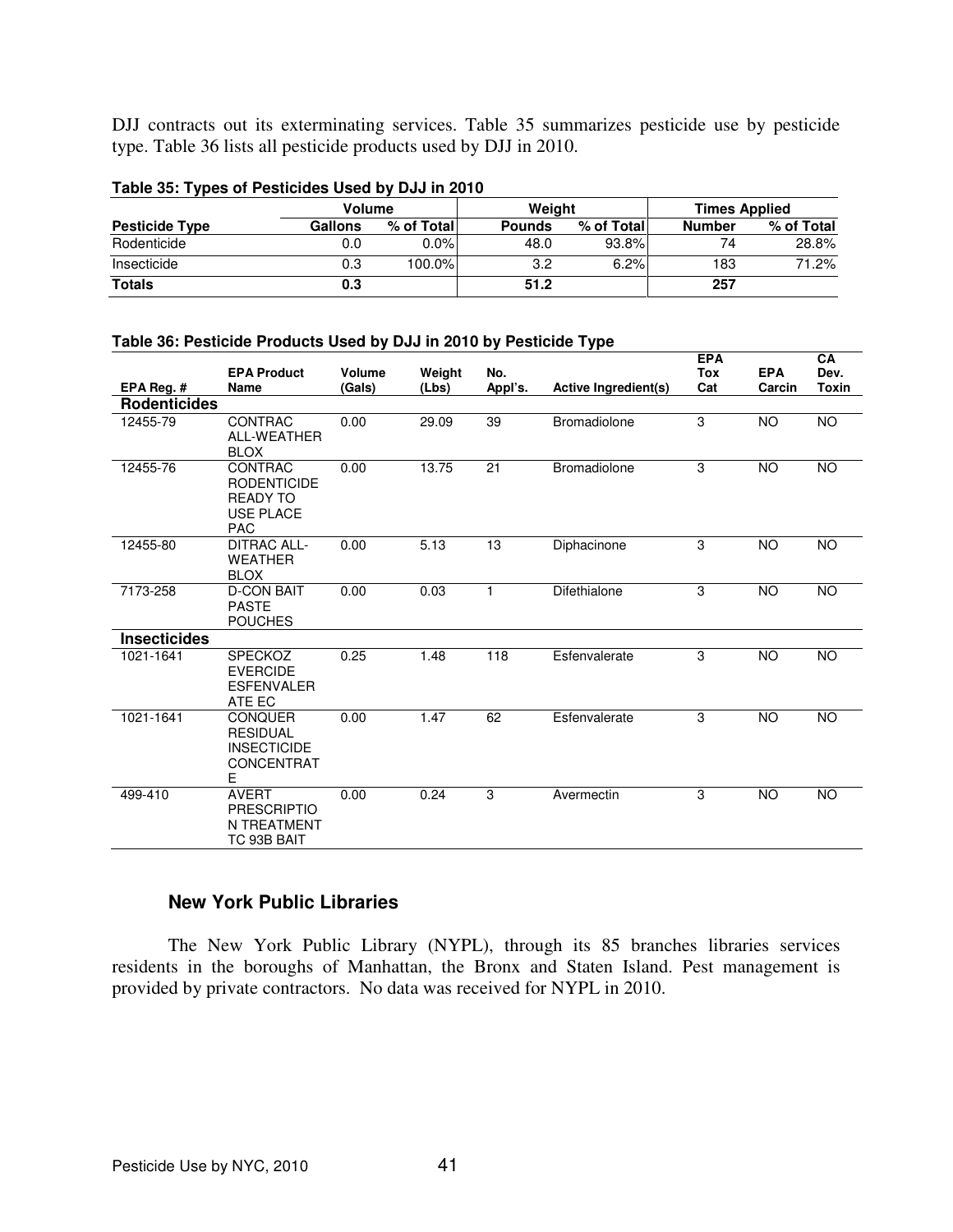### **Parks and Recreation**

 New York City's has 28,000 acres of parks, playgrounds, athletic fields, natural areas, recreational facilities, comfort stations, beaches, historic buildings, and parkways maintained by the Department of Parks and Recreation (DPR). The major pest issues facing DPR are weeds (including weed shrubs and weed trees) and rodents. Rarer infestations of exotic insect pests and diseases, often targeting trees, also occur. To address these, DPR employs 104 certified pesticide applicators. Herbicides account for the largest share of DPR's total pesticide use. Contractors are hired for pest management when peripheral rodent problems arise on capital projects.

This data includes pesticides applied on all city-owned golf courses. Local Law 37 exempts these locations from pesticide prohibitions. The table also includes the data form sister organizations that operate on DPR property such as zoos, conservancies, and botanic gardens. Table 37 summarizes pesticide use by pesticide type. Table 38 below lists for each pesticide type, all products used, unless there were more than 10, in which case the 10 most frequently applied products are listed. Appendix 2 includes a complete product listing for DPR.

|                       | Volume  |            | Weight        |            | <b>Times Applied</b> |            |  |
|-----------------------|---------|------------|---------------|------------|----------------------|------------|--|
| <b>Pesticide Type</b> | Gallons | % of Total | <b>Pounds</b> | % of Total | <b>Number</b>        | % of Total |  |
| Rodenticide           | 0.7     | $0.0\%$    | 1.118.4       | 4.8%       | 2,535                | 16.4%      |  |
| Insecticide           | 568.5   | 15.1%      | 3.882.0       | 16.8%      | 9.365                | 60.7%      |  |
| Herbicide             | .592.3  | 42.3%      | 4.016.2       | 17.3%      | 2.593                | 16.8%      |  |
| Fungicide             | .565.0  | 41.6%      | 13,882.8      | 59.9%l     | 819                  | 5.3%       |  |
| Other                 | 37.1    | 1.0%       | 263.6         | 1.1%       | 119                  | 0.8%       |  |
| <b>Totals</b>         | 3,763.6 |            | 23,163.0      |            | 15,431               |            |  |

### **Table 37: Types of Pesticides Used by DPR in 2010**

#### **Table 38: Ten Most Frequently Applied Pesticide Products by DPR in 2010 by Pesticide Type**

|                     |                                                                          | Volume | Weight | No.     | <b>Active</b>       | <b>EPA</b><br>Tox | <b>EPA</b> | CA<br>Dev. |
|---------------------|--------------------------------------------------------------------------|--------|--------|---------|---------------------|-------------------|------------|------------|
| EPA Reg. $#$        | <b>EPA Product Name</b>                                                  | (Gals) | (Lbs)  | Appl's. | Ingredient(s)       | Cat               | Carcin     | Toxin      |
| <b>Rodenticides</b> |                                                                          |        |        |         |                     |                   |            |            |
| 7173-218            | <b>GENERATION MINI</b><br><b>BLOCKS</b>                                  | 0.50   | 631.86 | 1,518   | Difethialone        | 3                 | <b>NO</b>  | <b>NO</b>  |
| 12455-76            | CONTRAC<br><b>RODENTICIDE</b><br><b>READY TO USE</b><br>PLACE PAC        | 0.00   | 111.69 | 263     | <b>Bromadiolone</b> | 3                 | NO.        | <b>NO</b>  |
| 12455-75            | CONTRAC RAT AND<br><b>MOUSE BAIT</b><br><b>READY TO USE</b><br>PLACE PAC | 0.21   | 118.51 | 202     | <b>Bromadiolone</b> | 3                 | <b>NO</b>  | <b>NO</b>  |
| 12455-79            | CONTRAC ALL-<br><b>WEATHER BLOX</b>                                      | 0.00   | 95.60  | 185     | <b>Bromadiolone</b> | 3                 | <b>NO</b>  | <b>NO</b>  |
| 12455-89            | <b>FINAL ALL-</b><br><b>WEATHER BLOX</b>                                 | 0.00   | 47.72  | 131     | <b>Brodifacoum</b>  | 3                 | <b>NO</b>  | <b>NO</b>  |
| 7173-202            | <b>MAKI MINI BLOCKS</b>                                                  | 0.00   | 64.25  | 76      | <b>Bromadiolone</b> | 3                 | NO         | <b>NO</b>  |
| 12455-97            | <b>FASTRAC PLACE</b><br><b>PACS</b>                                      | 0.00   | 5.62   | 33      | <b>Bromethalin</b>  | 3                 | NO         | NO.        |
| 56-70               | J.T. EATON AC<br>FORMULA 90<br>READY-TO-USE<br><b>RODENTICIDE</b>        | 0.00   | 16.07  | 28      | Chlorophacinone     | 3                 | NO         | <b>NO</b>  |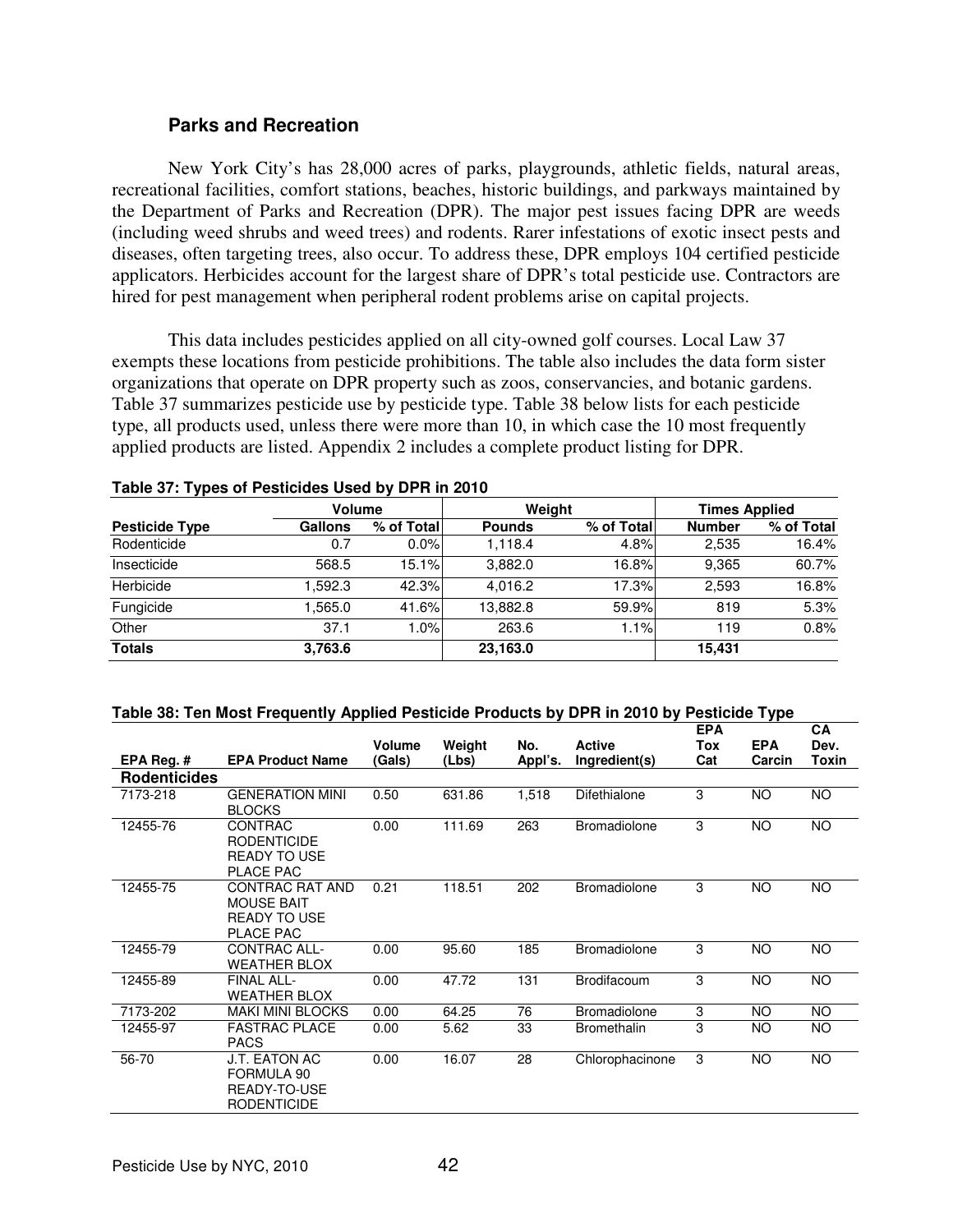| EPA Reg. #          | <b>EPA Product Name</b>                                                         | <b>Volume</b><br>(Gals) | Weight<br>(Lbs) | No.<br>Appl's.   | <b>Active</b><br>Ingredient(s)           | <b>EPA</b><br>Tox<br>Cat | <b>EPA</b><br>Carcin | CA<br>Dev.<br>Toxin |
|---------------------|---------------------------------------------------------------------------------|-------------------------|-----------------|------------------|------------------------------------------|--------------------------|----------------------|---------------------|
| 12455-97            | <b>TOMCAT</b><br>QUICKSTRIKE<br>PELLETED BAIT                                   | 0.00                    | 0.11            | 24               | <b>Bromethalin</b>                       | 3                        | NO                   | NO                  |
| 12455-80            | <b>DITRAC ALL-</b><br><b>WEATHER BLOX</b>                                       | 0.00                    | 9.25            | 16               | Diphacinone                              | $\overline{3}$           | <b>NO</b>            | <b>NO</b>           |
| <b>Insecticides</b> |                                                                                 |                         |                 |                  |                                          |                          |                      |                     |
| 42750-117           | XYTECT 75WSP<br><b>INSECTICIDE</b>                                              | 0.00                    | 691.73          | 6,395            | Imidacloprid                             | 3                        | <b>NO</b>            | NO                  |
| 432-763             | <b>SUSPEND SC</b><br><b>INSECTICIDE</b>                                         | 123.73                  | 22.64           | 594              | Deltamethrin                             | 3                        | <b>NO</b>            | N <sub>O</sub>      |
| 432-1318            | MERIT 75 WSP                                                                    | 0.00                    | 422.33          | 541              | Imidacloprid                             | $\overline{3}$           | <b>NO</b>            | <b>NO</b>           |
| 432-1363            | <b>TEMPO SC</b><br><b>INSECTICIDE</b>                                           | 65.27                   | 1.74            | $\overline{515}$ | Cyfluthrin, beta                         | $\overline{3}$           | $\overline{NO}$      | N <sub>O</sub>      |
| 7946-25             | <b>IMICIDE HP</b>                                                               | 33.53                   | 0.00            | 223              | Imidacloprid                             | $\overline{3}$           | <b>NO</b>            | NO                  |
| 352-652             | DUPONT ADVION<br><b>COCKROACH GEL</b><br><b>BAIT</b>                            | 0.00                    | 12.79           | 211              | Indoxacarb                               | $\overline{3}$           | <b>NO</b>            | <b>NO</b>           |
| 1021-1641           | SPECKOZ<br><b>EVERCIDE</b><br><b>ESFENVALERATE</b><br>EC                        | 0.54                    | 0.00            | 134              | Esfenvalerate                            | 3                        | $\overline{NO}$      | NO                  |
| 73049-20            | <b>VECTOLEX CG</b><br><b>BIOLOGICAL</b><br><b>LARVICIDE</b>                     | 0.00                    | 1,167.31        | 95               | <b>Bacillus</b><br>sphaericus            | 3                        | <b>NO</b>            | <b>NO</b>           |
| 64405-2             | <b>REDZONE BAIT</b>                                                             | 0.02                    | 10.70           | 88               | Boric acid                               | 3                        | <b>NO</b>            | <b>NO</b>           |
| 48813-1             | SUFFOIL-X                                                                       | 6.09                    | 0.00            | 31               | Petroleum<br>distillates                 | 3                        | <b>NO</b>            | NO                  |
| <b>Herbicides</b>   |                                                                                 |                         |                 |                  |                                          |                          |                      |                     |
| 524-475             | <b>ROUNDUP ULTRA</b><br><b>HERBICIDE</b>                                        | 124.38                  | 51.08           | 605              | Glyphosate,<br>isopropylamine<br>salt    | 3                        | <b>NO</b>            | <b>NO</b>           |
| 62719-556           | <b>ACCORD XRT II</b>                                                            | 409.84                  | 15.16           | 542              | Glyphosate,<br>dimethylammoni<br>um salt | $\overline{3}$           | <b>NO</b>            | <b>NO</b>           |
| 62719-527           | <b>GARLON 4 ULTRA</b>                                                           | 171.71                  | 0.00            | 300              | Triclopyr                                | $\overline{2}$           | <b>NO</b>            | NO                  |
| 241-341             | PENDULUM 3.3 EC<br><b>HERBICIDE</b>                                             | 187.61                  | 0.00            | 241              | Pendimethalin                            | 3                        | <b>YES</b>           | NO                  |
| 241-360             | <b>LESCO PRE-M</b><br>3.3EC TURF<br><b>HERBICIDE</b>                            | 206.13                  | 63.19           | 200              | Pendimethalin                            | $\overline{3}$           | <b>YES</b>           | <b>NO</b>           |
| 524-579             | <b>ROUNDUP</b><br><b>PROMAX</b>                                                 | 37.20                   | 143.13          | 164              | Glyphosate,<br>potassium sait            | 3                        | $\overline{NO}$      | NO                  |
| 62719-324           | <b>GLYPRO</b>                                                                   | 48.75                   | 0.00            | 111              | Glyphosate,<br>isopropylamine<br>salt    | 3                        | $\overline{N}$       | NO                  |
| 100-937             | PRIMO MAXX                                                                      | 60.93                   | 56.53           | 66               | Trinexapac-ethyl                         | 3                        | <b>NO</b>            | <b>NO</b>           |
| 71995-25            | <b>ROUNDUP WEED &amp;</b><br><b>GRASS KILLER</b><br><b>SUPER</b><br>CONCENTRATE | 24.85                   | 0.00            | 43               | Glyphosate,<br>isopropylamine<br>salt    | 3                        | <b>NO</b>            | <b>NO</b>           |
| 72112-4             | <b>GLYPHOSATE PRO</b><br>4TM                                                    | 2.52                    | 0.00            | 33               | Glyphosate,<br>isopropylamine<br>salt    | 3                        | $\overline{NO}$      | <b>NO</b>           |
| <b>Fungicides</b>   |                                                                                 |                         |                 |                  |                                          |                          |                      |                     |
| 432-942             | <b>BANOL TURF AND</b><br>ORNAMENTAL<br><b>FUNGICIDE</b>                         | 92.00                   | 4.00            | 45               | Propamocarb<br>hydrochloride             | 3                        | $\overline{NO}$      | <b>NO</b>           |
| 70299-1             | <b>ZEROTOL</b><br>ALGAECIDE/FUNGI<br>CIDE                                       | 13.75                   | 0.00            | 39               | Hydrogen<br>peroxide                     | $\mathbf{1}$             | $\overline{NO}$      | $\overline{NO}$     |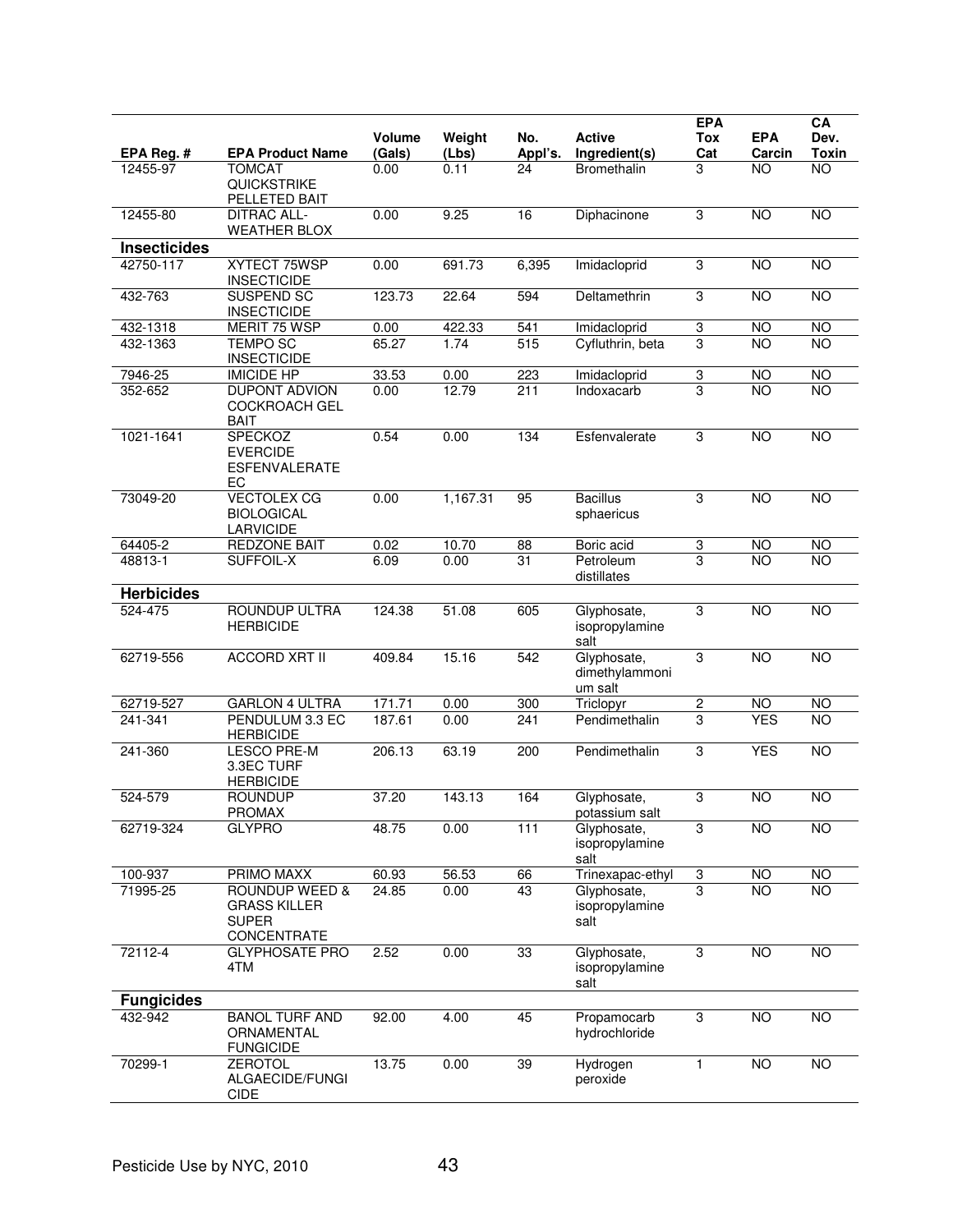| EPA Reg. #   | <b>EPA Product Name</b>                                                                    | <b>Volume</b><br>(Gals) | Weight<br>(Lbs) | No.<br>Appl's.  | <b>Active</b><br>Ingredient(s)                                                             | <b>EPA</b><br>Tox<br>Cat | <b>EPA</b><br>Carcin | CA<br>Dev.<br>Toxin |
|--------------|--------------------------------------------------------------------------------------------|-------------------------|-----------------|-----------------|--------------------------------------------------------------------------------------------|--------------------------|----------------------|---------------------|
| 100-1093     | <b>HERITAGE</b><br><b>FUNGICIDE</b>                                                        | 0.00                    | 70.79           | 39              | Azoxystrobin                                                                               | 3                        | <b>NO</b>            | <b>NO</b>           |
| 100-892      | ARBOTECT 20-S<br><b>FUNGICIDE</b>                                                          | 24.52                   | 0.00            | $\overline{38}$ | Thiabendazole                                                                              | $\overline{3}$           | <b>NO</b>            | <b>NO</b>           |
| 432-890      | <b>ALIETTE WDG</b><br><b>BRAND FUNGICIDE</b>                                               | 0.00                    | 1,562.00        | $\overline{37}$ | Fosetyl-Al                                                                                 | 3                        | $\overline{NO}$      | <b>NO</b>           |
| 50534-202    | <b>MANICURE ULTREX</b><br><b>TURF &amp;</b><br>ORNAMENTAL                                  | 97.50                   | 602.00          | 34              | Chlorothalonil                                                                             | $\mathbf{1}$             | <b>YES</b>           | <b>NO</b>           |
| 60063-3      | <b>LESCO MANICURE</b><br><b>ULTRA</b>                                                      | 39.44                   | 1,512.50        | 33              | Chlorothalonil                                                                             | $\overline{c}$           | <b>YES</b>           | $\overline{NO}$     |
| 66222-149    | <b>ARMOR TECH CLT</b><br>825                                                               | 0.00                    | 1,065.00        | 33              | Chlorothalonil                                                                             | $\overline{2}$           | <b>YES</b>           | <b>NO</b>           |
| 432-1360     | <b>BAYLETON 50</b><br><b>TURF AND</b><br>ORNAMENTAL<br><b>FUNGICIDE IN</b><br><b>WATER</b> | 4.53                    | 390.49          | $\overline{31}$ | Triadimefon                                                                                | 3                        | <b>YES</b>           | <b>YES</b>          |
| 60063-7      | <b>LESCO MANICRUE</b><br>6FL                                                               | 162.50                  | 0.00            | 28              | Chlorothalonil                                                                             | $\overline{c}$           | <b>YES</b>           | <b>NO</b>           |
| <b>Other</b> |                                                                                            |                         |                 |                 |                                                                                            |                          |                      |                     |
| 69117-7      | <b>PINSCHER PGR</b>                                                                        | 0.08                    | 0.00            | 39              | Dikegulac<br>sodium                                                                        | 3                        | <b>NO</b>            | $\overline{NO}$     |
| 80917-4      | SHAKE-AWAY<br><b>CRITTER</b><br><b>REPELLENT</b><br><b>GRANULES</b>                        | 0.00                    | 208.80          | 19              | Fox urine                                                                                  | 3                        | <b>NO</b>            | <b>NO</b>           |
| 60061-71     | <b>PETTIT MARINE</b><br>PAINT PREMIUM<br>SINGLE SEASON<br>ABLATIVE                         | 14.00                   | 0.00            | 13              | Copper oxide<br>(ous)                                                                      | $\overline{2}$           | <b>NO</b>            | $\overline{NO}$     |
| 71096-7      | ORTHO BUG-GETA<br><b>SNAIL &amp; SLUG</b><br>KILLER 1                                      | 0.00                    | 3.81            | 8               | Metaldehyde                                                                                | 3                        | <b>NO</b>            | <b>NO</b>           |
| 100-1014     | PACLOBUTRAZOL<br>2SC                                                                       | 0.00                    | 5.25            | $\overline{7}$  | Paclobutrazol                                                                              | 3                        | <b>NO</b>            | NO                  |
| 67356-1      | DEER-OFF DEER<br><b>REPELLANT</b><br><b>CONCENTRATE</b>                                    | 1.19                    | 0.00            | $\overline{6}$  | Capsicum<br>oleoresin; Garlic;<br>Putrescent whole<br>egg solids                           | 3                        | <b>NO</b>            | $\overline{NO}$     |
| 2724-421     | ZOECON RF-292<br><b>BRIQUET</b>                                                            | 0.00                    | 44.75           | 6               | S-Methoprene                                                                               | 3                        | $\overline{NO}$      | NO                  |
| 2724-351     | ZOECON RF-259<br><b>EMULSIFIABLE</b><br>CONCENTRATE                                        | 0.00                    | 0.98            | 6               | (7S)-Hydroprene                                                                            | 3                        | <b>NO</b>            | <b>NO</b>           |
| 81117-1      | RO-PEL ANIMAL &<br><b>RODENT</b><br><b>REPELLENT</b>                                       | 0.31                    | 0.00            | $\overline{5}$  | Benzyldiethyl<br>$[(2,6 -$<br>xylylcarbamoyl)m<br>ethyl] ammonium<br>saccharide;<br>Thymol | 3                        | <b>NO</b>            | $\overline{NO}$     |
| 60061-14     | WOOLSEY/Z*SPAR<br><b>SUPER TOX ANTI-</b><br>FOULING FINISH B-<br>74                        | 3.00                    | 0.00            | 3               | Copper oxide<br>(ous)                                                                      | $\overline{c}$           | <b>NO</b>            | <b>NO</b>           |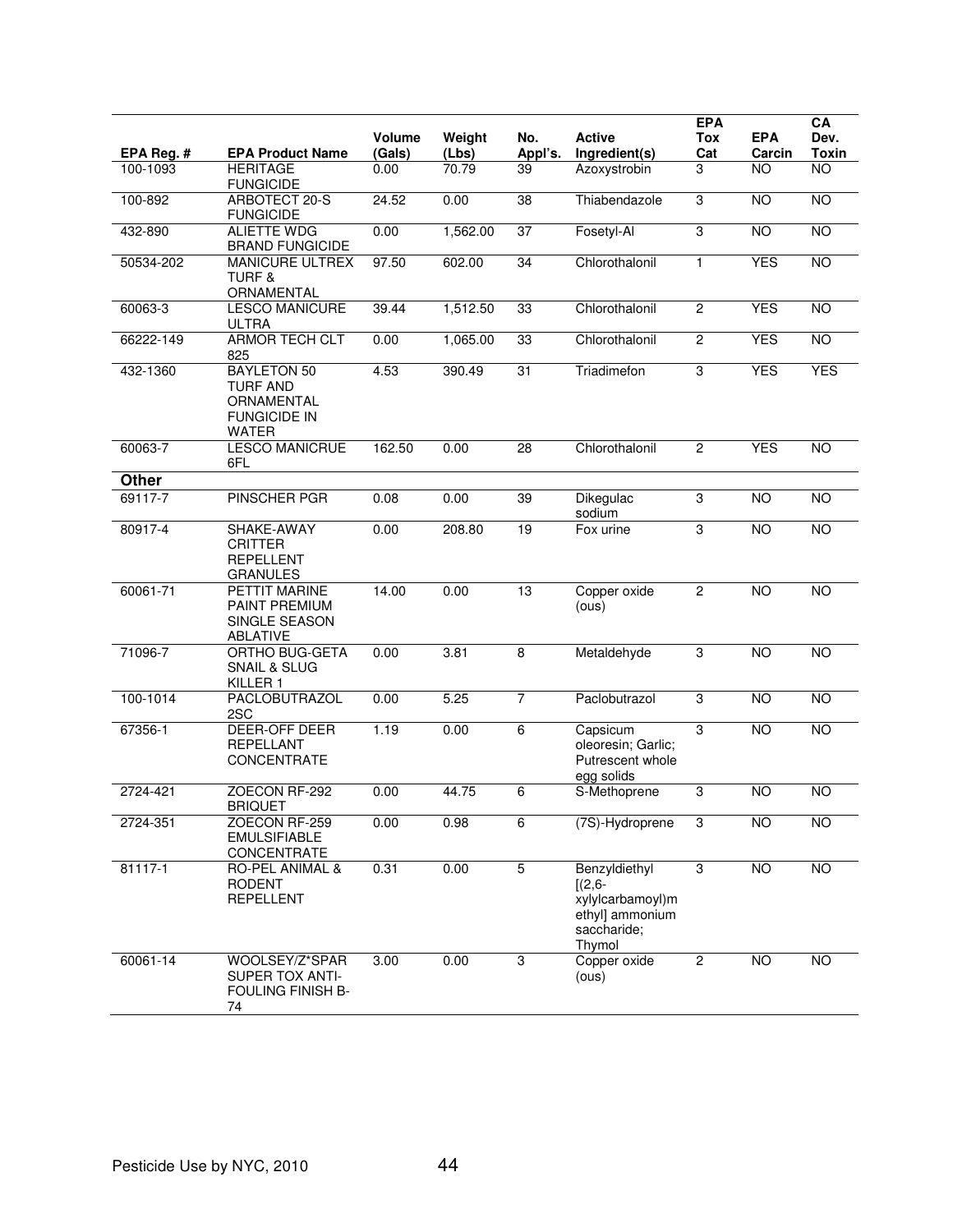# **Payroll Administration**

 The Office of Payroll Administration (OPA) is charged with administering the City's payroll and ensuring prompt and accurate payment of employees' wages and salaries. The agency contracts for pest control through the city-wide contract administered by DCAS. Table 39 summarizes pesticide use by pesticide type. Table 40 lists all pesticide products used by OPA in 2010.

| Table 39: Types of Pesticides Used by OPA in 2010 |  |  |  |
|---------------------------------------------------|--|--|--|
|---------------------------------------------------|--|--|--|

|                       | Volume  |            |               | Weiaht     | <b>Times Applied</b> |            |  |
|-----------------------|---------|------------|---------------|------------|----------------------|------------|--|
| <b>Pesticide Type</b> | Gallons | % of Total | <b>Pounds</b> | % of Total | Number               | % of Total |  |
| Rodenticide           | 0.0     | $0.0\%$    | 0.6           | 91.1%      |                      | 18.2%      |  |
| Insecticide           | 0.0     | 100.0%     | 0.1           | 8.9%       |                      | 81.8%      |  |
| <b>Totals</b>         | 0.0     |            | 0.6           |            |                      |            |  |

| EPA Reg. $#$        | <b>EPA Product Name</b>                                                | <b>Volume</b><br>(Gals) | Weight<br>(Lbs) | No.<br>Appl's. | <b>Active</b><br>Ingredient(s) | <b>EPA</b><br>Tox<br>Cat | <b>EPA</b><br>Carcin | CA<br>Dev.<br>Toxin |
|---------------------|------------------------------------------------------------------------|-------------------------|-----------------|----------------|--------------------------------|--------------------------|----------------------|---------------------|
| <b>Rodenticides</b> |                                                                        |                         |                 |                |                                |                          |                      |                     |
| 12455-79            | CONTRAC ALL-<br><b>WEATHER BLOX</b>                                    | 0.00                    | 0.56            | 2              | Bromadiolone                   | 3                        | NO                   | <b>NO</b>           |
| <b>Insecticides</b> |                                                                        |                         |                 |                |                                |                          |                      |                     |
| 1021-1641           | SPECKOZ EVERCIDE<br>ESFENVALERATE EC                                   | 0.01                    | 0.00            | 6              | Esfenvalerate                  | 3                        | NO                   | NO.                 |
| 1021-1641           | <b>CONQUER RESIDUAL</b><br><b>INSECTICIDE</b><br><b>CONCENTRATE</b>    | 0.02                    | 0.00            | 2              | Esfenvalerate                  | 3                        | NO                   | NO                  |
| 499-410             | <b>AVERT</b><br><b>PRESCRIPTION</b><br>TREATMENT TC 93B<br><b>BAIT</b> | 0.00                    | 0.06            |                | Avermectin                     | 3                        | NO                   | <b>NO</b>           |

# **Police Department**

 The Police Department (NYPD) manages 76 precincts, 12 Transit Districts, and nine Housing Police Service Areas. The major pest issues facing its facilities are structural pests. The agency contracts for pest control through the city-wide contract administered by DCAS. Table 41 summarizes pesticide use by pesticide type. Table 42 lists all pesticide products used by NYPD in 2010.

**Table 41: Types of Pesticides Used by NYPD in 2010** 

| <b>Pesticide Type</b> | <b>Volume</b>  |            | Weight        |            | <b>Times Applied</b> |            |  |
|-----------------------|----------------|------------|---------------|------------|----------------------|------------|--|
|                       | <b>Gallons</b> | % of Total | <b>Pounds</b> | % of Total | <b>Number</b>        | % of Total |  |
| Rodenticide           | 0.0            | $0.0\%$    | 423.4         | 93.8%      | 576                  | 37.2%      |  |
| Insecticide           | 203.7          | 99.4%      | 27.8          | 6.2%       | 861                  | 55.6%      |  |
| Other                 |                | 0.6%       | 0.0           | 0.0%       | 112                  | 7.2%       |  |
| <b>Totals</b>         | 204.9          |            | 451.2         |            | 1,549                |            |  |

**Table 42: Pesticide Products Used by NYPD in 2010 by Pesticide Type**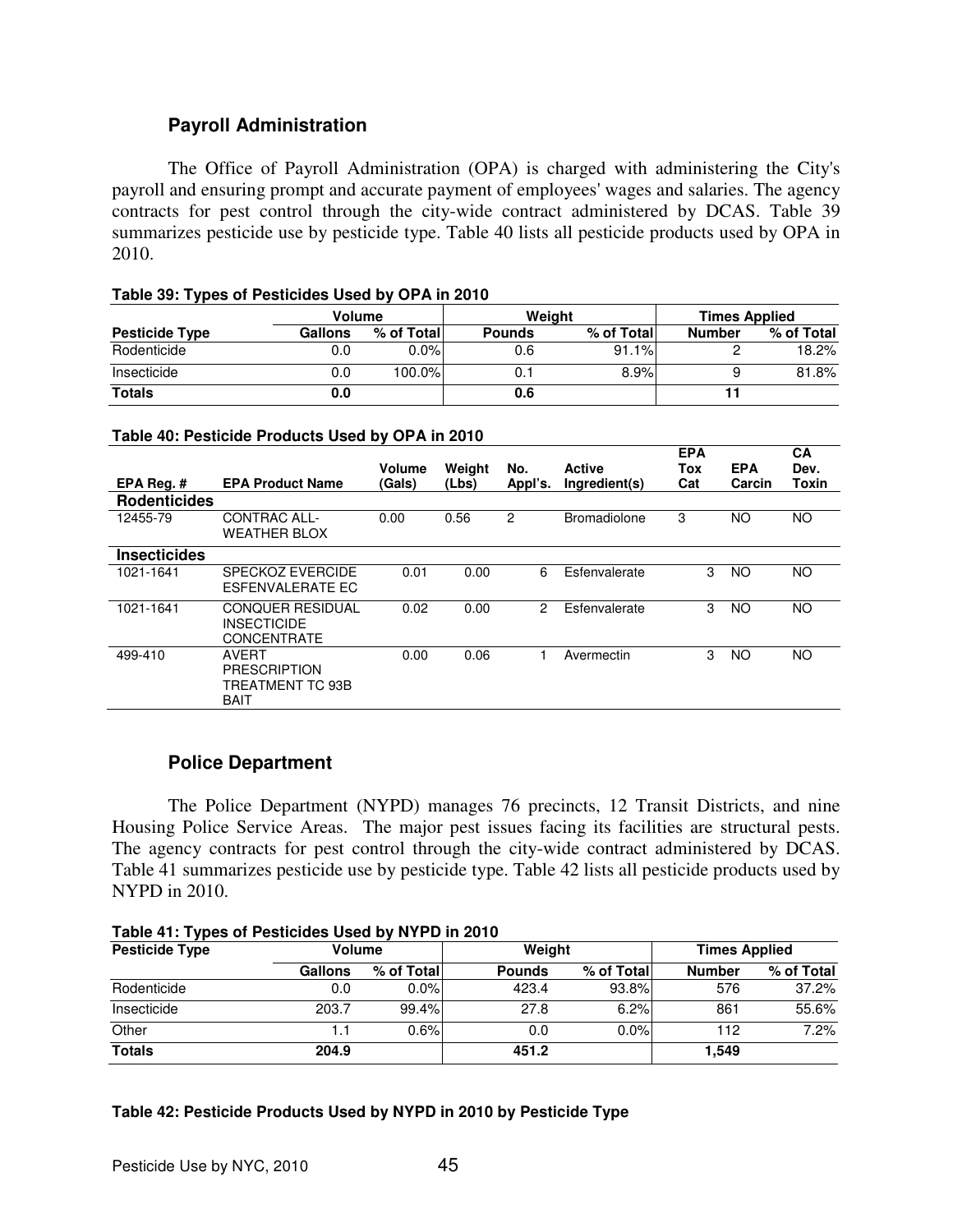|                     |                                                                          | Volume | Weight | No.     | <b>Active</b>                                                                                                                                                       | <b>EPA</b><br>Tox | <b>EPA</b>     | CA Dev.         |
|---------------------|--------------------------------------------------------------------------|--------|--------|---------|---------------------------------------------------------------------------------------------------------------------------------------------------------------------|-------------------|----------------|-----------------|
| EPA Reg. #          | <b>EPA Product Name</b>                                                  | (Gals) | (Lbs)  | Appl's. | Ingredient(s)                                                                                                                                                       | Cat               | Carcin         | <b>Toxin</b>    |
| <b>Rodenticides</b> |                                                                          |        |        |         |                                                                                                                                                                     |                   |                |                 |
| 12455-80            | <b>DITRAC ALL-</b><br><b>WEATHER BLOX</b>                                | 0.00   | 130.67 | 152     | Diphacinone                                                                                                                                                         | 3                 | <b>NO</b>      | <b>NO</b>       |
| 12455-76            | CONTRAC<br><b>RODENTICIDE</b><br><b>READY TO USE</b><br>PLACE PAC        | 0.00   | 97.12  | 137     | Bromadiolone                                                                                                                                                        | 3                 | <b>NO</b>      | <b>NO</b>       |
| 12455-79            | <b>CONTRAC ALL-</b><br><b>WEATHER BLOX</b>                               | 0.00   | 113.94 | 133     | Bromadiolone                                                                                                                                                        | 3                 | <b>NO</b>      | <b>NO</b>       |
| 12455-75            | <b>CONTRAC RAT</b><br>AND MOUSE BAIT<br><b>READY TO USE</b><br>PLACE PAC | 0.00   | 50.14  | 93      | Bromadiolone                                                                                                                                                        | 3                 | NO             | $\overline{NO}$ |
| 12455-86            | CONTRAC<br><b>RODENTICIDE</b><br>PLACE PAC                               | 0.00   | 31.56  | 60      | Bromadiolone                                                                                                                                                        | $\overline{3}$    | <b>NO</b>      | <b>NO</b>       |
| <b>Insecticides</b> |                                                                          |        |        |         |                                                                                                                                                                     |                   |                |                 |
| 1021-1641           | SPECKOZ<br><b>EVERCIDE</b><br><b>ESFENVALERATE</b><br>EC                 | 3.52   | 0.00   | 525     | Esfenvalerate                                                                                                                                                       | $\overline{3}$    | <b>NO</b>      | <b>NO</b>       |
| 1021-1641           | <b>CONQUER</b><br><b>RESIDUAL</b><br><b>INSECTICIDE</b><br>CONCENTRATE   | 1.21   | 0.00   | 205     | Esfenvalerate                                                                                                                                                       | 3                 | <b>NO</b>      | <b>NO</b>       |
| 499-410             | <b>AVERT</b><br><b>PRESCRIPTION</b><br><b>TREATMENT TC</b><br>93B BAIT   | 0.00   | 2.97   | 49      | Avermectin                                                                                                                                                          | 3                 | <b>NO</b>      | <b>NO</b>       |
| 64405-2             | <b>REDZONE BAIT</b>                                                      | 0.00   | 10.59  | 35      | Boric acid                                                                                                                                                          | 3                 | <b>NO</b>      | <b>NO</b>       |
| 67425-14            | ECOPCO ACU                                                               | 0.00   | 13.44  | 20      | Phenylethyl<br>propionate                                                                                                                                           | 3                 | N <sub>O</sub> | $\overline{NO}$ |
| 397-13              | STERI-FAB                                                                | 199.00 | 0.50   | 19      | Phenothrin;<br>Isopropyl<br>alcohol; Alkyl<br>(60%C14,<br>25%C12,<br>15%C16)<br>dimethylbenzyl<br>ammonium<br>chloride;<br>Didecyl dimethyl<br>ammonium<br>chloride | $\overline{c}$    | NO             | <b>NO</b>       |
| 499-406             | <b>AVERT</b><br><b>PRESCRIPTION</b><br><b>TREATMENT TC</b><br>93A BAIT   | 0.00   | 0.25   | 7       | Avermectin                                                                                                                                                          | 3                 | NO             | $\overline{NO}$ |
| <b>Other</b>        |                                                                          |        |        |         |                                                                                                                                                                     |                   |                |                 |
| 2724-351            | ZOECON RF-259<br><b>EMULSIFIABLE</b><br>CONCENTRATE                      | 0.83   | 0.00   | 100     | $(7S)$ -<br>Hydroprene                                                                                                                                              | 3                 | <b>NO</b>      | <b>NO</b>       |

# **Probation**

 The New York City Department of Probation is charged with protecting the community by intervening in the lives of offenders, holding them accountable and serving as a catalyst for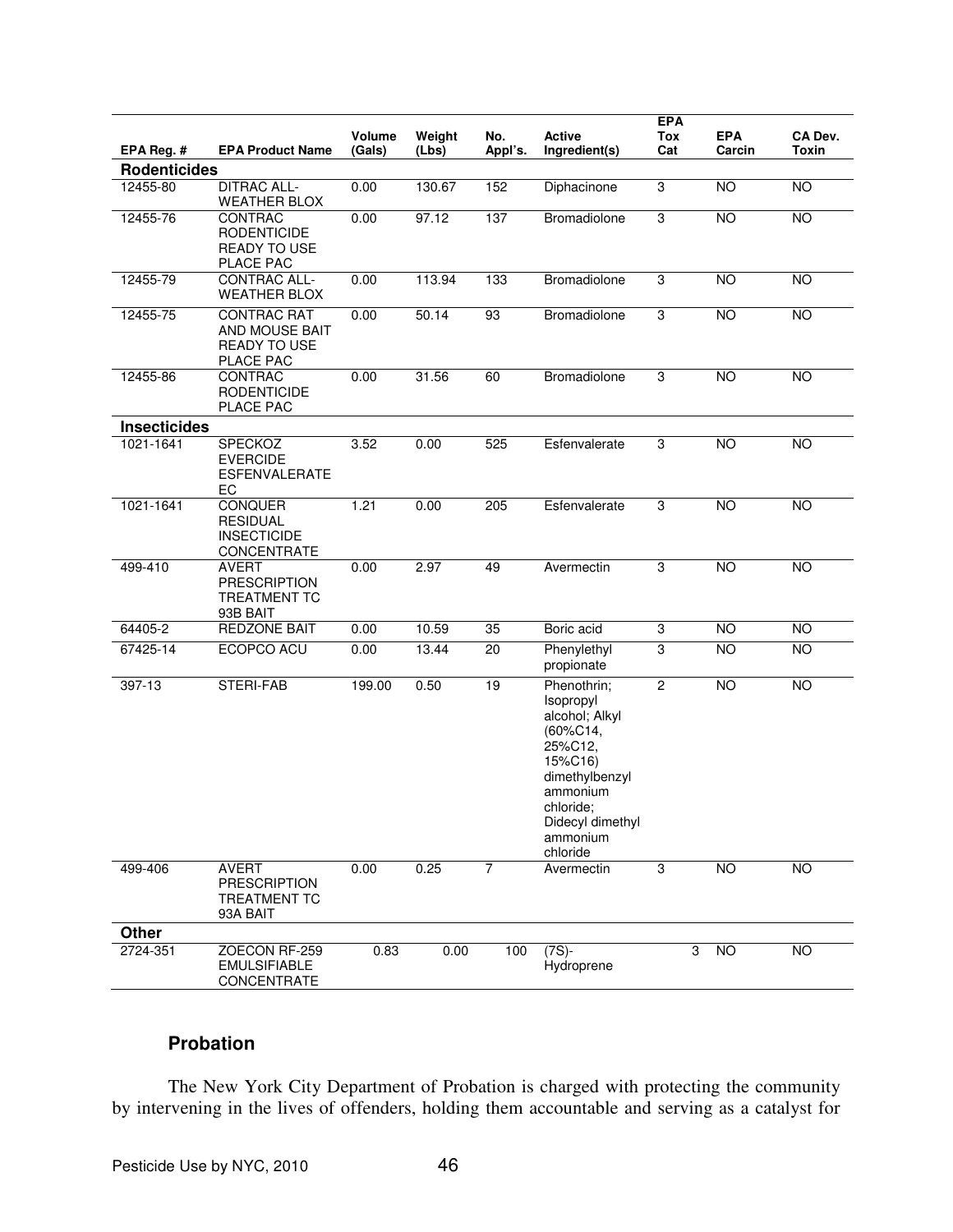positive change. In collaboration with the community and other justice partners they provide information and services to the courts, give victims a voice in the justice system, and help strengthen families. The agency contracts for pest control through the city-wide contract administered by DCAS. Table 43 summarizes pesticide use by pesticide type. Table 44 lists all pesticide products used by DOP in 2010.

| <b>Volume</b>         |         |            |        | Weiaht     | <b>Times Applied</b> |            |  |
|-----------------------|---------|------------|--------|------------|----------------------|------------|--|
| <b>Pesticide Type</b> | Gallons | % of Total | Pounds | % of Total | <b>Number</b>        | % of Total |  |
| Rodenticide           | 0.0     | $0.0\%$    | 32.8   | 99.4%      | 47                   | 36.4%      |  |
| Insecticide           | 0.4     | 100.0%     | 0.2    | 0.6%       | 82                   | 63.6%      |  |
| <b>Totals</b>         | 0.4     |            | 33.0   |            | 129                  |            |  |

#### **Table 43: Types of Pesticides Used by DOP in 2010**

#### **Table 44: Pesticide Products Used by DOP in 2010**

|                     |                                                                                 | Volume | Weight | No.            | <b>Active</b>       | <b>EPA</b><br>Tox | <b>EPA</b> | CA<br>Dev. |
|---------------------|---------------------------------------------------------------------------------|--------|--------|----------------|---------------------|-------------------|------------|------------|
| EPA Reg. $#$        | <b>EPA Product Name</b>                                                         | (Gals) | (Lbs)  | Appl's.        | Ingredient(s)       | Cat               | Carcin     | Toxin      |
| <b>Rodenticides</b> |                                                                                 |        |        |                |                     |                   |            |            |
| 12455-80            | <b>DITRAC ALL-</b><br><b>WEATHER BLOX</b>                                       | 0.00   | 25.25  | 33             | Diphacinone         | 3                 | NO.        | <b>NO</b>  |
| 12455-75            | CONTRAC RAT AND<br><b>MOUSE BAIT READY</b><br>TO USE PLACE PAC                  | 0.00   | 3.56   | $\overline{7}$ | <b>Bromadiolone</b> | 3                 | NO.        | <b>NO</b>  |
| 12455-79            | <b>CONTRAC ALL-</b><br><b>WEATHER BLOX</b>                                      | 0.00   | 2.63   | 4              | <b>Bromadiolone</b> | 3                 | NO.        | <b>NO</b>  |
| 12455-76            | <b>CONTRAC</b><br><b>RODENTICIDE</b><br><b>READY TO USE</b><br><b>PLACE PAC</b> | 0.00   | 1.31   | 3              | <b>Bromadiolone</b> | 3                 | NO.        | <b>NO</b>  |
| <b>Insecticides</b> |                                                                                 |        |        |                |                     |                   |            |            |
| 1021-1641           | <b>CONQUER RESIDUAL</b><br><b>INSECTICIDE</b><br><b>CONCENTRATE</b>             | 0.25   | 0.00   | 46             | Esfenvalerate       | 3                 | NO.        | <b>NO</b>  |
| 1021-1641           | <b>SPECKOZ EVERCIDE</b><br><b>ESFENVALERATE EC</b>                              | 0.10   | 0.00   | 32             | Esfenvalerate       | 3                 | <b>NO</b>  | <b>NO</b>  |
| 499-410             | AVERT<br><b>PRESCRIPTION</b><br>TREATMENT TC 93B<br><b>BAIT</b>                 | 0.00   | 0.20   | 4              | Avermectin          | 3                 | NO.        | <b>NO</b>  |

### **Queens Public Libraries**

The Queens Public Library (QPL) manages 64 libraries as well as indoor, outdoor and office facilities. Contractors are hired for pest management as needed and the major pest infestations are roaches and mice. Table 45 summarizes pesticide use by pesticide type. Table 46 lists all pesticide products used by QPL in 2010.

|  | Table 45: Types of Pesticides Used by QPL in 2010 |  |  |
|--|---------------------------------------------------|--|--|
|--|---------------------------------------------------|--|--|

|                       | Volume  |            |               | Weiaht     | <b>Times Applied</b> |            |  |
|-----------------------|---------|------------|---------------|------------|----------------------|------------|--|
| <b>Pesticide Type</b> | Gallons | % of Total | <b>Pounds</b> | % of Total | <b>Number</b>        | % of Total |  |
| Rodenticide           | 0.0     | $0.0\%$    | 8.4           | 100.0%     |                      | 54.5%      |  |
| Insecticide           | 8. ا    | 100.0%     | 0.0           | 0.0%       | h                    | 45.5%      |  |
| <b>Totals</b>         | 8. ا    |            | 8.4           |            |                      |            |  |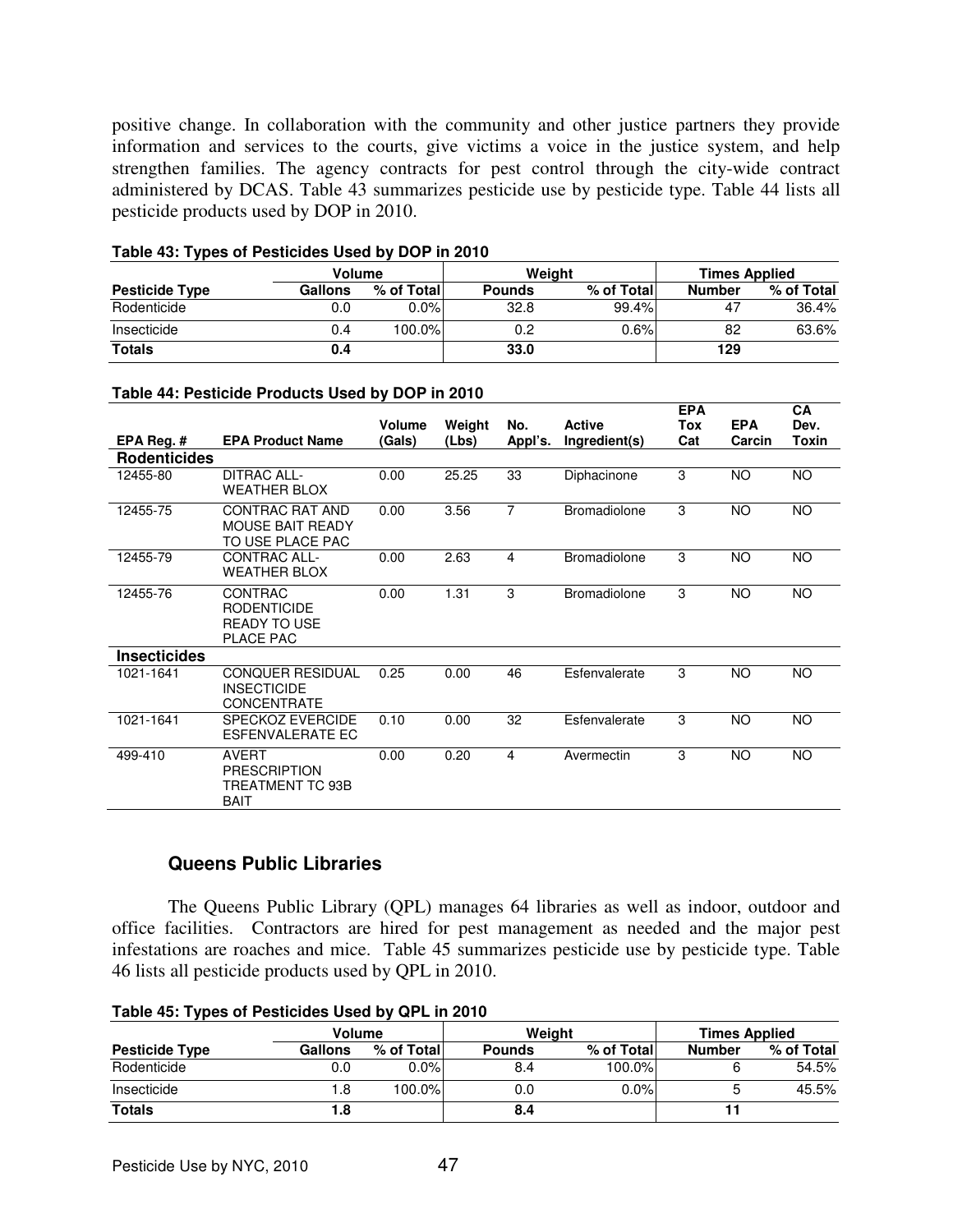| EPA Req.#           | <b>EPA Product Name</b>                              | <b>Volume</b><br>(Gals) | Weight<br>(Lbs) | No.<br>Appl's. | <b>Active</b><br>Ingredient(s) | <b>EPA</b><br>Tox<br>Cat | <b>EPA</b><br>Carcin | CA<br>Dev.<br>Toxin |
|---------------------|------------------------------------------------------|-------------------------|-----------------|----------------|--------------------------------|--------------------------|----------------------|---------------------|
| <b>Rodenticides</b> |                                                      |                         |                 |                |                                |                          |                      |                     |
| 12455-86            | <b>CONTRAC</b><br>RODENTICIDE PLACE<br><b>PAC</b>    | 0.00                    | 8.44            | 6              | <b>Bromadiolone</b>            | 3                        | ΝO                   | NO                  |
| <b>Insecticides</b> |                                                      |                         |                 |                |                                |                          |                      |                     |
| 73748-7             | BIFENTHRIN 7.9<br>TERMITICIDE/INSECT<br><b>ICIDE</b> | 1.75                    | 0.00            | 4              | <b>Bifenthrin</b>              | 3                        | <b>YES</b>           | <b>NO</b>           |
| 432-763             | SUSPEND SC<br><b>INSECTICIDE</b>                     | 0.00                    | 0.00            |                | Deltamethrin                   | 3                        | ΝO                   | NO                  |

#### **Table 46: Pesticide Products Used by QPL in 2010**

### **Sanitation**

 The Department of Sanitation (DSNY) manages garages, office buildings, transfer stations, and various publicly-owned lots throughout the city. DSNY employs two certified pesticide applicators that make routine visits to facilities and responds to emergency calls because of the nature of the agency's work – managing garbage – pest problems are endemic at some facilities. DSNY also contracts for weed control on some of the City's rights-of-way. DSNY began entering data from staff into our NYCPURS system in 2010. Table 47 summarizes pesticide use by pesticide type. Table 48 lists the products used by DSNY.

#### **Table 47: Types of Pesticides Used by DSNY in 2010**

|                       | Volume  |            | Weiaht        |            | <b>Times Applied</b> |            |  |
|-----------------------|---------|------------|---------------|------------|----------------------|------------|--|
| <b>Pesticide Type</b> | Gallons | % of Total | <b>Pounds</b> | % of Total | <b>Number</b>        | % of Total |  |
| Rodenticide           | 33.4    | 2.4%       | 15.3          | 39.6%l     | 298                  | 25.1%      |  |
| Insecticide           | 61.7    | 4.5%       | 23.3          | 60.4%      | 534                  | 45.0%      |  |
| Herbicide             | .269.3  | 93.0%      | 0.0           | $0.0\%$    | 354                  | 29.8%      |  |
| <b>Totals</b>         | 1,364.5 |            | 38.6          |            | 1,186                |            |  |

#### **Table 48: List of Pesticides Applied by DSNY in 2010**

|                     | <b>EPA Product</b>                                                              | <b>Volume</b> | Weight | No.     |                             | <b>EPA</b><br>Tox | <b>EPA</b> | CA<br>Dev. |
|---------------------|---------------------------------------------------------------------------------|---------------|--------|---------|-----------------------------|-------------------|------------|------------|
| EPA Reg.#           | Name                                                                            | (Gals)        | (Lbs)  | Appl's. | <b>Active Ingredient(s)</b> | Cat               | Carcin     | Toxin      |
| <b>Rodenticides</b> |                                                                                 |               |        |         |                             |                   |            |            |
| 12455-76            | <b>CONTRAC</b><br><b>RODENTICIDE</b><br><b>READY TO USE</b><br>PLACE PAC        | 14.80         | 5.27   | 132     | <b>Bromadiolone</b>         | 3                 | NO.        | <b>NO</b>  |
| 12455-89            | FINAL ALL-<br><b>WEATHER BLOX</b>                                               | 11.32         | 7.29   | 106     | <b>Brodifacoum</b>          | 3                 | NO.        | <b>NO</b>  |
| 12455-76            | <b>ZEP TOTAL</b><br>CONTROL<br>PELLET PACKS<br>TOTAL<br>CONTROL<br><b>SYSTE</b> | 7.26          | 2.71   | 60      | <b>Bromadiolone</b>         | 3                 | <b>NO</b>  | <b>NO</b>  |
| <b>Insecticides</b> |                                                                                 |               |        |         |                             |                   |            |            |
| 100-1066            | <b>DEMAND CS</b>                                                                | 3.02          | 21.00  | 164     | Cyhalothrin, lambda         | 3                 | NO.        | NO.        |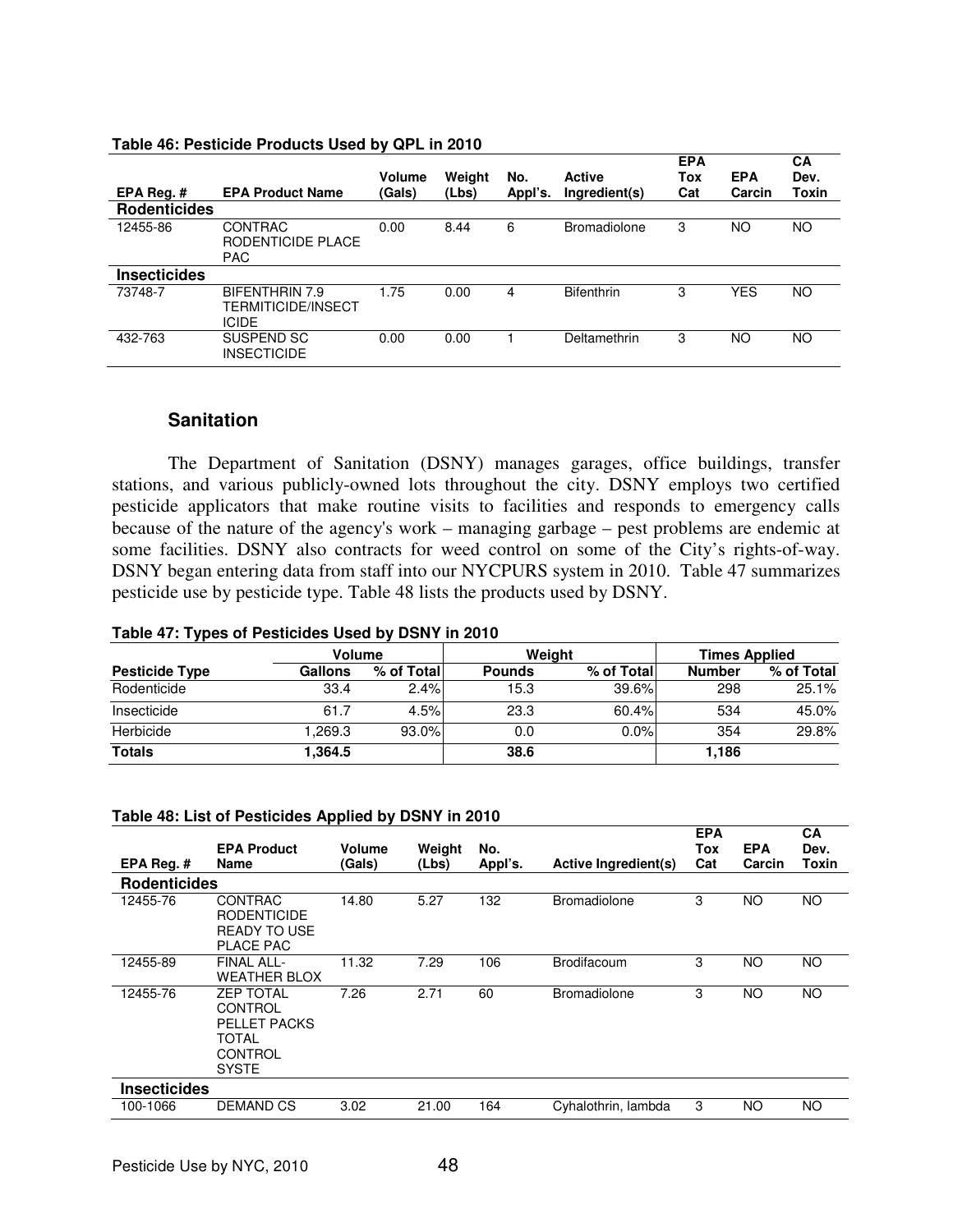| EPA Reg.#         | <b>EPA Product</b><br>Name                                                                     | <b>Volume</b><br>(Gals) | Weight<br>(Lbs) | No.<br>Appl's.  | <b>Active Ingredient(s)</b>                    | <b>EPA</b><br>Tox<br>Cat | <b>EPA</b><br>Carcin | CA<br>Dev.<br><b>Toxin</b> |
|-------------------|------------------------------------------------------------------------------------------------|-------------------------|-----------------|-----------------|------------------------------------------------|--------------------------|----------------------|----------------------------|
|                   | <b>INSECTICIDE</b><br><b>SUSPEND SC</b>                                                        |                         |                 |                 |                                                |                          |                      | <b>NO</b>                  |
| 432-763           |                                                                                                | 0.68                    | 0.00            | 151             | Deltamethrin                                   | 3                        | <b>NO</b>            |                            |
| 432-1363          | <b>TEMPO SC</b><br><b>INSECTICIDE</b>                                                          | 0.13                    | 0.00            | $\overline{74}$ | Cyfluthrin, beta                               | 3                        | <b>NO</b>            | <b>NO</b>                  |
| 432-1257          | <b>MAXFORCE</b><br>ROACH BAIT<br>F.05                                                          | 19.62                   | 1.24            | 51              | Fipronil                                       | $\overline{3}$           | <b>YES</b>           | <b>NO</b>                  |
| 432-1256          | <b>MAXFORCE FC</b><br><b>ANT BAIT</b><br><b>STATIONS</b>                                       | 34.71                   | 0.39            | 31              | Fipronil                                       | 3                        | <b>YES</b>           | <b>NO</b>                  |
| 73766-1           | <b>GOURMET ANT</b><br><b>BAIT GEL</b>                                                          | 0.52                    | 0.12            | 30              | Disodium octaborate<br>tetrahydrate            | 3                        | $\overline{NO}$      | <b>NO</b>                  |
| 432-1252          | <b>MAXFORCE</b><br>PROFESSIONAL<br><b>INSECT</b><br><b>CONTROL ANT</b><br>KILLER BA            | 0.06                    | 0.14            | 11              | Hydramethylnon                                 | 3                        | <b>YES</b>           | <b>YES</b>                 |
| 9444-168          | <b>COUNTRY VET</b><br><b>ROACH</b><br><b>EMBARGO WITH</b><br><b>GROWTH</b><br><b>INHIBITOR</b> | 2.38                    | 0.00            | 8               | Esfenvalerate;<br>Prallethrin;<br>Pyriproxyfen | 3                        | <b>NO</b>            | <b>NO</b>                  |
| 432-1259          | <b>PRODUCT: RBF5</b>                                                                           | 0.00                    | 0.38            | 8               | Fipronil                                       | 3                        | <b>YES</b>           | $\overline{NO}$            |
| 2724-274          | <b>GOLDEN</b><br>MALRIN RF-128<br><b>FLY KILLER</b>                                            | 0.63                    | 0.00            | 3               | Methomyl; (Z)-9-<br>Tricosene                  | $\overline{3}$           | <b>NO</b>            | <b>NO</b>                  |
| 432-1258          | <b>MAXFORCE</b><br>LARGE ROACH<br>BAIT F.03                                                    | 0.00                    | 0.03            | $\mathbf{1}$    | Fipronil                                       | 3                        | <b>YES</b>           | <b>NO</b>                  |
| 432-1251          | <b>MAXFORCE</b><br><b>ROACH</b><br><b>CONTROL</b><br><b>SYSTEM</b>                             | 0.00                    | 0.03            | $\mathbf{1}$    | Hydramethylnon                                 | $\overline{3}$           | <b>YES</b>           | <b>YES</b>                 |
| 432-1373          | TEMPO 1%<br><b>PROFESSIONAL</b><br><b>INSECTICIDE</b>                                          | 0.00                    | 0.00            | $\mathbf{1}$    | Cyfluthrin                                     | 3                        | <b>NO</b>            | <b>NO</b>                  |
| <b>Herbicides</b> |                                                                                                |                         |                 |                 |                                                |                          |                      |                            |
| 524-454           | <b>ROUNDUP</b><br><b>ORIGINAL II</b><br><b>HERBICIDE</b>                                       | 164.51                  | $\Omega$        | 180             | Glyphosate,<br>isopropylamine salt             | $\overline{c}$           | <b>NO</b>            | <b>NO</b>                  |
| 352-601           | <b>OUST XP</b><br><b>HERBICIDE</b>                                                             | 951.48                  | $\mathbf 0$     | 161             | Sulfometuron methyl                            | 3                        | $\overline{NO}$      | <b>NO</b>                  |
| 72167-11          | <b>VEGETATION</b><br>MANAGEMENT<br><b>SFM 75</b>                                               | 153.36                  | $\mathbf 0$     | 13              | Sulfometuron methyl                            | 3                        | <b>NO</b>            | <b>NO</b>                  |

# **Taxi and Limousine Commission**

 The Taxi and Limousine Commission (TLC) licenses and regulates over 50,000 vehicles and approximately 100,000 drivers, performs safety and emissions inspections of the more than 13,000 medallion taxicabs three times each year, and holds numerous hearings for violations of City and TLC rules and regulations, making it the most active taxi and limousine licensing regulatory agency in the United States. The agency contracts for pest control through the citywide contract administered by DCAS. Table 49 summarizes pesticide use by pesticide type. Table 50 lists all pesticide products used by TLC in 2010.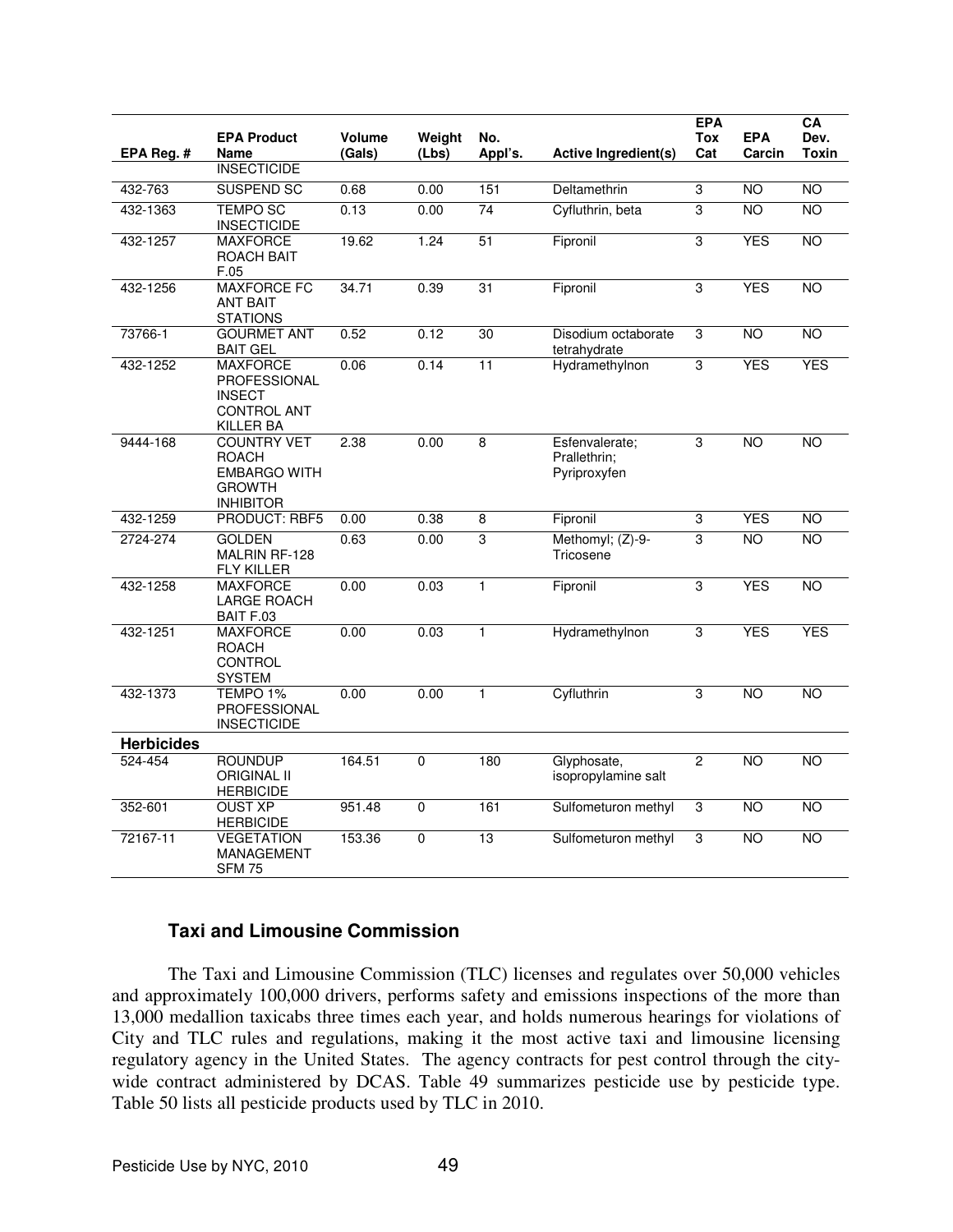|                       | Volume  |            | Weiaht        |            | <b>Times Applied</b> |            |  |
|-----------------------|---------|------------|---------------|------------|----------------------|------------|--|
| <b>Pesticide Type</b> | Gallons | % of Total | <b>Pounds</b> | % of Total | <b>Number</b>        | % of Total |  |
| Rodenticide           | 0.0     | $0.0\%$    | 1.2           | 95.9%      |                      | 8.6%       |  |
| Insecticide           | 0.1     | 100.0%     | 0.1           | 4.1%       | 32                   | 91.4%      |  |
| Other                 | 0.0     | 12.9%      | 0.0           | 0.0%       |                      | 2.9%       |  |
| <b>Totals</b>         |         |            | 1.2           |            | 35                   |            |  |

### **Table 49: Types of Pesticides Used by TLC in 2010**

#### **Table 50: Pesticide Products Used by TLC in 2010**

|                     |                                                                          | <b>Volume</b> | Weight | No.            | <b>Active</b>       | <b>EPA</b><br>Tox | <b>EPA</b> | CА<br>Dev. |
|---------------------|--------------------------------------------------------------------------|---------------|--------|----------------|---------------------|-------------------|------------|------------|
| EPA Reg. $#$        | <b>EPA Product Name</b>                                                  | (Gals)        | (Lbs)  | Appl's.        | Ingredient(s)       | Cat               | Carcin     | Toxin      |
| <b>Rodenticides</b> |                                                                          |               |        |                |                     |                   |            |            |
| 12455-76            | <b>CONTRAC</b><br><b>RODENTICIDE</b><br><b>READY TO USE</b><br>PLACE PAC | 0.00          | 0.84   | $\overline{c}$ | <b>Bromadiolone</b> | 3                 | NO.        | <b>NO</b>  |
| 12455-79            | <b>CONTRAC ALL-</b><br><b>WEATHER BLOX</b>                               | 0.00          | 0.31   |                | <b>Bromadiolone</b> | 3                 | ΝO         | <b>NO</b>  |
| <b>Insecticides</b> |                                                                          |               |        |                |                     |                   |            |            |
| 1021-1641           | SPECKOZ EVERCIDE<br><b>ESFENVALERATE EC</b>                              | 0.03          | 0.02   | 18             | Esfenvalerate       | 3                 | <b>NO</b>  | <b>NO</b>  |
| 1021-1641           | <b>CONQUER RESIDUAL</b><br><b>INSECTICIDE</b><br><b>CONCENTRATE</b>      | 0.03          | 0.03   | 12             | Esfenvalerate       | 3                 | NO.        | <b>NO</b>  |
| 432-763             | SUSPEND SC<br><b>INSECTICIDE</b>                                         | 0.01          | 0.00   | 2              | Deltamethrin        | 3                 | NO.        | <b>NO</b>  |
| Other               |                                                                          |               |        |                |                     |                   |            |            |
| 2724-351            | ZOECON RF-259<br><b>EMULSIFIABLE</b><br><b>CONCENTRATE</b>               | 0.01          | 0.00   | 1              | (7S)-<br>Hydroprene | 3                 | <b>NO</b>  | <b>NO</b>  |

# **Transportation**

The Department of Transportation (DOT) has a staff of over 4,000 that oversees one of the most complex urban transportation networks in the world. They manage approximately 5,800 miles of streets, sidewalks, and highways and 789 bridge structures, including six tunnels. They operate the Staten Island Ferry, oversee ferry operations on City-owned piers and operate approximately 75 facilities throughout the City. DOT is responsible for pest management at maintenance yards, lots, and agency offices throughout the city, as well as on rights-of-way along city highways. DOT is also contracted by New York State to provide right-of-way maintenance on state highways within city borders. Table 51 summarizes pesticide use by pesticide type. Table 52 lists all pesticide products used by DOT in 2010.

|                       | <b>TADIC UT. TYPCS OFF CSHORCS OSCA DY DOT IN EVID</b> |            |               |            |                      |            |  |  |  |  |  |  |  |
|-----------------------|--------------------------------------------------------|------------|---------------|------------|----------------------|------------|--|--|--|--|--|--|--|
|                       | Volume                                                 |            |               | Weight     | <b>Times Applied</b> |            |  |  |  |  |  |  |  |
| <b>Pesticide Type</b> | Gallons                                                | % of Total | <b>Pounds</b> | % of Total | <b>Number</b>        | % of Total |  |  |  |  |  |  |  |
| Rodenticide           | 0.0                                                    | $0.0\%$    | 108.5         | 98.1%      | 112                  | 10.2%      |  |  |  |  |  |  |  |
| Insecticide           | 0.7                                                    | 0.4%       | 2.1           | 1.9%       | 234                  | 21.4%      |  |  |  |  |  |  |  |
| Herbicide             | 193.2                                                  | $99.6\%$   | 0.0           | 0.0%       | 747                  | 68.3%      |  |  |  |  |  |  |  |
| <b>Totals</b>         | 193.9                                                  |            | 110.7         |            | 1,093                |            |  |  |  |  |  |  |  |

# **Table 51: Types of Pesticides Used by DOT in 2010**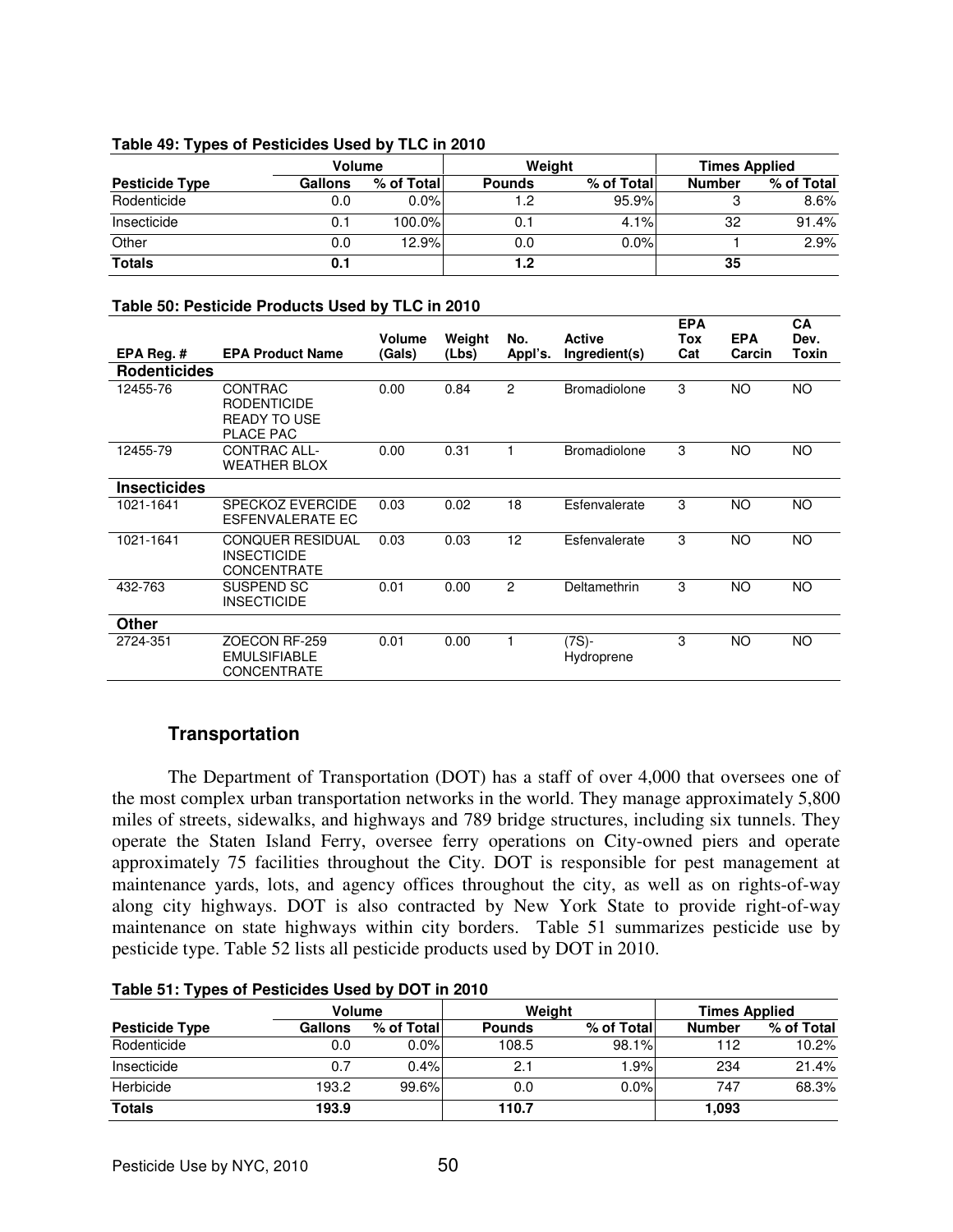| EPA Reg. $#$        | <b>EPA Product Name</b>                                                          | <b>Volume</b><br>(Gals) | Weight<br>(Lbs) | No.<br>Appl's. | <b>Active</b><br>Ingredient(s)                                                                                                                                | <b>EPA</b><br><b>Tox</b><br>Cat | <b>EPA</b><br>Carcin | CA<br>Dev.<br><b>Toxin</b> |
|---------------------|----------------------------------------------------------------------------------|-------------------------|-----------------|----------------|---------------------------------------------------------------------------------------------------------------------------------------------------------------|---------------------------------|----------------------|----------------------------|
| <b>Rodenticides</b> |                                                                                  |                         |                 |                |                                                                                                                                                               |                                 |                      |                            |
| 12455-79            | CONTRAC ALL-<br><b>WEATHER BLOX</b>                                              | 0.00                    | 15.75           | 26             | Bromadiolone                                                                                                                                                  | 3                               | NO                   | NO                         |
| 12455-80            | <b>DITRAC ALL-</b><br><b>WEATHER BLOX</b>                                        | 0.00                    | 16.88           | 25             | Diphacinone                                                                                                                                                   | 3                               | <b>NO</b>            | <b>NO</b>                  |
| 12455-76            | CONTRAC<br><b>RODENTICIDE</b><br><b>READY TO USE</b><br>PLACE PAC                | 0.00                    | 10.22           | 19             | <b>Bromadiolone</b>                                                                                                                                           | 3                               | <b>NO</b>            | NO                         |
| 12455-86            | <b>CONTRAC</b><br><b>RODENTICIDE</b><br>PLACE PAC                                | 0.00                    | 28.38           | 18             | Bromadiolone                                                                                                                                                  | 3                               | <b>NO</b>            | <b>NO</b>                  |
| 56-42               | <b>BAIT BLOCK</b><br>RODENTIICDE<br><b>WITH PEANUT</b><br><b>BUTTER FLAVORIZ</b> | 0.00                    | 36.56           | 16             | Diphacinone                                                                                                                                                   | 3                               | <b>NO</b>            | <b>NO</b>                  |
| 12455-16            | <b>ZP TRACKING</b><br><b>POWDER</b>                                              | 0.00                    | 0.75            | 8              | Zinc phosphide                                                                                                                                                | $\mathbf{1}$                    | <b>NO</b>            | <b>NO</b>                  |
| <b>Insecticides</b> |                                                                                  |                         |                 |                |                                                                                                                                                               |                                 |                      |                            |
| 1021-1641           | <b>SPECKOZ</b><br><b>EVERCIDE</b><br><b>ESFENVALERATE</b><br>ЕC                  | 0.38                    | 0.00            | 140            | Esfenvalerate                                                                                                                                                 | 3                               | <b>NO</b>            | <b>NO</b>                  |
| 1021-1641           | <b>CONQUER</b><br><b>RESIDUAL</b><br><b>INSECTICIDE</b><br><b>CONCENTRATE</b>    | 0.19                    | 0.00            | 53             | Esfenvalerate                                                                                                                                                 | 3                               | NO                   | $\overline{NO}$            |
| 432-763             | SUSPEND SC<br><b>INSECTICIDE</b>                                                 | 0.12                    | 0.00            | 26             | Deltamethrin                                                                                                                                                  | 3                               | <b>NO</b>            | <b>NO</b>                  |
| 432-1259            | PRODUCT: RBF5                                                                    | 0.00                    | 0.05            | $\,6$          | Fipronil                                                                                                                                                      | 3                               | <b>YES</b>           | <b>NO</b>                  |
| 73748-7             | <b>BIFENTHRIN 7.9</b><br><b>TERMITICIDE/INSE</b><br><b>CTICIDE</b>               | 0.01                    | 0.00            | 3              | Bifenthrin                                                                                                                                                    | 3                               | <b>YES</b>           | <b>NO</b>                  |
| 499-467             | <b>WHITMIRE AVERT</b><br><b>TC 181</b>                                           | 0.00                    | 1.47            | 3              | Avermectin                                                                                                                                                    | 3                               | NO                   | NO                         |
| 64405-2             | <b>REDZONE BAIT</b>                                                              | 0.00                    | 0.63            | $\overline{c}$ | Boric acid                                                                                                                                                    | 3                               | <b>NO</b>            | <b>NO</b>                  |
| 397-13              | STERI-FAB                                                                        | 0.00                    | 0.00            | $\mathbf{1}$   | Phenothrin;<br>Isopropyl alcohol;<br>Alkyl (60%C14,<br>25%C12, 15%C16)<br>dimethylbenzyl<br>ammonium<br>chloride; Didecyl<br>dimethyl<br>ammonium<br>chloride | 2                               | $\overline{10}$      | $\overline{10}$            |
| <b>Herbicides</b>   |                                                                                  |                         |                 |                |                                                                                                                                                               |                                 |                      |                            |
| 228-397             | RIVERDALE<br><b>VANQUISH</b><br><b>HERBICIDE</b>                                 | 48.67                   | 0.00            | 212            | Dicamba,<br>diglycolamine salt                                                                                                                                | 3                               | <b>NO</b>            | <b>NO</b>                  |
| 62719-556           | <b>ACCORD XRT II</b>                                                             | 64.84                   | 0.00            | 188            | Glyphosate,<br>dimethylammoniu<br>m salt                                                                                                                      | 3                               | <b>NO</b>            | <b>NO</b>                  |

# **Table 52: Pesticide Products Used by DOT in 2010**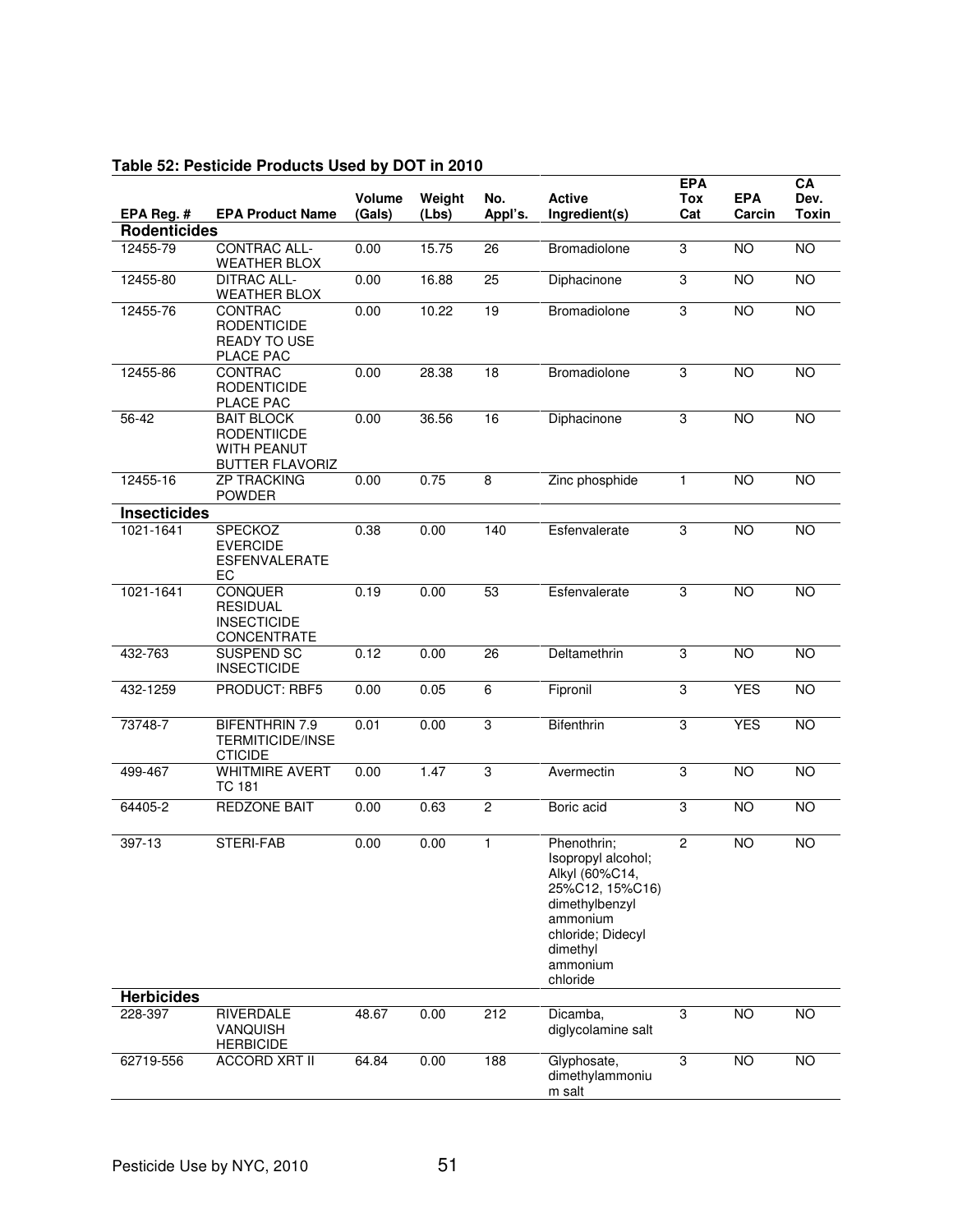| EPA Reg. $#$ | <b>EPA Product Name</b>                                    | Volume<br>(Gals) | Weight<br>(Lbs) | No.<br>Appl's. | <b>Active</b><br>Ingredient(s)                | <b>EPA</b><br>Tox<br>Cat | <b>EPA</b><br>Carcin | CA<br>Dev.<br>Toxin |
|--------------|------------------------------------------------------------|------------------|-----------------|----------------|-----------------------------------------------|--------------------------|----------------------|---------------------|
| 352-622      | <b>DUPONT OUST</b><br><b>EXTRA HERBICIDE</b>               | 1.89             | 0.00            | 185            | Sulfometuron<br>methyl:<br>Metsulfuron-methyl | 3                        | NΟ                   | NO.                 |
| 62719-176    | <b>PATHFINDER II</b>                                       | 77.75            | 0.00            | 146            | Triclopyr,<br>butoxyethyl ester               | 3                        | NO                   | <b>NO</b>           |
| 352-439      | <b>DUPONT ESCORT</b><br><b>XP HERBICIDE</b>                | 0.04             | 0.00            | 16             | Metsulfuron-methyl                            | 3                        | NO                   | <b>NO</b>           |
| Other        |                                                            |                  |                 |                |                                               |                          |                      |                     |
| 2724-351     | ZOECON RF-259<br><b>EMULSIFIABLE</b><br><b>CONCENTRATE</b> | 0.06             | 0.00            | 9              | (7S)-Hydroprene                               | 3                        | NO                   | NO.                 |

# **Youth and Community Development**

The Department of Youth and Community Development (DYCD) provides the City of New York with high-quality youth and family programming. The central task of DYCD is administering available City, state, and federal funds to effective community-based organizations. No data was received for DYCD in 2010.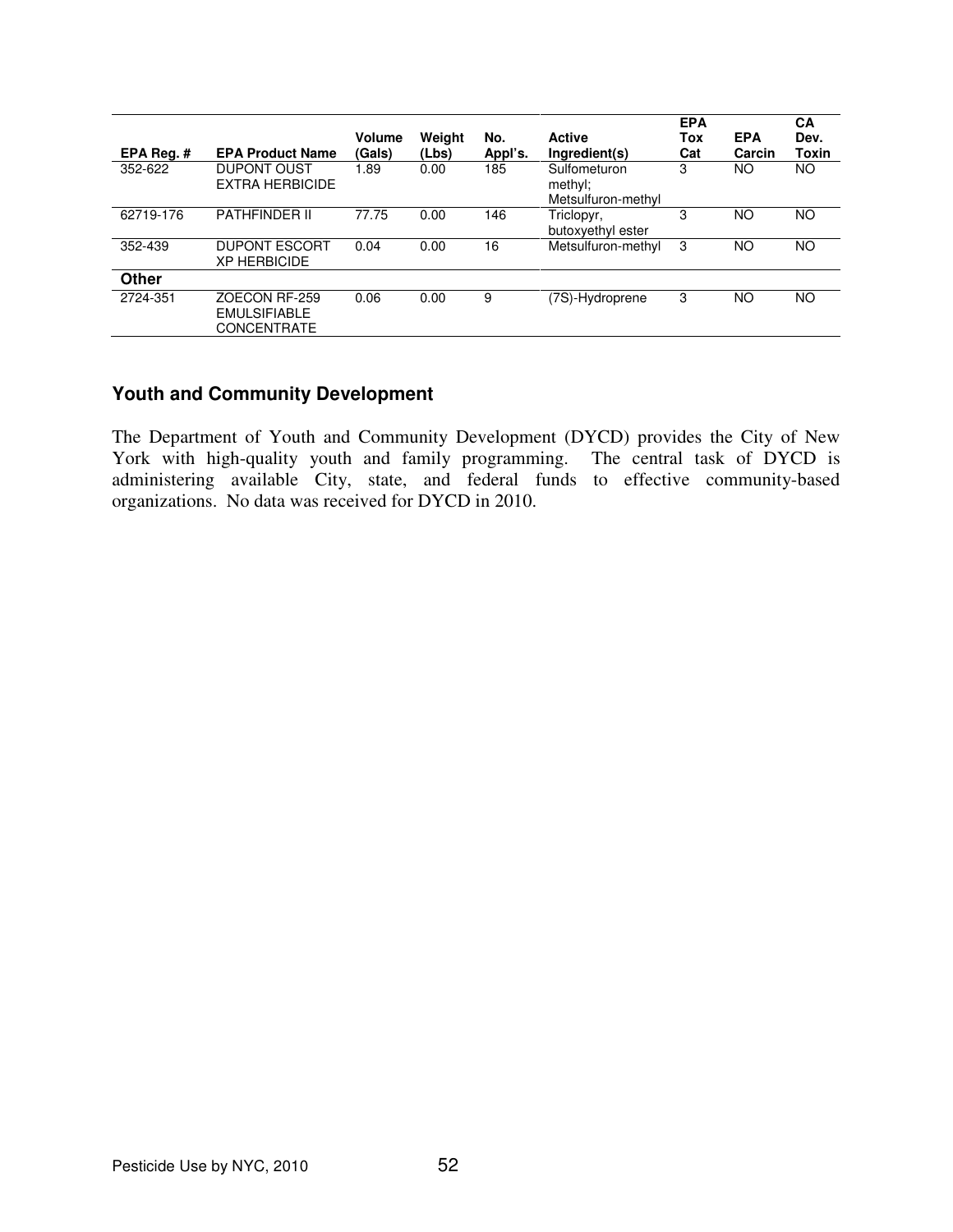# Appendix 1 Complete listing of pesticide products used by New York City Agencies by Pesticide Type

|                     |                                                                                  | <b>Volume</b> | Weight    | No.     | <b>Active</b>       | <b>EPA</b><br>Tox. | <b>EPA</b>      | <b>CA</b><br>Dev. |
|---------------------|----------------------------------------------------------------------------------|---------------|-----------|---------|---------------------|--------------------|-----------------|-------------------|
| EPA Reg. #          | <b>EPA Product Name</b>                                                          | (Gals)        | (Lbs)     | Appl's. | Ingredient(s)       | Cat.               | Carcin          | <b>Toxin</b>      |
| <b>Rodenticides</b> |                                                                                  |               |           |         |                     |                    |                 |                   |
| 12455-86            | <b>CONTRAC</b><br>RODENTICIDE PLACE<br><b>PAC</b>                                | 16.89         | 10,772.92 | 14,139  | Bromadiolone        | 3                  | <b>NO</b>       | <b>NO</b>         |
| 12455-79            | <b>CONTRAC ALL-</b><br><b>WEATHER BLOX</b>                                       | 15.13         | 10,912.18 | 11,168  | Bromadiolone        | $\overline{3}$     | <b>NO</b>       | <b>NO</b>         |
| 100-1050            | <b>TALON-G</b><br>RODENTICIDE BAIT<br><b>PACK MINI-PELLETS</b><br>WITH BI        | 0.00          | 8,060.03  | 6,979   | Brodifacoum         | 3                  | <b>NO</b>       | NO                |
| 7173-218            | <b>GENERATION MINI</b><br><b>BLOCKS</b>                                          | 0.50          | 1,830.69  | 4,696   | Difethialone        | 3                  | <b>NO</b>       | <b>NO</b>         |
| 12455-75            | <b>CONTRAC RAT AND</b><br><b>MOUSE BAIT READY</b><br>TO USE PLACE PAC            | 0.21          | 3,078.53  | 3,561   | Bromadiolone        | 3                  | NO              | NO                |
| 7173-258            | <b>DIFETHIALONE PASTE</b><br>PLACE PACKS                                         | 0.00          | 755.54    | 2,221   | Difethialone        | 3                  | N <sub>O</sub>  | NO                |
| 100-1055            | <b>WEATHERBLOK BAIT</b><br>WITH BITREX                                           | 0.01          | 1,080.12  | 1,719   | Brodifacoum         | $\overline{3}$     | <b>NO</b>       | NO <sub>1</sub>   |
| 12455-76            | CONTRAC<br>RODENTICIDE READY<br>TO USE PLACE PAC                                 | 14.80         | 785.43    | 1,036   | Bromadiolone        | 3                  | <b>NO</b>       | <b>NO</b>         |
| 12455-80            | <b>DITRAC ALL-</b><br><b>WEATHER BLOX</b>                                        | 0.02          | 778.12    | 838     | Diphacinone         | 3                  | <b>NO</b>       | <b>NO</b>         |
| 7173-202            | <b>MAKI MINI BLOCKS</b>                                                          | 0.21          | 640.06    | 727     | <b>Bromadiolone</b> | 3                  | <b>NO</b>       | <b>NO</b>         |
| 12455-56            | <b>DITRAC TRACKING</b><br><b>POWDER</b>                                          | 7.01          | 904.67    | 698     | Diphacinone         | $\overline{2}$     | <b>NO</b>       | <b>NO</b>         |
| 7173-208            | <b>MAKI RODENTICIDE</b><br><b>BAIT PACKS</b><br>(PELLETS)                        | 2.73          | 275.18    | 619     | Bromadiolone        | 3                  | <b>NO</b>       | <b>NO</b>         |
| 82744-2             | <b>RATIMOR SOFT BAIT</b>                                                         | 0.00          | 147.53    | 342     | Bromadiolone        | 3                  | <b>NO</b>       | <b>NO</b>         |
| 12455-89            | FINAL ALL-WEATHER<br><b>BLOX</b>                                                 | 11.32         | 63.32     | 257     | Brodifacoum         | 3                  | $\overline{NO}$ | NO                |
| 100-1052            | <b>TALON-G</b><br><b>RODENTICIDE</b><br>PELLETS WITH<br><b>BITREX</b>            | 0.00          | 131.45    | 189     | Brodifacoum         | 3                  | $\overline{10}$ | <b>NO</b>         |
| 12455-16            | <b>ZP TRACKING</b><br><b>POWDER</b>                                              | 0.00          | 18.91     | 109     | Zinc phosphide      | 1                  | <b>NO</b>       | <b>NO</b>         |
| 12455-69            | <b>CONTRAC</b><br><b>RODENTICIDE</b>                                             | 0.00          | 27.95     | 96      | Bromadiolone        | 3                  | <b>NO</b>       | <b>NO</b>         |
| 100-1051            | TALON-G<br>RODENTICIDE BAIT<br>PACK PELLETS WITH<br><b>BITREX</b>                | 0.00          | 46.67     | 95      | Brodifacoum         | $\overline{3}$     | NO <sub>1</sub> | <b>NO</b>         |
| 56-42               | <b>BAIT BLOCK</b><br>RODENTIICDE WITH<br><b>PEANUT BUTTER</b><br><b>FLAVORIZ</b> | 0.00          | 250.99    | 91      | Diphacinone         | 3                  | <b>NO</b>       | <b>NO</b>         |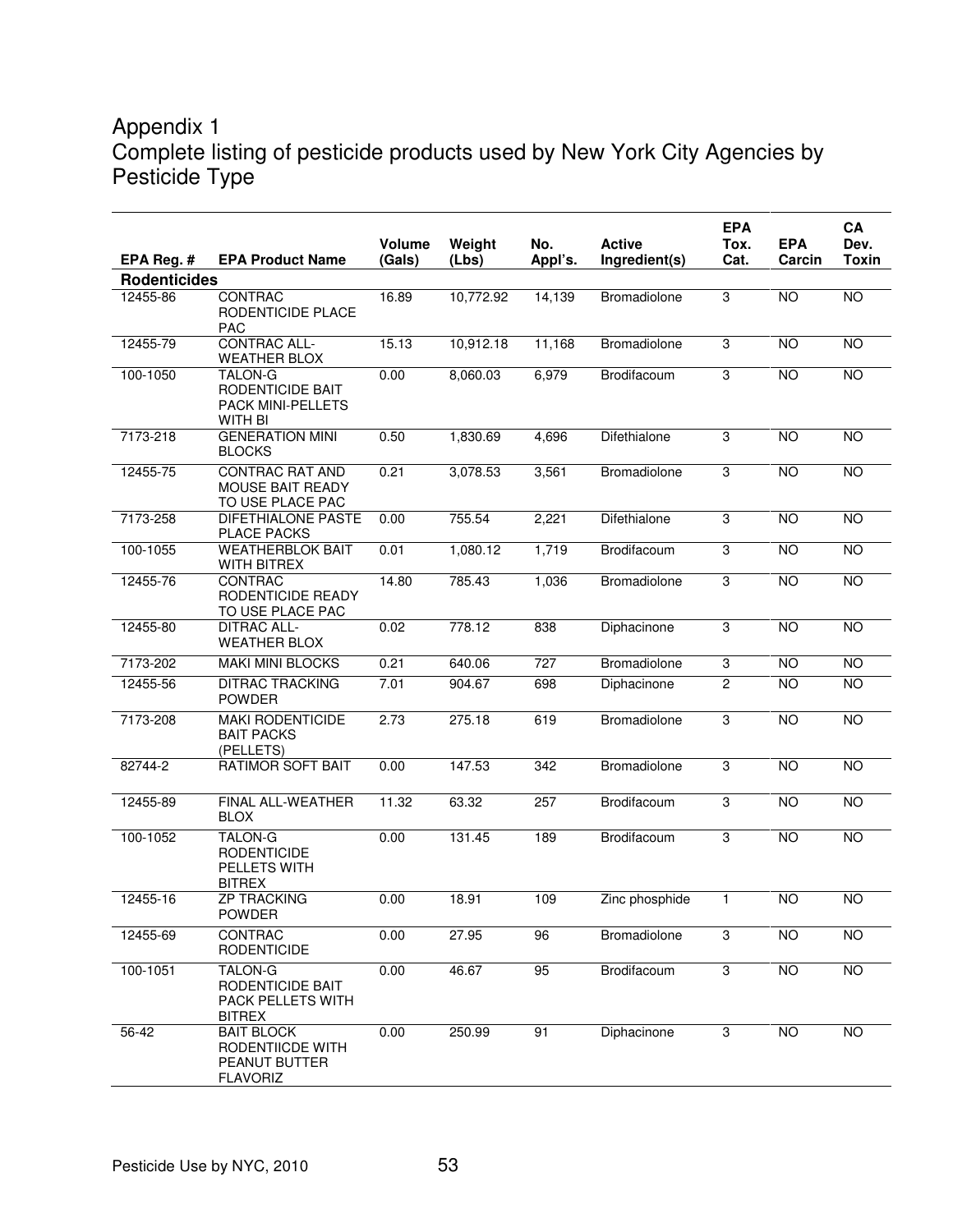| EPA Reg. # | <b>EPA Product Name</b>                                              | Volume<br>(Gals) | Weight         | No.             | <b>Active</b><br>Ingredient(s) | <b>EPA</b><br>Tox.<br>Cat. | <b>EPA</b><br>Carcin | CA<br>Dev.<br><b>Toxin</b> |
|------------|----------------------------------------------------------------------|------------------|----------------|-----------------|--------------------------------|----------------------------|----------------------|----------------------------|
| 100-1057   | TALON-G<br><b>RODENTICIDE MINI-</b><br>PELLETS WITH<br><b>BITREX</b> | 0.00             | (Lbs)<br>51.78 | Appl's.<br>89   | Brodifacoum                    | 3                          | <b>NO</b>            | <b>NO</b>                  |
| 12455-76   | ZEP TOTAL CONTROL<br>PELLET PACKS TOTAL<br>CONTROL SYSTE             | 7.26             | 2.71           | 60              | Bromadiolone                   | $\overline{3}$             | <b>NO</b>            | <b>NO</b>                  |
| 12455-5    | <b>DITRAC ALL-</b><br><b>WEATHER CAKE</b>                            | 0.00             | 111.02         | 48              | Diphacinone                    | 3                          | <b>NO</b>            | NO                         |
| 7173-211   | <b>GENERATION</b><br>RODENTICIDE BAIT<br>PACKS (PELLETS)             | 0.00             | 18.02          | 46              | Difethialone                   | 3                          | $\overline{NO}$      | NO                         |
| 7173-188   | <b>MAKI RAT AND</b><br><b>MOUSE BAIT PACKS</b><br>(PELLETS)          | 0.00             | 61.85          | 42              | Bromadiolone                   | 3                          | $\overline{NO}$      | <b>NO</b>                  |
| 12455-97   | <b>FASTRAC PLACE</b><br><b>PACS</b>                                  | 0.00             | 8.70           | $\overline{37}$ | Bromethalin                    | 3                          | <b>NO</b>            | $\overline{10}$            |
| 12455-100  | <b>FASTRAC MOUSE</b><br>SEED PLACE PAC                               | 0.00             | 4.16           | 30              | Bromethalin                    | 3                          | <b>NO</b>            | NO                         |
| $56 - 70$  | J.T. EATON AC<br>FORMULA 90 READY-<br>TO-USE<br><b>RODENTICIDE</b>   | 0.00             | 16.07          | 28              | Chlorophacinone                | $\overline{3}$             | $\overline{NO}$      | NO                         |
| 12455-97   | <b>TOMCAT</b><br><b>QUICKSTRIKE</b><br>PELLETED BAIT                 | 0.00             | 0.11           | 24              | Bromethalin                    | 3                          | <b>NO</b>            | NO                         |
| 12455-108  | <b>FORMUS ALL-</b><br><b>WEATHER BLOX</b>                            | 0.00             | 3.88           | 22              | Brodifacoum                    | 0                          | <b>NO</b>            | <b>NO</b>                  |
| 7173-205   | D-CEASE LOOSE<br>PELLETS MOUSE AND<br><b>RAT BAIT</b>                | 0.00             | 20.27          | 18              | Difethialone                   | 3                          | $\overline{NO}$      | <b>NO</b>                  |
| 7173-172   | ROZOL BLUE<br><b>TRACKING POWDER</b>                                 | 0.00             | 8.25           | 11              | Chlorophacinone                | $\overline{2}$             | <b>NO</b>            | <b>NO</b>                  |
| 12455-61   | LIQUA-TOX II                                                         | 0.33             | 0.00           | $\overline{9}$  | Diphacinone,<br>sodium salt    | 3                          | <b>NO</b>            | <b>NO</b>                  |
| 12455-90   | <b>FINAL RODENTICIDE</b>                                             | 0.00             | 1.43           | 6               | Brodifacoum                    | $\overline{3}$             | $\overline{NO}$      | NO                         |
| 7173-113   | <b>ROZOL TRACKING</b><br>POWDER                                      | 0.00             | 1.63           | $\overline{4}$  | Chlorophacinone                | $\overline{2}$             | <b>NO</b>            | <b>NO</b>                  |
| 67517-72   | <b>ASSAULT MOUSE/RAT</b><br>PLACE PACK                               | 0.00             | 0.01           | 3               | Bromethalin                    | $\overline{3}$             | <b>NO</b>            | <b>NO</b>                  |
| 12455-39   | QUINTOX RAT AND<br><b>MOUSE BAIT</b>                                 | 0.00             | 0.63           | 1               | Cholecalciferol                | $\overline{3}$             | <b>NO</b>            | <b>NO</b>                  |
| 12455-95   | <b>FASTRAC ALL-</b><br><b>WEATHER BLOX</b>                           | 0.00             | 0.28           | 1               | Bromethalin                    | $\overline{3}$             | <b>NO</b>            | NO <sub>1</sub>            |
| 7173-76    | CHEMPAR ROZOL 2%<br>RODENTICIDE DUST<br><b>CONCENTRATE</b>           | 0.00             | 0.06           | 1               | Chlorophacinone                | $\mathbf{1}$               | <b>NO</b>            | NO                         |
| 12455-91   | <b>FINAL RODENTICIDE</b><br>READY-TO-USE<br>PLACE PAC                | 0.00             | 0.03           | 1               | Brodifacoum                    | 3                          | <b>NO</b>            | NO <sub>1</sub>            |
| 7173-258   | <b>D-CON BAIT PASTE</b><br><b>POUCHES</b>                            | 0.00             | 0.03           | 1               | Difethialone                   | 3                          | $\overline{NO}$      | NO <sub>1</sub>            |
| 10182-339  | <b>WEATHERBLOK BAIT</b><br>WITH BITREX                               | 0.00             | 0.00           | 1               | Brodifacoum                    | $\overline{3}$             | <b>NO</b>            | <b>NO</b>                  |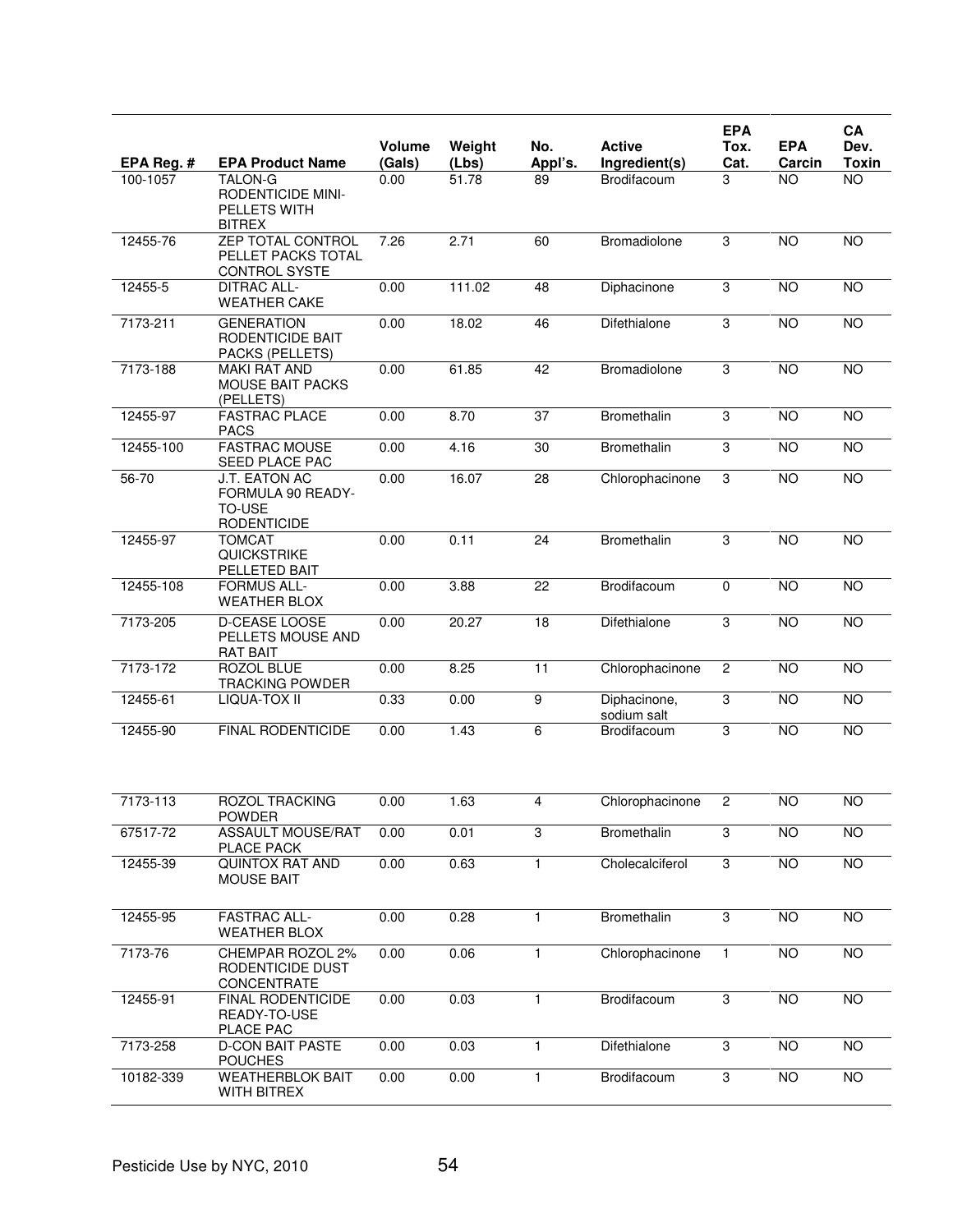|                     |                                                                        | <b>Volume</b> | Weight    | No.     | <b>Active</b>                                                                                                                                                    | <b>EPA</b><br>Tox.        | <b>EPA</b>      | CA<br>Dev.      |
|---------------------|------------------------------------------------------------------------|---------------|-----------|---------|------------------------------------------------------------------------------------------------------------------------------------------------------------------|---------------------------|-----------------|-----------------|
| EPA Reg. #          | <b>EPA Product Name</b>                                                | (Gals)        | (Lbs)     | Appl's. | Ingredient(s)                                                                                                                                                    | Cat.                      | Carcin          | <b>Toxin</b>    |
| <b>Insecticides</b> |                                                                        |               |           |         |                                                                                                                                                                  |                           |                 |                 |
| 432-763             | <b>SUSPEND SC</b><br><b>INSECTICIDE</b>                                | 815.18        | 144.76    | 25,022  | Deltamethrin                                                                                                                                                     | 3                         | NO              | $\overline{NO}$ |
| 499-304             | <b>WHITMIRE OPTEM ME</b><br>PT 600                                     | 163.95        | 74.20     | 7,371   | Cyfluthrin                                                                                                                                                       | $\overline{3}$            | <b>NO</b>       | <b>NO</b>       |
| 42750-117           | XYTECT 75WSP<br><b>INSECTICIDE</b>                                     | 0.00          | 691.73    | 6,395   | Imidacloprid                                                                                                                                                     | 3                         | NO              | $\overline{NO}$ |
| 73049-20            | <b>VECTOLEX CG</b><br><b>BIOLOGICAL</b><br><b>LARVICIDE</b>            | 0.14          | 43,521.07 | 5,371   | <b>Bacillus</b><br>sphaericus                                                                                                                                    | 3                         | <b>NO</b>       | <b>NO</b>       |
| 499-507             | <b>TC 248</b>                                                          | 5.03          | 118.79    | 4,236   | Dinotefuran                                                                                                                                                      | $\ensuremath{\mathsf{3}}$ | <b>NO</b>       | <b>NO</b>       |
| 64405-2             | <b>REDZONE BAIT</b>                                                    | 0.07          | 670.36    | 4,078   | Boric acid                                                                                                                                                       | $\overline{3}$            | NO <sub>1</sub> | <b>NO</b>       |
| 397-13              | <b>STERI-FAB</b>                                                       | 845.37        | 760.12    | 3,573   | Phenothrin;<br>Isopropyl alcohol;<br>Alkyl (60%C14,<br>25%C12.<br>15%C16)<br>dimethylbenzyl<br>ammonium<br>chloride; Didecyl<br>dimethyl<br>ammonium<br>chloride | $\overline{c}$            | N <sub>O</sub>  | NO              |
| 1021-1641           | <b>SPECKOZ EVERCIDE</b><br><b>ESFENVALERATE EC</b>                     | 17.58         | 9.61      | 2,170   | Esfenvalerate                                                                                                                                                    | 3                         | <b>NO</b>       | $\overline{NO}$ |
| 432-1363            | <b>TEMPO SC</b><br><b>INSECTICIDE</b>                                  | 224.51        | 2.76      | 1,897   | Cyfluthrin, beta                                                                                                                                                 | 3                         | <b>NO</b>       | <b>NO</b>       |
| 352-652             | <b>DUPONT ADVION</b><br>COCKROACH GEL<br><b>BAIT</b>                   | 0.00          | 77.37     | 1,760   | Indoxacarb                                                                                                                                                       | $\overline{3}$            | <b>NO</b>       | <b>NO</b>       |
| 432-1259            | PRODUCT: RBF5                                                          | 1.75          | 99.20     | 1,512   | Fipronil                                                                                                                                                         | $\ensuremath{\mathsf{3}}$ | <b>YES</b>      | <b>NO</b>       |
| 67425-14            | <b>ECOPCO ACU</b>                                                      | 42.41         | 150.82    | 1,402   | Phenylethyl<br>propionate                                                                                                                                        | 3                         | NO <sub>1</sub> | <b>NO</b>       |
| 432-1257            | <b>MAXFORCE ROACH</b><br>BAIT F.05                                     | 19.76         | 268.58    | 1,301   | Fipronil                                                                                                                                                         | 3                         | <b>YES</b>      | $\overline{NO}$ |
| 432-763             | <b>SUSPEND SC</b>                                                      | 43.17         | 0.02      | 1,197   | Deltamethrin                                                                                                                                                     | 3                         | NO              | $\overline{NO}$ |
| 432-1460            | <b>MAXFORCE FC</b><br>ROACH KILLER BAIT<br><b>GEL F.05</b>             | 0.00          | 48.77     | 1,140   | Fipronil                                                                                                                                                         | $\overline{3}$            | <b>YES</b>      | <b>NO</b>       |
| 279-3384            | <b>ROACH KIL</b><br>COMMERCIAL                                         | 0.00          | 242.67    | 918     | Boric acid                                                                                                                                                       | 3                         | NO              | NO              |
| 499-410             | <b>AVERT</b><br><b>PRESCRIPTION</b><br>TREATMENT TC 93B<br><b>BAIT</b> | 0.00          | 71.30     | 838     | Avermectin                                                                                                                                                       | $\overline{3}$            | NO              | <b>NO</b>       |
| 1021-1641           | <b>CONQUER RESIDUAL</b><br><b>INSECTICIDE</b><br>CONCENTRATE           | 1.88          | 2.04      | 627     | Esfenvalerate                                                                                                                                                    | 3                         | <b>NO</b>       | <b>NO</b>       |
| 432-1318            | MERIT 75 WSP                                                           | 0.00          | 422.33    | 541     | Imidacloprid                                                                                                                                                     | 3                         | NO              | <b>NO</b>       |
| 73766-1             | <b>GOURMET ANT BAIT</b><br><b>GEL</b>                                  | 0.58          | 11.44     | 499     | Disodium<br>octaborate<br>tetrahydrate                                                                                                                           | $\overline{3}$            | <b>NO</b>       | $\overline{NO}$ |
| 100-1066            | <b>DEMAND CS</b><br><b>INSECTICIDE</b>                                 | 103.33        | 21.00     | 410     | Cyhalothrin,<br>lambda                                                                                                                                           | $\overline{3}$            | $\overline{N}$  | NO <sub>1</sub> |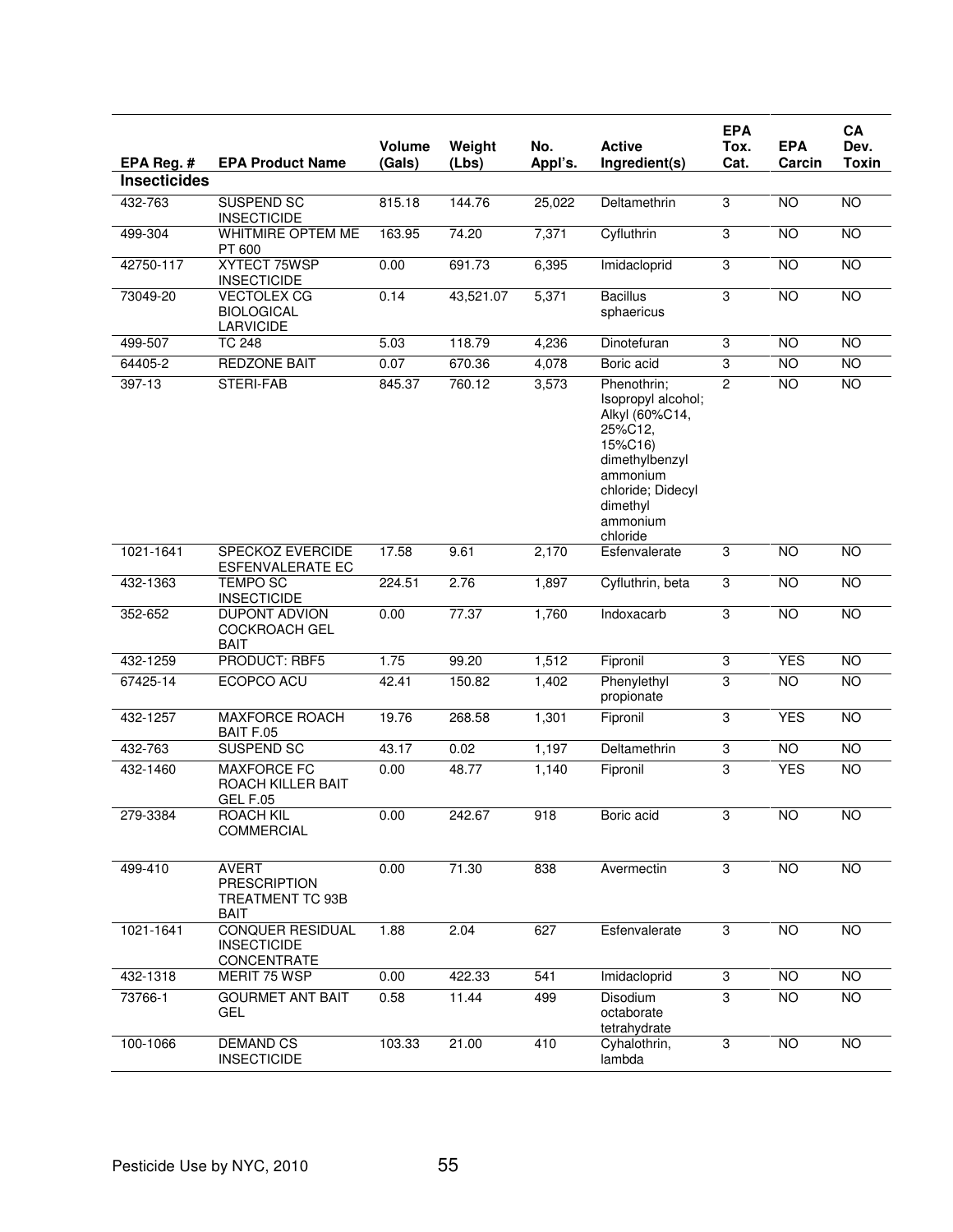|            |                                                                                  | Volume | Weight            | No.     | <b>Active</b>                                                                  | <b>EPA</b><br>Tox. | <b>EPA</b>      | CA<br>Dev.      |
|------------|----------------------------------------------------------------------------------|--------|-------------------|---------|--------------------------------------------------------------------------------|--------------------|-----------------|-----------------|
| EPA Reg. # | <b>EPA Product Name</b>                                                          | (Gals) | (Lbs)             | Appl's. | Ingredient(s)                                                                  | Cat.               | Carcin          | <b>Toxin</b>    |
| 73049-19   | <b>VECTOBAC CG</b><br><b>BIOLOGICAL</b><br><b>LARVICIDE</b><br><b>GRANULES</b>   | 0.00   | 5,413.27          | 361     | <b>Bacillus</b><br>thuringiensis,<br>subsp.<br>Israelensis, strain<br>AM 65-52 | 3                  | <b>NO</b>       | <b>NO</b>       |
| 432-1254   | <b>MAXFORCE</b><br>PROFESSIONAL<br><b>INSECT CONTROL</b><br>ROACH KILLER         | 18.17  | 15.73             | 342     | Hydramethylnon                                                                 | 3                  | <b>YES</b>      | <b>YES</b>      |
| 7946-25    | <b>IMICIDE HP</b>                                                                | 33.53  | 0.00              | 223     | Imidacloprid                                                                   | 3                  | <b>NO</b>       | <b>NO</b>       |
| 499-384    | <b>WHITMIRE PT 240</b><br>PERMA-DUST<br><b>INSECTICIDE</b>                       | 5.01   | 0.34              | 201     | Boric acid                                                                     | 3                  | $\overline{NO}$ | <b>NO</b>       |
| 432-1262   | MAXFORCE IBH10                                                                   | 0.00   | $\frac{1}{57.88}$ | 197     | Hydramethylnon                                                                 | $\overline{3}$     | <b>YES</b>      | <b>YES</b>      |
| 1021-1815  | <b>EVERCIDE</b><br><b>ESFENVALERATE</b><br>6.4% CS                               | 0.33   | 10.03             | 189     | Esfenvalerate                                                                  | 3                  | <b>NO</b>       | <b>NO</b>       |
| 499-306    | <b>WHITMIRE TALSTAR</b><br>PT 1800 TOTAL<br><b>RELEASE</b><br><b>INSECTICIDE</b> | 0.00   | 4.45              | 185     | <b>Bifenthrin</b>                                                              | 3                  | <b>YES</b>      | <b>NO</b>       |
| 432-772    | <b>DELTA DUST</b>                                                                | 0.01   | 20.33             | 164     | Deltamethrin                                                                   | 3                  | <b>NO</b>       | <b>NO</b>       |
| 432-1304   | TEMPO 10 WP<br><b>INSECTICIDE</b>                                                | 122.63 | 1.10              | 149     | Cyfluthrin, beta                                                               | 3                  | $\overline{NO}$ | $\overline{NO}$ |
| 499-497    | <b>MOTHEREARTH</b><br>PROCITRA-DL                                                | 5.90   | 0.02              | 147     | Limonene                                                                       | 3                  | <b>NO</b>       | $\overline{NO}$ |
| 73748-7    | <b>BIFENTHRIN 7.9</b><br><b>TERMITICIDE/INSECTI</b><br><b>CIDE</b>               | 77.18  | 0.00              | 139     | Bifenthrin                                                                     | $\overline{3}$     | <b>YES</b>      | <b>NO</b>       |
| 499-406    | <b>AVERT</b><br><b>PRESCRIPTION</b><br>TREATMENT TC 93A<br><b>BAIT</b>           | 0.00   | 3.57              | 110     | Avermectin                                                                     | 3                  | $\overline{NO}$ | $\overline{NO}$ |
| 499-492    | <b>TC 228</b>                                                                    | 0.02   | 4.34              | 102     | Borax                                                                          | 3                  | <b>NO</b>       | <b>NO</b>       |
| 1021-1688  | <b>ANVIL 10+10 ULV</b>                                                           | 0.00   | 1,501.76          | 80      | Phenothrin;<br>Piperonyl<br>butoxide                                           | 3                  | <b>YES</b>      | <b>NO</b>       |
| 432-1264   | <b>MAXFORCE FC ANT</b><br>KILLER BAIT GEL                                        | 0.00   | 5.77              | 73      | Fipronil                                                                       | 3                  | <b>YES</b>      | <b>NO</b>       |
| 1677-191   | ECO2000-GR                                                                       | 0.00   | 23.75             | 71      | Boric acid                                                                     | 3                  | NO.             | <b>NO</b>       |
| 64405-2    | LEGS UP! INDOOR<br><b>GRANULAR BAIT</b>                                          | 0.00   | 23.26             | 67      | Boric acid                                                                     | $\overline{3}$     | <b>NO</b>       | <b>NO</b>       |
| 9444-217   | <b>CB INSECTICIDE WITH</b><br>DELTAMETHRIN                                       | 6.62   | 0.00              | 65      | Deltamethrin                                                                   | 3                  | <b>NO</b>       | <b>NO</b>       |
| 499-515    | TC 273                                                                           | 0.00   | 11.14             | 53      | Boric acid                                                                     | 3                  | <b>NO</b>       | <b>NO</b>       |
| 352-668    | <b>DUPONT ADVION</b><br><b>COCKROACH BAIT</b><br><b>ARENA</b>                    | 0.00   | 52.76             | 48      | Indoxacarb                                                                     | $\overline{3}$     | <b>NO</b>       | <b>NO</b>       |
| 499-370    | <b>JOHNSON WAX</b><br>PROFESSIONAL<br><b>BRAND GRANULAR</b><br>ANT BAIT          | 0.00   | 10.05             | 45      | Avermectin                                                                     | 3                  | <b>NO</b>       | <b>NO</b>       |
| 499-294    | <b>AVERT</b><br><b>PRESCRIPTION</b><br>TREATMENT 310                             | 0.00   | 2.75              | 43      | Avermectin                                                                     | 3                  | <b>NO</b>       | <b>NO</b>       |
| 279-3385   | DRAX ANT KILL GEL                                                                | 0.09   | 3.20              | 40      | Boric acid                                                                     | 3                  | <b>NO</b>       | <b>NO</b>       |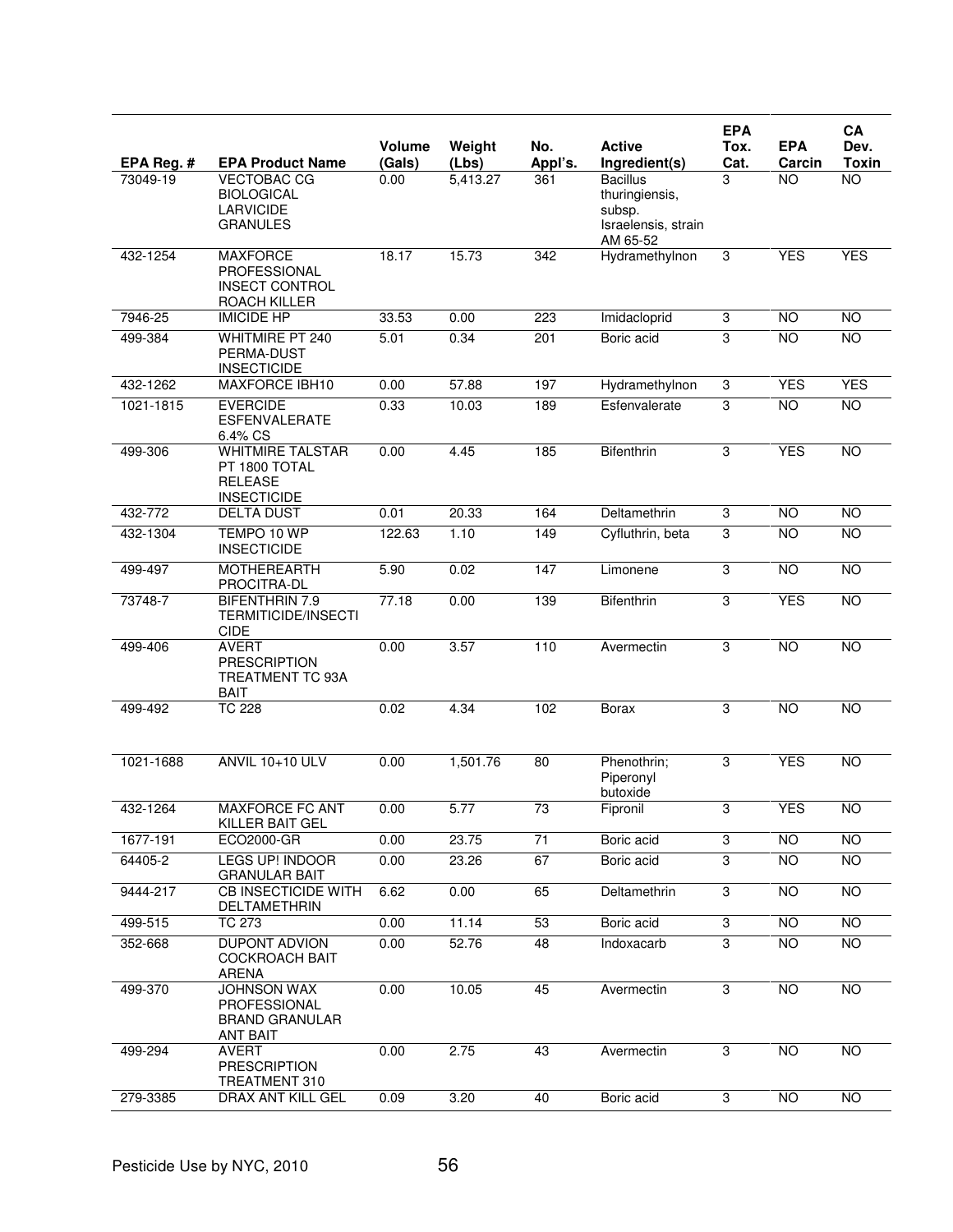|            |                                                                                    |                         |                 |                 |                                        | <b>EPA</b>     |                      | CA                   |
|------------|------------------------------------------------------------------------------------|-------------------------|-----------------|-----------------|----------------------------------------|----------------|----------------------|----------------------|
| EPA Reg. # | <b>EPA Product Name</b>                                                            | <b>Volume</b><br>(Gals) | Weight<br>(Lbs) | No.<br>Appl's.  | <b>Active</b><br>Ingredient(s)         | Tox.<br>Cat.   | <b>EPA</b><br>Carcin | Dev.<br><b>Toxin</b> |
| 432-1255   | <b>MAXFORCE</b><br><b>GRANULAR INSECT</b><br><b>BAIT</b>                           | 0.00                    | 5.64            | 39              | Hydramethylnon                         | 3              | <b>YES</b>           | <b>YES</b>           |
| 9688-190   | <b>SPECTRACIDE</b><br><b>DESTROYER BRAND</b><br><b>WASP &amp; HORNET</b><br>KILLER | 2.75                    | 0.00            | $\overline{37}$ | Cyhalothrin,<br>lambda:<br>Prallethrin | 3              | <b>NO</b>            | <b>NO</b>            |
| 499-370    | PT 370 ASCEND FIRE<br>ANT STOPPER BAIT                                             | 0.00                    | 4.96            | 33              | Avermectin                             | 3              | <b>NO</b>            | <b>NO</b>            |
| 432-1256   | <b>MAXFORCE FC ANT</b><br><b>BAIT STATIONS</b>                                     | 34.71                   | 0.41            | 32              | Fipronil                               | 3              | <b>YES</b>           | <b>NO</b>            |
| 48813-1    | SUFFOIL-X                                                                          | 6.09                    | 0.00            | $\overline{31}$ | Petroleum<br>distillates               | 3              | N <sub>O</sub>       | <b>NO</b>            |
| 2724-375   | <b>ALTOSID BRIQUETS</b>                                                            | 0.23                    | 12.26           | 30              | S-Methoprene                           | 3              | <b>NO</b>            | <b>NO</b>            |
| 73079-1    | <b>INTICE SWEET ANT</b><br>GEL                                                     | 0.00                    | 0.71            | $\overline{27}$ | Boric acid                             | 3              | <b>NO</b>            | <b>NO</b>            |
| 432-1251   | <b>MAXFORCE ROACH</b><br>CONTROL SYSTEM                                            | 0.00                    | 0.59            | $\overline{27}$ | Hydramethylnon                         | 3              | <b>YES</b>           | <b>YES</b>           |
| 62719-522  | <b>PROAXIS EX</b>                                                                  | 3.50                    | 30.25           | 26              | Cyhalothrin,<br>gamma                  | 3              | <b>NO</b>            | <b>NO</b>            |
| 72-574     | <b>MILLER HOT SAUCE</b><br>ANIMAL REPELLENT                                        | 0.26                    | 0.00            | $\overline{25}$ | Capsicum<br>oleoresin                  | 3              | N <sub>O</sub>       | NO                   |
| 64405-2    | <b>ECOLOGICAL ANT &amp;</b><br><b>INSECT BAIT</b>                                  | 0.00                    | 6.73            | 25              | Boric acid                             | 3              | <b>NO</b>            | <b>NO</b>            |
| 100-896    | <b>AVID 0.15 EC</b><br>MITICIDE/INSECTICID<br>Е                                    | 1.34                    | 0.00            | 24              | Avermectin                             | 2              | N <sub>O</sub>       | NO                   |
| 499-467    | <b>WHITMIRE AVERT TC</b><br>181                                                    | 0.00                    | 15.44           | 24              | Avermectin                             | 3              | <b>NO</b>            | <b>NO</b>            |
| 70051-2    | TRIACT 70                                                                          | 17.09                   | 0.00            | 20              | Neem oil                               | 3              | <b>NO</b>            | $\overline{NO}$      |
| 352-746    | <b>DUPONT ADVION ANT</b><br><b>GEL</b>                                             | 0.00                    | 0.91            | 20              | Indoxacarb                             | 3              | <b>NO</b>            | <b>NO</b>            |
| 432-1252   | <b>MAXFORCE</b><br>PROFESSIONAL<br><b>INSECT CONTROL</b><br><b>ANT KILLER BA</b>   | 0.06                    | 3.34            | 19              | Hydramethylnon                         | 3              | <b>YES</b>           | <b>YES</b>           |
| 1021-1603  | NYLAR 10EC                                                                         | 23.25                   | 0.00            | 18              | Pyriproxyfen                           | 3              | <b>NO</b>            | <b>NO</b>            |
| 149-8      | <b>TERRO ANT KILLER II</b>                                                         | 0.43                    | 0.30            | 17              | <b>Borax</b>                           | 3              | <b>NO</b>            | <b>NO</b>            |
| 62719-291  | <b>CONSERVE SC TURF</b><br>AND ORNAMENTAL                                          | 0.28                    | 0.00            | 17              | Spinosad                               | 3              | <b>NO</b>            | <b>NO</b>            |
| 432-1402   | DECATHLON 20 WP<br><b>GREENHOUSE AND</b><br><b>NURSERY</b><br><b>INSECTICIDE</b>   | 0.00                    | 1.69            | 17              | Cyfluthrin                             | 3              | NO                   | <b>NO</b>            |
| 499-470    | <b>WHITMIRE MICRO-</b><br><b>GEN TC 198</b>                                        | 0.00                    | 5.74            | 16              | Cyfluthrin                             | 3              | <b>NO</b>            | $\overline{NO}$      |
| 73079-10   | <b>INVICT (TM)</b><br><b>COCKROACH GEL</b>                                         | 0.00                    | 0.44            | 16              | Imidacloprid                           | 3              | NO                   | NO <sub>1</sub>      |
| 70051-27   | <b>AZANTIN XL</b><br><b>BIOLOGICAL</b><br><b>INSECTICIDE</b>                       | 0.29                    | 0.00            | 15              | Azadirachtin                           | $\overline{3}$ | NO                   | $\overline{NO}$      |
| 2724-469   | ZOECON (S)-<br><b>HYDROPRENE</b><br>ROACH CONTROL<br><b>STATION II</b>             | 0.05                    | 3.50            | 15              | (7S)-Hydroprene                        | $\overline{3}$ | NO                   | <b>NO</b>            |
| 499-496    | <b>TC 234</b>                                                                      | 0.01                    | 1.19            | 15              | Avermectin                             | 3              | <b>NO</b>            | <b>NO</b>            |
| 42750-115  | <b>IMIDIPRO SYSTEMIC</b><br><b>INSECTICIDE</b>                                     | $\overline{40.95}$      | 0.00            | $\overline{14}$ | Imidacloprid                           | 3              | $\overline{N}$       | $\overline{10}$      |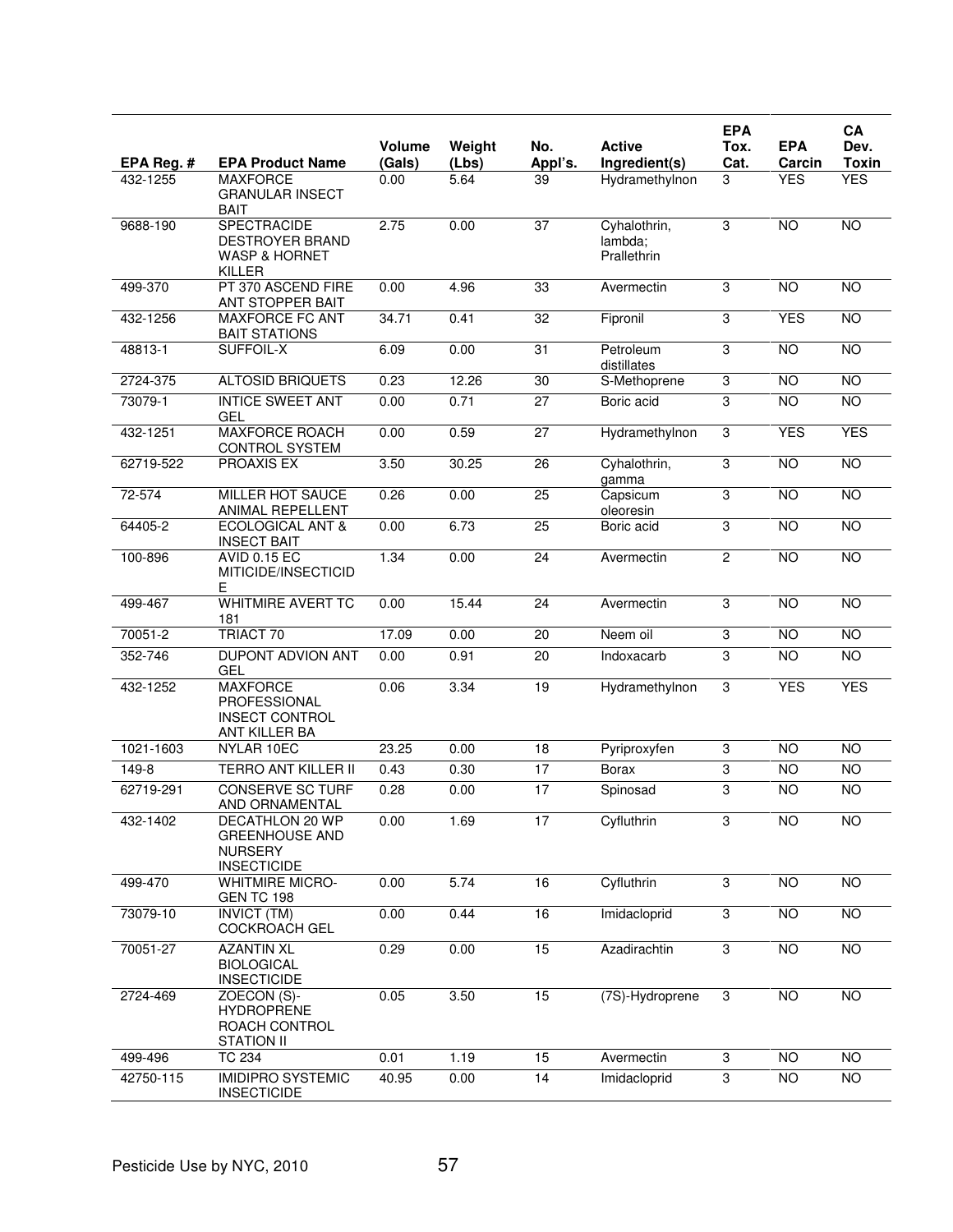| EPA Reg. # | <b>EPA Product Name</b>                                                           | <b>Volume</b><br>(Gals) | Weight<br>(Lbs) | No.<br>Appl's.  | <b>Active</b><br>Ingredient(s)                                                                                      | <b>EPA</b><br>Tox.<br>Cat. | <b>EPA</b><br>Carcin | CA<br>Dev.<br><b>Toxin</b> |
|------------|-----------------------------------------------------------------------------------|-------------------------|-----------------|-----------------|---------------------------------------------------------------------------------------------------------------------|----------------------------|----------------------|----------------------------|
| 100-1088   | <b>SCIMITAR GC</b><br><b>INSECTICIDE</b>                                          | 11.72                   | 0.00            | 14              | Cyhalothrin,<br>lambda                                                                                              | 3                          | <b>NO</b>            | $\overline{NO}$            |
| 1021-1767  | <b>MULTICIDE LICE &amp;</b><br><b>DUST MITE SPRAY</b><br>27911                    | 4.34                    | 153.81          | $\overline{14}$ | Phenothrin; N-<br>octyl<br>bicycloheptene<br>dicarboximide                                                          | 3                          | <b>YES</b>           | <b>NO</b>                  |
| 432-1369   | <b>MAJESTY</b>                                                                    | 0.07                    | 0.00            | 14              | Imidacloprid                                                                                                        | 3                          | <b>NO</b>            | <b>NO</b>                  |
| 432-1471   | <b>KONTOS</b>                                                                     | 0.08                    | 0.00            | 13              | Spirotetramat                                                                                                       | 3                          | <b>NO</b>            | <b>NO</b>                  |
| 432-762    | <b>DELTA-TECH</b>                                                                 | 0.00                    | 17.38           | 13              | Deltamethrin                                                                                                        | $\overline{2}$             | <b>NO</b>            | <b>NO</b>                  |
| 862-23     | <b>SUNSPRAY 6E PLUS</b>                                                           | 2.76                    | 0.00            | 12              | Mineral oil                                                                                                         | 3                          | <b>NO</b>            | <b>NO</b>                  |
| 42750-153  | BENEFIT 60 WP                                                                     | 0.00                    | 6.19            | $\overline{12}$ | Imidacloprid                                                                                                        | $\overline{3}$             | N <sub>O</sub>       | $\overline{NO}$            |
| 9444-132   | <b>MOP UP</b>                                                                     | 0.00                    | 4.06            | $\overline{12}$ | Disodium<br>octaborate<br>tetrahydrate                                                                              | 3                          | N <sub>O</sub>       | <b>NO</b>                  |
| Apr-80     | AL-JOE'S BONIDE<br><b>DORMANT OIL</b>                                             | 5.41                    | 0.00            | 11              | Mineral oil                                                                                                         | 3                          | <b>NO</b>            | <b>NO</b>                  |
| 8033-94    | TRISTAR 30 SG<br><b>INSECTICIDE</b>                                               | 0.01                    | 1.48            | $\overline{11}$ | Acetamiprid                                                                                                         | 3                          | <b>NO</b>            | <b>NO</b>                  |
| 6218-47    | <b>SUMMIT B.T.I.</b><br><b>BRIQUETS</b>                                           | 0.00                    | 10.25           | 11              | <b>Bacillus</b><br>thuringiensis<br>subspecies<br>Israelensis strain<br><b>BMP 144</b>                              | 3                          | N <sub>O</sub>       | NO                         |
| 73049-39   | <b>DIPEL DF DRY</b><br><b>FLOWABLE</b><br><b>BIOLOGICAL</b><br><b>INSECTICIDE</b> | 0.00                    | 1.71            | 11              | <b>Bacillus</b><br>thuringiensis,<br>subsp. Kurstaki,<br>strain ABTS-351,<br>fermentation<br>solids and<br>solubles | 3                          | <b>NO</b>            | <b>NO</b>                  |
| 59639-96   | <b>DISTANCE INSECT</b><br><b>GROWTH</b><br><b>REGULATOR</b>                       | 0.20                    | 0.00            | 10              | Pyriproxyfen                                                                                                        | 3                          | N <sub>O</sub>       | $\overline{10}$            |
| 2724-476   | <b>ENSTAR II INSECT</b><br><b>GROWTH</b><br><b>REGULATOR (ENSTAR</b><br>5E)       | 0.19                    | 0.00            | 10              | (S)-Kinoprene                                                                                                       | $\overline{2}$             | <b>NO</b>            | <b>NO</b>                  |
| 47000-73   | SSI-50 INSECTICIDE                                                                | 0.00                    | 7.19            | 10              | Pyrethrins:<br>Piperonyl<br>butoxide; N-octyl<br>bicycloheptene<br>dicarboximide                                    | 3                          | <b>YES</b>           | <b>NO</b>                  |
| 53871-3    | <b>STIMUKIL FLY BAIT</b>                                                          | 0.00                    | 3.36            | 10              | (Z)-9-Tricosene;<br>Methomyl                                                                                        | 3                          | NO                   | NO                         |
| 1677-196   | <b>ECO 2000-XP</b><br><b>FRESHBAIT</b>                                            | 0.00                    | 1.22            | $\overline{9}$  | Boric acid                                                                                                          | 3                          | <b>NO</b>            | <b>NO</b>                  |
| 432-1464   | DYLOX 420 SL TURF<br>AND ORNAMENTAL<br><b>INSECTICIDE</b>                         | 69.78                   | 0.00            | 8               | Trichlorfon                                                                                                         | 3                          | <b>YES</b>           | NO                         |
| 9444-168   | <b>COUNTRY VET</b><br>ROACH EMBARGO<br><b>WITH GROWTH</b><br><b>INHIBITOR</b>     | 2.38                    | 0.00            | 8               | Esfenvalerate;<br>Prallethrin:<br>Pyriproxyfen                                                                      | 3                          | <b>NO</b>            | <b>NO</b>                  |
| 400-508    | <b>FLORAMITE SC</b>                                                               | 0.14                    | 0.00            | 8               | Bifenazate                                                                                                          | 3                          | <b>NO</b>            | NO                         |
| 73079-2    | <b>INTICE GRANULAR</b><br><b>BAIT</b>                                             | 0.00                    | 6.56            | $\overline{8}$  | Boric acid                                                                                                          | $\overline{3}$             | NO                   | <b>NO</b>                  |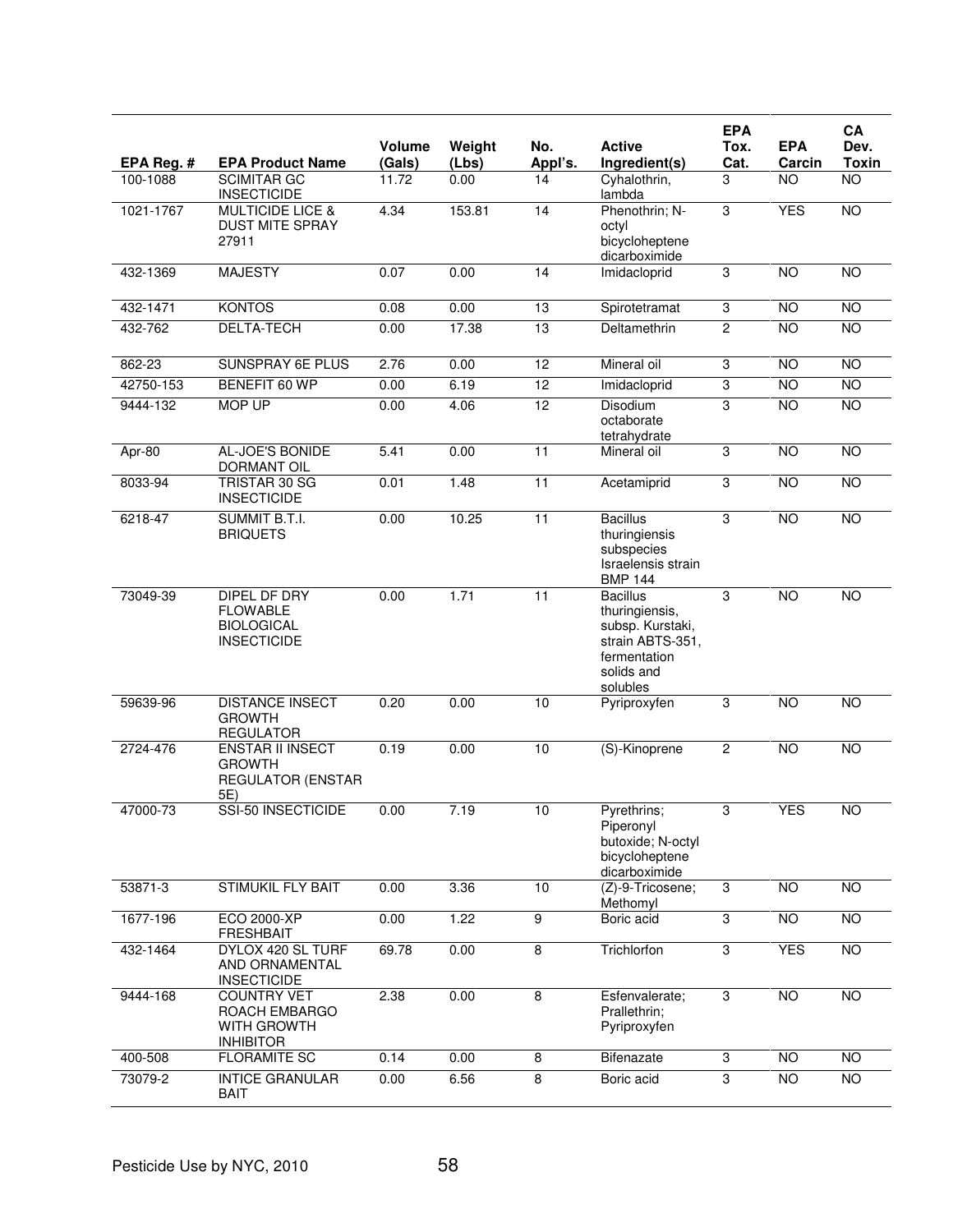|            |                                                           |                         |                 |                |                                                                                        | <b>EPA</b>     |                      | CA                   |
|------------|-----------------------------------------------------------|-------------------------|-----------------|----------------|----------------------------------------------------------------------------------------|----------------|----------------------|----------------------|
| EPA Reg. # | <b>EPA Product Name</b>                                   | <b>Volume</b><br>(Gals) | Weight<br>(Lbs) | No.<br>Appl's. | <b>Active</b><br>Ingredient(s)                                                         | Tox.<br>Cat.   | <b>EPA</b><br>Carcin | Dev.<br><b>Toxin</b> |
| 62719-515  | M-PEDE<br>INSECTICIDE/FUNGICI<br>DE                       | 4.83                    | 0.16            |                | Potassium<br>laurate                                                                   | 2              | <b>NO</b>            | <b>NO</b>            |
| 66222-40   | <b>PEDESTAL</b>                                           | 0.04                    | 0.00            | $\overline{7}$ | Novaluron                                                                              | 3              | $\overline{10}$      | $\overline{10}$      |
| 655-798    | <b>PRENTOX EXCITE (R)</b>                                 | 0.01                    | 0.00            | $\overline{7}$ | Pyrethrins;<br>Piperonyl<br>butoxide                                                   | 3              | <b>YES</b>           | <b>NO</b>            |
| 655-802    | PRENTOX LARVA-LUR<br><b>CONTAINS</b><br><b>PROPOXUR</b>   | 0.00                    | 5.63            | $\overline{7}$ | Propoxur                                                                               | 3              | <b>YES</b>           | $\overline{10}$      |
| 9444-129   | <b>ROACH KIL</b><br><b>COMMERCIAL</b>                     | 0.00                    | 0.20            | $\overline{7}$ | Boric acid                                                                             | 3              | <b>NO</b>            | $\overline{10}$      |
| 1021-1828  | <b>MGK ROACH BAIT</b><br>2822                             | 0.00                    | 0.02            | $\overline{7}$ | Avermectin                                                                             | 3              | <b>NO</b>            | <b>NO</b>            |
| 228-624    | <b>NUFARM</b><br><b>CHLORPYRIFOS SPC</b><br>4 INSECTICIDE | 17.00                   | 0.00            | 6              | Chlorpyrifos                                                                           | $\overline{c}$ | $\overline{10}$      | <b>NO</b>            |
| 66222-19   | QUALI-PRO<br>CHLOPYRIFOS 4E                               | 12.13                   | 0.00            | 6              | Chlorpyrifos                                                                           | $\mathbf{2}$   | N <sub>O</sub>       | NO                   |
| 1021-1773  | ZPRO ZYY IMPACT<br>RESIDUAL AEROSOL                       | 0.82                    | 0.00            | 6              | Esfenvalerate                                                                          | 3              | <b>NO</b>            | <b>NO</b>            |
| 279-3070   | <b>CYNOFF WP</b><br><b>INSECTICIDE</b>                    | 0.00                    | 0.75            | 6              | Cypermethrin,<br>beta                                                                  | $\overline{c}$ | <b>YES</b>           | <b>NO</b>            |
| 279-3287   | FLONICAMID 50SG<br><b>INSECTICIDE</b>                     | 0.00                    | 0.33            | 6              | Flonicamid                                                                             | 3              | <b>NO</b>            | <b>NO</b>            |
| 352-731    | <b>DUPONT ACELEPRYN</b><br><b>INSECTICIDE</b>             | 113.69                  | 0.00            | 5              | DPX-E2Y45                                                                              | $\mathbf 0$    | <b>NO</b>            | <b>NO</b>            |
| 19713-123  | <b>DAMOIL DORMANT &amp;</b><br>SUMMER SPRAY OIL           | 13.67                   | 0.00            | 5              | Kerosene                                                                               | 3              | <b>NO</b>            | <b>NO</b>            |
| 10404-66   | <b>LESCO</b><br>HORTICULTURAL OIL<br><b>INSECTICIDE</b>   | 1.95                    | 0.00            | 5              | Petroleum<br>distillates                                                               | 3              | $\overline{10}$      | $\overline{10}$      |
| 2724-274   | <b>GOLDEN MALRIN RF-</b><br>128 FLY KILLER                | 0.63                    | 0.69            | 5              | Methomyl; (Z)-9-<br>Tricosene                                                          | 3              | N <sub>O</sub>       | NO                   |
| 62719-471  | MACH 2 2SC                                                | 5.00                    | 7.38            | 4              | Halofenozide                                                                           | 3              | <b>NO</b>            | <b>NO</b>            |
| 8033-96    | TRANSPORT (R) GHP<br><b>INSECTICIDE</b>                   | 3.75                    | 0.00            | 4              | Acetamiprid;<br><b>Bifenthrin</b>                                                      | 3              | <b>YES</b>           | NO                   |
| 73049-38   | <b>VECTOBAC 12AS</b><br><b>BIOLOGICAL</b><br>LARVICIDE    | 0.50                    | 0.00            | 4              | <b>Bacillus</b><br>thuringiensis,<br>subsp.<br>Israelensis, strain<br>AM 65-52         | 3              | <b>NO</b>            | <b>NO</b>            |
| $4 - 153$  | <b>SYSTEMIC GRANULES</b><br>CONTAINS DI-SYSTON            | 0.17                    | 0.00            | 4              | Disulfoton                                                                             | $\overline{2}$ | NO                   | NO                   |
| 62637-3    | BMP 144 (200 G)                                           | 0.00                    | 115.00          | 4              | <b>Bacillus</b><br>thuringiensis<br>subspecies<br>Israelensis strain<br><b>BMP 144</b> | 3              | NO                   | <b>NO</b>            |
| 432-1373   | TEMPO 1%<br>PROFESSIONAL<br><b>INSECTICIDE</b>            | 0.00                    | 1.25            | 4              | Cyfluthrin                                                                             | 3              | <b>NO</b>            | <b>NO</b>            |
| 64240-45   | <b>COMBAT QUICK KILL</b><br>ROACH KILLING GEL             | 0.00                    | 0.50            | 4              | Fipronil                                                                               | 3              | <b>YES</b>           | <b>NO</b>            |
| 1677-195   | ECO2000-RX<br><b>FRESHBAIT</b>                            | 0.00                    | 0.36            | 4              | Boric acid                                                                             | 3              | <b>NO</b>            | NO                   |
| 64248-1    | MAXFORCE ROACH<br><b>CONTROL SYSTEM</b>                   | 0.00                    | 0.09            | 4              | Hydramethylnon                                                                         | 3              | <b>YES</b>           | <b>YES</b>           |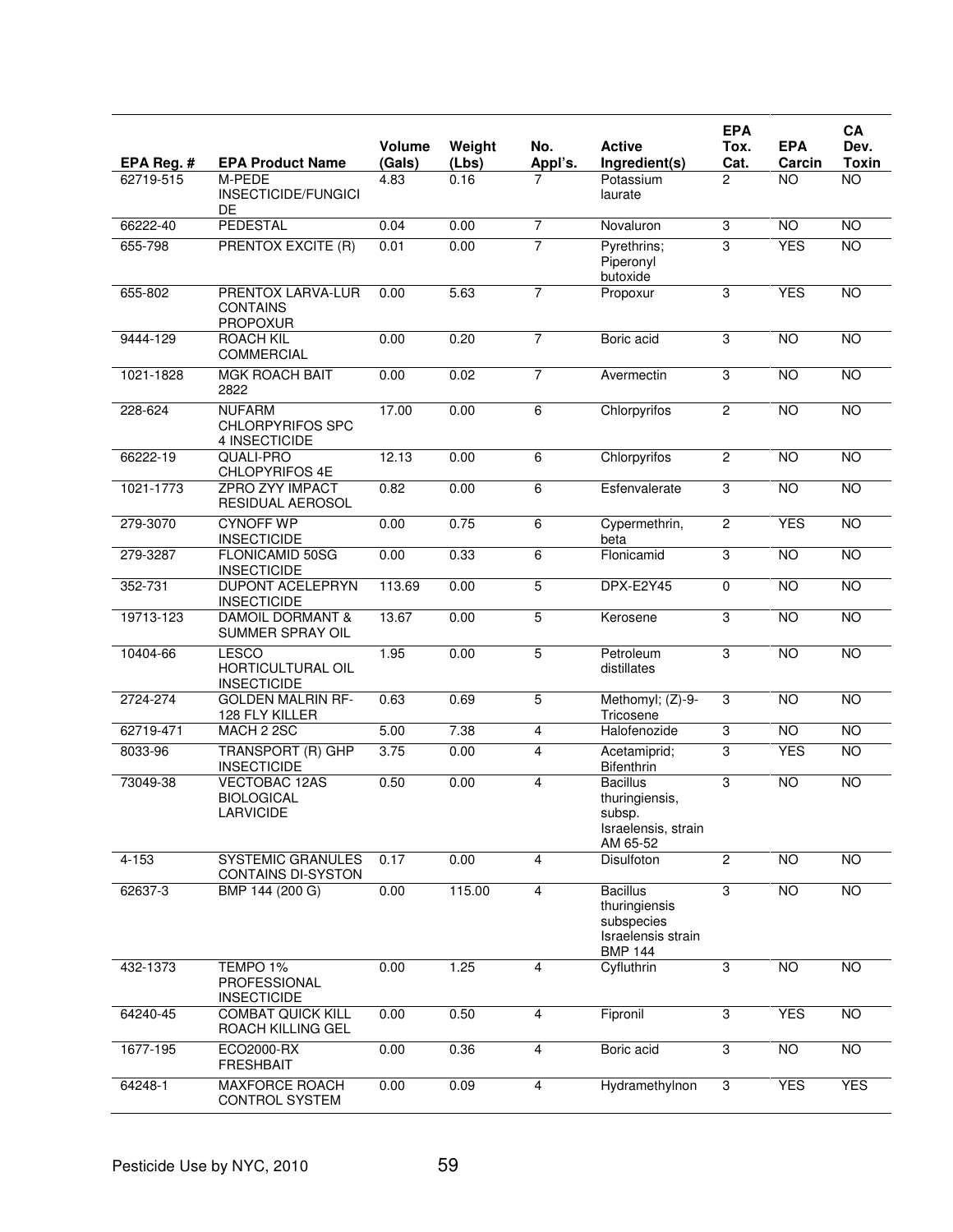|            |                                                                                  |                  |                 |                |                                                                                                                                                                             | <b>EPA</b>     |                      | CA                   |
|------------|----------------------------------------------------------------------------------|------------------|-----------------|----------------|-----------------------------------------------------------------------------------------------------------------------------------------------------------------------------|----------------|----------------------|----------------------|
| EPA Reg. # | <b>EPA Product Name</b>                                                          | Volume<br>(Gals) | Weight<br>(Lbs) | No.<br>Appl's. | <b>Active</b><br>Ingredient(s)                                                                                                                                              | Tox.<br>Cat.   | <b>EPA</b><br>Carcin | Dev.<br><b>Toxin</b> |
| 279-3155   | <b>TALSTAR NURSERY</b><br><b>FLOWABLE</b>                                        | 3.20             | 6.56            | 3              | <b>Bifenthrin</b>                                                                                                                                                           | 3              | <b>YES</b>           | $\overline{NO}$      |
|            | INSECTICIDE/MITICID<br>E                                                         |                  |                 |                |                                                                                                                                                                             |                |                      |                      |
| 432-992    | <b>DRIONE INSECTICIDE</b>                                                        | 0.25             | 0.75            | 3              | Pyrethrins;<br>Piperonyl<br>butoxide; Silica<br>gel                                                                                                                         | 3              | <b>YES</b>           | <b>NO</b>            |
| 655-489    | PRENTOX PYRONYL<br><b>CROP SPRAY</b>                                             | 0.08             | 0.00            | 3              | Pyrethrins;<br>Piperonyl<br>butoxide                                                                                                                                        | 3              | <b>YES</b>           | NO                   |
| 432-1377   | TEMPO ULTRA WSP                                                                  | 0.04             | 0.00            | $\overline{3}$ | Cyfluthrin, beta                                                                                                                                                            | $\overline{3}$ | <b>NO</b>            | <b>NO</b>            |
| 499-384    | <b>JOHNSON WAX</b><br>PROFESSIONAL<br><b>BRAND BORIC ACID</b><br><b>PRESSURI</b> | 0.02             | 0.25            | 3              | Boric acid                                                                                                                                                                  | 3              | $\overline{NO}$      | $\overline{NO}$      |
| 53219-10   | <b>GRO-WELL</b><br><b>CATERPILLAR WORM</b><br><b>CONTROL SPRAY</b>               | 0.02             | 0.00            | 3              | CrylA(c) and<br>CrylC<br>derived*delta<br>endotoxins of<br><b>Bacillus</b><br>thuringiensis<br>encapsulated in<br>killed<br>pseudomonas<br>fluorescens<br>(*Patent pending) | 3              | <b>NO</b>            | <b>NO</b>            |
| 61842-18   | <b>SURROUND WP CROP</b><br>PROTECTANT                                            | 0.00             | 26.00           | 3              | Kaolin                                                                                                                                                                      | $\overline{3}$ | NO                   | <b>NO</b>            |
| 432-1312   | <b>MERIT 2F</b><br><b>INSECTICIDE</b>                                            | 0.00             | 14.80           | 3              | Imidacloprid                                                                                                                                                                | 3              | <b>NO</b>            | $\overline{NO}$      |
| 432-1457   | <b>MERIT FXT TABLET</b><br><b>INSECTICIDE</b>                                    | 0.00             | 1.67            | $\overline{3}$ | Imidacloprid                                                                                                                                                                | 3              | <b>NO</b>            | <b>NO</b>            |
| 100-1082   | <b>DEMAND PESTAB</b><br><b>INSECTICIDE</b>                                       | 0.00             | 0.07            | 3              | Cyhalothrin,<br>lambda                                                                                                                                                      | $\overline{c}$ | <b>NO</b>            | <b>NO</b>            |
| 279-3386   | <b>DRAX ANT KIL-PF</b>                                                           | 0.00             | 0.03            | 3              | Boric acid                                                                                                                                                                  | $\overline{3}$ | <b>NO</b>            | <b>NO</b>            |
| 432-1227   | <b>LESCO SEVIN SL</b>                                                            | 2.50             | 16.00           | $\overline{2}$ | Carbaryl                                                                                                                                                                    | $\overline{3}$ | <b>YES</b>           | <b>NO</b>            |
| 2724-484   | RF 9707 AEROSOL                                                                  | 0.38             | 0.00            | $\overline{c}$ | (7S)-Hydroprene                                                                                                                                                             | 3              | <b>NO</b>            | NO                   |
| 71711-4    | SEPRO AKARI 5SC<br>MITICIDE/INSECTICID<br>Е                                      | 0.29             | 0.00            | 2              | Fenpryroximate                                                                                                                                                              | 2              | <b>NO</b>            | <b>NO</b>            |
| 42750-115  | XYTECT 2F<br><b>INSECTICIDE</b>                                                  | 0.25             | 0.00            | $\overline{2}$ | Imidacloprid                                                                                                                                                                | $\overline{3}$ | <b>NO</b>            | <b>NO</b>            |
| 49538-3    | PHYTON 27 NEW<br><b>DIMENSION</b>                                                | 0.20             | 0.00            | $\overline{2}$ | Copper sulfate<br>(pentahydrate)                                                                                                                                            | $\overline{3}$ | $\overline{NO}$      | N <sub>O</sub>       |
| 67425-4    | ECOPCO AC<br>CONTACT<br><b>INSECTICIDE</b>                                       | 0.09             | 0.00            | $\overline{2}$ | Eugenol;<br>Phenylethyl<br>propionate                                                                                                                                       | $\overline{3}$ | <b>NO</b>            | <b>NO</b>            |
| 432-1308   | DYLOX 6.2 GRANULAR<br><b>INSECTICIDE</b>                                         | 0.00             | 715.00          | $\overline{2}$ | Trichlorfon                                                                                                                                                                 | $\overline{3}$ | <b>YES</b>           | $\overline{NO}$      |
| 352-627    | DUPONT ADVION FIRE<br><b>ANT BAIT</b>                                            | 0.00             | 5.88            | $\overline{2}$ | Indoxacarb                                                                                                                                                                  | $\overline{3}$ | $\overline{NO}$      | $\overline{N}$       |
| 432-1338   | TEMPO 20 WP GOLF<br><b>COURSE INSECTICIDE</b>                                    | 0.00             | 3.64            | $\overline{2}$ | Cyfluthrin                                                                                                                                                                  | $\overline{3}$ | <b>NO</b>            | <b>NO</b>            |
| 499-531    | <b>TC 267</b>                                                                    | 0.00             | 0.63            | $\overline{2}$ | Dinotefuran                                                                                                                                                                 | $\overline{3}$ | $\overline{NO}$      | $\overline{N}$       |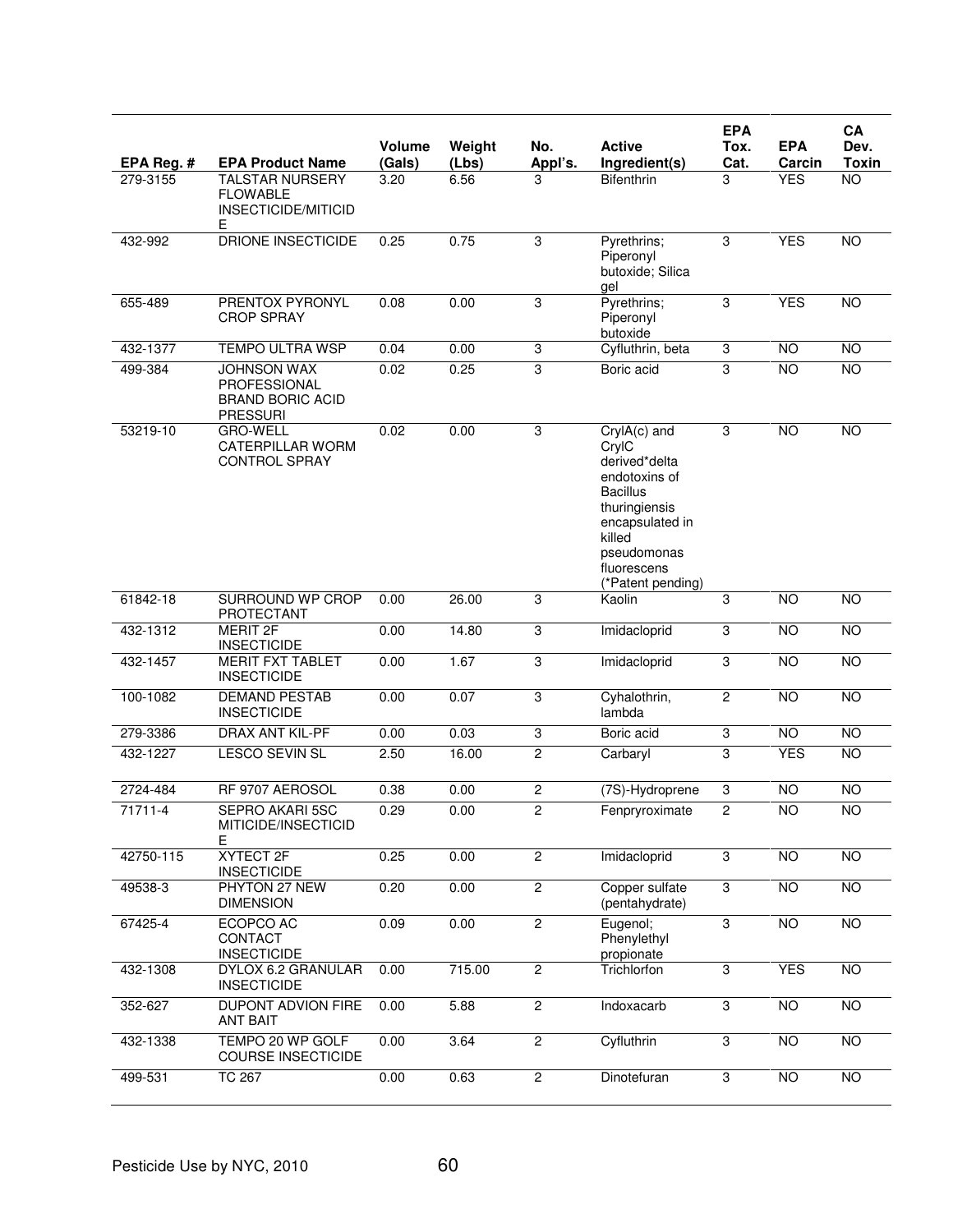|            |                                                                                  |                         |                 |                |                                                                                | <b>EPA</b>     |                      | CA                   |
|------------|----------------------------------------------------------------------------------|-------------------------|-----------------|----------------|--------------------------------------------------------------------------------|----------------|----------------------|----------------------|
| EPA Reg. # | <b>EPA Product Name</b>                                                          | <b>Volume</b><br>(Gals) | Weight<br>(Lbs) | No.<br>Appl's. | <b>Active</b><br>Ingredient(s)                                                 | Tox.<br>Cat.   | <b>EPA</b><br>Carcin | Dev.<br><b>Toxin</b> |
| 279-3393   | CB-80-1 FOR INSECT<br><b>CONTROL</b>                                             | 0.00                    | 0.50            | 2              | Pyrethrins;<br>Piperonyl<br>butoxide                                           | 3              | <b>YES</b>           | $\overline{NO}$      |
| 73079-9    | <b>INTICE SMART ANT</b><br><b>GEL</b>                                            | 0.00                    | 0.19            | $\overline{c}$ | Borax                                                                          | 3              | <b>NO</b>            | <b>NO</b>            |
| 33906-23   | SANMITE 75 WP<br>MITICIDE/INSECTICID<br>Ε                                        | 0.00                    | 0.13            | $\overline{c}$ | Pyridaben                                                                      | $\overline{c}$ | $\overline{NO}$      | NO                   |
| 62719-301  | LORSBAN* 75WG                                                                    | 0.00                    | 0.10            | $\overline{c}$ | Chlorpyrifos                                                                   | $\overline{2}$ | <b>NO</b>            | $\overline{10}$      |
| 432-1258   | <b>MAXFORCE LARGE</b><br>ROACH BAIT F.03                                         | 0.00                    | 0.09            | $\overline{c}$ | Fipronil                                                                       | 3              | <b>YES</b>           | $\overline{NO}$      |
| 352-664    | <b>DUPONT ADVION ANT</b><br><b>BAIT ARENA</b>                                    | 0.00                    | 0.04            | $\overline{c}$ | Indoxacarb                                                                     | 3              | $\overline{NO}$      | $\overline{NO}$      |
| 5481-8971  | ORTHENE 75 S<br>SOLUBLE POWDER                                                   | 0.00                    | 0.03            | $\overline{2}$ | Acephate                                                                       | 3              | <b>YES</b>           | <b>NO</b>            |
| 7969-210   | <b>TERMIDOR SC</b><br><b>TERMITICIDE/INSECTI</b><br><b>CIDE</b>                  | 10.00                   | 0.00            | 1              | Fipronil                                                                       | $\sqrt{3}$     | <b>YES</b>           | $\overline{NO}$      |
| 264-335    | <b>SEVIN BRAND RP4</b><br>CARBARYL<br><b>INSECTICIDE</b>                         | 5.00                    | 0.00            | 1              | Carbaryl                                                                       | $\overline{3}$ | <b>YES</b>           | <b>NO</b>            |
| 19713-49   | <b>DREXEL CARBARYL</b><br>4L                                                     | 2.50                    | 0.00            | $\mathbf{1}$   | Carbaryl                                                                       | 3              | <b>YES</b>           | $\overline{NO}$      |
| 67425-19   | ECOPCO JET/X                                                                     | 0.63                    | 0.00            | $\mathbf{1}$   | Phenylethyl<br>propionate;<br>Piperonyl<br>butoxide                            | 3              | <b>YES</b>           | <b>NO</b>            |
| 70051-2    | 3-IN-1 GARDEN<br><b>SPRAY</b><br>CONCENTRATE                                     | 0.25                    | 0.00            | 1              | Neem oil                                                                       | 3              | <b>NO</b>            | <b>NO</b>            |
| 51036-391  | LESCO CROSSCHECK<br><b>GC FLOWABLE</b><br><b>INSECTICIDE</b>                     | 0.23                    | 0.00            | 1              | Bifenthrin                                                                     | 3              | <b>YES</b>           | <b>NO</b>            |
| 74578-1    | <b>XYTECT INFUSIBLE</b><br><b>INSECTICIDE</b>                                    | 0.14                    | 0.00            | $\mathbf{1}$   | Imidacloprid                                                                   | $\overline{c}$ | <b>NO</b>            | $\overline{NO}$      |
| 73049-11   | <b>VECTOBAC - AS</b>                                                             | 0.13                    | 0.00            | 1              | <b>Bacillus</b><br>thuringiensis,<br>subsp.<br>Israelensis, strain<br>AM 65-52 | 3              | <b>NO</b>            | <b>NO</b>            |
| 279-3387   | <b>AEROSOL BORIC</b><br><b>ACID</b>                                              | 0.02                    | 0.00            | 1              | Boric acid                                                                     | 3              | NO.                  | <b>NO</b>            |
| 82074-1    | <b>MYCOTROL ES</b>                                                               | 0.01                    | 0.00            | 1              | Beauveria<br>bassiana GHA                                                      | 3              | $\overline{NO}$      | NO                   |
| 2724-352   | ZOECON RF-291<br><b>EMULSIFIABLE</b><br><b>CONCENTRATE WITH</b><br><b>PRECOR</b> | 0.01                    | 0.00            | 1              | S-Methoprene                                                                   | 3              | NO                   | NO                   |
| 499-444    | <b>WHITMIRE MICRO-</b><br><b>GEN TC 164</b>                                      | 0.00                    | 0.00            | 1              | Pyrethrins;<br>Piperonyl<br>butoxide                                           | 3              | <b>YES</b>           | <b>NO</b>            |
| 279-3081   | <b>CYNOFF EC</b><br><b>INSECTICIDE</b>                                           | 0.00                    | 0.00            | 1              | Cypermethrin,<br>beta                                                          | 3              | <b>YES</b>           | <b>NO</b>            |
| 432-1349   | THE ANDERSONS<br>PROFESSIONAL TURF<br>PRODUCTS FERTILIZE                         | 0.00                    | 300.00          | 1              | Imidacloprid                                                                   | 3              | <b>NO</b>            | <b>NO</b>            |
| 9198-167   | ANDERSONS GOLF<br><b>PRODUCTS</b><br><b>INSECTICIDE III</b>                      | 0.00                    | 152.00          | 1              | Chlorpyrifos                                                                   | 3              | $\overline{NO}$      | $\overline{NO}$      |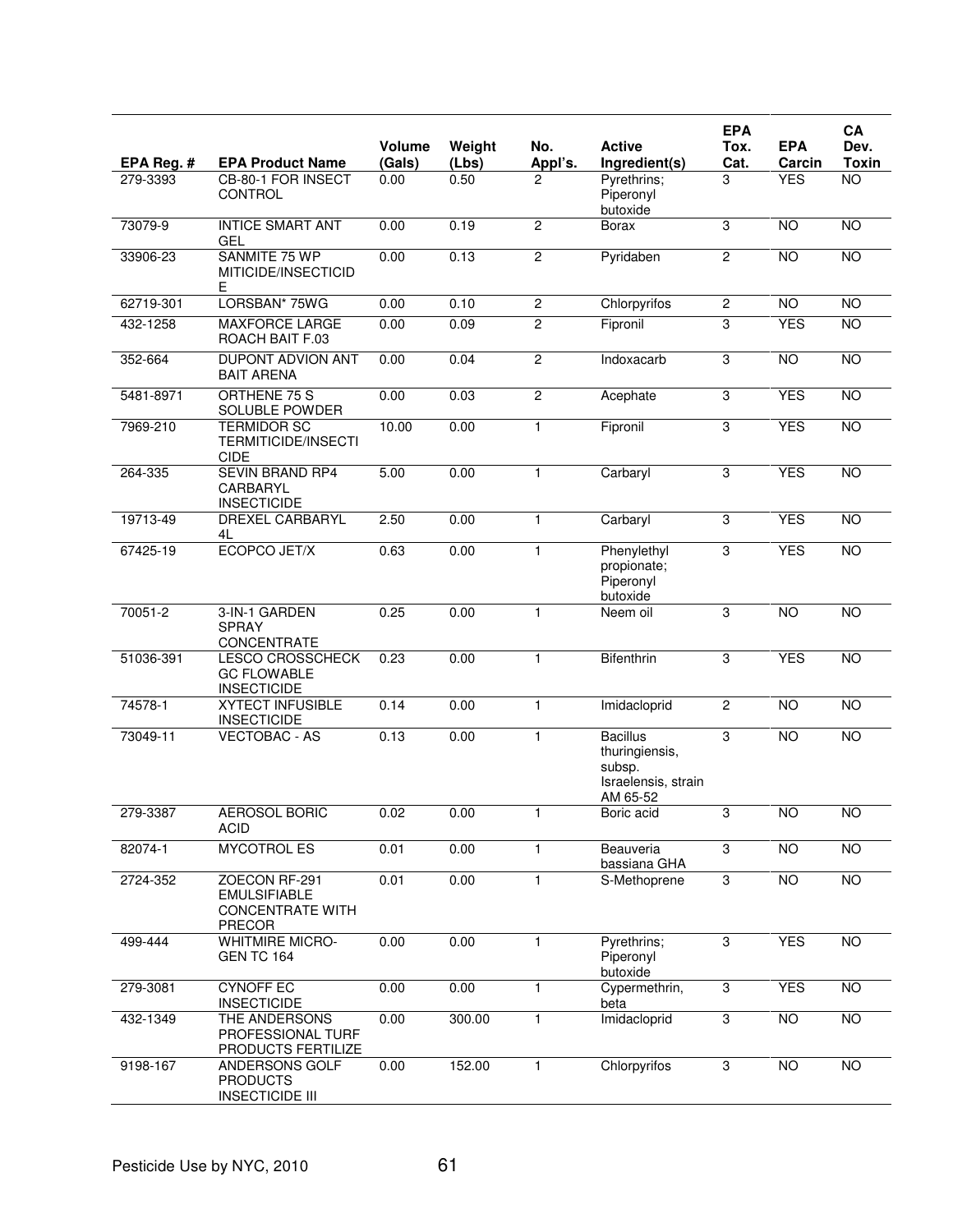|                   |                                                                      |                         |                 |                   |                                                                                  | <b>EPA</b>     |                      | CA                   |
|-------------------|----------------------------------------------------------------------|-------------------------|-----------------|-------------------|----------------------------------------------------------------------------------|----------------|----------------------|----------------------|
| EPA Reg. #        | <b>EPA Product Name</b>                                              | <b>Volume</b><br>(Gals) | Weight<br>(Lbs) | No.<br>Appl's.    | <b>Active</b><br>Ingredient(s)                                                   | Tox.<br>Cat.   | <b>EPA</b><br>Carcin | Dev.<br><b>Toxin</b> |
| 432-1289          | DYLOX 80 TURF AND<br>ORNAMENTAL<br><b>INSECTICIDE</b>                | 0.00                    | 5.00            |                   | Trichlorfon                                                                      | 2              | <b>YES</b>           | $\overline{NO}$      |
| 432-1302          | TEMPO 20 WP<br><b>INSECTICIDE</b>                                    | 0.00                    | 2.20            | 1                 | Cyfluthrin                                                                       | 3              | <b>NO</b>            | <b>NO</b>            |
| 4816-353          | DRIONE INSECTICIDE                                                   | 0.00                    | 0.25            |                   | Pyrethrins;<br>Piperonyl<br>butoxide; Silica<br>ael                              | 3              | <b>YES</b>           | N <sub>O</sub>       |
| 3095-72           | <b>PIC ANT KILLING</b><br><b>SYSTEMS</b>                             | 0.00                    | 0.09            | 1                 | Borax; Boric acid                                                                | 3              | <b>NO</b>            | <b>NO</b>            |
| 1021-1424         | PYROCIDE FOGGING<br>CONCENTRATE 7338                                 | 0.00                    | 0.06            | 1                 | Pyrethrins;<br>Piperonyl<br>butoxide; N-octyl<br>bicycloheptene<br>dicarboximide | 3              | <b>YES</b>           | N <sub>O</sub>       |
| <b>Herbicides</b> |                                                                      |                         |                 |                   |                                                                                  |                |                      |                      |
| 62719-556         | <b>ACCORD XRT II</b>                                                 | 474.68                  | 15.16           | 730               | Glyphosate,<br>dimethylammoniu<br>m salt                                         | 3              | <b>NO</b>            | N <sub>O</sub>       |
| 524-475           | <b>ROUNDUP ULTRA</b><br><b>HERBICIDE</b>                             | 200.77                  | 51.08           | 619               | Glyphosate,<br>isopropylamine<br>salt                                            | $\overline{3}$ | <b>NO</b>            | <b>NO</b>            |
| 62719-527         | <b>GARLON 4 ULTRA</b>                                                | 171.71                  | 0.00            | 300               | Triclopyr                                                                        | 2              | <b>NO</b>            | <b>NO</b>            |
| 241-341           | PENDULUM 3.3 EC<br><b>HERBICIDE</b>                                  | 187.61                  | 0.00            | 241               | Pendimethalin                                                                    | 3              | <b>YES</b>           | <b>NO</b>            |
| 228-397           | <b>RIVERDALE</b><br>VANQUISH<br><b>HERBICIDE</b>                     | 51.17                   | 0.00            | 213               | Dicamba,<br>diglycolamine salt                                                   | 3              | <b>NO</b>            | <b>NO</b>            |
| 241-360           | LESCO PRE-M 3.3EC<br><b>TURF HERBICIDE</b>                           | 206.13                  | 63.19           | 200               | Pendimethalin                                                                    | 3              | <b>YES</b>           | <b>NO</b>            |
| 352-622           | <b>DUPONT OUST EXTRA</b><br><b>HERBICIDE</b>                         | 1.89                    | 0.00            | 185               | Sulfometuron<br>methyl;<br>Metsulfuron-<br>methyl                                | 3              | $\overline{NO}$      | <b>NO</b>            |
| 524-454           | <b>ROUNDUP ORIGINAL</b><br><b>II HERBICIDE</b>                       | 164.51                  | 0.00            | 180               | Glyphosate,<br>isopropylamine<br>salt                                            | $\overline{c}$ | <b>NO</b>            | <b>NO</b>            |
| 62719-176         | PATHFINDER II                                                        | 161.88                  | 0.00            | 168               | Triclopyr,<br>butoxyethyl ester                                                  | 3              | N <sub>O</sub>       | N <sub>O</sub>       |
| 524-579           | ROUNDUP PROMAX                                                       | 37.20                   | 143.13          | 164               | Glyphosate,<br>potassium salt                                                    | 3              | <b>NO</b>            | <b>NO</b>            |
| 352-601           | <b>OUST XP HERBICIDE</b>                                             | 951.48                  | 0.00            | 161               | Sulfometuron<br>methyl                                                           | 3              | NO                   | N <sub>O</sub>       |
| 62719-324         | <b>GLYPRO</b>                                                        | 48.75                   | 0.00            | $\frac{111}{111}$ | Glyphosate,<br>isopropylamine<br>salt                                            | 3              | <b>NO</b>            | $\overline{N}$       |
| 100-937           | PRIMO MAXX                                                           | 60.93                   | 56.53           | 66                | Trinexapac-ethyl                                                                 | 3              | <b>NO</b>            | NO                   |
| 71995-25          | ROUNDUP WEED &<br><b>GRASS KILLER</b><br><b>SUPER</b><br>CONCENTRATE | 24.85                   | 0.00            | 43                | Glyphosate,<br>isopropylamine<br>salt                                            | 3              | NO                   | <b>NO</b>            |
| 72112-4           | <b>GLYPHOSATE PRO</b><br>4TM                                         | 2.52                    | 0.00            | 33                | Glyphosate,<br>isopropylamine<br>salt                                            | 3              | NO                   | NO                   |
| 228-635           | <b>LESCO REGIMAX PGR</b><br>PLANT GROWTH<br><b>REGULATOR</b>         | 6.37                    | 0.00            | 20                | Trinexapac-ethyl                                                                 | 3              | NO                   | $\overline{N}$       |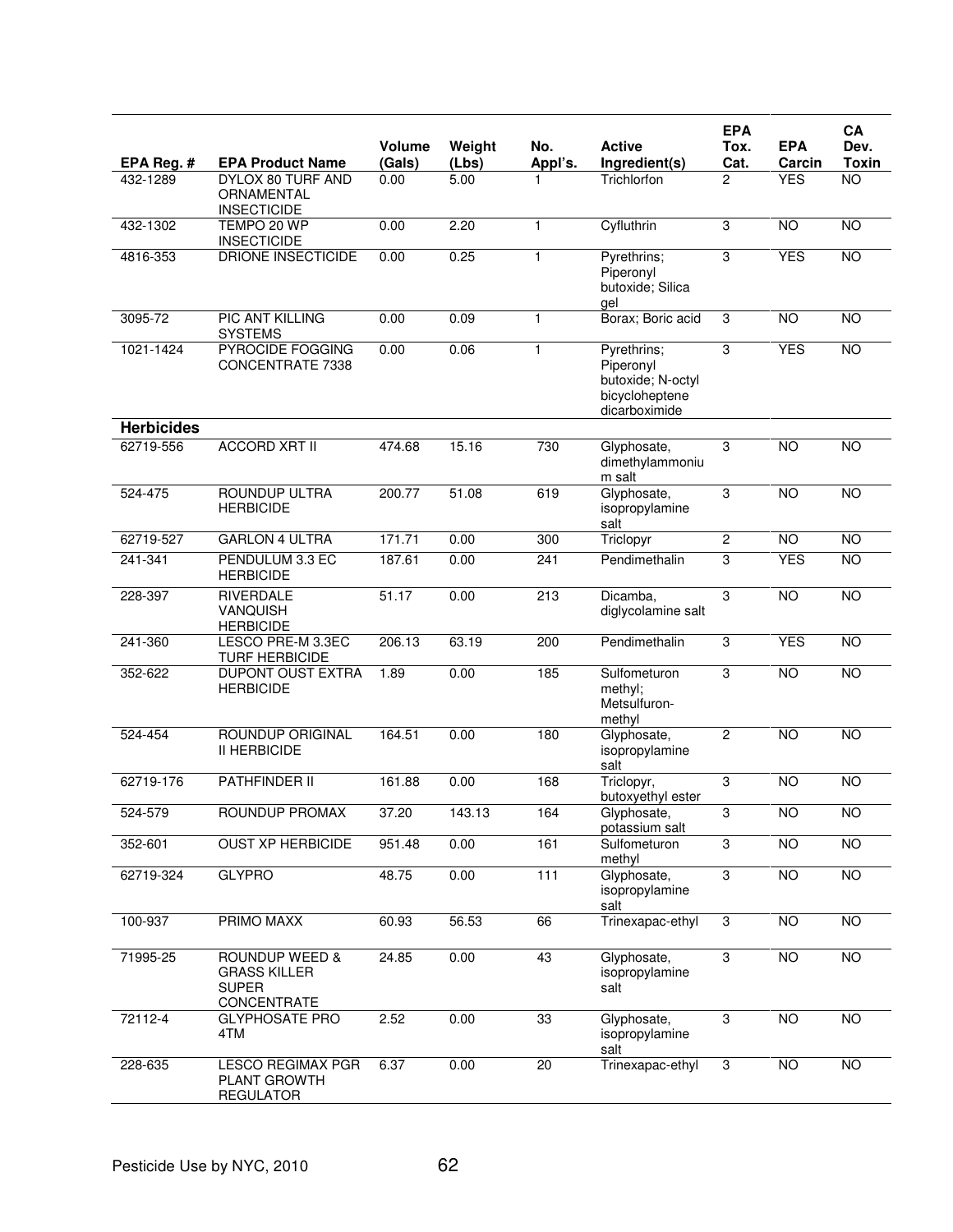|            |                                                                                      |                  |                 |                 | <b>Active</b>                                                                                          | <b>EPA</b>     | <b>EPA</b>      | CA<br>Dev.      |
|------------|--------------------------------------------------------------------------------------|------------------|-----------------|-----------------|--------------------------------------------------------------------------------------------------------|----------------|-----------------|-----------------|
| EPA Reg. # | <b>EPA Product Name</b>                                                              | Volume<br>(Gals) | Weight<br>(Lbs) | No.<br>Appl's.  | Ingredient(s)                                                                                          | Tox.<br>Cat.   | Carcin          | <b>Toxin</b>    |
| 62719-40   | <b>GARLON 4</b>                                                                      | 10.97            | 0.00            | 19              | Triclopyr,<br>butoxyethyl ester                                                                        | 3              | <b>NO</b>       | $\overline{NO}$ |
| 228-317    | <b>COOL POWER</b><br><b>SELECTIVE</b><br><b>HERBICIDE</b>                            | 7.39             | 0.00            | 19              | Dicamba; MCPA,<br>2-ethyl hexyl<br>ester; Triclopyr,<br>butoxyethyl ester                              | 3              | <b>NO</b>       | <b>NO</b>       |
| 524-343    | ROUNDUP CUSTOM<br><b>HERBICIDE</b>                                                   | 6.56             | 0.00            | 19              | Glyphosate,<br>isopropylamine<br>salt                                                                  | 3              | <b>NO</b>       | NO              |
| 352-401    | <b>DUPONT OUST</b><br><b>HERBICIDE</b>                                               | 0.00             | 1.42            | $\overline{19}$ | Sulfometuron<br>methyl                                                                                 | 3              | <b>NO</b>       | <b>NO</b>       |
| 352-439    | <b>DUPONT ESCORT XP</b><br><b>HERBICIDE</b>                                          | 0.04             | 0.00            | 16              | Metsulfuron-<br>methyl                                                                                 | 3              | <b>NO</b>       | NO              |
| 432-950    | <b>ACCLAIM EXTRA</b><br><b>HERBICIDE</b>                                             | 5.07             | 20.13           | 14              | Fenoxaprop-P $(+)$                                                                                     | 3              | <b>NO</b>       | <b>NO</b>       |
| 72167-11   | <b>VEGETATION</b><br><b>MANAGEMENT SFM</b><br>75                                     | 153.36           | 0.00            | 13              | Sulfometuron<br>methyl                                                                                 | 3              | N <sub>O</sub>  | NO              |
| 62719-542  | <b>DIMENSION 2EW</b>                                                                 | 19.03            | 0.00            | 13              | Dithiopyr                                                                                              | $\overline{2}$ | <b>NO</b>       | $\overline{NO}$ |
| 228-366    | <b>RAZOR HERBICIDE</b>                                                               | 1.65             | 0.00            | 13              | Glyphosate,<br>isopropylamine<br>salt                                                                  | 3              | <b>NO</b>       | <b>NO</b>       |
| 66330-293  | <b>LESCO T-STORM</b><br><b>FLOWABLE TURF &amp;</b><br>ORNAMENTAL<br><b>FUNGICIDE</b> | 32.61            | 0.00            | $\overline{12}$ | Thiophanate-<br>methyl                                                                                 | 3              | <b>YES</b>      | <b>YES</b>      |
| 10404-44   | <b>LESCO THREE-WAY</b><br><b>BENTGRASS</b><br><b>SELECTIVE</b><br><b>HERBICIDE</b>   | 13.53            | 0.00            | $\overline{12}$ | $2,4-D,$<br>dimethylamine<br>salt; Dicamba,<br>dimethylamine<br>salt; MCPP-P,<br>dimethylamine<br>salt | $\mathbf{1}$   | <b>NO</b>       | <b>NO</b>       |
| 2217-759   | <b>EMBARK 2-S PLANT</b><br><b>GROWTH</b><br><b>REGULATOR</b>                         | 10.47            | 0.00            | 11              | Mefluidide,<br>diethanolamine<br>salt                                                                  | 3              | $\overline{10}$ | N <sub>O</sub>  |
| 62719-517  | <b>ACCORD XRT</b>                                                                    | 9.82             | 0.00            | 11              | Glyphosate,<br>isopropylamine<br>salt                                                                  | 3              | <b>NO</b>       | <b>NO</b>       |
| 62719-529  | <b>SCYTHE HERBICIDE</b>                                                              | 1.06             | 0.00            | 11              | Nonanoic acid                                                                                          | $\overline{c}$ | <b>NO</b>       | <b>NO</b>       |
| 81880-1    | <b>SEDGEHAMMER</b>                                                                   | 0.00             | 8.50            | 11              | Halosulfuron-<br>methyl                                                                                | 3              | <b>NO</b>       | $\overline{NO}$ |
| 66330-276  | DICAMBA DMA 4# AG                                                                    | 1.30             | 20.69           | $\overline{9}$  | Dicamba,<br>dimethylamine<br>salt                                                                      | $\overline{2}$ | <b>NO</b>       | <b>NO</b>       |
| 432-1230   | PROXY GROWTH<br><b>REGULATOR</b>                                                     | 49.41            | 1.16            | 8               | Ethephon                                                                                               | 1              | <b>NO</b>       | <b>NO</b>       |
| 62719-445  | <b>DIMENSION* ULTRA</b><br>40WP                                                      | 0.00             | 68.95           | $\overline{8}$  | Dithiopyr                                                                                              | $\overline{3}$ | <b>NO</b>       | <b>NO</b>       |
| 62719-322  | <b>NAF-545</b>                                                                       | 1.76             | 0.00            | $\overline{7}$  | Glyphosate,<br>isopropylamine<br>salt                                                                  | $\overline{3}$ | $\overline{NO}$ | N <sub>O</sub>  |
| 524-529    | ROUNDUP PRO<br><b>CONCENTRATE</b>                                                    | 5.40             | 0.00            | $\overline{6}$  | Glyphosate,<br>isopropylamine<br>salt                                                                  | 3              | NO <sub>1</sub> | <b>NO</b>       |
| 83220-1    | <b>EZJECT SELECTIVE</b><br><b>INJECTION</b><br><b>HERBICIDE</b><br><b>CAPSULES</b>   | 0.00             | 9.18            | 6               | Glyphosate,<br>isopropylamine<br>salt                                                                  | $\overline{3}$ | NO              | $\overline{NO}$ |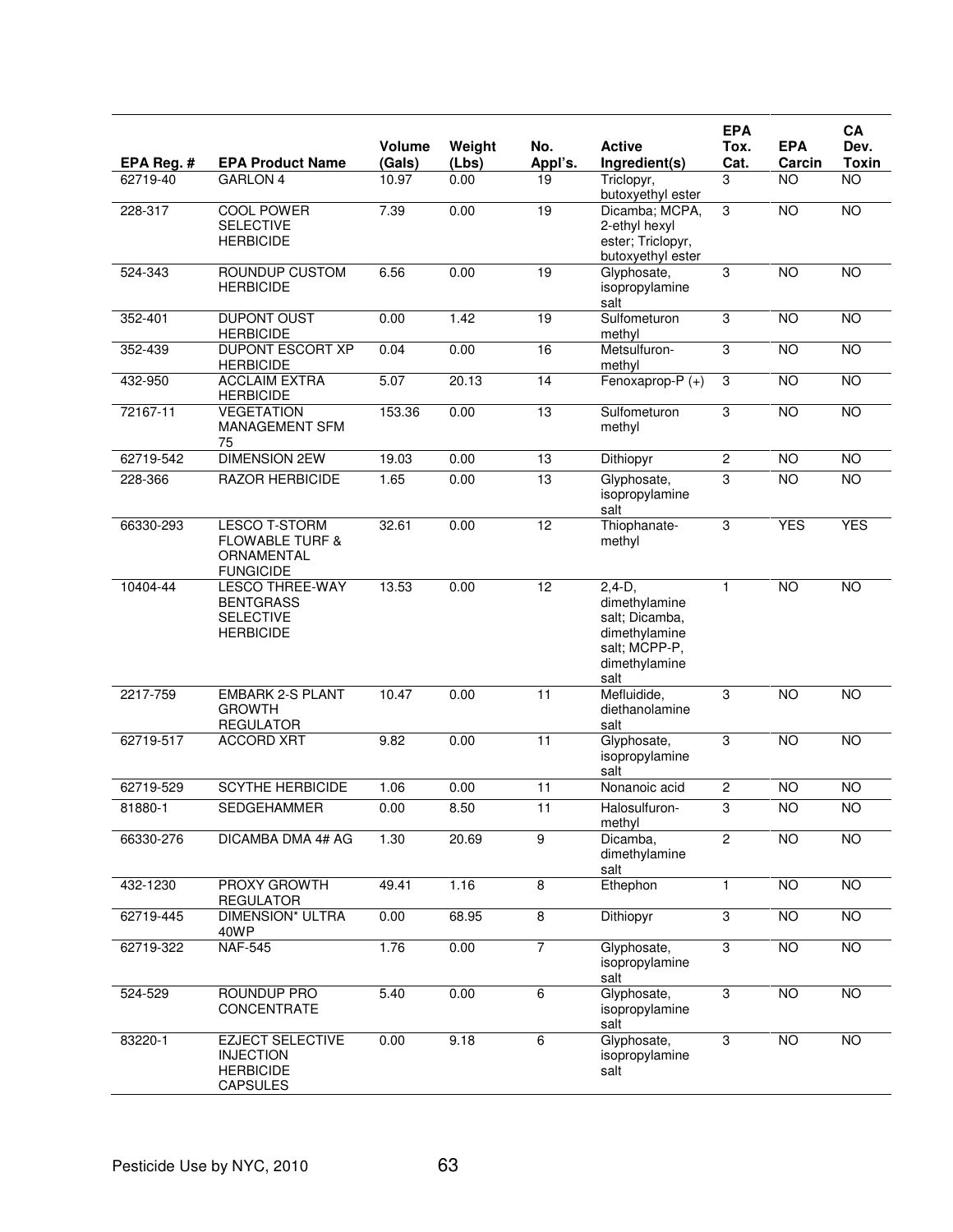|            |                                                                              |                  |                 |                |                                                                                                        | <b>EPA</b>     |                      | CA                   |
|------------|------------------------------------------------------------------------------|------------------|-----------------|----------------|--------------------------------------------------------------------------------------------------------|----------------|----------------------|----------------------|
| EPA Reg. # | <b>EPA Product Name</b>                                                      | Volume<br>(Gals) | Weight<br>(Lbs) | No.<br>Appl's. | <b>Active</b><br>Ingredient(s)                                                                         | Tox.<br>Cat.   | <b>EPA</b><br>Carcin | Dev.<br><b>Toxin</b> |
| 9198-176   | <b>ANDERSON'S</b><br>GOOSE/CRABGRASS<br>CONTROL                              | 0.00             | 993.00          | 5              | Bensulide;<br>Oxadiazon                                                                                | $\overline{c}$ | <b>YES</b>           | <b>YES</b>           |
| 62719-92   | CONFRONT                                                                     | 3.97             | 11.25           | 4              | Clopyralid,<br>triethanolamine;<br>Triclopyr,<br>triethylamine salt                                    | $\mathbf{1}$   | <b>NO</b>            | <b>NO</b>            |
| 67760-49   | <b>GLYFOS</b><br><b>CONCENTRATE 41%</b><br><b>WEED &amp; GRASS</b><br>KILLER | 0.18             | 0.00            | 4              | Glyphosate,<br>isopropylamine<br>salt                                                                  | 3              | <b>NO</b>            | <b>NO</b>            |
| 59639-37   | <b>SUMAGIC PLANT</b><br><b>GROWTH</b><br><b>REGULATOR</b>                    | 0.01             | 0.00            | 4              | Uniconizole-P                                                                                          | 3              | <b>YES</b>           | <b>NO</b>            |
| 9198-213   | THE ANDERSONS<br>0.25% GRANULAR<br><b>DITHIOPYR</b><br><b>HERBICIDE</b>      | 0.00             | 770.00          | 4              | Dithiopyr                                                                                              | $\overline{3}$ | <b>NO</b>            | $\overline{NO}$      |
| 2217-529   | TRIMEC BROADLEAF<br><b>HERBICIDE</b><br><b>BENTGRASS</b><br><b>FORMULA</b>   | 25.00            | 0.00            | $\overline{3}$ | $2,4-D,$<br>dimethylamine<br>salt; Dicamba,<br>dimethylamine<br>salt; MCPP-P,<br>dimethylamine<br>salt | 3              | <b>NO</b>            | <b>NO</b>            |
| 2217-758   | TRIMEC 937<br><b>HERBICIDE</b>                                               | 0.98             | 0.00            | 3              | $2,4-D, 2-$<br>ethylhexyl ester;<br>2,4-DP-P,<br>isooctyl ester;<br>Dicamba                            | $\overline{2}$ | <b>NO</b>            | <b>NO</b>            |
| 71995-29   | ROUNDUP WEED &<br><b>GRASS KILLER</b><br><b>CONCENTRATE PLUS</b>             | 0.79             | 0.00            | 3              | Glyphosate,<br>isopropylamine<br>salt; Diquat<br>dibromide                                             | 3              | <b>NO</b>            | N <sub>O</sub>       |
| 66222-212  | QUALI-PRO T-NEX 1<br>AQ                                                      | 0.58             | 0.00            | 3              | Trinexapac-ethyl                                                                                       | 3              | <b>NO</b>            | <b>NO</b>            |
| 264-267    | <b>ETHREL BRAND</b><br><b>ETHEPHON PLANT</b><br><b>REGULATOR</b>             | 12.60            | 0.00            | $\mathbf{2}$   | Ethephon                                                                                               | 1              | <b>NO</b>            | <b>NO</b>            |
| 10404-43   | <b>LESCO THREE-WAY</b><br><b>SELECTIVE</b><br><b>HERBICIDE</b>               | 1.30             | 0.00            | $\mathbf{2}$   | $2,4-D,$<br>dimethylamine<br>salt; Dicamba,<br>dimethylamine<br>salt; MCPP-P,<br>dimethylamine<br>salt | 1              | N <sub>O</sub>       | <b>NO</b>            |
| 62719-137  | SPRING CRABGRASS<br><b>CONTROL</b>                                           | 0.00             | 2,000.00        | $\overline{2}$ | Benfluralin;<br>Trifluralin                                                                            | 3              | <b>YES</b>           | <b>NO</b>            |
| 10163-213  | <b>GORDON'S</b><br>PROFESSIONAL TURF<br>& ORNAMENTAL<br><b>PRODUCTS T</b>    | 0.00             | 96.00           | $\overline{2}$ | Siduron                                                                                                | $\overline{3}$ | $\overline{10}$      | NO                   |
| 241-360    | PRE-M 3.3 EC TURF<br><b>HERBICIDE</b>                                        | 0.00             | 9.38            | $\overline{c}$ | Pendimethalin                                                                                          | 3              | <b>YES</b>           | <b>NO</b>            |
| 2217-696   | <b>BETAMEC 4 PRE-</b><br><b>EMERGENCE GRASS</b><br>KILLER                    | 15.00            | 0.00            | 1              | Bensulide                                                                                              | $\overline{3}$ | N <sub>O</sub>       | NO                   |
| 241-346    | <b>ARSENAL HERBICIDE</b>                                                     | 0.25             | 0.00            | 1              | Imazapyr,<br>isopropylamine<br>salt                                                                    | 3              | <b>NO</b>            | <b>NO</b>            |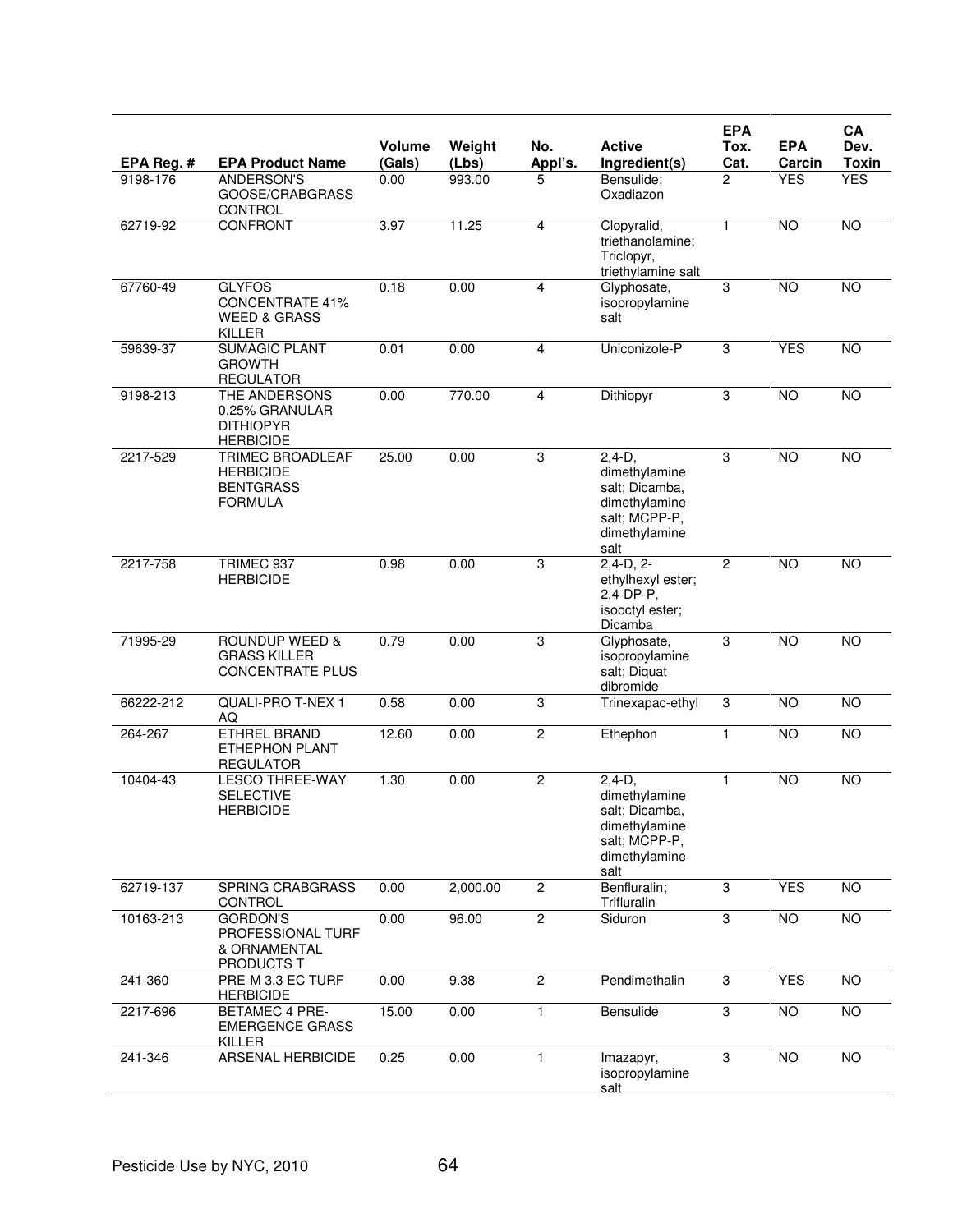|                   |                                                                        |                  |                 |                |                                                                 | <b>EPA</b>     |                      | CA                   |
|-------------------|------------------------------------------------------------------------|------------------|-----------------|----------------|-----------------------------------------------------------------|----------------|----------------------|----------------------|
| EPA Reg. #        | <b>EPA Product Name</b>                                                | Volume<br>(Gals) | Weight<br>(Lbs) | No.<br>Appl's. | <b>Active</b><br>Ingredient(s)                                  | Tox.<br>Cat.   | <b>EPA</b><br>Carcin | Dev.<br><b>Toxin</b> |
| 228-186           | <b>BONIDE POISON IVY</b><br>AND BRUSH KILLER                           | 0.25             | 0.00            |                | $2,4-D, 2-$<br>ethylhexyl ester;<br>2.4-DP-P.<br>isooctyl ester | 3              | <b>NO</b>            | $\overline{NO}$      |
| 241-343           | TRI-4 HF HERBICIDE                                                     | 0.19             | 0.00            | 1              | <b>Trifluralin</b>                                              | 2              | <b>YES</b>           | <b>NO</b>            |
| 241-350           | <b>PURSUIT DG</b><br><b>HERBICIDE</b>                                  | 0.13             | 0.00            | $\mathbf{1}$   | Imazethapyr                                                     | $\overline{2}$ | <b>NO</b>            | NO                   |
| 62719-305         | <b>LONTREL TURF AND</b><br>ORNAMENTAL                                  | 0.05             | 0.00            | $\mathbf{1}$   | Clopyralid                                                      | 3              | <b>NO</b>            | <b>NO</b>            |
| 241-344           | <b>TOPSITE 2.5G</b><br><b>HERBICIDE</b>                                | 0.03             | 0.00            | $\mathbf{1}$   | Diuron; Imazapyr                                                | 3              | <b>YES</b>           | NO                   |
| 2217-794          | ANDERSONS GOLF<br>PRODUCTS TURF<br>FERTILIZER 28-0-4<br>WIT            | 0.00             | 1,250.00        | $\mathbf{1}$   | 2,4-D; Dicamba;<br>Mecoprop-P                                   | 3              | <b>YES</b>           | NO                   |
| 961-360           | <b>LEBANON FERTILIZER</b><br><b>WITH DIMENSION</b><br>(0.13%) CRABGRAS | 0.00             | 350.00          | 1              | Dithiopyr                                                       | 3              | <b>NO</b>            | <b>NO</b>            |
| 228-301           | <b>LESCO WEED AND</b><br><b>FEED</b>                                   | 0.00             | 35.00           | $\mathbf{1}$   | Dicamba; MCPA;<br>Mecoprop-P                                    | 3              | <b>YES</b>           | NO                   |
| 66222-213         | <b>QUALI-PRO</b><br>DITHIOPYR 40 WSB                                   | 0.00             | 22.50           | 1              | Dithiopyr                                                       | 3              | <b>NO</b>            | <b>NO</b>            |
| 228-509           | <b>PRODEUCE</b>                                                        | 0.00             | 20.00           | 1              | Glyphosate,<br>isopropylamine;<br>Prodiamine                    | 3              | <b>YES</b>           | <b>NO</b>            |
| <b>Fungicides</b> |                                                                        |                  |                 |                |                                                                 |                |                      |                      |
| 432-942           | <b>BANOL TURF AND</b><br>ORNAMENTAL<br><b>FUNGICIDE</b>                | 92.00            | 4.00            | 45             | Propamocarb<br>hydrochloride                                    | 3              | <b>NO</b>            | NO                   |
| 70299-1           | <b>ZEROTOL</b><br>ALGAECIDE/FUNGICID<br>Ε                              | 13.75            | 0.00            | 39             | Hydrogen<br>peroxide                                            | 1              | N <sub>O</sub>       | $\overline{10}$      |
| 100-1093          | <b>HERITAGE FUNGICIDE</b>                                              | 0.00             | 70.79           | 39             | Azoxystrobin                                                    | 3              | <b>NO</b>            | $\overline{NO}$      |
| 100-892           | ARBOTECT 20-S<br><b>FUNGICIDE</b>                                      | 24.52            | 0.00            | 38             | Thiabendazole                                                   | 3              | <b>NO</b>            | <b>NO</b>            |
| 432-890           | <b>ALIETTE WDG BRAND</b><br><b>FUNGICIDE</b>                           | 0.00             | 1,562.00        | 37             | Fosetyl-Al                                                      | 3              | <b>NO</b>            | <b>NO</b>            |
| 50534-202         | MANICURE ULTREX<br><b>TURF &amp; ORNAMENTAL</b>                        | 97.50            | 602.00          | 34             | Chlorothalonil                                                  | 1              | <b>YES</b>           | N <sub>O</sub>       |
| 60063-3           | <b>LESCO MANICURE</b><br>ULTRA                                         | 39.44            | 1,512.50        | 33             | Chlorothalonil                                                  | $\overline{2}$ | <b>YES</b>           | NO                   |
| 66222-149         | ARMOR TECH CLT 825                                                     | 0.00             | 1,065.00        | 33             | Chlorothalonil                                                  | $\overline{2}$ | <b>YES</b>           | $\overline{NO}$      |
| 432-1360          | <b>BAYLETON 50 TURF</b><br>AND ORNAMENTAL<br><b>FUNGICIDE IN WATER</b> | 4.53             | 390.49          | 31             | Triadimefon                                                     | 3              | <b>YES</b>           | <b>YES</b>           |
| 60063-7           | <b>LESCO MANICRUE</b><br>6FL                                           | 162.50           | 0.00            | 28             | Chlorothalonil                                                  | $\overline{2}$ | <b>YES</b>           | $\overline{NO}$      |
| 432-888           | CHIPCO 26019 FLO<br><b>BRAND FUNGICIDE</b>                             | 97.20            | 300.00          | 28             | Iprodione                                                       | 3              | <b>YES</b>           | <b>NO</b>            |
| 228-623           | : NUFARM<br>PROPICONAZOLE<br><b>SPC 14.3 MEC</b><br><b>FUNGICIDE</b>   | 34.54            | 36.44           | 22             | Propiconazole                                                   | $\overline{c}$ | <b>YES</b>           | <b>NO</b>            |
| 71065-3           | <b>COMPANION LIQUID</b><br><b>BIOLOGICAL</b><br><b>FUNGICIDE</b>       | 128.59           | 0.00            | 19             | <b>Bacillus</b> subtilis<br>GBO <sub>3</sub>                    | 3              | $\overline{3}$       | NO                   |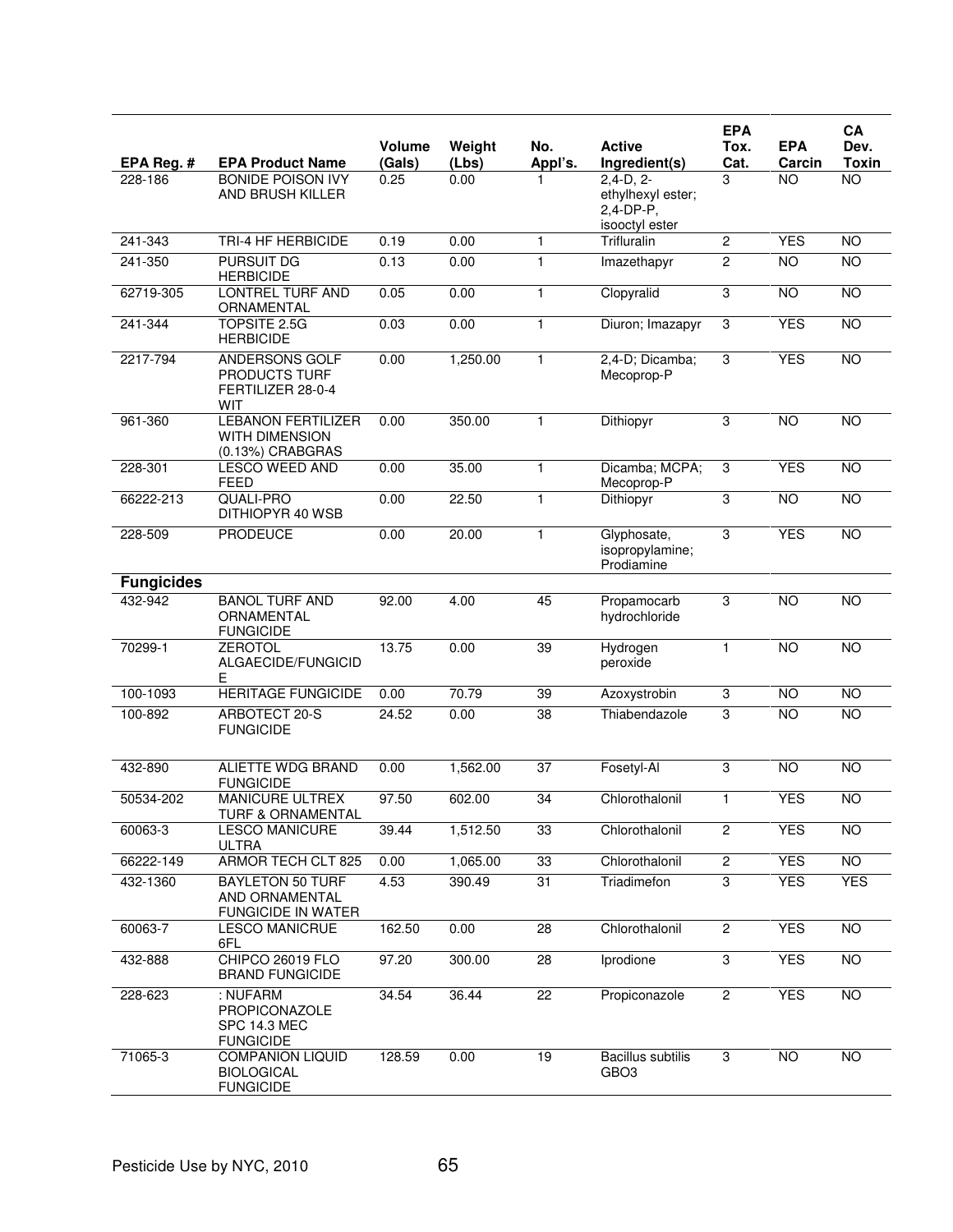|                         |                                                                           |                 |               |                 |                                                                              | <b>EPA</b>     |                      | CA                              |
|-------------------------|---------------------------------------------------------------------------|-----------------|---------------|-----------------|------------------------------------------------------------------------------|----------------|----------------------|---------------------------------|
|                         |                                                                           | <b>Volume</b>   | Weight        | No.             | <b>Active</b>                                                                | Tox.           | <b>EPA</b>           | Dev.                            |
| EPA Reg. #<br>62719-346 | <b>EPA Product Name</b><br><b>SPECTATOR TURF &amp;</b>                    | (Gals)<br>60.34 | (Lbs)<br>0.00 | Appl's.<br>17   | Ingredient(s)<br>Propiconazole                                               | Cat.<br>2      | Carcin<br><b>YES</b> | <b>Toxin</b><br>$\overline{NO}$ |
|                         | ORNAMENTAL<br><b>FUNGICIDE</b>                                            |                 |               |                 |                                                                              |                |                      |                                 |
| 7969-184                | Insignia Fungicide                                                        | 4.38            | 107.04        | $\overline{17}$ | Pyraclostrobin                                                               | 3              | $\overline{10}$      | <b>NO</b>                       |
| 62719-463               | EAGLE 20EW                                                                | 12.19           | 0.00          | 16              | Myclobutanil                                                                 | 3              | <b>NO</b>            | <b>YES</b>                      |
| 9198-115                | THE ANDERSONS<br><b>TURF FUNGICIDE</b><br>WITH 5.0% DACONIL               | 118.75          | 4,562.50      | 15              | Chlorothalonil                                                               | 1              | <b>YES</b>           | <b>NO</b>                       |
| 67690-37                | <b>CUPRO 2005 T/N/O</b>                                                   | 0.00            | 48.46         | 15              | Copper hydroxide                                                             | $\overline{2}$ | <b>NO</b>            | $\overline{10}$                 |
| 66330-305               | LESCO 18 PLUS                                                             | 64.00           | 40.00         | 13              | Iprodione                                                                    | 3              | <b>YES</b>           | <b>NO</b>                       |
| 538-183                 | <b>PROTURF FLUID</b><br><b>FUNGICIDE</b>                                  | 28.00           | 0.00          | 13              | Thiophanate-<br>methyl; Iprodione                                            | 3              | <b>YES</b>           | <b>YES</b>                      |
| 100-796                 | <b>SUBDUE MAXX</b>                                                        | 23.47           | 11.31         | $\overline{13}$ | Mefenoxam                                                                    | 3              | $\overline{10}$      | <b>NO</b>                       |
| $73314 - 2$             | <b>ACTINO-IRON</b><br><b>BIOLOGICAL</b><br><b>FUNGICIDE</b>               | 0.00            | 21.00         | 13              | Streptomyces<br>lydicus WYEC<br>108                                          | 3              | <b>NO</b>            | <b>NO</b>                       |
| 68539-3                 | T-22G BIOLOGICAL<br>PLANT PROTECTANT<br><b>GRANULES</b>                   | 0.00            | 19.50         | 13              | Trichoderma<br>harzianum rifai<br>strain KRL-AG2                             | 3              | <b>NO</b>            | <b>NO</b>                       |
| 72167-24                | ARMOR TECH CLT 720                                                        | 131.50          | 0.00          | $\overline{12}$ | Chlorothalonil                                                               | $\overline{2}$ | <b>YES</b>           | N <sub>O</sub>                  |
| 432-1446                | <b>TARTAN FLO</b><br><b>FUNGICIDE</b>                                     | 18.18           | 0.00          | 12              | Triadimefon;<br>Trifloxystrobin                                              | 3              | <b>YES</b>           | <b>YES</b>                      |
| 432-1367                | <b>BAYLETON 50 WDG</b><br>NURSERY AND<br><b>GREENHOUSE</b><br>SYSTEMIC FU | 0.00            | 0.00          | 12              | Triadimefon                                                                  | 3              | <b>YES</b>           | <b>YES</b>                      |
| 66222-154               | QUALI-PRO<br>CHLOROTHALONIL<br>720 SFT                                    | 55.00           | 0.00          | $\overline{11}$ | Chlorothalonil                                                               | $\overline{2}$ | <b>YES</b>           | $\overline{10}$                 |
| 70870-1                 | <b>MILSTOP BROAD</b><br>SPECTRUM FOLIAR<br><b>FUNGICIDE</b>               | 0.00            | 17.94         | 11              | Potassium<br>bicarbonate                                                     | 3              | <b>NO</b>            | NO                              |
| 66222-41                | <b>PRIMEERAONE</b><br>PROPICONAZOLA 14.3                                  | 13.42           | 0.00          | 10              | Propiconazole                                                                | $\overline{2}$ | <b>YES</b>           | <b>NO</b>                       |
| 73512-1                 | KEYPLEX 350                                                               | 6.50            | 0.00          | 10              | Brewer's yeast<br>extract<br>hydrolysate from<br>Saccharomyces<br>cerevisiae | 3              | <b>NO</b>            | NO                              |
| 228-630                 | <b>NUFARM TM+IP SPC</b><br><b>FUNGICIDE</b>                               | 17.00           | 0.00          | 9               | Iprodione;<br>Thiophanate-<br>methyl                                         | 3              | <b>YES</b>           | <b>YES</b>                      |
| 7969-224                | <b>CURALAN EG</b>                                                         | 0.00            | 303.15        | $\overline{9}$  | Vinclozolin                                                                  | $\overline{3}$ | <b>YES</b>           | <b>YES</b>                      |
| 8622-56                 | BIOBROM C-100G                                                            | 0.00            | 76.00         | $\overline{9}$  | 2,2-dibromo-3-<br>nitrilopropionamid<br>e                                    | 1.             | <b>NO</b>            | <b>NO</b>                       |
| 228-626                 | <b>NUFARM T-METHYL</b><br>PRO 4.5 F FUNGICIDE                             | 37.25           | 0.00          | 8               | Thiophanate-<br>methyl                                                       | 3              | <b>YES</b>           | <b>YES</b>                      |
| 62719-388               | FORE 80WP<br>RAINSHIELD                                                   | 38.50           | 164.00        | $\overline{7}$  | Mancozeb                                                                     | $\overline{3}$ | <b>YES</b>           | $\overline{NO}$                 |
| 69592-19                | RHAPSODY AS0                                                              | 24.00           | 0.00          | $\overline{7}$  | QST 713 strain of<br>dried Bacillus<br>subtilis                              | 3              | NO <sub>1</sub>      | $\overline{NO}$                 |
| 432-1445                | <b>BAYLETON FLO TURF</b><br>AND ORNAMENTAL<br><b>FUNGICIDE</b>            | 6.44            | 0.00          | $\overline{7}$  | Triadimefon                                                                  | $\overline{3}$ | <b>YES</b>           | <b>YES</b>                      |
| 70252-11                | MEFENOXAM 2L                                                              | 3.00            | 14.88         | $\overline{7}$  | Mefenoxam                                                                    | $\overline{3}$ | $\overline{NO}$      | $\overline{NO}$                 |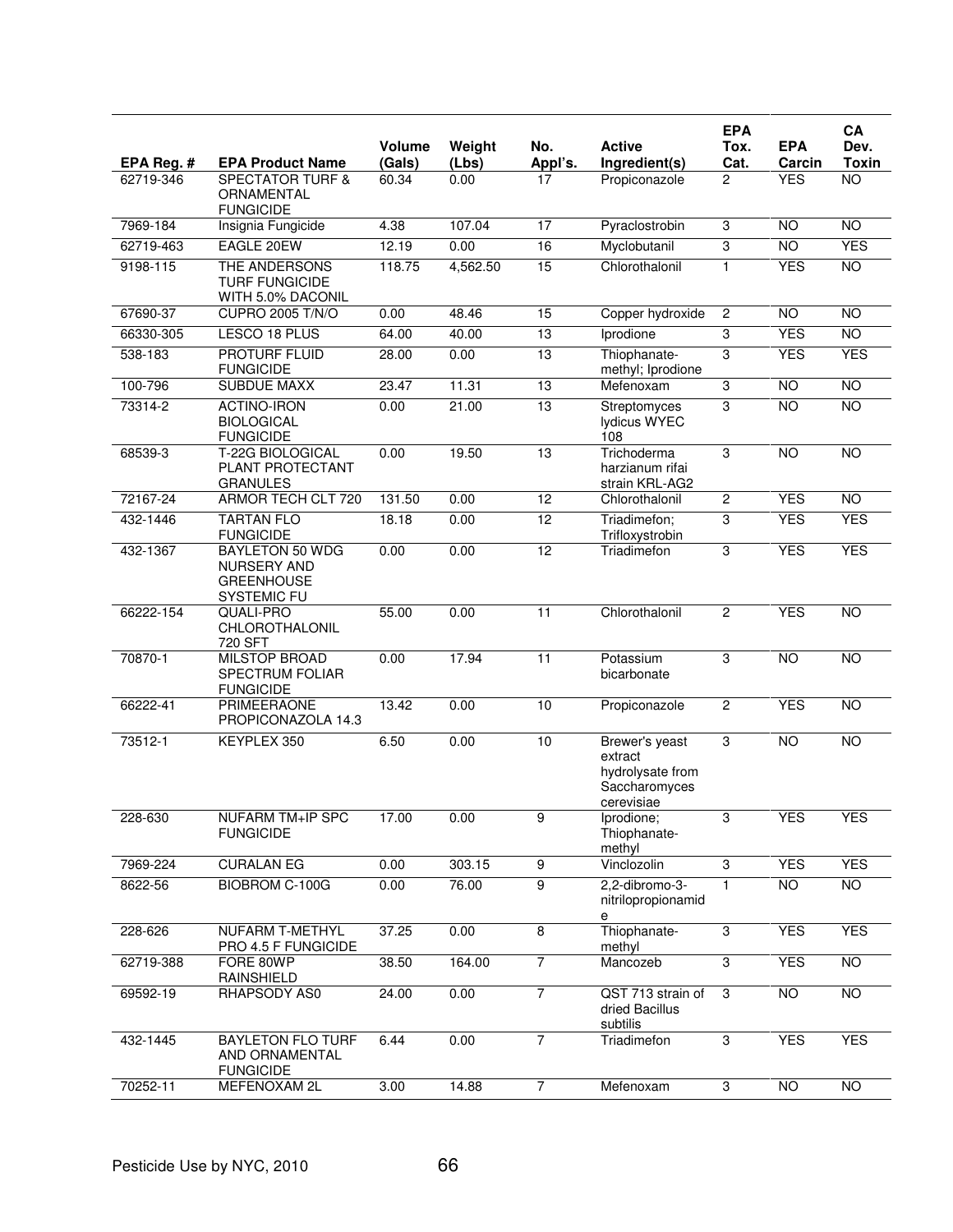|              |                                                                                      |                         |                 |                |                                                 | <b>EPA</b>     |                      | CA                   |
|--------------|--------------------------------------------------------------------------------------|-------------------------|-----------------|----------------|-------------------------------------------------|----------------|----------------------|----------------------|
| EPA Reg. #   | <b>EPA Product Name</b>                                                              | <b>Volume</b><br>(Gals) | Weight<br>(Lbs) | No.<br>Appl's. | <b>Active</b><br>Ingredient(s)                  | Tox.<br>Cat.   | <b>EPA</b><br>Carcin | Dev.<br><b>Toxin</b> |
| 10163-274    | <b>RUBIGAN A.S. TURF</b><br>AND ORNAMENTAL                                           | 0.27                    | 0.00            |                | Fenarimol                                       | 3              | <b>NO</b>            | <b>NO</b>            |
| 59639-144    | V-10116 VPP<br><b>FUNGICIDE</b>                                                      | 0.00                    | 21.55           | 7              | Metconazole                                     | 3              | <b>NO</b>            | <b>NO</b>            |
| 100-769      | <b>MEDALLION</b><br><b>FUNGICIDE</b>                                                 | 0.00                    | 15.24           | 7              | Fludioxonil                                     | 3              | <b>NO</b>            | $\overline{10}$      |
| 50534-209    | MANICURE 6<br><b>FLOWABLE</b>                                                        | 55.00                   | 0.00            | 6              | Chlorothalonil                                  | 3              | <b>YES</b>           | NO                   |
| 55260-9      | PROPLANT TURF AND<br>ORNAMENTAL<br><b>FUNGICIDE</b>                                  | 7.06                    | 0.00            | 6              | Propamocarb<br>hydrochloride                    | 3              | <b>NO</b>            | <b>NO</b>            |
| 100-794      | ANDERSONS GOLF<br>PRODUCTS PYTHIUM<br><b>CONTROL WITH</b><br><b>MEFEN</b>            | 0.00                    | 750.00          | 6              | Mefenoxam                                       | 3              | N <sub>O</sub>       | $\overline{NO}$      |
| 70127-2      | <b>NOVOZYMES</b><br><b>BIOFUNGICIDE</b><br><b>GREEN RELEAF 710-</b><br>140           | 32.00                   | 0.00            | $\overline{5}$ | $;$ IBA                                         | 3              | <b>NO</b>            | <b>NO</b>            |
| 58185-33     | <b>DOMAIN FL</b>                                                                     | 0.94                    | 0.00            | 5              | Thiophanate-<br>methyl                          | 3              | <b>YES</b>           | <b>YES</b>           |
| 432-890      | <b>LESCO PRODIGY</b><br><b>SIGNATURE</b>                                             | 0.00                    | 218.00          | $\overline{5}$ | Fosetyl-Al                                      | 3              | <b>NO</b>            | NO                   |
| 100-641      | <b>BANNER FUNGICIDE</b>                                                              | 30.00                   | 0.00            | 4              | Propiconazole                                   | $\overline{2}$ | <b>YES</b>           | <b>NO</b>            |
| 66330-56     | <b>ENDORSE WATER</b><br><b>DISPERSIBLE</b><br><b>GRANULES</b>                        | 0.00                    | 28.80           | 4              | Polyoxin D zinc<br>salt                         | 3              | <b>NO</b>            | <b>NO</b>            |
| 68173-3      | <b>AFFIRM WDG</b>                                                                    | 0.00                    | 27.35           | 4              | Polyoxin D zinc<br>salt                         | 3              | <b>NO</b>            | $\overline{NO}$      |
| 432-1371     | <b>COMPASS</b>                                                                       | 0.00                    | 23.00           | 4              | Trifloxystrobin                                 | 3              | <b>NO</b>            | <b>NO</b>            |
| 7969-196     | <b>EMERALD FUNGICIDE</b>                                                             | 0.00                    | 5.88            | 4              | Nicobifen                                       | $\overline{c}$ | <b>YES</b>           | <b>NO</b>            |
| 66222-161    | <b>QUALI-PRO FOSETYL</b><br>-AL 80 WDG                                               | 0.00                    | 5.64            | 4              | Fosetyl-Al                                      | $\overline{3}$ | <b>NO</b>            | $\overline{10}$      |
| 58185-30     | FUNGO 50 WSB<br><b>WETTABLE POWDER</b><br><b>TURF &amp; ORNAMENTAL</b><br><b>SYS</b> | 0.00                    | 4.50            | 4              | Thiophanate-<br>methyl                          | 3              | <b>YES</b>           | <b>YES</b>           |
| 69592-19     | <b>CEASE</b>                                                                         | 4.50                    | 0.00            | $\overline{3}$ | QST 713 strain of<br>dried Bacillus<br>subtilis | 3              | <b>NO</b>            | <b>NO</b>            |
| 400-521      | <b>TERRAGUARD SC</b>                                                                 | 0.07                    | 0.00            | 3              | Triflumizole                                    | 3              | <b>NO</b>            | <b>NO</b>            |
| 9198-111     | THE ANDERSONS<br>1.0% BAYLETON(R)<br><b>FUNGICIDE</b>                                | 0.00                    | 450.00          | 3              | Triadimefon                                     | 3              | <b>YES</b>           | <b>YES</b>           |
| 100-1323     | <b>HERITAGE G</b>                                                                    | 0.00                    | 240.07          | 3              | Azoxystrobin                                    | 3              | <b>NO</b>            | <b>NO</b>            |
| 68173-2      | <b>ENDORSE WETTABLE</b><br>POWDER TURF<br><b>FUNGICIDE IN WATER</b><br>SO            | 0.00                    | 66.00           | $\overline{3}$ | Polyoxin D zinc<br>salt                         | 3              | <b>NO</b>            | <b>NO</b>            |
| $432 - 1414$ | 26/36 FUNGICIDE                                                                      | 10.00                   | 0.00            | $\overline{2}$ | Iprodione;<br>Thiophanate-<br>methyl            | $\overline{2}$ | <b>YES</b>           | <b>YES</b>           |
| 73545-13     | TOPSIN 4.5FL                                                                         | 8.06                    | 0.00            | $\overline{2}$ | Thiophanate-<br>methyl                          | $\overline{3}$ | <b>YES</b>           | <b>YES</b>           |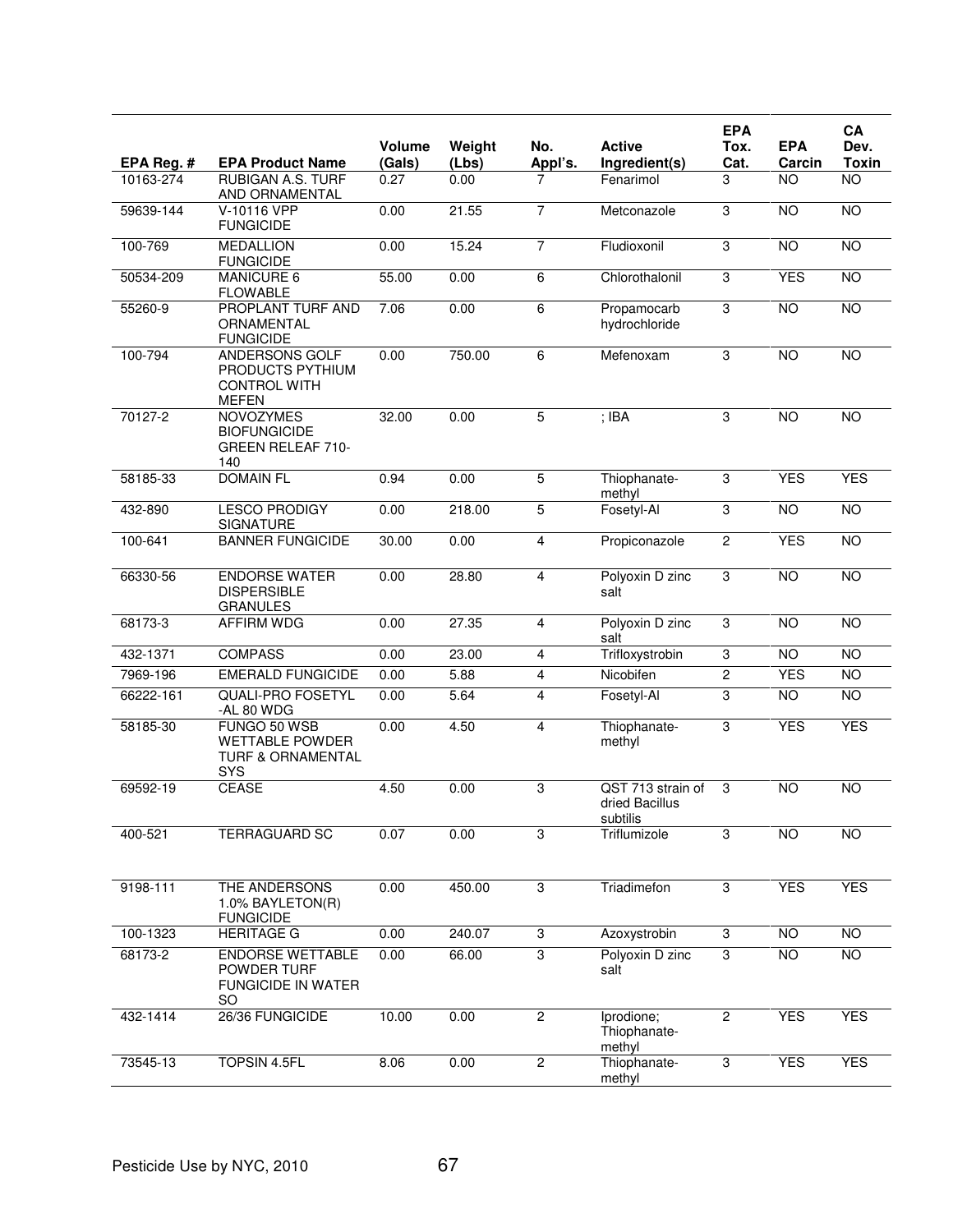|             |                                                                  |                  |                 |                |                                                            | <b>EPA</b>     |                      | CA                   |
|-------------|------------------------------------------------------------------|------------------|-----------------|----------------|------------------------------------------------------------|----------------|----------------------|----------------------|
| EPA Reg. #  | <b>EPA Product Name</b>                                          | Volume<br>(Gals) | Weight<br>(Lbs) | No.<br>Appl's. | <b>Active</b><br>Ingredient(s)                             | Tox.<br>Cat.   | <b>EPA</b><br>Carcin | Dev.<br><b>Toxin</b> |
| 9198-222    | ANDERSONS GOLF<br>PRODUCTS FUNGO<br><b>FLO</b>                   | 5.00             | 0.00            |                | Thiophanate-<br>methyl                                     | 3              | <b>YES</b>           | <b>YES</b>           |
| 69592-12    | <b>SERENADE ASO</b>                                              | 0.13             | 0.00            | $\overline{2}$ | QST 713 strain of<br>dried Bacillus<br>subtilis            | 3              | <b>NO</b>            | <b>NO</b>            |
| $1001 - 70$ | 3336 G                                                           | 0.00             | 600.00          | $\overline{2}$ | Thiophanate-<br>methyl                                     | 3              | <b>YES</b>           | <b>YES</b>           |
| 70506-185   | PENNCOZEB 75 DF                                                  | 0.00             | 372.00          | $\overline{c}$ | Mancozeb                                                   | 3              | <b>YES</b>           | <b>NO</b>            |
| 62719-402   | <b>DITHANE DF</b><br><b>RAINSHIELD</b>                           | 0.00             | 54.00           | $\overline{c}$ | Mancozeb                                                   | 3              | <b>YES</b>           | <b>NO</b>            |
| 55146-75    | <b>MICRO SULF</b><br><b>MICRONIZED</b><br><b>WETTABLE SULFUR</b> | 0.00             | 12.50           | $\overline{2}$ | Sulfur                                                     | 3              | NO                   | $\overline{NO}$      |
| 72167-24    | <b>ARMOR TECH CLT 825</b>                                        | 20.00            | 0.00            | $\mathbf{1}$   | Chlorothalonil                                             | $\overline{2}$ | <b>YES</b>           | $\overline{10}$      |
| 100-1231    | <b>INSTRATA</b>                                                  | 15.00            | 0.00            | 1              | Chlorothalonil:<br>Fludioxonil;<br>Propiconazole           | 3              | <b>YES</b>           | $\overline{NO}$      |
| 1001-69     | 3336 F                                                           | 10.00            | 0.00            | $\mathbf{1}$   | Thiophanate-<br>methyl                                     | 3              | <b>YES</b>           | <b>YES</b>           |
| 228-684     | NUFARM IPRODIONE<br><b>SPC FUNGICIDE</b>                         | 7.20             | 0.00            | $\mathbf{1}$   | Iprodione                                                  | 3              | <b>YES</b>           | NO                   |
| 71962-1     | <b>AGRI-FOS SYSTEMIC</b><br><b>FUNGICIDE</b>                     | 2.00             | 0.00            | 1              | Mono- and di-<br>potassium salts<br>of phosphorous<br>acid | 3              | <b>NO</b>            | <b>NO</b>            |
| 228-633     | <b>NUFARM</b><br>PROPICONAZOLE<br><b>SPC EC FUNGICIDE</b>        | 1.25             | 0.00            | 1              | Propiconazole                                              | $\overline{2}$ | <b>YES</b>           | $\overline{NO}$      |
| 74779-2     | <b>BACASTAT TREE</b><br><b>INJECTION</b>                         | 0.00             | 0.00            | $\mathbf{1}$   | Oxytetracycline<br>hydrochloride                           | 3              | <b>NO</b>            | <b>YES</b>           |
| 7969-255    | <b>HONOR FUNGICIDE</b>                                           | 0.00             | 72.00           | $\mathbf{1}$   | Nicobifen;<br>Pyraclostrobin                               | 3              | <b>YES</b>           | N <sub>O</sub>       |
| 66330-41    | <b>ENDORSE WETTABLE</b><br>POWDER TURF<br><b>FUNGICIDE</b>       | 0.00             | 28.00           | 1              | Polyoxin D zinc<br>salt                                    | 3              | <b>NO</b>            | <b>NO</b>            |
| 10404-58    | <b>LESCO GRANULAR</b><br><b>TURF FUNGICIDE</b>                   | 0.00             | 18.00           | $\mathbf{1}$   | Triadimefon                                                | 3              | <b>YES</b>           | <b>YES</b>           |
| 400-416     | TERRAZOLE 35%<br><b>WETTABLE POWDER</b>                          | 0.00             | 6.00            | $\mathbf{1}$   | Terrazole                                                  | 3              | <b>YES</b>           | <b>NO</b>            |
| 100-969     | SCHOLAR FUNGICIDE                                                | 0.00             | 5.00            | 1              | Fludioxonil                                                | 3              | <b>NO</b>            | <b>NO</b>            |
| 100-794     | SUBDUE GR                                                        | 0.00             | 3.00            | 1              | Mefenoxam                                                  | 3              | NO                   | $\overline{NO}$      |
| 5905-289    | <b>HELENA WETTABLE</b><br><b>SULPHUR</b>                         | 0.00             | 3.00            | 1              | Sulfur                                                     | 3              | NO                   | $\overline{10}$      |
| 62388-1     | <b>NOGALL</b>                                                    | 0.00             | 0.22            | 1              | Agrobacterium<br>radiobacter strain<br>K1026               | 3              | <b>NO</b>            | $\overline{NO}$      |
|             | Other (Repellents, Biochemical Pesticides, Etc.)                 |                  |                 |                |                                                            |                |                      |                      |
| 2724-421    | ZOECON RF-292<br><b>BRIQUET</b>                                  | 0.00             | 89.12           | 2,781          | S-Methoprene                                               | 3              | <b>NO</b>            | $\overline{NO}$      |
| 2724-351    | ZOECON RF-259<br><b>EMULSIFIABLE</b><br>CONCENTRATE              | 7.78             | 6.23            | 1,086          | (7S)-Hydroprene                                            | $\mathbf 3$    | <b>NO</b>            | <b>NO</b>            |
| 2724-351    | ZOECON GENCOR 9%<br><b>EMULSIFIABLE</b><br>CONCENTRATE           | 0.53             | 0.00            | 50             | (7S)-Hydroprene                                            | 3              | <b>NO</b>            | NO                   |
| 69117-7     | PINSCHER PGR                                                     | 0.08             | 0.00            | 39             | Dikegulac sodium                                           | 3              | NO                   | $\overline{10}$      |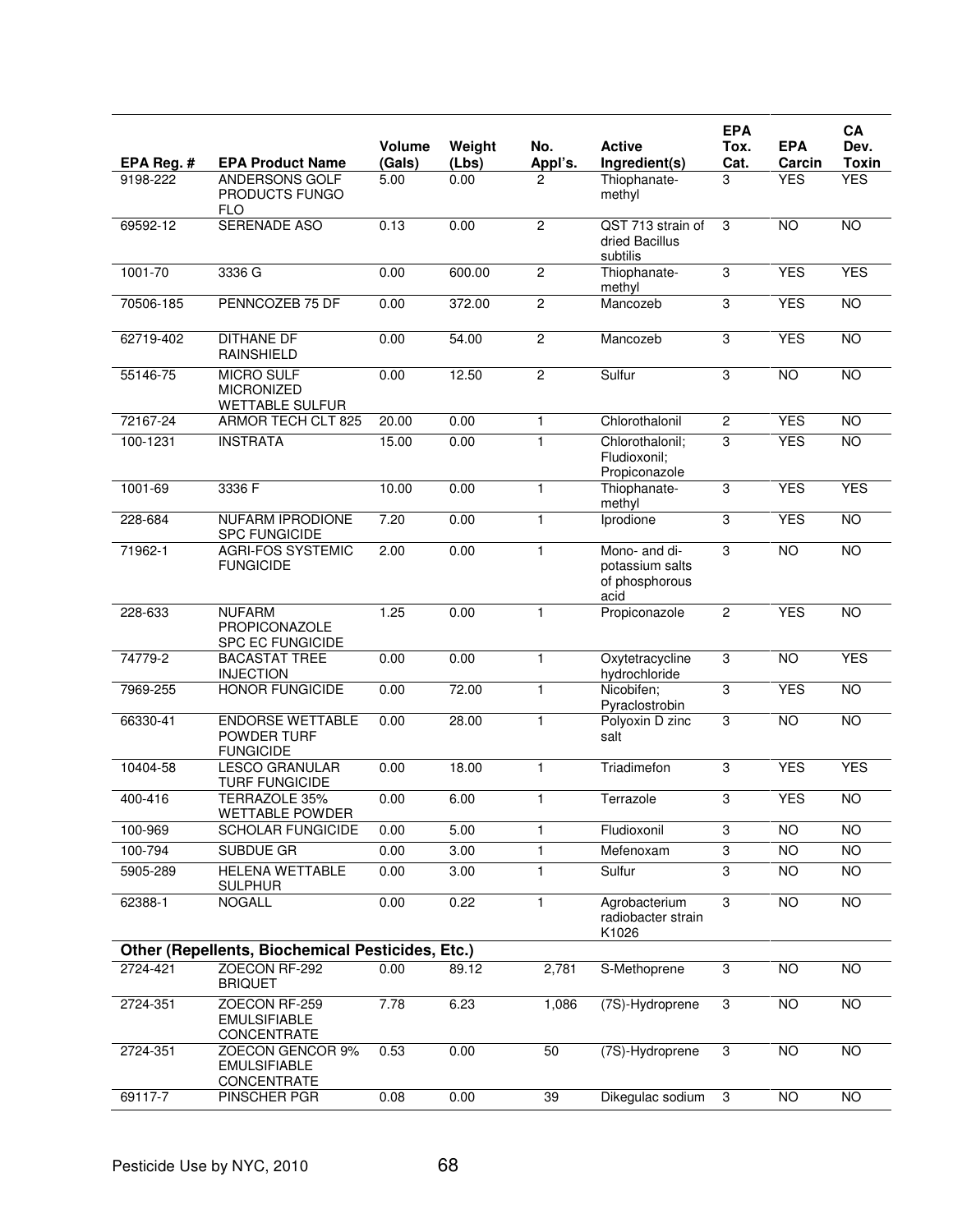|            |                                                                                  | Volume | Weight | No.            | <b>Active</b>                                                                              | <b>EPA</b><br>Tox. | <b>EPA</b>      | CA<br>Dev.      |
|------------|----------------------------------------------------------------------------------|--------|--------|----------------|--------------------------------------------------------------------------------------------|--------------------|-----------------|-----------------|
| EPA Reg. # | <b>EPA Product Name</b>                                                          | (Gals) | (Lbs)  | Appl's.        | Ingredient(s)                                                                              | Cat.               | Carcin          | Toxin           |
| 80917-4    | SHAKE-AWAY<br><b>CRITTER REPELLENT</b><br><b>GRANULES</b>                        | 0.00   | 208.80 | 19             | Fox urine                                                                                  | 3                  | <b>NO</b>       | NO.             |
| 60061-71   | PETTIT MARINE PAINT<br>PREMIUM SINGLE<br><b>SEASON ABLATIVE</b>                  | 14.00  | 0.00   | 13             | Copper oxide<br>(ous)                                                                      | $\overline{2}$     | $\overline{NO}$ | $\overline{10}$ |
| 71096-7    | <b>ORTHO BUG-GETA</b><br>SNAIL & SLUG KILLER<br>1                                | 0.00   | 3.81   | $\overline{8}$ | Metaldehyde                                                                                | $\overline{3}$     | <b>NO</b>       | <b>NO</b>       |
| 100-1014   | <b>PACLOBUTRAZOL</b><br>2SC                                                      | 0.00   | 5.25   | $\overline{7}$ | Paclobutrazol                                                                              | $\overline{3}$     | <b>NO</b>       | <b>NO</b>       |
| 67356-1    | DEER-OFF DEER<br><b>REPELLANT</b><br>CONCENTRATE                                 | 1.19   | 0.00   | $\overline{6}$ | Capsicum<br>oleoresin; Garlic;<br>Putrescent whole<br>egg solids                           | $\overline{3}$     | <b>NO</b>       | <b>NO</b>       |
| 81117-1    | <b>RO-PEL ANIMAL &amp;</b><br>RODENT REPELLENT                                   | 0.31   | 0.00   | 5              | Benzyldiethyl<br>$[(2,6 -$<br>xylylcarbamoyl)m<br>ethyl] ammonium<br>saccharide;<br>Thymol | $\overline{3}$     | <b>NO</b>       | <b>NO</b>       |
| 60061-14   | WOOLSEY/Z*SPAR<br><b>SUPER TOX ANTI-</b><br>FOULING FINISH B-74                  | 3.00   | 0.00   | 3              | Copper oxide<br>(ous)                                                                      | $\overline{2}$     | <b>NO</b>       | <b>NO</b>       |
| 60061-87   | PETTIT MARINE PAINT<br><b>HYDROCOAT</b><br><b>ABLATIVE</b><br><b>ANTIFOULING</b> | 3.00   | 0.00   | $\overline{2}$ | Copper oxide<br>(ous)                                                                      | $\overline{2}$     | <b>NO</b>       | <b>NO</b>       |
| 1706-179   | STABREX ST 70                                                                    | 14.00  | 0.00   | $\mathbf{1}$   | Sodium<br>hypochlorite;<br>Sodium bromide                                                  | $\mathbf{1}$       | <b>NO</b>       | <b>NO</b>       |
| 60061-63   | PETTIT MARINE PAINT<br><b>UNEPOXY STANDARD</b><br><b>ANTIFOULING B</b>           | 1.00   | 0.00   | $\mathbf{1}$   | Copper oxide<br>(ous)                                                                      | $\overline{2}$     | $\overline{NO}$ | $\overline{NO}$ |
| 2217-768   | <b>EMBARK E-Z-TU-USE</b><br><b>PLANT GROWTH</b><br><b>REGULATOR</b>              | 0.50   | 0.00   | $\mathbf{1}$   | Mefluidide,<br>diethanolamine<br>salt                                                      | 3                  | <b>NO</b>       | <b>NO</b>       |
| 67238-1    | HOT PEPPER WAX                                                                   | 0.03   | 0.00   | $\mathbf{1}$   | Capsicum<br>oleoresin                                                                      | 3                  | <b>NO</b>       | <b>NO</b>       |
| 73049-15   | PROGIBB 4% PLANT<br><b>GROWTH</b><br><b>REGULATOR</b><br>SOLUTION                | 0.00   | 0.00   | $\mathbf{1}$   | Gibberellins                                                                               | $\overline{2}$     | NO              | $\overline{10}$ |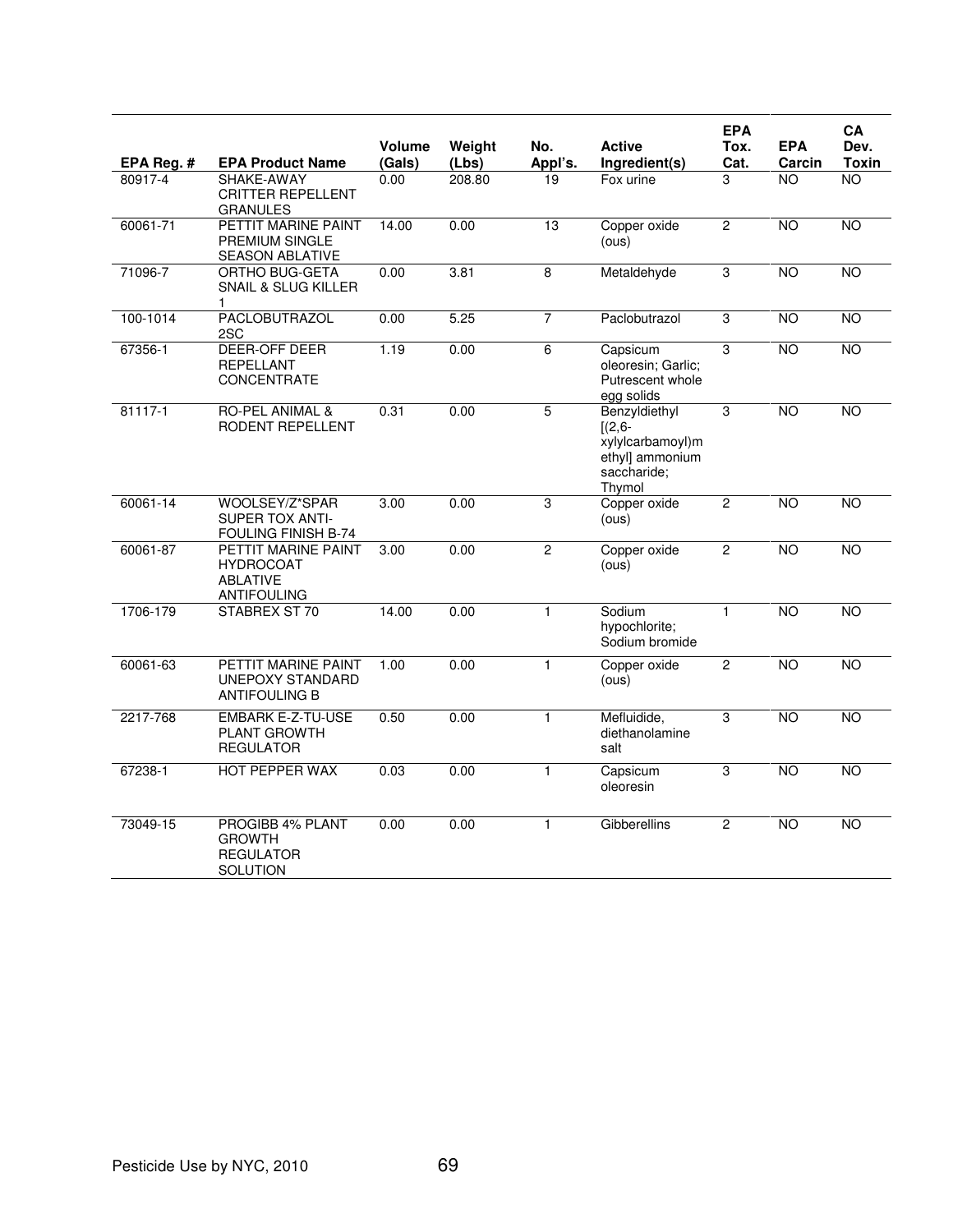# Appendix 2

Complete listing of pesticide products used by the Department of Parks and **Recreation** 

| EPA Reg. #          | <b>EPA Product Name</b>                                                   | Volume<br>(Gals) | Weight<br>(Lbs) | No.<br>Appl's. | <b>Active</b><br>Ingredient(s) | <b>EPA</b><br><b>Tox</b><br>Cat | <b>EPA</b><br>Carcin | CA<br>Dev.<br><b>Toxin</b> |
|---------------------|---------------------------------------------------------------------------|------------------|-----------------|----------------|--------------------------------|---------------------------------|----------------------|----------------------------|
| <b>Rodenticides</b> |                                                                           |                  |                 |                |                                |                                 |                      |                            |
| 7173-218            | <b>GENERATION MINI</b><br><b>BLOCKS</b>                                   | 0.50             | 631.86          | 1,518          | Difethialone                   | 3                               | $\overline{10}$      | <b>NO</b>                  |
| 12455-76            | CONTRAC<br>RODENTICIDE READY<br>TO USE PLACE PAC                          | 0.00             | 111.69          | 263            | Bromadiolone                   | 3                               | <b>NO</b>            | $\overline{NO}$            |
| 12455-75            | CONTRAC RAT AND<br><b>MOUSE BAIT READY</b><br>TO USE PLACE PAC            | 0.21             | 118.51          | 202            | Bromadiolone                   | $\overline{3}$                  | <b>NO</b>            | <b>NO</b>                  |
| 12455-79            | CONTRAC ALL-<br><b>WEATHER BLOX</b>                                       | 0.00             | 95.60           | 185            | Bromadiolone                   | 3                               | <b>NO</b>            | <b>NO</b>                  |
| 12455-89            | FINAL ALL-WEATHER<br><b>BLOX</b>                                          | 0.00             | 47.72           | 131            | Brodifacoum                    | 3                               | <b>NO</b>            | <b>NO</b>                  |
| 7173-202            | <b>MAKI MINI BLOCKS</b>                                                   | 0.00             | 64.25           | 76             | Bromadiolone                   | 3                               | <b>NO</b>            | <b>NO</b>                  |
| 12455-97            | <b>FASTRAC PLACE</b><br><b>PACS</b>                                       | 0.00             | 5.62            | 33             | Bromethalin                    | $\overline{3}$                  | <b>NO</b>            | <b>NO</b>                  |
| $56 - 70$           | <b>J.T. EATON AC</b><br>FORMULA 90 READY-<br>TO-USE<br><b>RODENTICIDE</b> | 0.00             | 16.07           | 28             | Chlorophacinone                | 3                               | <b>NO</b>            | <b>NO</b>                  |
| 12455-97            | <b>TOMCAT</b><br><b>QUICKSTRIKE</b><br>PELLETED BAIT                      | 0.00             | 0.11            | 24             | <b>Bromethalin</b>             | 3                               | <b>NO</b>            | <b>NO</b>                  |
| 12455-80            | <b>DITRAC ALL-</b><br><b>WEATHER BLOX</b>                                 | 0.00             | 9.25            | 16             | Diphacinone                    | 3                               | <b>NO</b>            | <b>NO</b>                  |
| 7173-188            | <b>MAKI RAT AND</b><br><b>MOUSE BAIT PACKS</b><br>(PELLETS)               | 0.00             | 5.36            | 16             | Bromadiolone                   | 3                               | NO                   | $\overline{NO}$            |
| 12455-56            | <b>DITRAC TRACKING</b><br><b>POWDER</b>                                   | 0.00             | 8.81            | 14             | Diphacinone                    | $\overline{2}$                  | NO                   | $\overline{NO}$            |
| 12455-86            | CONTRAC<br>RODENTICIDE PLACE<br><b>PAC</b>                                | 0.00             | 2.32            | $\overline{8}$ | Bromadiolone                   | 3                               | <b>NO</b>            | <b>NO</b>                  |
| 12455-69            | CONTRAC<br><b>RODENTICIDE</b>                                             | 0.00             | 0.15            | $\overline{7}$ | Bromadiolone                   | 3                               | <b>NO</b>            | <b>NO</b>                  |
| 56-42               | <b>BAIT BLOCK</b><br>RODENTIICDE WITH<br>PEANUT BUTTER<br><b>FLAVORIZ</b> | 0.00             | 0.06            | 6              | Diphacinone                    | 3                               | <b>NO</b>            | <b>NO</b>                  |
| 67517-72            | <b>ASSAULT</b><br>MOUSE/RAT PLACE<br><b>PACK</b>                          | 0.00             | 0.01            | 3              | Bromethalin                    | 3                               | <b>NO</b>            | <b>NO</b>                  |
| 12455-39            | <b>QUINTOX RAT AND</b><br><b>MOUSE BAIT</b>                               | 0.00             | 0.63            | 1              | Cholecalciferol                | 3                               | $\overline{10}$      | $\overline{10}$            |
| 12455-95            | <b>FASTRAC ALL-</b><br><b>WEATHER BLOX</b>                                | 0.00             | 0.28            | 1.             | Bromethalin                    | 3                               | <b>NO</b>            | $\overline{NO}$            |
| 7173-76             | CHEMPAR ROZOL 2%<br>RODENTICIDE DUST<br>CONCENTRATE                       | 0.00             | 0.06            | 1              | Chlorophacinone                | $\mathbf{1}$                    | NO <sub>1</sub>      | <b>NO</b>                  |
| 12455-91            | FINAL RODENTICIDE<br>READY-TO-USE<br>PLACE PAC                            | 0.00             | 0.03            | $\mathbf{1}$   | Brodifacoum                    | 3                               | $\overline{N}$       | $\overline{N}$             |
| 12455-16            | <b>ZP TRACKING</b><br><b>POWDER</b>                                       | 0.00             | 0.03            | 1              | Zinc phosphide                 | $\mathbf{1}$                    | <b>NO</b>            | <b>NO</b>                  |

# **Pesticide Products Used by DPR in 2010 by Type**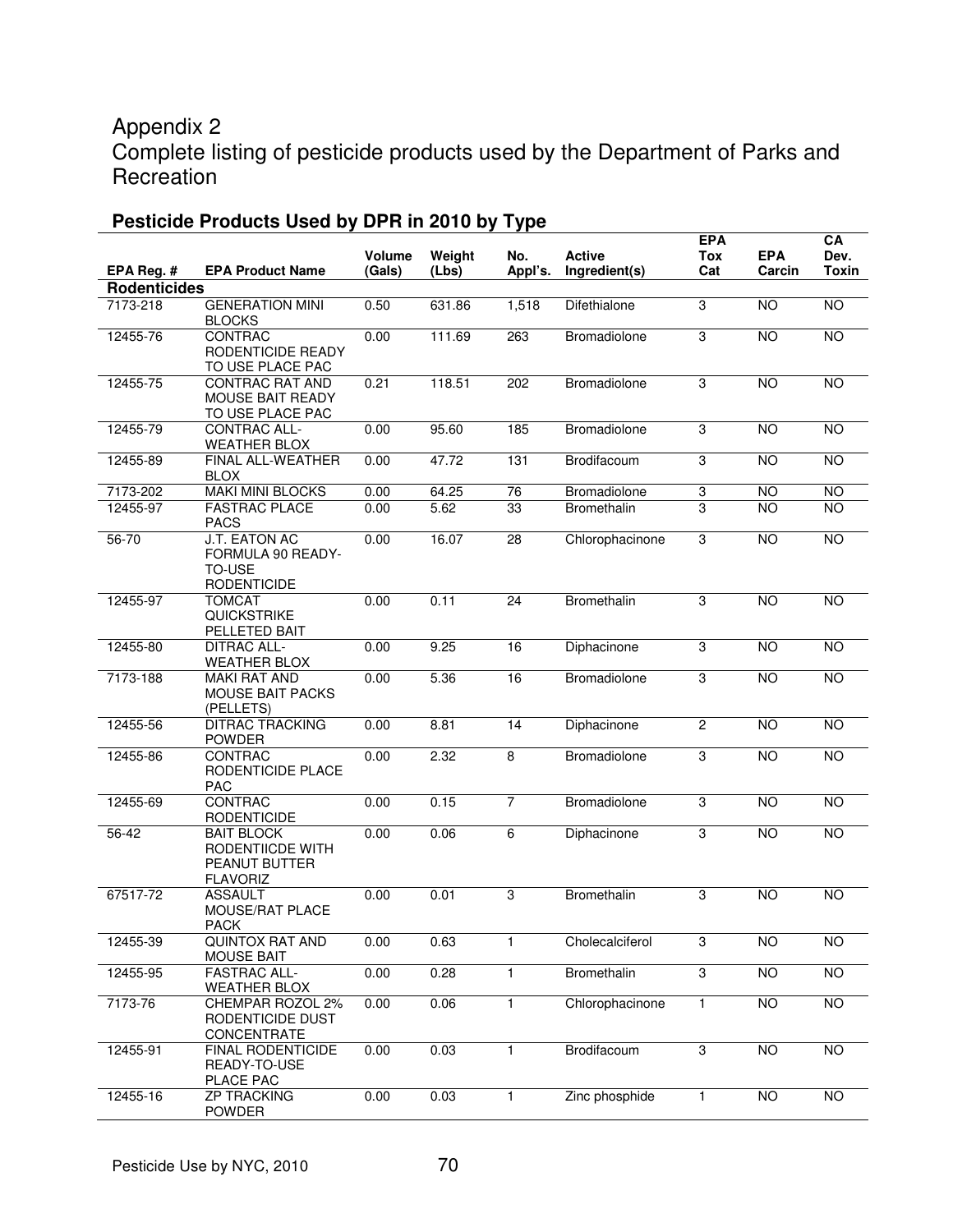|                     |                                                                                  | <b>Volume</b> | Weight   | No.             | <b>Active</b>                                                               | <b>EPA</b><br>Tox | <b>EPA</b>      | CA<br>Dev.      |
|---------------------|----------------------------------------------------------------------------------|---------------|----------|-----------------|-----------------------------------------------------------------------------|-------------------|-----------------|-----------------|
| EPA Reg. #          | <b>EPA Product Name</b>                                                          | (Gals)        | (Lbs)    | Appl's.         | Ingredient(s)                                                               | Cat               | Carcin          | Toxin           |
| <b>Insecticides</b> |                                                                                  |               |          |                 |                                                                             |                   |                 |                 |
| 42750-117           | XYTECT 75WSP<br><b>INSECTICIDE</b>                                               | 0.00          | 691.73   | 6,395           | Imidacloprid                                                                | 3                 | <b>NO</b>       | <b>NO</b>       |
| 432-763             | SUSPEND SC<br><b>INSECTICIDE</b>                                                 | 123.73        | 22.64    | 594             | Deltamethrin                                                                | 3                 | N <sub>O</sub>  | <b>NO</b>       |
| 432-1318            | MERIT 75 WSP                                                                     | 0.00          | 422.33   | 541             | Imidacloprid                                                                | 3                 | NO              | $\overline{NO}$ |
| 432-1363            | <b>TEMPO SC</b><br><b>INSECTICIDE</b>                                            | 65.27         | 1.74     | 515             | Cyfluthrin, beta                                                            | 3                 | <b>NO</b>       | <b>NO</b>       |
| 7946-25             | <b>IMICIDE HP</b>                                                                | 33.53         | 0.00     | 223             | Imidacloprid                                                                | 3                 | <b>NO</b>       | <b>NO</b>       |
| 352-652             | <b>DUPONT ADVION</b><br><b>COCKROACH GEL</b><br><b>BAIT</b>                      | 0.00          | 12.79    | 211             | Indoxacarb                                                                  | 3                 | $\overline{10}$ | <b>NO</b>       |
| 1021-1641           | <b>SPECKOZ EVERCIDE</b><br>ESFENVALERATE EC                                      | 0.54          | 0.00     | 134             | Esfenvalerate                                                               | 3                 | NO              | $\overline{NO}$ |
| 73049-20            | <b>VECTOLEX CG</b><br><b>BIOLOGICAL</b><br><b>LARVICIDE</b>                      | 0.00          | 1,167.31 | 95              | Bacillus sphaericus                                                         | 3                 | <b>NO</b>       | NO              |
| 64405-2             | <b>REDZONE BAIT</b>                                                              | 0.02          | 10.70    | 88              | Boric acid                                                                  | 3                 | <b>NO</b>       | <b>NO</b>       |
| 48813-1             | <b>SUFFOIL-X</b>                                                                 | 6.09          | 0.00     | 31              | Petroleum<br>distillates                                                    | 3                 | <b>NO</b>       | <b>NO</b>       |
| 62719-522           | PROAXIS EX                                                                       | 3.50          | 30.25    | 26              | Cyhalothrin,<br>gamma                                                       | $\overline{3}$    | <b>NO</b>       | <b>NO</b>       |
| 72-574              | <b>MILLER HOT SAUCE</b><br>ANIMAL REPELLENT                                      | 0.26          | 0.00     | 25              | Capsicum<br>oleoresin                                                       | 3                 | NO              | NO              |
| 432-1304            | TEMPO 10 WP<br><b>INSECTICIDE</b>                                                | 1.38          | 0.37     | 24              | Cyfluthrin, beta                                                            | $\overline{3}$    | <b>NO</b>       | <b>NO</b>       |
| 100-896             | <b>AVID 0.15 EC</b><br>MITICIDE/INSECTICID<br>Ε                                  | 1.34          | 0.00     | 24              | Avermectin                                                                  | $\mathbf{2}$      | <b>NO</b>       | $\overline{NO}$ |
| 432-772             | <b>DELTA DUST</b>                                                                | 0.00          | 0.56     | 21              | Deltamethrin                                                                | 3                 | <b>NO</b>       | <b>NO</b>       |
| 70051-2             | TRIACT 70                                                                        | 17.09         | 0.00     | 20              | Neem oil                                                                    | 3                 | <b>NO</b>       | $\overline{NO}$ |
| 499-492             | <b>TC 228</b>                                                                    | 0.00          | 0.67     | 19              | <b>Borax</b>                                                                | 3                 | NO              | $\overline{NO}$ |
| 62719-291           | <b>CONSERVE SC TURF</b><br>AND ORNAMENTAL                                        | 0.28          | 0.00     | 17              | Spinosad                                                                    | 3                 | <b>NO</b>       | <b>NO</b>       |
| 432-1402            | DECATHLON 20 WP<br><b>GREENHOUSE AND</b><br><b>NURSERY</b><br><b>INSECTICIDE</b> | 0.00          | 1.69     | $\overline{17}$ | Cyfluthrin                                                                  | 3                 | NO              | NO              |
| 70051-27            | <b>AZANTIN XL</b><br><b>BIOLOGICAL</b><br><b>INSECTICIDE</b>                     | 0.29          | 0.00     | 15              | Azadirachtin                                                                | 3                 | <b>NO</b>       | <b>NO</b>       |
| 42750-115           | <b>IMIDIPRO SYSTEMIC</b><br><b>INSECTICIDE</b>                                   | 40.95         | 0.00     | 14              | Imidacioprid                                                                | 3                 | <b>NO</b>       | <b>NO</b>       |
| 100-1088            | <b>SCIMITAR GC</b><br><b>INSECTICIDE</b>                                         | 11.72         | 0.00     | 14              | Cyhalothrin,<br>lambda                                                      | 3                 | $\overline{10}$ | <b>NO</b>       |
| 432-1369            | <b>MAJESTY</b>                                                                   | 0.07          | 0.00     | 14              | Imidacloprid                                                                | $\overline{3}$    | <b>NO</b>       | <b>NO</b>       |
| 73049-19            | <b>VECTOBAC CG</b><br><b>BIOLOGICAL</b><br><b>LARVICIDE</b><br><b>GRANULES</b>   | 0.00          | 122.81   | 14              | <b>Bacillus</b><br>thuringiensis,<br>subsp. Israelensis,<br>strain AM 65-52 | 3                 | <b>NO</b>       | <b>NO</b>       |
| 432-1471            | <b>KONTOS</b>                                                                    | 0.08          | 0.00     | 13              | Spirotetramat                                                               | 3                 | NO              | <b>NO</b>       |
| 432-762             | DELTA-TECH                                                                       | 0.00          | 17.38    | 13              | Deltamethrin                                                                | $\overline{2}$    | <b>NO</b>       | <b>NO</b>       |
| 862-23              | SUNSPRAY 6E PLUS                                                                 | 2.76          | 0.00     | 12              | Mineral oil                                                                 | 3                 | <b>NO</b>       | <b>NO</b>       |
| 42750-153           | BENEFIT 60 WP                                                                    | 0.00          | 6.19     | 12              | Imidacloprid                                                                | 3                 | <b>NO</b>       | <b>NO</b>       |
| $4 - 80$            | AL-JOE'S BONIDE<br>DORMANT OIL                                                   | 5.41          | 0.00     | 11              | Mineral oil                                                                 | 3                 | <b>NO</b>       | <b>NO</b>       |
| 8033-94             | TRISTAR 30 SG<br><b>INSECTICIDE</b>                                              | 0.01          | 1.48     | 11              | Acetamiprid                                                                 | 3                 | <b>NO</b>       | <b>NO</b>       |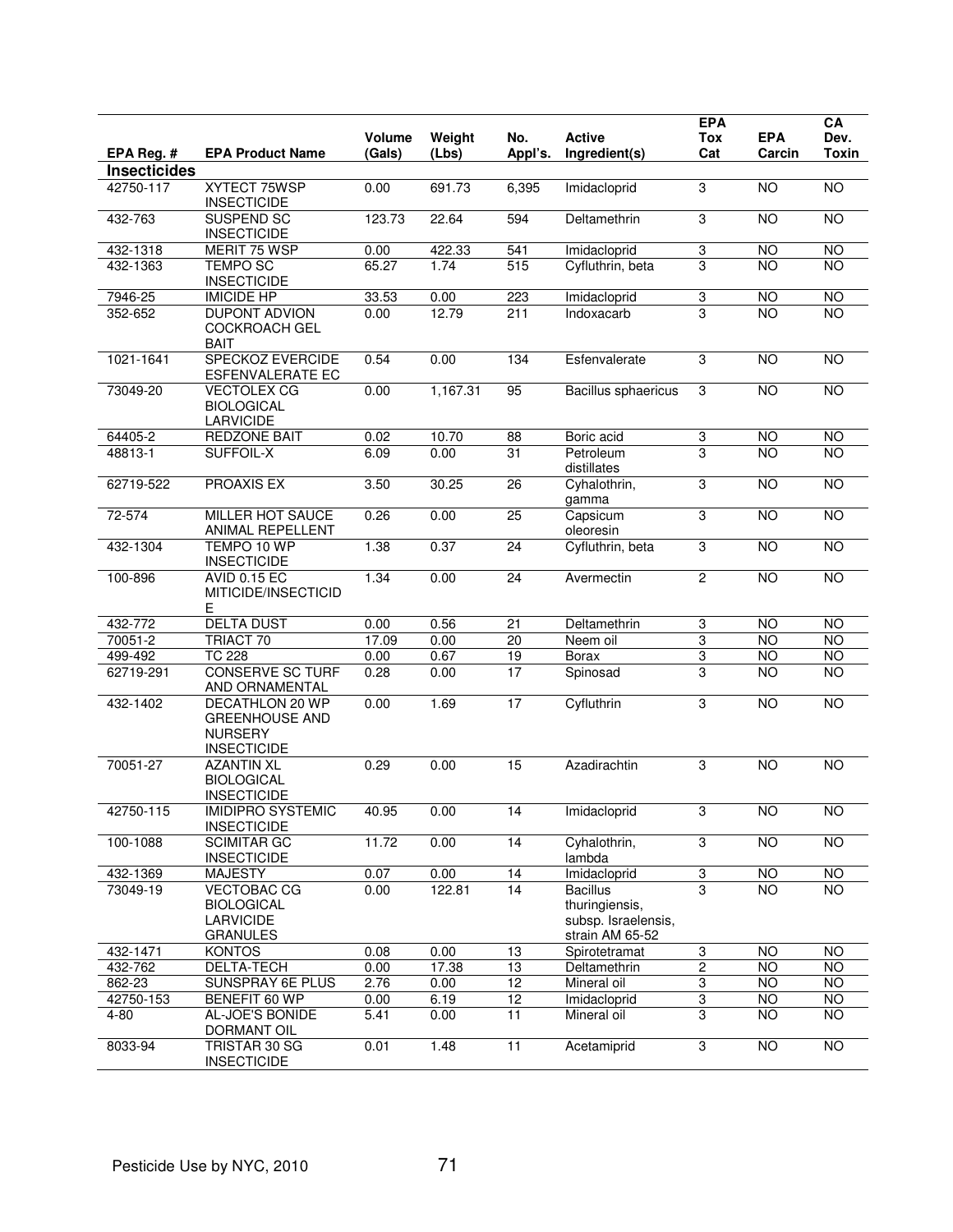| EPA Reg. # | <b>EPA Product Name</b>                                                     | Volume<br>(Gals) | Weight<br>(Lbs) | No.<br>Appl's. | <b>Active</b><br>Ingredient(s)                                                                                   | <b>EPA</b><br><b>Tox</b><br>Cat | <b>EPA</b><br>Carcin | CA<br>Dev.<br><b>Toxin</b> |
|------------|-----------------------------------------------------------------------------|------------------|-----------------|----------------|------------------------------------------------------------------------------------------------------------------|---------------------------------|----------------------|----------------------------|
| 73049-39   | DIPEL DF DRY<br><b>FLOWABLE</b><br><b>BIOLOGICAL</b><br><b>INSECTICIDE</b>  | 0.00             | 1.71            | 11             | <b>Bacillus</b><br>thuringiensis,<br>subsp. Kurstaki,<br>strain ABTS-351,<br>fermentation solids<br>and solubles | 3                               | <b>NO</b>            | <b>NO</b>                  |
| 59639-96   | <b>DISTANCE INSECT</b><br><b>GROWTH</b><br><b>REGULATOR</b>                 | 0.20             | 0.00            | 10             | Pyriproxyfen                                                                                                     | 3                               | <b>NO</b>            | <b>NO</b>                  |
| 2724-476   | <b>ENSTAR II INSECT</b><br><b>GROWTH</b><br><b>REGULATOR</b><br>(ENSTAR 5E) | 0.19             | 0.00            | 10             | (S)-Kinoprene                                                                                                    | 2                               | <b>NO</b>            | <b>NO</b>                  |
| 432-1264   | <b>MAXFORCE FC ANT</b><br>KILLER BAIT GEL                                   | 0.00             | 0.29            | $\overline{9}$ | Fipronil                                                                                                         | 3                               | <b>YES</b>           | $\overline{NO}$            |
| 432-1464   | DYLOX 420 SL TURF<br>AND ORNAMENTAL<br><b>INSECTICIDE</b>                   | 69.78            | 0.00            | $\overline{8}$ | Trichlorfon                                                                                                      | 3                               | <b>YES</b>           | <b>NO</b>                  |
| 400-508    | <b>FLORAMITE SC</b>                                                         | 0.14             | 0.00            | 8              | <b>Bifenazate</b>                                                                                                | 3                               | <b>NO</b>            | <b>NO</b>                  |
| 62719-515  | M-PEDE<br>INSECTICIDE/FUNGIC<br><b>IDE</b>                                  | 4.83             | 0.16            | $\overline{7}$ | Potassium laurate                                                                                                | $\overline{c}$                  | <b>NO</b>            | <b>NO</b>                  |
| 66222-40   | PEDESTAL                                                                    | 0.04             | 0.00            | $\overline{7}$ | Novaluron                                                                                                        | 3                               | <b>NO</b>            | <b>NO</b>                  |
| 1021-1641  | <b>CONQUER RESIDUAL</b><br><b>INSECTICIDE</b><br>CONCENTRATE                | 0.02             | 0.00            | $\overline{7}$ | Esfenvalerate                                                                                                    | 3                               | <b>NO</b>            | <b>NO</b>                  |
| 228-624    | <b>NUFARM</b><br><b>CHLORPYRIFOS SPC</b><br>4 INSECTICIDE                   | 17.00            | 0.00            | 6              | Chlorpyrifos                                                                                                     | $\overline{c}$                  | <b>NO</b>            | <b>NO</b>                  |
| 66222-19   | QUALI-PRO<br><b>CHLOPYRIFOS 4E</b>                                          | 12.13            | 0.00            | 6              | Chlorpyrifos                                                                                                     | $\overline{2}$                  | $\overline{NO}$      | $\overline{NO}$            |
| 655-798    | PRENTOX EXCITE (R)                                                          | 0.01             | 0.00            | 6              | Pyrethrins;<br>Piperonyl butoxide                                                                                | $\overline{3}$                  | <b>YES</b>           | <b>NO</b>                  |
| 279-3287   | FLONICAMID 50SG<br><b>INSECTICIDE</b>                                       | 0.00             | 0.33            | 6              | Flonicamid                                                                                                       | 3                               | N <sub>O</sub>       | $\overline{NO}$            |
| 73079-1    | <b>INTICE SWEET ANT</b><br>GEL                                              | 0.00             | 0.21            | 6              | Boric acid                                                                                                       | 3                               | NO                   | $\overline{NO}$            |
| 352-731    | DUPONT ACELEPRYN<br><b>INSECTICIDE</b>                                      | 113.69           | 0.00            | $\overline{5}$ | DPX-E2Y45                                                                                                        | $\pmb{0}$                       | NO                   | $\overline{NO}$            |
| 19713-123  | <b>DAMOIL DORMANT &amp;</b><br>SUMMER SPRAY OIL                             | 13.67            | 0.00            | 5              | Kerosene                                                                                                         | 3                               | <b>NO</b>            | <b>NO</b>                  |
| 10404-66   | <b>LESCO</b><br>HORTICULTURAL OIL<br><b>INSECTICIDE</b>                     | 1.95             | 0.00            | $\mathbf 5$    | Petroleum<br>distillates                                                                                         | 3                               | <b>NO</b>            | <b>NO</b>                  |
| 62719-471  | MACH 2 2SC                                                                  | 5.00             | 7.38            | 4              | Halofenozide                                                                                                     | $\overline{3}$                  | NO                   | <b>NO</b>                  |
| 73049-38   | VECTOBAC 12AS<br><b>BIOLOGICAL</b><br><b>LARVICIDE</b>                      | 0.50             | 0.00            | 4              | <b>Bacillus</b><br>thuringiensis,<br>subsp. Israelensis,<br>strain AM 65-52                                      | $\overline{a}$                  | <b>NO</b>            | NO.                        |
| $4 - 153$  | <b>SYSTEMIC</b><br><b>GRANULES</b><br><b>CONTAINS DI-</b><br><b>SYSTON</b>  | 0.17             | 0.00            | $\overline{4}$ | Disulfoton                                                                                                       | $\overline{c}$                  | <b>NO</b>            | <b>NO</b>                  |
| 62637-3    | BMP 144 (200 G)                                                             | 0.00             | 115.00          | $\overline{4}$ | <b>Bacillus</b><br>thuringiensis<br>subspecies<br>Israelensis strain<br><b>BMP 144</b>                           | 3                               | <b>NO</b>            | <b>NO</b>                  |
| 279-3155   | <b>TALSTAR NURSERY</b><br><b>FLOWABLE</b><br>INSECTICIDE/MITICID<br>Ε       | 3.20             | 6.56            | 3              | <b>Bifenthrin</b>                                                                                                | 3                               | <b>YES</b>           | <b>NO</b>                  |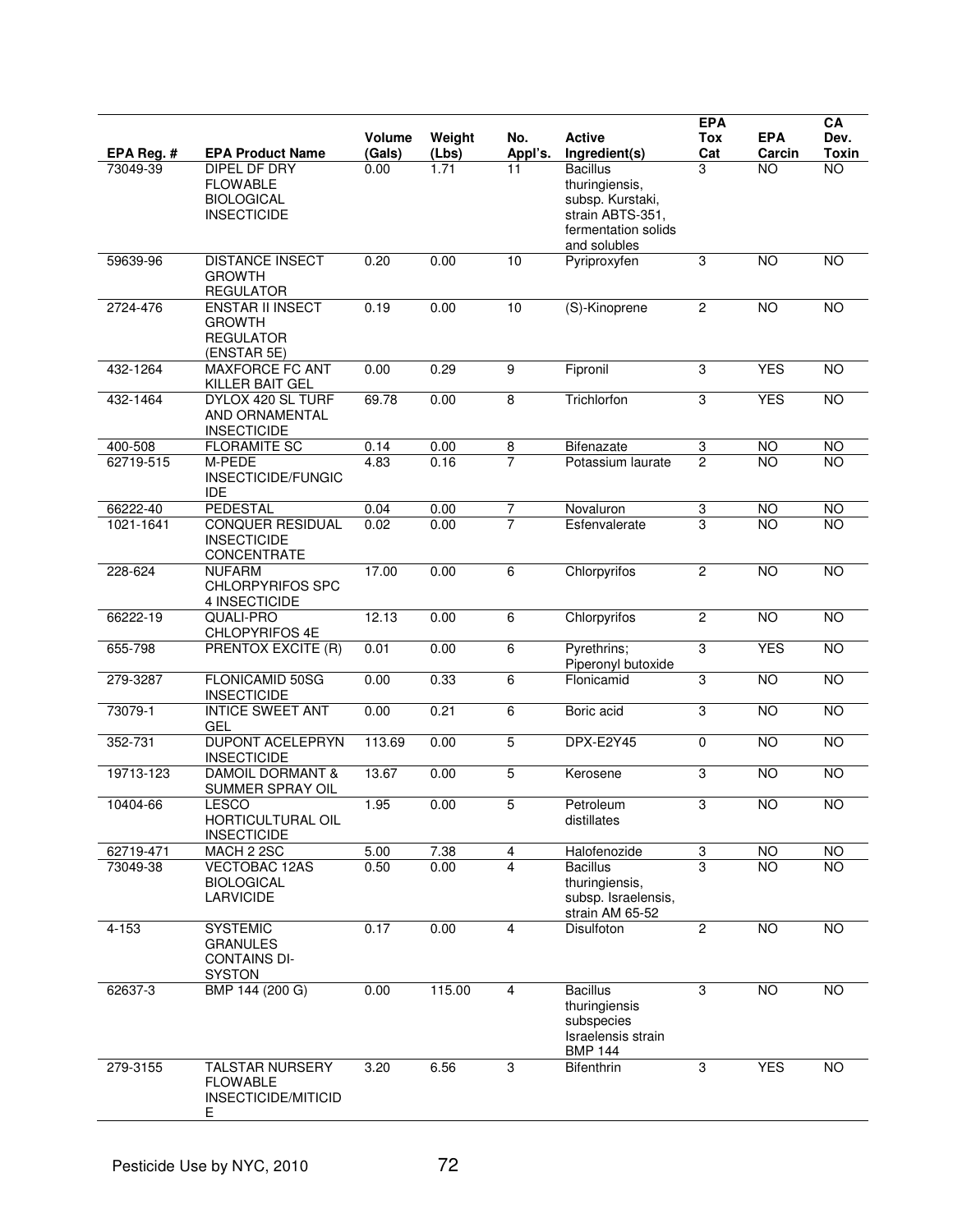| EPA Reg. # | <b>EPA Product Name</b>                                                          | <b>Volume</b><br>(Gals) | Weight<br>(Lbs) | No.<br>Appl's. | Active<br>Ingredient(s)                                                                                                                                                  | <b>EPA</b><br><b>Tox</b><br>Cat | <b>EPA</b><br>Carcin | CA<br>Dev.<br><b>Toxin</b> |
|------------|----------------------------------------------------------------------------------|-------------------------|-----------------|----------------|--------------------------------------------------------------------------------------------------------------------------------------------------------------------------|---------------------------------|----------------------|----------------------------|
| 655-489    | PRENTOX PYRONYL<br><b>CROP SPRAY</b>                                             | 0.08                    | 0.00            | 3              | Pyrethrins;<br>Piperonyl butoxide                                                                                                                                        | 3                               | <b>YES</b>           | NO                         |
| 53219-10   | <b>GRO-WELL</b><br><b>CATERPILLAR WORM</b><br><b>CONTROL SPRAY</b>               | 0.02                    | 0.00            | 3              | CrylA(c) and CrylC<br>derived*delta<br>endotoxins of<br><b>Bacillus</b><br>thuringiensis<br>encapsulated in<br>killed<br>pseudomonas<br>fluorescens<br>(*Patent pending) | 3                               | <b>NO</b>            | <b>NO</b>                  |
| 61842-18   | <b>SURROUND WP</b><br>CROP PROTECTANT                                            | 0.00                    | 26.00           | $\overline{3}$ | Kaolin                                                                                                                                                                   | 3                               | <b>NO</b>            | <b>NO</b>                  |
| 432-1312   | <b>MERIT 2F</b><br><b>INSECTICIDE</b>                                            | 0.00                    | 14.80           | 3              | Imidacloprid                                                                                                                                                             | 3                               | $\overline{NO}$      | NO                         |
| 432-1457   | <b>MERIT FXT TABLET</b><br><b>INSECTICIDE</b>                                    | 0.00                    | 1.67            | 3              | Imidacloprid                                                                                                                                                             | 3                               | <b>NO</b>            | <b>NO</b>                  |
| 432-1227   | <b>LESCO SEVIN SL</b>                                                            | 2.50                    | 16.00           | $\overline{2}$ | Carbaryl                                                                                                                                                                 | $\ensuremath{\mathsf{3}}$       | <b>YES</b>           | NO                         |
| 71711-4    | SEPRO AKARI 5SC<br>MITICIDE/INSECTICID<br>Ε                                      | 0.29                    | 0.00            | $\overline{2}$ | Fenpryroximate                                                                                                                                                           | $\overline{2}$                  | <b>NO</b>            | <b>NO</b>                  |
| 42750-115  | XYTECT 2F<br><b>INSECTICIDE</b>                                                  | 0.25                    | 0.00            | $\overline{2}$ | Imidacloprid                                                                                                                                                             | $\sqrt{3}$                      | NO                   | NO                         |
| 49538-3    | PHYTON 27 NEW<br><b>DIMENSION</b>                                                | 0.20                    | 0.00            | $\overline{2}$ | Copper sulfate<br>(pentahydrate)                                                                                                                                         | 3                               | <b>NO</b>            | <b>NO</b>                  |
| 432-1308   | DYLOX 6.2<br><b>GRANULAR</b><br><b>INSECTICIDE</b>                               | 0.00                    | 715.00          | $\overline{2}$ | Trichlorfon                                                                                                                                                              | 3                               | <b>YES</b>           | NO                         |
| 432-1338   | TEMPO 20 WP GOLF<br>COURSE<br><b>INSECTICIDE</b>                                 | 0.00                    | 3.64            | $\overline{2}$ | Cyfluthrin                                                                                                                                                               | 3                               | <b>NO</b>            | <b>NO</b>                  |
| 6218-47    | SUMMIT B.T.I.<br><b>BRIQUETS</b>                                                 | 0.00                    | 1.70            | $\overline{2}$ | <b>Bacillus</b><br>thuringiensis<br>subspecies<br>Israelensis strain<br><b>BMP 144</b>                                                                                   | 3                               | <b>NO</b>            | NO                         |
| 33906-23   | SANMITE 75 WP<br>MITICIDE/INSECTICID<br>E                                        | 0.00                    | 0.13            | $\mathbf{2}$   | Pyridaben                                                                                                                                                                | 2                               | <b>NO</b>            | <b>NO</b>                  |
| 64405-2    | <b>ECOLOGICAL ANT &amp;</b><br><b>INSECT BAIT</b>                                | 0.00                    | 0.10            | $\mathbf{2}$   | Boric acid                                                                                                                                                               | $\mathbf 3$                     | <b>NO</b>            | <b>NO</b>                  |
| 62719-301  | LORSBAN* 75WG                                                                    | 0.00                    | 0.10            | 2              | Chlorpyrifos                                                                                                                                                             | $\overline{\mathbf{c}}$         | NO <sub>1</sub>      | NO <sub>1</sub>            |
| 432-1252   | <b>MAXFORCE</b><br><b>PROFESSIONAL</b><br><b>INSECT CONTROL</b><br>ANT KILLER BA | 0.00                    | 0.08            | $\overline{2}$ | Hydramethylnon                                                                                                                                                           | 3                               | <b>YES</b>           | <b>YES</b>                 |
| 432-1254   | <b>MAXFORCE</b><br>PROFESSIONAL<br><b>INSECT CONTROL</b><br>ROACH KILLER         | 0.00                    | 0.07            | $\overline{2}$ | Hydramethylnon                                                                                                                                                           | 3                               | <b>YES</b>           | <b>YES</b>                 |
| 5481-8971  | ORTHENE 75 S<br>SOLUBLE POWDER                                                   | 0.00                    | 0.03            | $\mathbf{2}$   | Acephate                                                                                                                                                                 | 3                               | <b>YES</b>           | $\overline{NO}$            |
| 264-335    | <b>SEVIN BRAND RP4</b><br>CARBARYL<br><b>INSECTICIDE</b>                         | 5.00                    | 0.00            | $\mathbf{1}$   | Carbaryl                                                                                                                                                                 | $\overline{3}$                  | <b>YES</b>           | N <sub>O</sub>             |
| 19713-49   | DREXEL CARBARYL<br>4L                                                            | 2.50                    | 0.00            | $\mathbf{1}$   | Carbaryl                                                                                                                                                                 | 3                               | <b>YES</b>           | <b>NO</b>                  |
| 70051-2    | 3-IN-1 GARDEN<br>SPRAY<br>CONCENTRATE                                            | 0.25                    | 0.00            | 1              | Neem oil                                                                                                                                                                 | 3                               | <b>NO</b>            | $\overline{10}$            |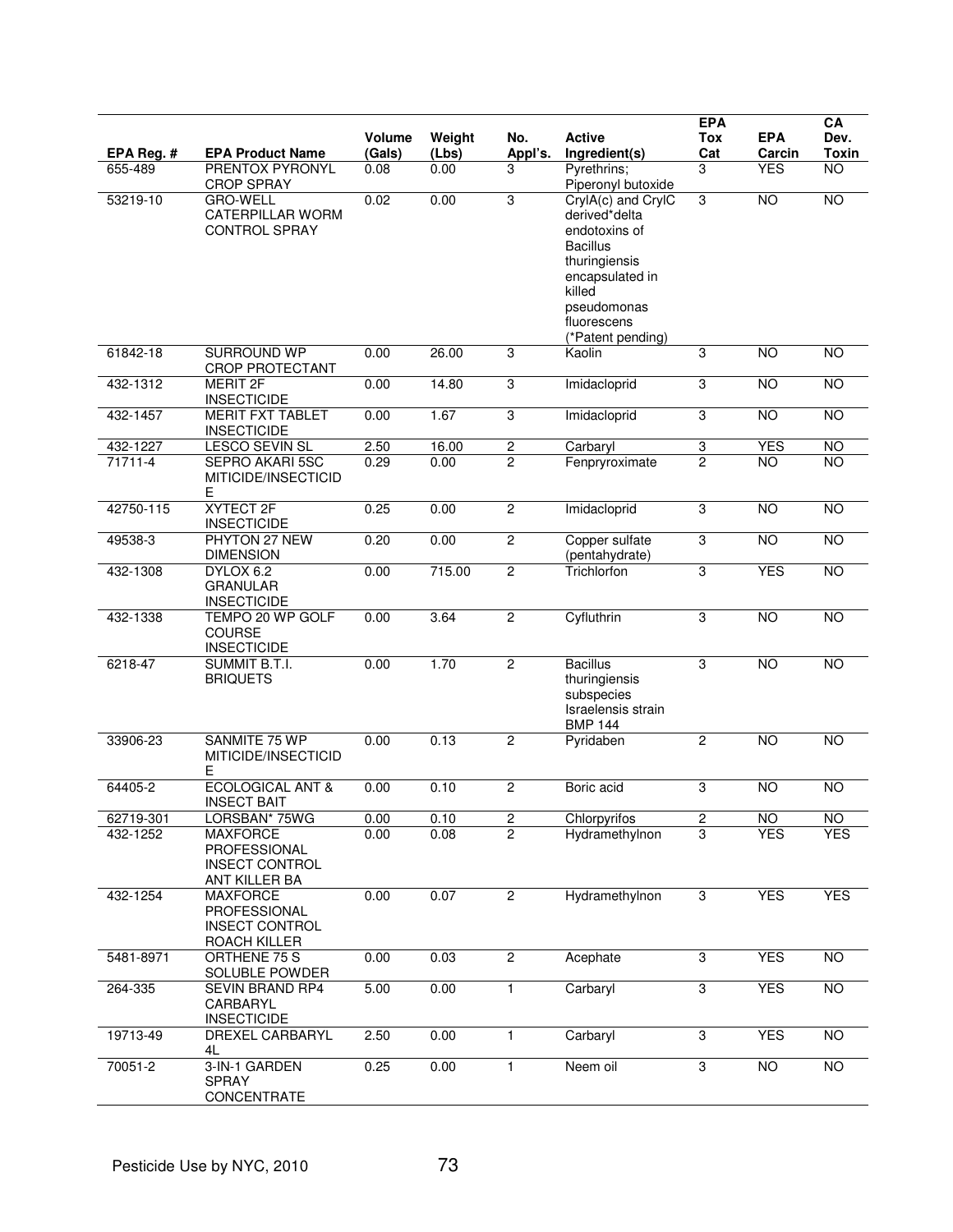| EPA Reg. #        | <b>EPA Product Name</b>                                                       | <b>Volume</b><br>(Gals) | Weight<br>(Lbs) | No.<br>Appl's. | <b>Active</b><br>Ingredient(s)                                              | <b>EPA</b><br>Tox<br>Cat | <b>EPA</b><br>Carcin | CA<br>Dev.<br><b>Toxin</b> |
|-------------------|-------------------------------------------------------------------------------|-------------------------|-----------------|----------------|-----------------------------------------------------------------------------|--------------------------|----------------------|----------------------------|
| 51036-391         | <b>LESCO</b><br><b>CROSSCHECK GC</b><br><b>FLOWABLE</b><br><b>INSECTICIDE</b> | 0.23                    | 0.00            |                | <b>Bifenthrin</b>                                                           | 3                        | <b>YES</b>           | $\overline{NO}$            |
| 74578-1           | <b>XYTECT INFUSIBLE</b><br><b>INSECTICIDE</b>                                 | 0.14                    | 0.00            | $\mathbf{1}$   | Imidacloprid                                                                | 2                        | <b>NO</b>            | <b>NO</b>                  |
| 2724-484          | RF 9707 AEROSOL                                                               | 0.13                    | 0.00            | 1              | (7S)-Hydroprene                                                             | 3                        | <b>NO</b>            | <b>NO</b>                  |
| 73049-11          | <b>VECTOBAC - AS</b>                                                          | 0.13                    | 0.00            |                | <b>Bacillus</b><br>thuringiensis,<br>subsp. Israelensis,<br>strain AM 65-52 | 3                        | $\overline{NO}$      | $\overline{NO}$            |
| 82074-1           | <b>MYCOTROL ES</b>                                                            | 0.01                    | 0.00            | $\mathbf{1}$   | Beauveria<br>bassiana GHA                                                   | 3                        | NO                   | $\overline{NO}$            |
| 9444-217          | <b>CB INSECTICIDE</b><br>WITH DELTAMETHRIN                                    | 0.00                    | 0.00            | 1              | Deltamethrin                                                                | 3                        | <b>NO</b>            | <b>NO</b>                  |
| 432-1349          | THE ANDERSONS<br>PROFESSIONAL<br><b>TURF PRODUCTS</b><br><b>FERTILIZE</b>     | 0.00                    | 300.00          | 1              | Imidacloprid                                                                | 3                        | NO                   | $\overline{NO}$            |
| 9198-167          | <b>ANDERSONS GOLF</b><br><b>PRODUCTS</b><br><b>INSECTICIDE III</b>            | 0.00                    | 152.00          | $\mathbf{1}$   | Chlorpyrifos                                                                | 3                        | <b>NO</b>            | <b>NO</b>                  |
| 432-1289          | DYLOX 80 TURF AND<br>ORNAMENTAL<br><b>INSECTICIDE</b>                         | 0.00                    | 5.00            | $\mathbf{1}$   | Trichlorfon                                                                 | $\overline{c}$           | <b>YES</b>           | $\overline{NO}$            |
| 432-1302          | TEMPO 20 WP<br><b>INSECTICIDE</b>                                             | 0.00                    | 2.20            | $\mathbf{1}$   | Cyfluthrin                                                                  | 3                        | <b>NO</b>            | <b>NO</b>                  |
| 2724-274          | <b>GOLDEN MALRIN RF-</b><br>128 FLY KILLER                                    | 0.00                    | 0.50            | $\mathbf{1}$   | Methomyl; (Z)-9-<br>Tricosene                                               | 3                        | NO                   | $\overline{NO}$            |
| 67425-14          | ECOPCO ACU                                                                    | 0.00                    | 0.31            | $\mathbf{1}$   | Phenylethyl<br>propionate                                                   | $\overline{3}$           | N <sub>O</sub>       | <b>NO</b>                  |
| 499-410           | <b>AVERT</b><br><b>PRESCRIPTION</b><br>TREATMENT TC 93B<br><b>BAIT</b>        | 0.00                    | 0.22            | $\mathbf{1}$   | Avermectin                                                                  | 3                        | <b>NO</b>            | <b>NO</b>                  |
| 352-746           | DUPONT ADVION ANT<br><b>GEL</b>                                               | 0.00                    | 0.07            | 1              | Indoxacarb                                                                  | 3                        | <b>NO</b>            | <b>NO</b>                  |
| 432-1258          | MAXFORCE LARGE<br>ROACH BAIT F.03                                             | 0.00                    | 0.05            | $\mathbf{1}$   | Fipronil                                                                    | 3                        | <b>YES</b>           | $\overline{NO}$            |
| 432-1259          | <b>PRODUCT: RBF5</b>                                                          | 0.00                    | 0.03            | 1              | Fipronil                                                                    | 3                        | <b>YES</b>           | $\overline{NO}$            |
| 499-496           | <b>TC 234</b>                                                                 | 0.00                    | 0.01            | $\mathbf{1}$   | Avermectin                                                                  | 3                        | <b>NO</b>            | $\overline{NO}$            |
| <b>Herbicides</b> |                                                                               |                         |                 |                |                                                                             |                          |                      |                            |
| 524-475           | ROUNDUP ULTRA<br><b>HERBICIDE</b>                                             | 124.38                  | 51.08           | 605            | Glyphosate,<br>isopropylamine salt                                          | 3                        | NO                   | $\overline{NO}$            |
| 62719-556         | <b>ACCORD XRT II</b>                                                          | 409.84                  | 15.16           | 542            | Glyphosate,<br>dimethylammonium<br>salt                                     | $\overline{3}$           | N <sub>O</sub>       | <b>NO</b>                  |
| 62719-527         | <b>GARLON 4 ULTRA</b>                                                         | 171.71                  | 0.00            | 300            | Triclopyr                                                                   | $\sqrt{2}$               | <b>NO</b>            | <b>NO</b>                  |
| $241 - 341$       | PENDULUM 3.3 EC<br><b>HERBICIDE</b>                                           | 187.61                  | 0.00            | 241            | Pendimethalin                                                               | 3                        | <b>YES</b>           | <b>NO</b>                  |
| 241-360           | LESCO PRE-M 3.3EC<br><b>TURF HERBICIDE</b>                                    | 206.13                  | 63.19           | 200            | Pendimethalin                                                               | 3                        | <b>YES</b>           | <b>NO</b>                  |
| 524-579           | ROUNDUP PROMAX                                                                | 37.20                   | 143.13          | 164            | Glyphosate,<br>potassium salt                                               | 3                        | <b>NO</b>            | <b>NO</b>                  |
| 62719-324         | <b>GLYPRO</b>                                                                 | 48.75                   | 0.00            | 111            | Glyphosate,<br>isopropylamine salt                                          | 3                        | NO                   | $\overline{NO}$            |
| 100-937           | PRIMO MAXX                                                                    | 60.93                   | 56.53           | 66             | Trinexapac-ethyl                                                            | 3                        | NO                   | $\overline{10}$            |
| 71995-25          | ROUNDUP WEED &<br><b>GRASS KILLER</b><br><b>SUPER</b><br>CONCENTRATE          | 24.85                   | 0.00            | 43             | Glyphosate,<br>isopropylamine salt                                          | $\overline{3}$           | <b>NO</b>            | <b>NO</b>                  |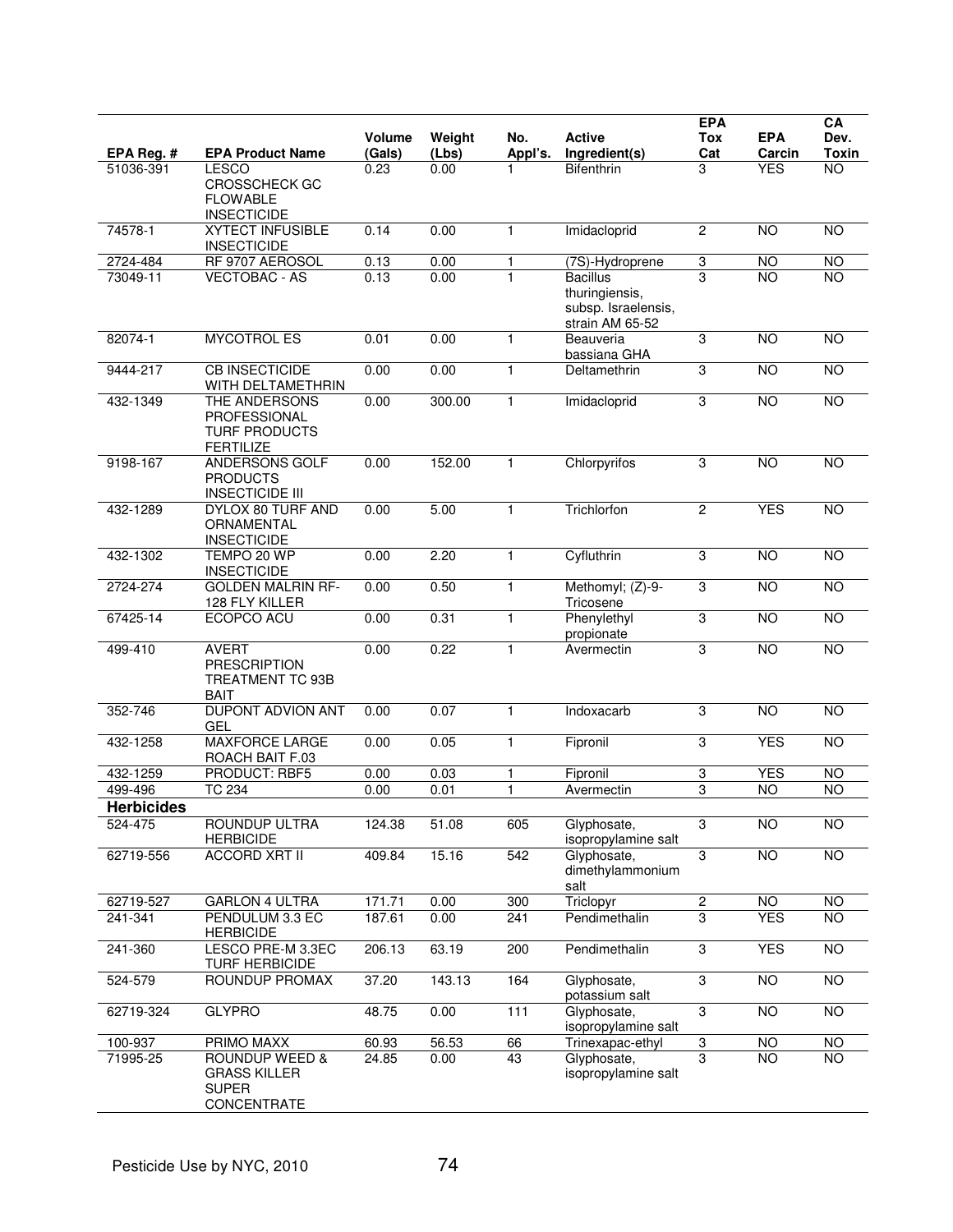| EPA Reg. # | <b>EPA Product Name</b>                                                              | <b>Volume</b><br>(Gals) | Weight<br>(Lbs) | No.<br>Appl's.  | <b>Active</b><br>Ingredient(s)                                                                       | <b>EPA</b><br>Tox<br>Cat | <b>EPA</b><br>Carcin | CA<br>Dev.<br>Toxin |
|------------|--------------------------------------------------------------------------------------|-------------------------|-----------------|-----------------|------------------------------------------------------------------------------------------------------|--------------------------|----------------------|---------------------|
| 72112-4    | <b>GLYPHOSATE PRO</b><br>4TM                                                         | 2.52                    | 0.00            | 33              | Glyphosate,<br>isopropylamine salt                                                                   | 3                        | <b>NO</b>            | NO                  |
| 62719-176  | <b>PATHFINDER II</b>                                                                 | 84.13                   | 0.00            | 22              | Triclopyr,<br>butoxyethyl ester                                                                      | 3                        | <b>NO</b>            | <b>NO</b>           |
| 228-635    | <b>LESCO REGIMAX</b><br>PGR PLANT GROWTH<br><b>REGULATOR</b>                         | 6.37                    | 0.00            | 20              | Trinexapac-ethyl                                                                                     | 3                        | <b>NO</b>            | <b>NO</b>           |
| 62719-40   | <b>GARLON 4</b>                                                                      | 10.97                   | 0.00            | 19              | Triclopyr,<br>butoxyethyl ester                                                                      | 3                        | <b>NO</b>            | $\overline{10}$     |
| 228-317    | COOL POWER<br><b>SELECTIVE</b><br><b>HERBICIDE</b>                                   | 7.39                    | 0.00            | 19              | Dicamba; MCPA,<br>2-ethyl hexyl ester;<br>Triclopyr,<br>butoxyethyl ester                            | 3                        | NO                   | NO                  |
| 352-401    | <b>DUPONT OUST</b><br><b>HERBICIDE</b>                                               | 0.00                    | 1.42            | 19              | Sulfometuron<br>methyl                                                                               | 3                        | <b>NO</b>            | <b>NO</b>           |
| 432-950    | <b>ACCLAIM EXTRA</b><br><b>HERBICIDE</b>                                             | 5.07                    | 20.13           | 14              | Fenoxaprop-P (+)                                                                                     | 3                        | $\overline{NO}$      | NO                  |
| 62719-542  | <b>DIMENSION 2EW</b>                                                                 | 19.03                   | 0.00            | 13              | Dithiopyr                                                                                            | 2                        | <b>NO</b>            | $\overline{10}$     |
| 66330-293  | <b>LESCO T-STORM</b><br><b>FLOWABLE TURF &amp;</b><br>ORNAMENTAL<br><b>FUNGICIDE</b> | 32.61                   | 0.00            | $\overline{12}$ | Thiophanate-<br>methyl                                                                               | 3                        | <b>YES</b>           | <b>YES</b>          |
| 10404-44   | <b>LESCO THREE-WAY</b><br><b>BENTGRASS</b><br><b>SELECTIVE</b><br><b>HERBICIDE</b>   | 13.53                   | 0.00            | 12              | $2,4-D$ ,<br>dimethylamine salt;<br>Dicamba,<br>dimethylamine salt;<br>MCPP-P,<br>dimethylamine salt | 1                        | <b>NO</b>            | <b>NO</b>           |
| 2217-759   | <b>EMBARK 2-S PLANT</b><br><b>GROWTH</b><br><b>REGULATOR</b>                         | 10.47                   | 0.00            | $\overline{11}$ | Mefluidide,<br>diethanolamine salt                                                                   | 3                        | $\overline{NO}$      | <b>NO</b>           |
| 62719-517  | <b>ACCORD XRT</b>                                                                    | 9.82                    | 0.00            | 11              | Glyphosate,<br>isopropylamine salt                                                                   | 3                        | <b>NO</b>            | <b>NO</b>           |
| 62719-529  | <b>SCYTHE HERBICIDE</b>                                                              | 1.06                    | 0.00            | 11              | Nonanoic acid                                                                                        | 2                        | <b>NO</b>            | <b>NO</b>           |
| 81880-1    | <b>SEDGEHAMMER</b>                                                                   | 0.00                    | 8.50            | $\overline{11}$ | Halosulfuron-<br>methyl                                                                              | 3                        | $\overline{NO}$      | $\overline{10}$     |
| 66330-276  | <b>DICAMBA DMA 4# AG</b>                                                             | 1.30                    | 20.69           | $\overline{9}$  | Dicamba,<br>dimethylamine salt                                                                       | $\overline{2}$           | NO                   | N <sub>O</sub>      |
| 432-1230   | <b>PROXY GROWTH</b><br><b>REGULATOR</b>                                              | 49.41                   | 1.16            | 8               | Ethephon                                                                                             | 1                        | <b>NO</b>            | <b>NO</b>           |
| 62719-445  | <b>DIMENSION* ULTRA</b><br>40WP                                                      | 0.00                    | 68.95           | 8               | Dithiopyr                                                                                            | 3                        | $\overline{NO}$      | <b>NO</b>           |
| 62719-322  | <b>NAF-545</b>                                                                       | 1.76                    | 0.00            | $\overline{7}$  | Glyphosate,<br>isopropylamine salt                                                                   | $\overline{3}$           | $\overline{NO}$      | <b>NO</b>           |
| 228-366    | <b>RAZOR HERBICIDE</b>                                                               | 0.32                    | 0.00            | $\overline{7}$  | Glyphosate,<br>isopropylamine salt                                                                   | $\overline{3}$           | <b>NO</b>            | <b>NO</b>           |
| 83220-1    | <b>EZJECT SELECTIVE</b><br><b>INJECTION</b><br><b>HERBICIDE</b><br><b>CAPSULES</b>   | 0.00                    | 9.18            | 6               | Glyphosate,<br>isopropylamine salt                                                                   | 3                        | NO                   | N <sub>O</sub>      |
| 9198-176   | ANDERSON'S<br>GOOSE/CRABGRASS<br><b>CONTROL</b>                                      | 0.00                    | 993.00          | $5\,$           | Bensulide;<br>Oxadiazon                                                                              | $\overline{c}$           | <b>YES</b>           | <b>YES</b>          |
| 524-529    | <b>ROUNDUP PRO</b><br>CONCENTRATE                                                    | 5.03                    | 0.00            | 4               | Glyphosate,<br>isopropylamine salt                                                                   | 3                        | NO                   | <b>NO</b>           |
| 62719-92   | CONFRONT                                                                             | 3.97                    | 11.25           | $\overline{4}$  | Clopyralid,<br>triethanolamine;<br>Triclopyr,<br>triethylamine salt                                  | $\mathbf{1}$             | $\overline{NO}$      | NO                  |
| 59639-37   | <b>SUMAGIC PLANT</b><br><b>GROWTH</b><br><b>REGULATOR</b>                            | 0.01                    | 0.00            | 4               | Uniconizole-P                                                                                        | 3                        | <b>YES</b>           | N <sub>O</sub>      |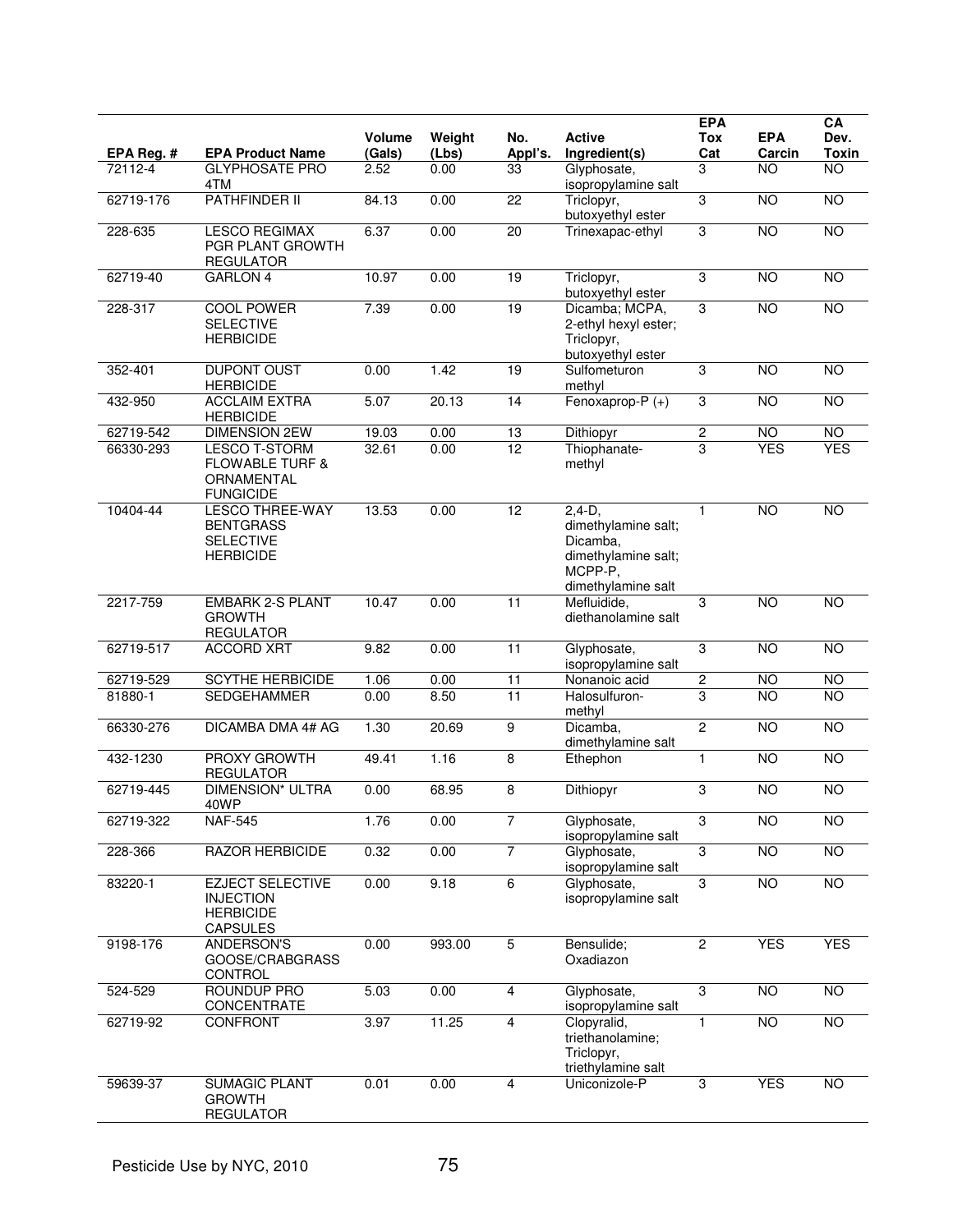| EPA Reg. #         | <b>EPA Product Name</b>                                                           | <b>Volume</b><br>(Gals) | Weight<br>(Lbs) | No.<br>Appl's.    | <b>Active</b><br>Ingredient(s)                                                                        | <b>EPA</b><br>Tox<br>Cat     | <b>EPA</b><br>Carcin    | CA<br>Dev.<br><b>Toxin</b> |
|--------------------|-----------------------------------------------------------------------------------|-------------------------|-----------------|-------------------|-------------------------------------------------------------------------------------------------------|------------------------------|-------------------------|----------------------------|
| 9198-213           | THE ANDERSONS<br>0.25% GRANULAR<br><b>DITHIOPYR</b><br><b>HERBICIDE</b>           | 0.00                    | 770.00          | 4                 | Dithiopyr                                                                                             | 3                            | <b>NO</b>               | $\overline{NO}$            |
| 2217-529           | <b>TRIMEC BROADLEAF</b><br><b>HERBICIDE</b><br><b>BENTGRASS</b><br><b>FORMULA</b> | 25.00                   | 0.00            | 3                 | $2.4 - D.$<br>dimethylamine salt;<br>Dicamba,<br>dimethylamine salt;<br>MCPP-P.<br>dimethylamine salt | 3                            | <b>NO</b>               | <b>NO</b>                  |
| 2217-758           | TRIMEC 937<br><b>HERBICIDE</b>                                                    | 0.98                    | 0.00            | 3                 | 2,4-D, 2-ethylhexyl<br>ester; 2,4-DP-P,<br>isooctyl ester;<br>Dicamba                                 | 2                            | N <sub>O</sub>          | <b>NO</b>                  |
| 66222-212          | <b>QUALI-PRO T-NEX 1</b><br>AQ                                                    | 0.58                    | 0.00            | 3                 | Trinexapac-ethyl                                                                                      | 3                            | NO                      | <b>NO</b>                  |
| 264-267            | <b>ETHREL BRAND</b><br><b>ETHEPHON PLANT</b><br><b>REGULATOR</b>                  | 12.60                   | 0.00            | $\overline{2}$    | Ethephon                                                                                              | $\mathbf{1}$                 | $\overline{10}$         | <b>NO</b>                  |
| 10404-43           | <b>LESCO THREE-WAY</b><br><b>SELECTIVE</b><br><b>HERBICIDE</b>                    | 1.30                    | 0.00            | $\overline{c}$    | $2.4 - D.$<br>dimethylamine salt;<br>Dicamba,<br>dimethylamine salt;<br>MCPP-P,<br>dimethylamine salt | $\mathbf{1}$                 | <b>NO</b>               | $\overline{NO}$            |
| 10163-213          | <b>GORDON'S</b><br>PROFESSIONAL<br><b>TURF &amp;</b><br>ORNAMENTAL<br>PRODUCTS T  | 0.00                    | 96.00           | 2                 | Siduron                                                                                               | 3                            | <b>NO</b>               | <b>NO</b>                  |
| 241-360            | PRE-M 3.3 EC TURF<br><b>HERBICIDE</b>                                             | 0.00                    | 9.38            | $\overline{2}$    | Pendimethalin                                                                                         | 3                            | <b>YES</b>              | <b>NO</b>                  |
| 2217-696           | <b>BETAMEC 4 PRE-</b><br><b>EMERGENCE GRASS</b><br><b>KILLER</b>                  | 15.00                   | 0.00            | $\mathbf{1}$      | Bensulide                                                                                             | 3                            | $\overline{10}$         | <b>NO</b>                  |
| 241-346            | <b>ARSENAL HERBICIDE</b>                                                          | 0.25                    | 0.00            | $\mathbf{1}$      | Imazapyr,<br>isopropylamine salt                                                                      | $\overline{3}$               | <b>NO</b>               | <b>NO</b>                  |
| 241-343<br>241-350 | TRI-4 HF HERBICIDE<br><b>PURSUIT DG</b><br><b>HERBICIDE</b>                       | 0.19<br>0.13            | 0.00<br>0.00    | 1<br>$\mathbf{1}$ | Trifluralin<br>Imazethapyr                                                                            | $\sqrt{2}$<br>$\overline{2}$ | <b>YES</b><br><b>NO</b> | <b>NO</b><br><b>NO</b>     |
| 62719-305          | LONTREL TURF AND<br>ORNAMENTAL                                                    | 0.05                    | 0.00            | 1                 | Clopyralid                                                                                            | 3                            | <b>NO</b>               | <b>NO</b>                  |
| 241-344            | TOPSITE 2.5G<br><b>HERBICIDE</b>                                                  | 0.03                    | 0.00            | 1                 | Diuron; Imazapyr                                                                                      | 3                            | <b>YES</b>              | <b>NO</b>                  |
| 2217-794           | ANDERSONS GOLF<br>PRODUCTS TURF<br>FERTILIZER 28-0-4<br><b>WIT</b>                | 0.00                    | 1,250.00        | 1                 | 2,4-D; Dicamba;<br>Mecoprop-P                                                                         | 3                            | <b>YES</b>              | <b>NO</b>                  |
| 961-360            | <b>LEBANON</b><br><b>FERTILIZER WITH</b><br>DIMENSION (0.13%)<br><b>CRABGRAS</b>  | 0.00                    | 350.00          | 1                 | Dithiopyr                                                                                             | 3                            | N <sub>O</sub>          | <b>NO</b>                  |
| 228-301            | LESCO WEED AND<br><b>FEED</b>                                                     | 0.00                    | 35.00           | $\mathbf{1}$      | Dicamba; MCPA;<br>Mecoprop-P                                                                          | 3                            | <b>YES</b>              | <b>NO</b>                  |
| 66222-213          | <b>QUALI-PRO</b><br>DITHIOPYR 40 WSB                                              | 0.00                    | 22.50           | $\mathbf{1}$      | Dithiopyr                                                                                             | $\overline{3}$               | <b>NO</b>               | <b>NO</b>                  |
| 228-509            | <b>PRODEUCE</b>                                                                   | 0.00                    | 20.00           | 1                 | Glyphosate,<br>isopropylamine;<br>Prodiamine                                                          | $\overline{3}$               | <b>YES</b>              | <b>NO</b>                  |
| <b>Fungicides</b>  |                                                                                   |                         |                 |                   |                                                                                                       |                              |                         |                            |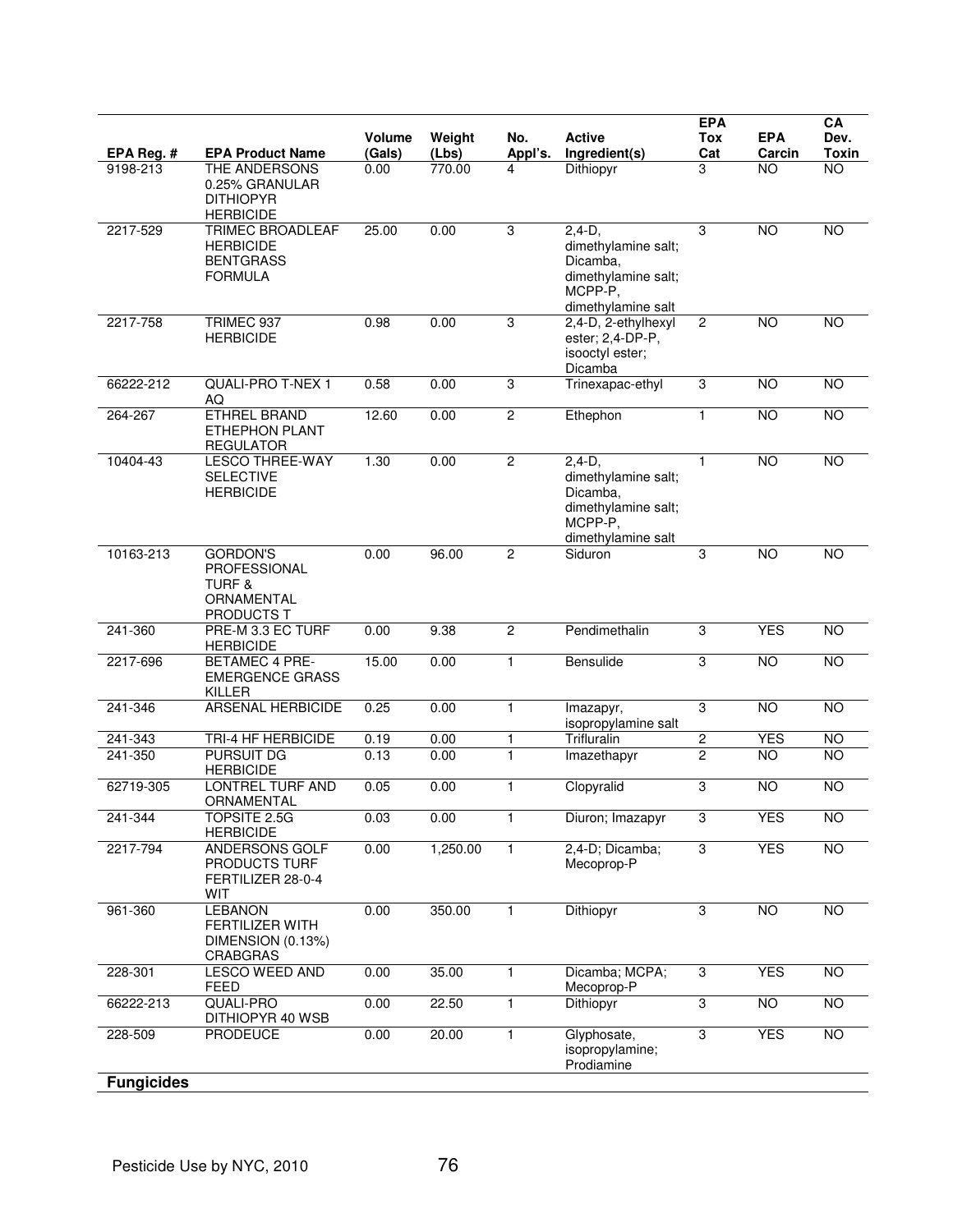| EPA Reg. # | <b>EPA Product Name</b>                                                | Volume<br>(Gals) | Weight<br>(Lbs) | No.<br>Appl's.  | <b>Active</b><br>Ingredient(s)                   | <b>EPA</b><br>Tox<br>Cat | <b>EPA</b><br>Carcin | CA<br>Dev.<br>Toxin |
|------------|------------------------------------------------------------------------|------------------|-----------------|-----------------|--------------------------------------------------|--------------------------|----------------------|---------------------|
| 432-942    | <b>BANOL TURF AND</b><br>ORNAMENTAL<br><b>FUNGICIDE</b>                | 92.00            | 4.00            | 45              | Propamocarb<br>hydrochloride                     | 3                        | $\overline{NO}$      | $\overline{NO}$     |
| 70299-1    | <b>ZEROTOL</b><br>ALGAECIDE/FUNGICI<br>DE                              | 13.75            | 0.00            | 39              | Hydrogen peroxide                                | $\mathbf{1}$             | <b>NO</b>            | <b>NO</b>           |
| 100-1093   | <b>HERITAGE</b><br><b>FUNGICIDE</b>                                    | 0.00             | 70.79           | 39              | Azoxystrobin                                     | 3                        | <b>NO</b>            | NO                  |
| 100-892    | ARBOTECT 20-S<br><b>FUNGICIDE</b>                                      | 24.52            | 0.00            | $\overline{38}$ | Thiabendazole                                    | 3                        | <b>NO</b>            | <b>NO</b>           |
| 432-890    | <b>ALIETTE WDG BRAND</b><br><b>FUNGICIDE</b>                           | 0.00             | 1,562.00        | $\overline{37}$ | Fosetyl-Al                                       | $\overline{3}$           | <b>NO</b>            | <b>NO</b>           |
| 50534-202  | <b>MANICURE ULTREX</b><br><b>TURF &amp;</b><br>ORNAMENTAL              | 97.50            | 602.00          | 34              | Chlorothalonil                                   | $\mathbf{1}$             | <b>YES</b>           | <b>NO</b>           |
| 60063-3    | <b>LESCO MANICURE</b><br><b>ULTRA</b>                                  | 39.44            | 1,512.50        | 33              | Chlorothalonil                                   | $\overline{c}$           | <b>YES</b>           | NO                  |
| 66222-149  | <b>ARMOR TECH CLT</b><br>825                                           | 0.00             | 1,065.00        | 33              | Chlorothalonil                                   | $\overline{c}$           | <b>YES</b>           | <b>NO</b>           |
| 432-1360   | <b>BAYLETON 50 TURF</b><br>AND ORNAMENTAL<br><b>FUNGICIDE IN WATER</b> | 4.53             | 390.49          | $\overline{31}$ | Triadimefon                                      | 3                        | <b>YES</b>           | <b>YES</b>          |
| 60063-7    | <b>LESCO MANICRUE</b><br>6FL                                           | 162.50           | 0.00            | 28              | Chlorothalonil                                   | $\overline{2}$           | <b>YES</b>           | <b>NO</b>           |
| 432-888    | CHIPCO 26019 FLO<br><b>BRAND FUNGICIDE</b>                             | 97.20            | 300.00          | 28              | Iprodione                                        | 3                        | <b>YES</b>           | NO                  |
| 228-623    | : NUFARM<br>PROPICONAZOLE<br>SPC 14.3 MEC<br><b>FUNGICIDE</b>          | 34.54            | 36.44           | 22              | Propiconazole                                    | $\overline{2}$           | <b>YES</b>           | <b>NO</b>           |
| 71065-3    | <b>COMPANION LIQUID</b><br><b>BIOLOGICAL</b><br><b>FUNGICIDE</b>       | 128.59           | 0.00            | $\overline{19}$ | <b>Bacillus subtilis</b><br>GBO <sub>3</sub>     | 3                        | $\overline{NO}$      | N <sub>O</sub>      |
| 62719-346  | <b>SPECTATOR TURF &amp;</b><br>ORNAMENTAL<br><b>FUNGICIDE</b>          | 60.34            | 0.00            | 17              | Propiconazole                                    | $\overline{2}$           | <b>YES</b>           | <b>NO</b>           |
| 7969-184   | Insignia Fungicide                                                     | 4.38             | 107.04          | 17              | Pyraclostrobin                                   | 3                        | <b>NO</b>            | <b>NO</b>           |
| 62719-463  | EAGLE 20EW                                                             | 12.19            | 0.00            | 16              | Myclobutanil                                     | 3                        | <b>NO</b>            | <b>YES</b>          |
| 9198-115   | THE ANDERSONS<br><b>TURF FUNGICIDE</b><br>WITH 5.0% DACONIL            | 118.75           | 4,562.50        | 15              | Chlorothalonil                                   | $\mathbf{1}$             | <b>YES</b>           | <b>NO</b>           |
| 67690-37   | <b>CUPRO 2005 T/N/O</b>                                                | 0.00             | 48.46           | 15              | Copper hydroxide                                 | 2                        | NO                   | NO                  |
| 66330-305  | LESCO 18 PLUS                                                          | 64.00            | 40.00           | 13              | Iprodione                                        | $\overline{3}$           | <b>YES</b>           | <b>NO</b>           |
| 538-183    | PROTURF FLUID<br><b>FUNGICIDE</b>                                      | 28.00            | 0.00            | 13              | Thiophanate-<br>methyl; Iprodione                | 3                        | <b>YES</b>           | <b>YES</b>          |
| 100-796    | <b>SUBDUE MAXX</b>                                                     | 23.47            | 11.31           | 13              | Mefenoxam                                        | 3                        | <b>NO</b>            | NO                  |
| 73314-2    | <b>ACTINO-IRON</b><br><b>BIOLOGICAL</b><br><b>FUNGICIDE</b>            | 0.00             | 21.00           | 13              | Streptomyces<br>lydicus WYEC 108                 | 3                        | <b>NO</b>            | NO                  |
| 68539-3    | T-22G BIOLOGICAL<br>PLANT PROTECTANT<br><b>GRANULES</b>                | 0.00             | 19.50           | 13              | Trichoderma<br>harzianum rifai<br>strain KRL-AG2 | 3                        | <b>NO</b>            | <b>NO</b>           |
| 72167-24   | ARMOR TECH CLT<br>720                                                  | 131.50           | 0.00            | $\overline{12}$ | Chlorothalonil                                   | $\overline{2}$           | <b>YES</b>           | N <sub>O</sub>      |
| 432-1446   | <b>TARTAN FLO</b><br><b>FUNGICIDE</b>                                  | 18.18            | 0.00            | 12              | Triadimefon;<br>Trifloxystrobin                  | $\overline{3}$           | <b>YES</b>           | <b>YES</b>          |
| 66222-154  | QUALI-PRO<br>CHLOROTHALONIL<br>720 SFT                                 | 55.00            | 0.00            | $\overline{11}$ | Chlorothalonil                                   | $\overline{2}$           | <b>YES</b>           | NO                  |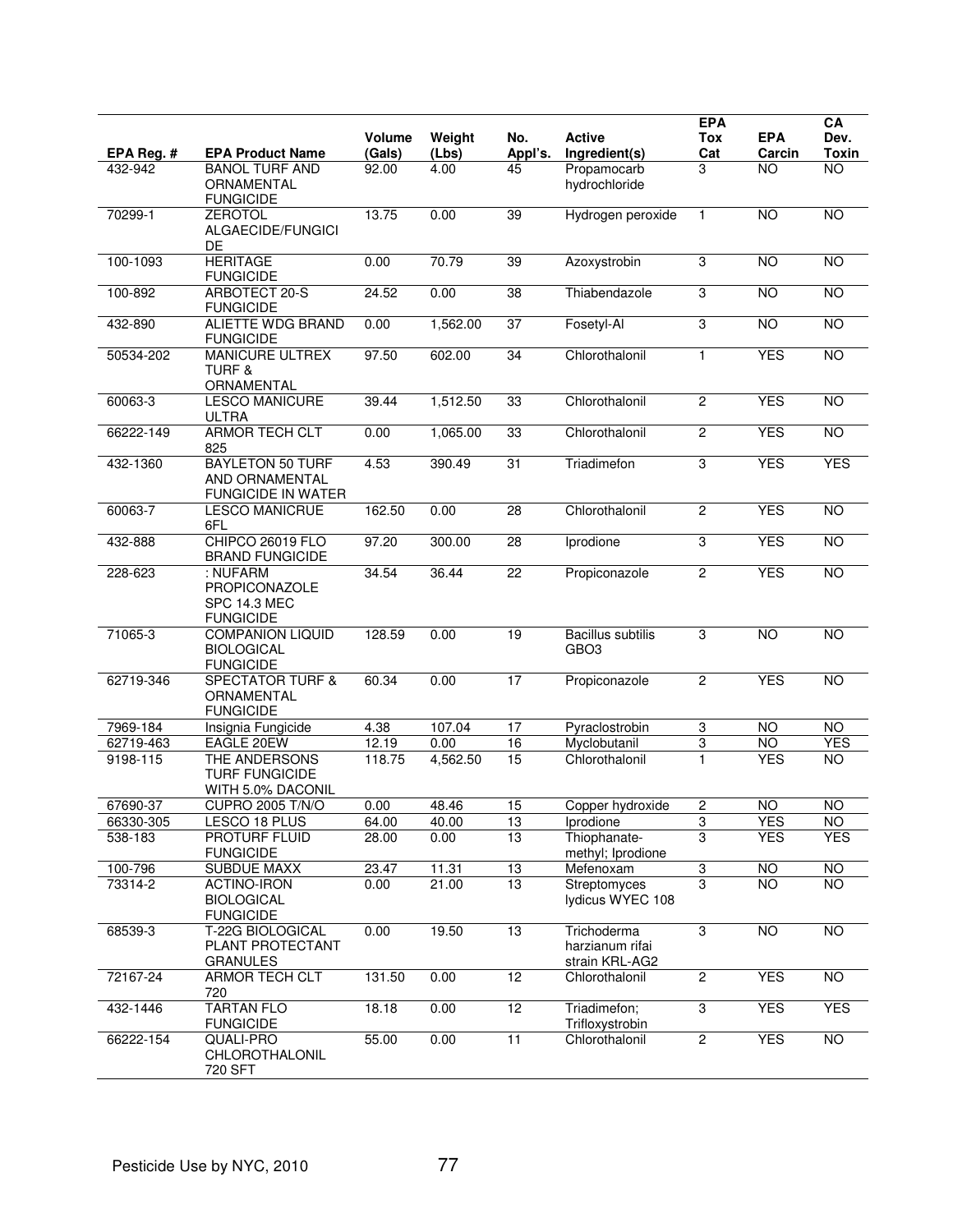|            |                                                                           |                         |                 |                | <b>Active</b>                                                                | <b>EPA</b>                | <b>EPA</b> | CA                   |
|------------|---------------------------------------------------------------------------|-------------------------|-----------------|----------------|------------------------------------------------------------------------------|---------------------------|------------|----------------------|
| EPA Reg. # | <b>EPA Product Name</b>                                                   | <b>Volume</b><br>(Gals) | Weight<br>(Lbs) | No.<br>Appl's. | Ingredient(s)                                                                | <b>Tox</b><br>Cat         | Carcin     | Dev.<br><b>Toxin</b> |
| 70870-1    | <b>MILSTOP BROAD</b><br><b>SPECTRUM FOLIAR</b><br><b>FUNGICIDE</b>        | 0.00                    | 17.94           | 11             | Potassium<br>bicarbonate                                                     | 3                         | <b>NO</b>  | $\overline{NO}$      |
| 66222-41   | <b>PRIMEERAONE</b><br>PROPICONAZOLA<br>14.3                               | 13.42                   | 0.00            | 10             | Propiconazole                                                                | $\overline{2}$            | <b>YES</b> | <b>NO</b>            |
| 73512-1    | KEYPLEX 350                                                               | 6.50                    | 0.00            | 10             | Brewer's yeast<br>extract hydrolysate<br>from<br>Saccharomyces<br>cerevisiae | $\ensuremath{\mathsf{3}}$ | NO         | $\overline{NO}$      |
| 228-630    | <b>NUFARM TM+IP SPC</b><br><b>FUNGICIDE</b>                               | 17.00                   | 0.00            | $\overline{9}$ | Iprodione;<br>Thiophanate-<br>methyl                                         | 3                         | <b>YES</b> | <b>YES</b>           |
| 7969-224   | <b>CURALAN EG</b>                                                         | 0.00                    | 303.15          | 9              | Vinclozolin                                                                  | 3                         | <b>YES</b> | <b>YES</b>           |
| 228-626    | <b>NUFARM T-METHYL</b><br>PRO 4.5 F FUNGICIDE                             | 37.25                   | 0.00            | 8              | Thiophanate-<br>methyl                                                       | 3                         | <b>YES</b> | <b>YES</b>           |
| 62719-388  | FORE 80WP<br><b>RAINSHIELD</b>                                            | 38.50                   | 164.00          | $\overline{7}$ | Mancozeb                                                                     | 3                         | <b>YES</b> | $\overline{NO}$      |
| 69592-19   | RHAPSODY AS0                                                              | 24.00                   | 0.00            | $\overline{7}$ | QST 713 strain of<br>dried Bacillus<br>subtilis                              | 3                         | <b>NO</b>  | <b>NO</b>            |
| 432-1445   | <b>BAYLETON FLO TURF</b><br>AND ORNAMENTAL<br><b>FUNGICIDE</b>            | 6.44                    | 0.00            | $\overline{7}$ | Triadimefon                                                                  | $\overline{3}$            | <b>YES</b> | <b>YES</b>           |
| 70252-11   | MEFENOXAM 2L                                                              | 3.00                    | 14.88           | $\overline{7}$ | Mefenoxam                                                                    | 3                         | <b>NO</b>  | $\overline{10}$      |
| 10163-274  | <b>RUBIGAN A.S. TURF</b><br>AND ORNAMENTAL                                | 0.27                    | 0.00            | $\overline{7}$ | Fenarimol                                                                    | 3                         | <b>NO</b>  | $\overline{NO}$      |
| 59639-144  | V-10116 VPP<br><b>FUNGICIDE</b>                                           | 0.00                    | 21.55           | $\overline{7}$ | Metconazole                                                                  | $\overline{3}$            | <b>NO</b>  | <b>NO</b>            |
| 100-769    | <b>MEDALLION</b><br><b>FUNGICIDE</b>                                      | 0.00                    | 15.24           | $\overline{7}$ | Fludioxonil                                                                  | 3                         | NO         | $\overline{NO}$      |
| 50534-209  | MANICURE 6<br><b>FLOWABLE</b>                                             | 55.00                   | 0.00            | 6              | Chlorothalonil                                                               | $\overline{3}$            | <b>YES</b> | <b>NO</b>            |
| 55260-9    | <b>PROPLANT TURF</b><br>AND ORNAMENTAL<br><b>FUNGICIDE</b>                | 7.06                    | 0.00            | $\overline{6}$ | Propamocarb<br>hydrochloride                                                 | 3                         | NO         | $\overline{NO}$      |
| 100-794    | ANDERSONS GOLF<br>PRODUCTS PYTHIUM<br><b>CONTROL WITH</b><br><b>MEFEN</b> | 0.00                    | 750.00          | 6              | Mefenoxam                                                                    | 3                         | <b>NO</b>  | <b>NO</b>            |
| 70127-2    | <b>NOVOZYMES</b><br><b>BIOFUNGICIDE</b><br>GREEN RELEAF 710-<br>140       | 32.00                   | 0.00            | 5              | $;$ IBA                                                                      | 3                         | <b>NO</b>  | <b>NO</b>            |
| 58185-33   | <b>DOMAIN FL</b>                                                          | 0.94                    | 0.00            | $\overline{5}$ | Thiophanate-<br>methyl                                                       | 3                         | <b>YES</b> | <b>YES</b>           |
| 432-890    | <b>LESCO PRODIGY</b><br><b>SIGNATURE</b>                                  | 0.00                    | 218.00          | 5              | Fosetyl-Al                                                                   | 3                         | <b>NO</b>  | <b>NO</b>            |
| 100-641    | <b>BANNER FUNGICIDE</b>                                                   | 30.00                   | 0.00            | 4              | Propiconazole                                                                | $\overline{2}$            | <b>YES</b> | NO                   |
| 66330-56   | <b>ENDORSE WATER</b><br><b>DISPERSIBLE</b><br><b>GRANULES</b>             | 0.00                    | 28.80           | $\overline{4}$ | Polyoxin D zinc salt                                                         | 3                         | <b>NO</b>  | <b>NO</b>            |
| 68173-3    | AFFIRM WDG                                                                | 0.00                    | 27.35           | 4              | Polyoxin D zinc salt                                                         | 3                         | NO.        | $\overline{10}$      |
| 432-1371   | <b>COMPASS</b>                                                            | 0.00                    | 23.00           | 4              | Trifloxystrobin                                                              | 3                         | <b>NO</b>  | <b>NO</b>            |
| 7969-196   | <b>EMERALD FUNGICIDE</b>                                                  | 0.00                    | 5.88            | $\overline{4}$ | Nicobifen                                                                    | $\overline{2}$            | <b>YES</b> | <b>NO</b>            |
| 66222-161  | <b>QUALI-PRO FOSETYL</b><br>-AL 80 WDG                                    | 0.00                    | 5.64            | $\overline{4}$ | Fosetyl-Al                                                                   | $\overline{3}$            | NO.        | $\overline{NO}$      |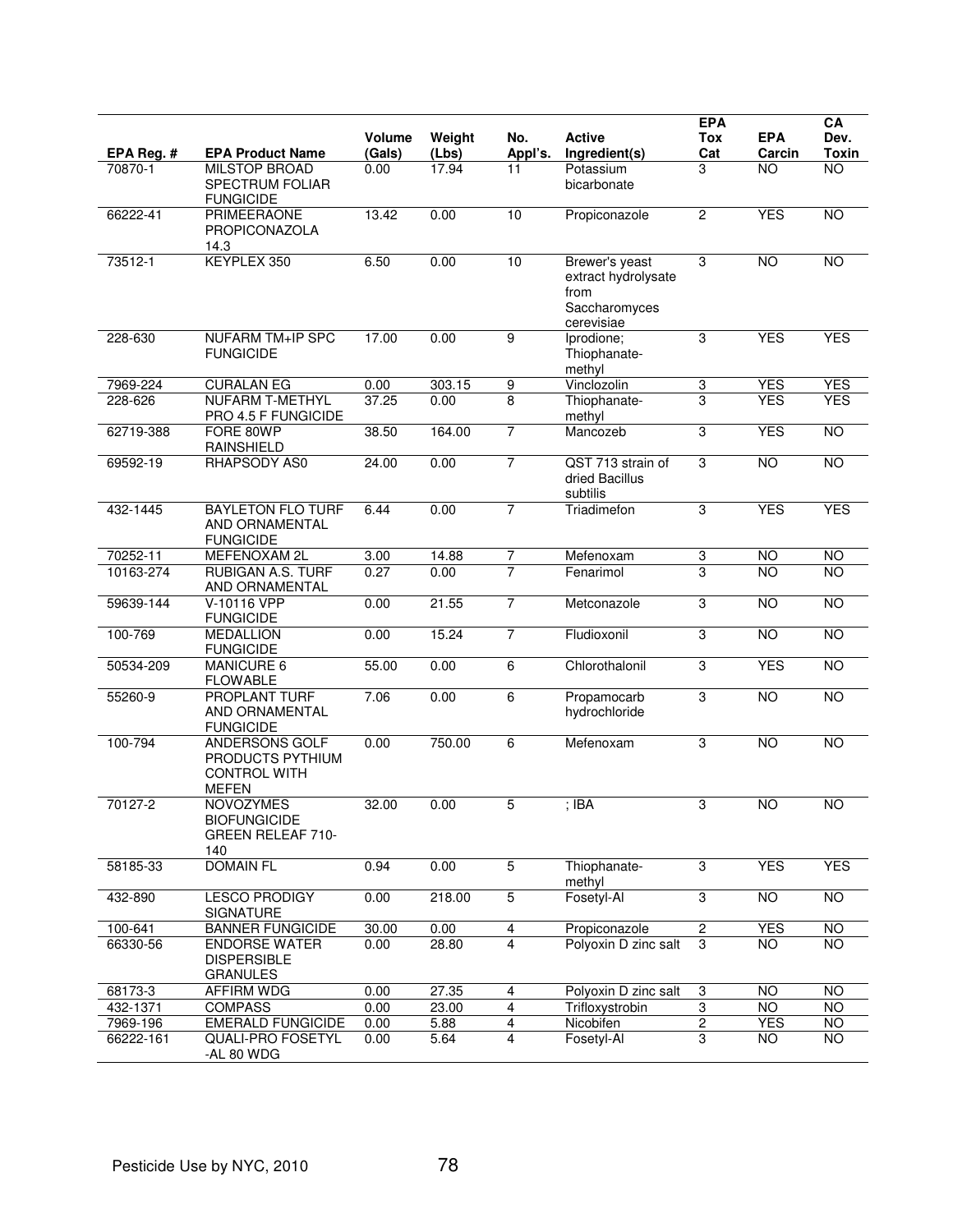| EPA Reg. # | <b>EPA Product Name</b>                                                          | Volume<br>(Gals) | Weight<br>(Lbs) | No.<br>Appl's.          | <b>Active</b><br>Ingredient(s)                          | <b>EPA</b><br><b>Tox</b><br>Cat | <b>EPA</b><br>Carcin | CA<br>Dev.<br><b>Toxin</b> |
|------------|----------------------------------------------------------------------------------|------------------|-----------------|-------------------------|---------------------------------------------------------|---------------------------------|----------------------|----------------------------|
| 58185-30   | FUNGO 50 WSB<br><b>WETTABLE POWDER</b><br><b>TURF &amp;</b><br>ORNAMENTAL SYS    | 0.00             | 4.50            | 4                       | Thiophanate-<br>methyl                                  | 3                               | <b>YES</b>           | <b>YES</b>                 |
| 69592-19   | <b>CEASE</b>                                                                     | 4.50             | 0.00            | 3                       | QST 713 strain of<br>dried Bacillus<br>subtilis         | 3                               | NO                   | NO                         |
| 400-521    | <b>TERRAGUARD SC</b>                                                             | 0.07             | 0.00            | 3                       | Triflumizole                                            | 3                               | <b>NO</b>            | <b>NO</b>                  |
| 9198-111   | THE ANDERSONS<br>1.0% BAYLETON(R)<br><b>FUNGICIDE</b>                            | 0.00             | 450.00          | 3                       | Triadimefon                                             | 3                               | <b>YES</b>           | <b>YES</b>                 |
| 100-1323   | <b>HERITAGE G</b>                                                                | 0.00             | 240.07          | 3                       | Azoxystrobin                                            | $\ensuremath{\mathsf{3}}$       | <b>NO</b>            | <b>NO</b>                  |
| 68173-2    | <b>ENDORSE WETTABLE</b><br>POWDER TURF<br><b>FUNGICIDE IN WATER</b><br><b>SO</b> | 0.00             | 66.00           | 3                       | Polyoxin D zinc salt                                    | $\overline{3}$                  | <b>NO</b>            | <b>NO</b>                  |
| 432-1414   | 26/36 FUNGICIDE                                                                  | 10.00            | 0.00            | $\overline{2}$          | Iprodione;<br>Thiophanate-<br>methyl                    | $\overline{c}$                  | <b>YES</b>           | <b>YES</b>                 |
| 73545-13   | <b>TOPSIN 4.5FL</b>                                                              | 8.06             | 0.00            | $\overline{2}$          | Thiophanate-<br>methyl                                  | 3                               | <b>YES</b>           | <b>YES</b>                 |
| 9198-222   | ANDERSONS GOLF<br>PRODUCTS FUNGO<br><b>FLO</b>                                   | 5.00             | 0.00            | $\overline{2}$          | Thiophanate-<br>methyl                                  | $\overline{3}$                  | <b>YES</b>           | <b>YES</b>                 |
| 69592-12   | <b>SERENADE ASO</b>                                                              | 0.13             | 0.00            | $\overline{2}$          | QST 713 strain of<br>dried Bacillus<br>subtilis         | $\overline{3}$                  | <b>NO</b>            | <b>NO</b>                  |
| 1001-70    | 3336 G                                                                           | 0.00             | 600.00          | $\overline{2}$          | Thiophanate-<br>methyl                                  | 3                               | <b>YES</b>           | <b>YES</b>                 |
| 70506-185  | PENNCOZEB 75 DF                                                                  | 0.00             | 372.00          | $\overline{\mathbf{c}}$ | Mancozeb                                                | 3                               | <b>YES</b>           | NO                         |
| 62719-402  | <b>DITHANE DF</b><br><b>RAINSHIELD</b>                                           | 0.00             | 54.00           | $\overline{2}$          | Mancozeb                                                | $\overline{3}$                  | <b>YES</b>           | $\overline{NO}$            |
| 55146-75   | <b>MICRO SULF</b><br><b>MICRONIZED</b><br><b>WETTABLE SULFUR</b>                 | 0.00             | 12.50           | $\overline{2}$          | Sulfur                                                  | $\overline{3}$                  | <b>NO</b>            | <b>NO</b>                  |
| 72167-24   | <b>ARMOR TECH CLT</b><br>825                                                     | 20.00            | 0.00            | $\mathbf{1}$            | Chlorothalonil                                          | $\overline{c}$                  | <b>YES</b>           | NO                         |
| 100-1231   | <b>INSTRATA</b>                                                                  | 15.00            | 0.00            | $\mathbf{1}$            | Chlorothalonil;<br>Fludioxonil;<br>Propiconazole        | 3                               | <b>YES</b>           | <b>NO</b>                  |
| 1001-69    | 3336 F                                                                           | 10.00            | 0.00            | $\mathbf{1}$            | Thiophanate-<br>methyl                                  | 3                               | <b>YES</b>           | <b>YES</b>                 |
| 228-684    | <b>NUFARM IPRODIONE</b><br><b>SPC FUNGICIDE</b>                                  | 7.20             | 0.00            | 1                       | Iprodione                                               | 3                               | <b>YES</b>           | $\overline{NO}$            |
| 71962-1    | <b>AGRI-FOS SYSTEMIC</b><br><b>FUNGICIDE</b>                                     | 2.00             | 0.00            | 1                       | Mono- and di-<br>potassium salts of<br>phosphorous acid | $\overline{3}$                  | <b>NO</b>            | <b>NO</b>                  |
| 228-633    | <b>NUFARM</b><br>PROPICONAZOLE<br><b>SPC EC FUNGICIDE</b>                        | 1.25             | 0.00            | 1                       | Propiconazole                                           | $\overline{2}$                  | <b>YES</b>           | <b>NO</b>                  |
| 74779-2    | <b>BACASTAT TREE</b><br><b>INJECTION</b>                                         | 0.00             | 0.00            | 1                       | Oxytetracycline<br>hydrochloride                        | 3                               | NO                   | <b>YES</b>                 |
| 7969-255   | <b>HONOR FUNGICIDE</b>                                                           | 0.00             | 72.00           | 1                       | Nicobifen;<br>Pyraclostrobin                            | 3                               | <b>YES</b>           | <b>NO</b>                  |
| 66330-41   | <b>ENDORSE WETTABLE</b><br>POWDER TURF<br><b>FUNGICIDE</b>                       | 0.00             | 28.00           | 1                       | Polyoxin D zinc salt                                    | 3                               | NO                   | <b>NO</b>                  |
| 10404-58   | <b>LESCO GRANULAR</b><br><b>TURF FUNGICIDE</b>                                   | 0.00             | 18.00           | 1                       | Triadimefon                                             | $\overline{3}$                  | <b>YES</b>           | <b>YES</b>                 |
| 400-416    | TERRAZOLE 35%<br><b>WETTABLE POWDER</b>                                          | 0.00             | 6.00            | 1                       | Terrazole                                               | 3                               | <b>YES</b>           | NO                         |